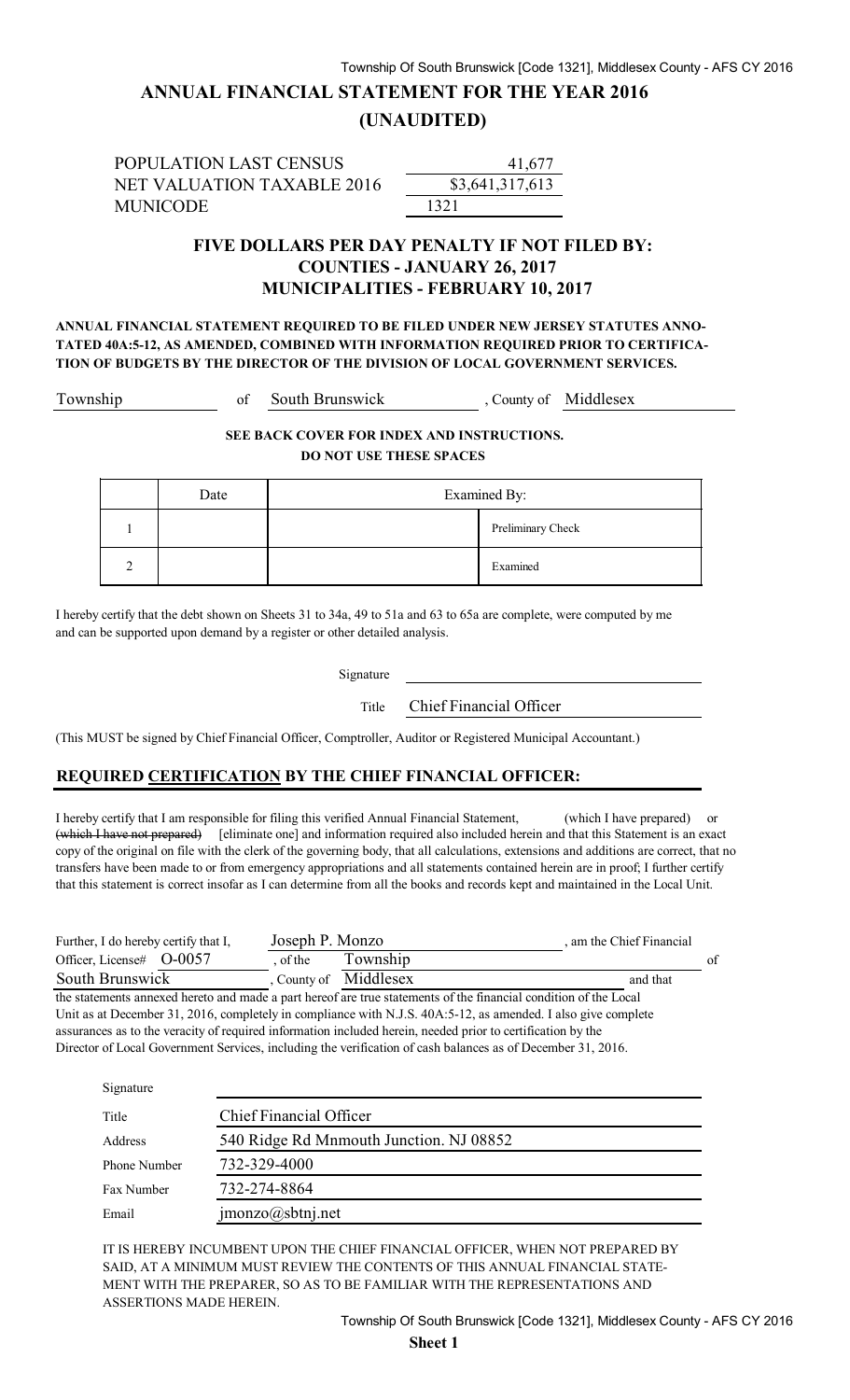### **THE REQUIRED CERTIFICATION BY AN RMA IS AS FOLLOWS:**

#### **Preparation by Registered Municipal Accountant (Statement of Statutory Auditor Only)**

**I have prepared the post-closing trial balances, related statements and analyses included in the accompanying Annual Financial Statement from the books of account and records made available to me by the Township of South Brunswick as of December 31, 2016 and have applied certain agreed-upon procedures thereon as promulgated by the Division of Local Government Services, solely to assist the Chief Financial Officer in connection with the filing of the Annual Financial Statement for the year then ended as required by N.J.S. 40A:5-12, as amended.** 

**Because the agreed-upon procedures do not constitute an examination of accounts made in accordance with generally accepted auditing standards, I do not express an opinion on any of the post-closing trial balances, related statements and analyses. In connection with the agreed-upon procedures, (except for circumstances as set forth below, no matters) or (no matters) [eliminate one] came to my attention that caused me to believe that the Annual Financial Statement for the year ended 2016 is not in substantial compliance with the requirements of the State of New Jersey, Department of Community Affairs, Division of Local Government Services. Had I performed additional procedures or had I made an examination of the financial statements in accordance with generally accepted auditing standards, other matters might have come to my attention that would have been reported to the governing body and the Divi¡sion. This Annual Financial Statement relates only to the accounts and items prescribed by the Division and does not extend to the financial statements of the municipality/county, taken as a whole.** 

**Listing of agreed-upon procedures not performed and/or matters coming to my attention of which the Director should be informed: NONE**

|                  | (Registered Municipal Accountant |
|------------------|----------------------------------|
|                  | (Firm Name                       |
|                  | (Address)                        |
|                  | (Address)                        |
|                  | (Phone Number)                   |
| Certified by me  |                                  |
|                  | (Email)                          |
| day of<br>, 2017 |                                  |

**NOT APPLICABLE** Township Of South Brunswick [Code 1321], Middlesex County - AFS CY 2016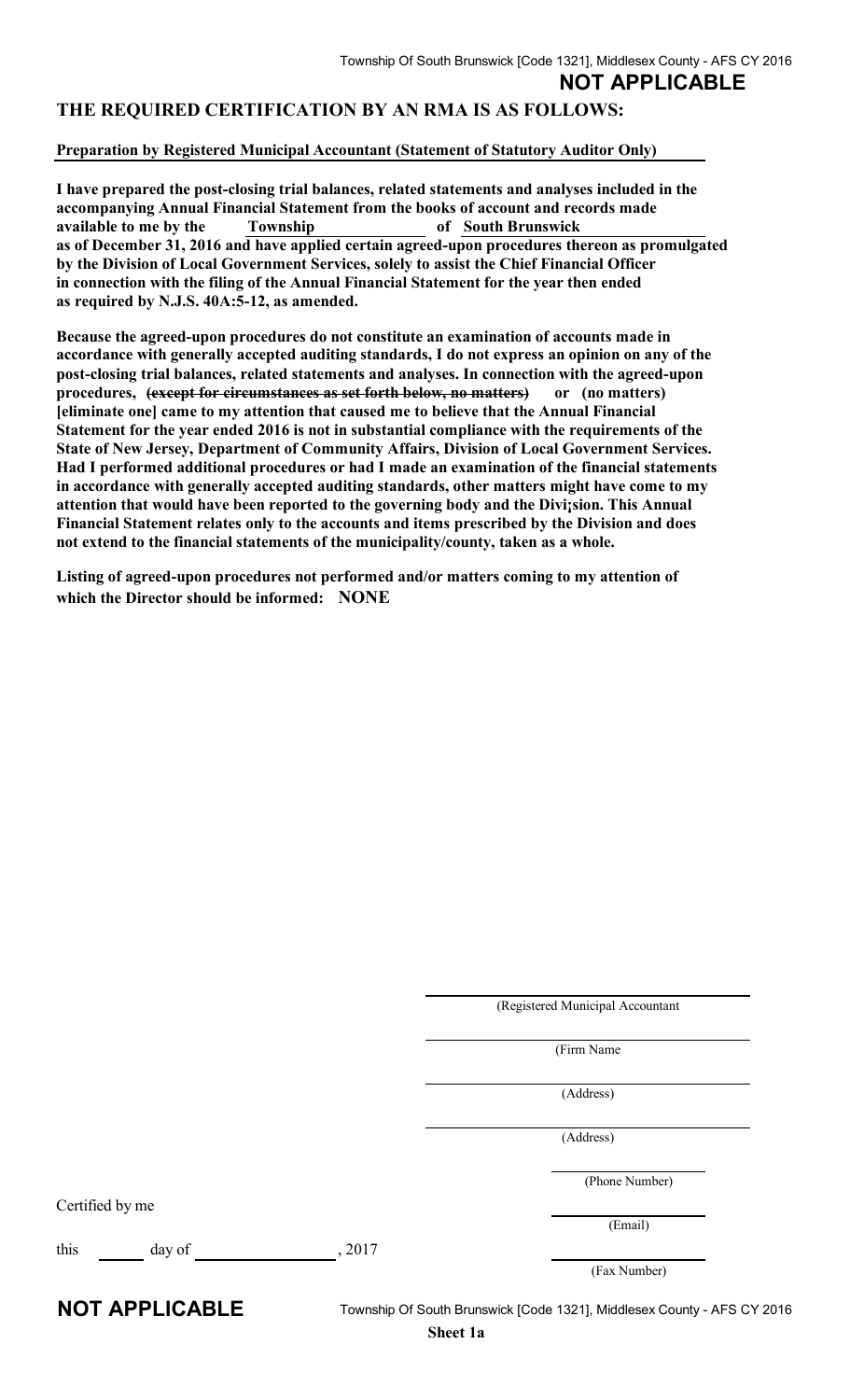### **MUNICIPAL BUDGET LOCAL EXAMINATION QUALIFICATION CERTIFICATION BY CHIEF FINANCIAL OFFICER**

*One of the following Certifications must be signed by the Chief Financial Officer if your municipality is eligible for local examination.*

| 1.<br>The outstanding indebtedness of the previous fiscal year is not in excess of 3.5%;<br>All emergencies approved for the previous fiscal year did not exceed 3% of total<br>2.<br>appropriations.<br>The tax collection rate exceeded 90%;<br>3.<br>Total deferred charges did not equal or exceed 4% of the total tax levy;<br>$\overline{4}$ .<br>5.<br>There were no "procedural deficiencies" noted by the registered municipal<br>accountant on Sheet 1a of the Annual Financial Statement, and<br>6.<br>There was no operating deficit for the previous fiscal year.<br>The municipality did not conduct an accelerated tax sale for less than 3 consecutive years.<br>7.<br>8.<br>The municipality did not conduct a tax levy sale the previous fiscal year and does<br>not plan to conduct one in the current year.<br>9.<br>The current year budget does not contain an appropriation or levy "CAP" referendum.<br>10.<br>The municipality will not apply for Transitional Aid for 2017.<br>The undersigned certifies that this municipality has complied in full in meeting ALL<br>of the above criteria in determining its qualification for local examination of its Budget<br>in accordance with N.J.A.C. 5:30-7.5. | <b>CERTIFICATION OF QUALIFYING MUNICIPALITY</b> |  |                             |  |  |
|--------------------------------------------------------------------------------------------------------------------------------------------------------------------------------------------------------------------------------------------------------------------------------------------------------------------------------------------------------------------------------------------------------------------------------------------------------------------------------------------------------------------------------------------------------------------------------------------------------------------------------------------------------------------------------------------------------------------------------------------------------------------------------------------------------------------------------------------------------------------------------------------------------------------------------------------------------------------------------------------------------------------------------------------------------------------------------------------------------------------------------------------------------------------------------------------------------------------------------------|-------------------------------------------------|--|-----------------------------|--|--|
|                                                                                                                                                                                                                                                                                                                                                                                                                                                                                                                                                                                                                                                                                                                                                                                                                                                                                                                                                                                                                                                                                                                                                                                                                                      |                                                 |  |                             |  |  |
|                                                                                                                                                                                                                                                                                                                                                                                                                                                                                                                                                                                                                                                                                                                                                                                                                                                                                                                                                                                                                                                                                                                                                                                                                                      |                                                 |  |                             |  |  |
|                                                                                                                                                                                                                                                                                                                                                                                                                                                                                                                                                                                                                                                                                                                                                                                                                                                                                                                                                                                                                                                                                                                                                                                                                                      |                                                 |  |                             |  |  |
|                                                                                                                                                                                                                                                                                                                                                                                                                                                                                                                                                                                                                                                                                                                                                                                                                                                                                                                                                                                                                                                                                                                                                                                                                                      |                                                 |  |                             |  |  |
|                                                                                                                                                                                                                                                                                                                                                                                                                                                                                                                                                                                                                                                                                                                                                                                                                                                                                                                                                                                                                                                                                                                                                                                                                                      |                                                 |  |                             |  |  |
|                                                                                                                                                                                                                                                                                                                                                                                                                                                                                                                                                                                                                                                                                                                                                                                                                                                                                                                                                                                                                                                                                                                                                                                                                                      |                                                 |  |                             |  |  |
|                                                                                                                                                                                                                                                                                                                                                                                                                                                                                                                                                                                                                                                                                                                                                                                                                                                                                                                                                                                                                                                                                                                                                                                                                                      |                                                 |  |                             |  |  |
|                                                                                                                                                                                                                                                                                                                                                                                                                                                                                                                                                                                                                                                                                                                                                                                                                                                                                                                                                                                                                                                                                                                                                                                                                                      |                                                 |  |                             |  |  |
|                                                                                                                                                                                                                                                                                                                                                                                                                                                                                                                                                                                                                                                                                                                                                                                                                                                                                                                                                                                                                                                                                                                                                                                                                                      |                                                 |  |                             |  |  |
|                                                                                                                                                                                                                                                                                                                                                                                                                                                                                                                                                                                                                                                                                                                                                                                                                                                                                                                                                                                                                                                                                                                                                                                                                                      |                                                 |  |                             |  |  |
|                                                                                                                                                                                                                                                                                                                                                                                                                                                                                                                                                                                                                                                                                                                                                                                                                                                                                                                                                                                                                                                                                                                                                                                                                                      |                                                 |  |                             |  |  |
|                                                                                                                                                                                                                                                                                                                                                                                                                                                                                                                                                                                                                                                                                                                                                                                                                                                                                                                                                                                                                                                                                                                                                                                                                                      | Municipality:                                   |  | Township of South Brunswick |  |  |
| Chief Financial Officer:<br>Joseph P. Monzo                                                                                                                                                                                                                                                                                                                                                                                                                                                                                                                                                                                                                                                                                                                                                                                                                                                                                                                                                                                                                                                                                                                                                                                          |                                                 |  |                             |  |  |
| Signature:                                                                                                                                                                                                                                                                                                                                                                                                                                                                                                                                                                                                                                                                                                                                                                                                                                                                                                                                                                                                                                                                                                                                                                                                                           |                                                 |  |                             |  |  |
| Certificate #:<br>O-0057                                                                                                                                                                                                                                                                                                                                                                                                                                                                                                                                                                                                                                                                                                                                                                                                                                                                                                                                                                                                                                                                                                                                                                                                             |                                                 |  |                             |  |  |
| 01/18/17<br>Date:                                                                                                                                                                                                                                                                                                                                                                                                                                                                                                                                                                                                                                                                                                                                                                                                                                                                                                                                                                                                                                                                                                                                                                                                                    |                                                 |  |                             |  |  |
|                                                                                                                                                                                                                                                                                                                                                                                                                                                                                                                                                                                                                                                                                                                                                                                                                                                                                                                                                                                                                                                                                                                                                                                                                                      |                                                 |  |                             |  |  |

#### **CERTIFICATION OF NON-QUALIFYING MUNICIPALITY**

The undersigned certifies that this municipality does not meet item(s)# of the criteria above and therefore does not qualify for local examination of its Budget in accordance with N.J.A.C. 5:30-7.5.

### **NOT APPLICABLE**

| Municipality:            | Township of South Brunswick |  |
|--------------------------|-----------------------------|--|
| Chief Financial Officer: | Joseph P. Monzo             |  |
| Signature:               |                             |  |
| Certificate $#$ :        | O-0057                      |  |
| Date:                    |                             |  |
|                          |                             |  |

Township Of South Brunswick [Code 1321], Middlesex County - AFS CY 2016

**Sheet 1b**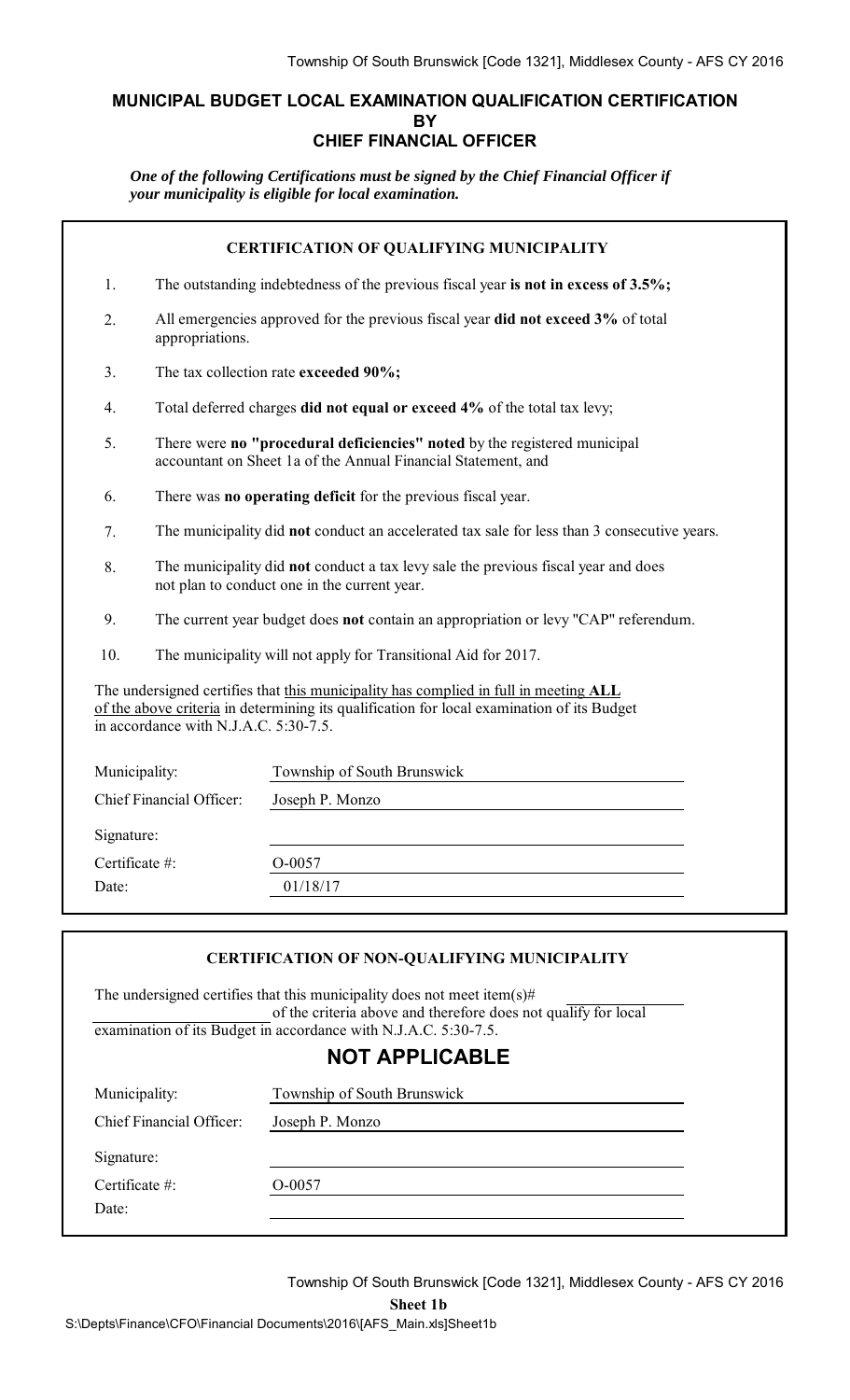**22-6002306**

Federal ID #

**Township of South Brunswick**

Municipality

**Middlesex**

County

## **Report of Federal and State Financial Assistance Expenditure of Awards**

|                                            | Fiscal Year Ending:                  | <b>December 31, 2016</b>              |
|--------------------------------------------|--------------------------------------|---------------------------------------|
| (1)<br>Federal programs                    | (2)                                  | (3)                                   |
| Expended<br>(administered by<br>the state) | <b>State</b><br>Programs<br>Expended | Other Federal<br>Programs<br>Expended |
| TOTAL \$                                   | 369,970.17                           |                                       |

Type of Audit required by OMB A-133 and OMB 04-04:

Single Audit

**X** Program Specific Audit

Financial Statement Audit Performed in Accordance With Government Auditing Standards (Yellow Book)

- Note: All local governments, who are recipients of federal and state awards (financial assistance), must report the total amount of federal and state funds expended during its fiscal year and the type of audit required to comply with OMB A-133 ( Revised 6/27/03) and OMB 04-04. The single audit threshold has been increased to \$750,000 beginning with Fiscal Year ending after 1/1/2016. Expenditures are defined in Section 205 of OMB A-133.
- (1) Report expenditures from federal pass-through programs received directly from state government. Federal pass-through funds can be identified by the Catalog of Federal Domestic Assistance (CFDA) number reported in the State's grant/contract agreements.
- (2) Report expenditures from state programs received directly from state government or indirectly from pass-through entities. **Exclude state aid (i.e., CMPTRA, Energy Receeipts tax, etc.) since there are no compliance requirements.**
- (3) Report expenditures from federal programs received directly from the federal government or indirectly from entities other than state government.

Signature of Chief Financial Officer Date

January 18, 2017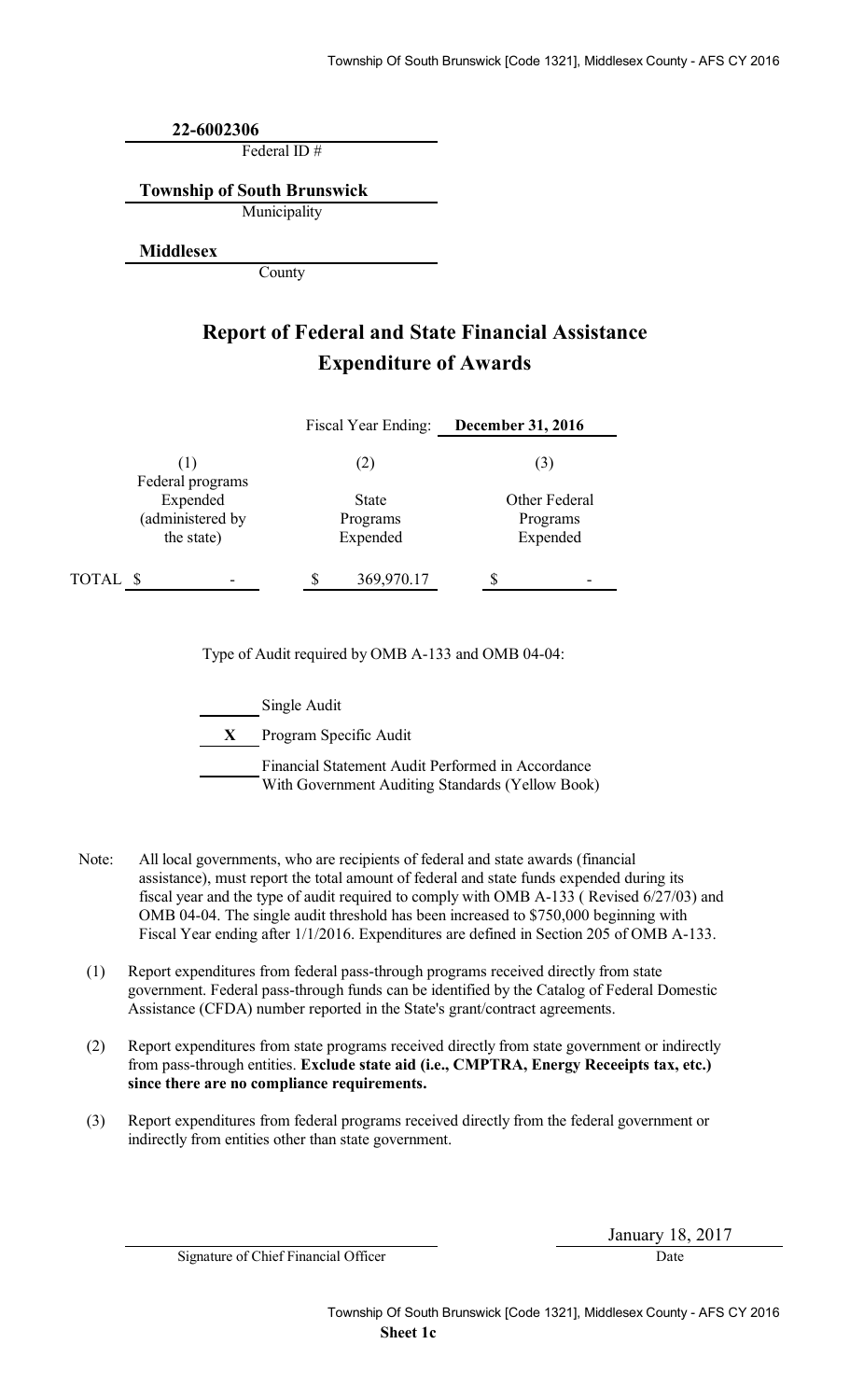# **IMPORTANT! READ INSTRUCTIONS**

### **INSTRUCTION**

The following certification is to be used ONLY in the event there is NO municipally operated utility.

If there is a utility operated by the municipality or if a "utility fund" existed on the books of account, do not sign this statement and do not remove any of the UTILITY sheets from the document.

#### **CERTIFICATION**

| I hereby certify that there was no "utility fund" on the books of account and there was no |  |                                                                |
|--------------------------------------------------------------------------------------------|--|----------------------------------------------------------------|
| utility owned and operated by the Township                                                 |  | of South Brunswick                                             |
| County of Middlesex                                                                        |  | during the year 2016 and that sheets 40 to 68 are unnecessary. |

I have therefore removed from this statement the sheets pertaining only to utilities

Name Title <u>the service</u> of the service of the service of the service of the service of the service of the service of the service of the service of the service of the service of the service of the service of the service of the

(This must be signed by the Chief Financial Officer, Comptroller, Auditor or Registered Municipal Accountant.)

#### NOTE:

When removing the utility sheets, please be sure to refasten the "index" sheet (the last sheet in the statement) in order to provide a protective cover sheet to the back of the document.

#### **MUNICIPAL CERTIFICATION OF TAXABLE PROPERTY AS OF OCTOBER 1, 2016**

Certification is hereby made that the Net Valuation Taxable of property liable to taxation for the tax year 2017 and filed with the County Board of Taxation on January 10, 2017 in accordance with the requirement of N.J.S.A. 54:4-3 5, was in the amount of \$ 3,688,555,432.00

SIGNATURE OF TAX ASSESSOR

Township of South Brunswick MUNICIPALITY

> Middlesex **COUNTY**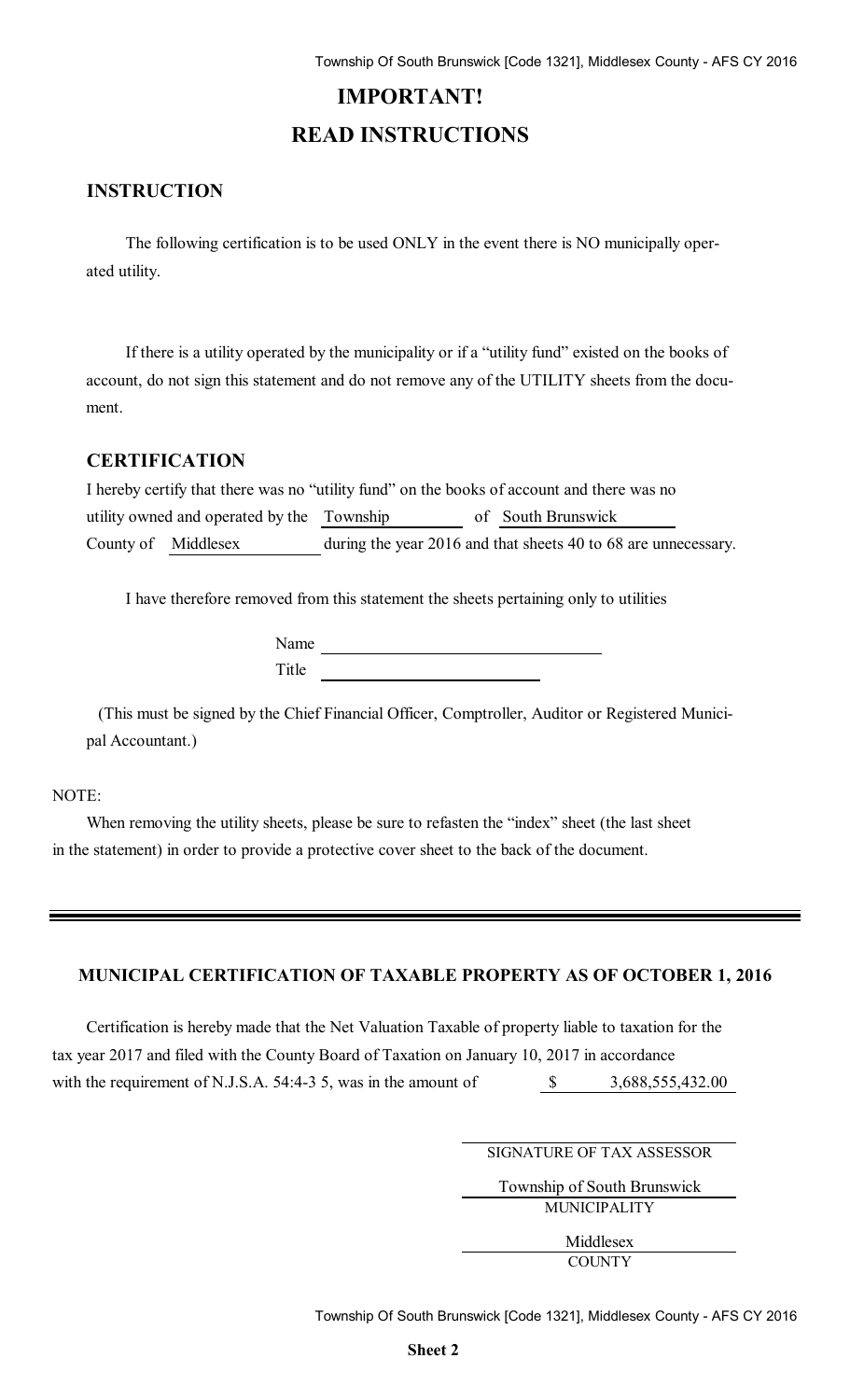NOTE THAT A TRIAL BALANCE IS REQUIRED AND NOT A BALANCE SHEET

#### **POST CLOSING**

### **TRIAL BALANCE - CURRENT FUND**

AS AT DECEMBER 31, 2016

*Cash Liabilities Must Be Subtotaled and Subtotal Must Be Marked With "C" -- Taxes Receivable Must Be Subtotaled*

|                | Title of Account                            | Debit         | Credit |
|----------------|---------------------------------------------|---------------|--------|
|                |                                             |               |        |
|                | Cash and investments                        | 5,623,431.11  |        |
|                | Petty Cash and Change Fund                  | 750.00        |        |
|                | <b>Investment BAN's</b>                     | 2,442,252.00  |        |
|                |                                             |               |        |
|                | Property Taxes Receivable                   | 1,140,999.12  |        |
|                | Tax Title Liens                             | 610,313.73    |        |
|                | Property Acquired for Taxes                 | 771,640.00    |        |
|                | Interfunds receivable -Capital Fund         | 2,392.94      |        |
|                | Interfunds receivable -Unemplyment Fund     | 1,000.03      |        |
|                | Interfunds receivable -Grant Fund           | 117,440.09    |        |
|                | Revenue Accts Receivable                    | 71,284.65     |        |
|                | Interfunds receivable -Public Defender Fund | 12.70         |        |
|                | Interfunds receivable -Fire Safety          | 6.70          |        |
|                | Interfunds receiveble- Animal Control       | 5.99          |        |
| $\mathfrak{Z}$ | Total Receivables Offset with a Reserve     | 2,715,095.95  |        |
|                | <b>Deferred Charges</b>                     | 1,290,000.00  |        |
|                |                                             |               |        |
|                |                                             |               |        |
|                |                                             |               |        |
|                |                                             |               |        |
|                |                                             |               |        |
|                |                                             |               |        |
|                |                                             |               |        |
|                |                                             |               |        |
|                |                                             |               |        |
|                |                                             |               |        |
|                |                                             |               |        |
|                |                                             |               |        |
|                |                                             |               |        |
|                |                                             |               |        |
|                |                                             |               |        |
|                |                                             |               |        |
|                |                                             |               |        |
|                |                                             |               |        |
|                |                                             |               |        |
|                |                                             |               |        |
|                | Total Debits / Credits THIS Sheet ONLY      | 14,786,625.01 | 0.00   |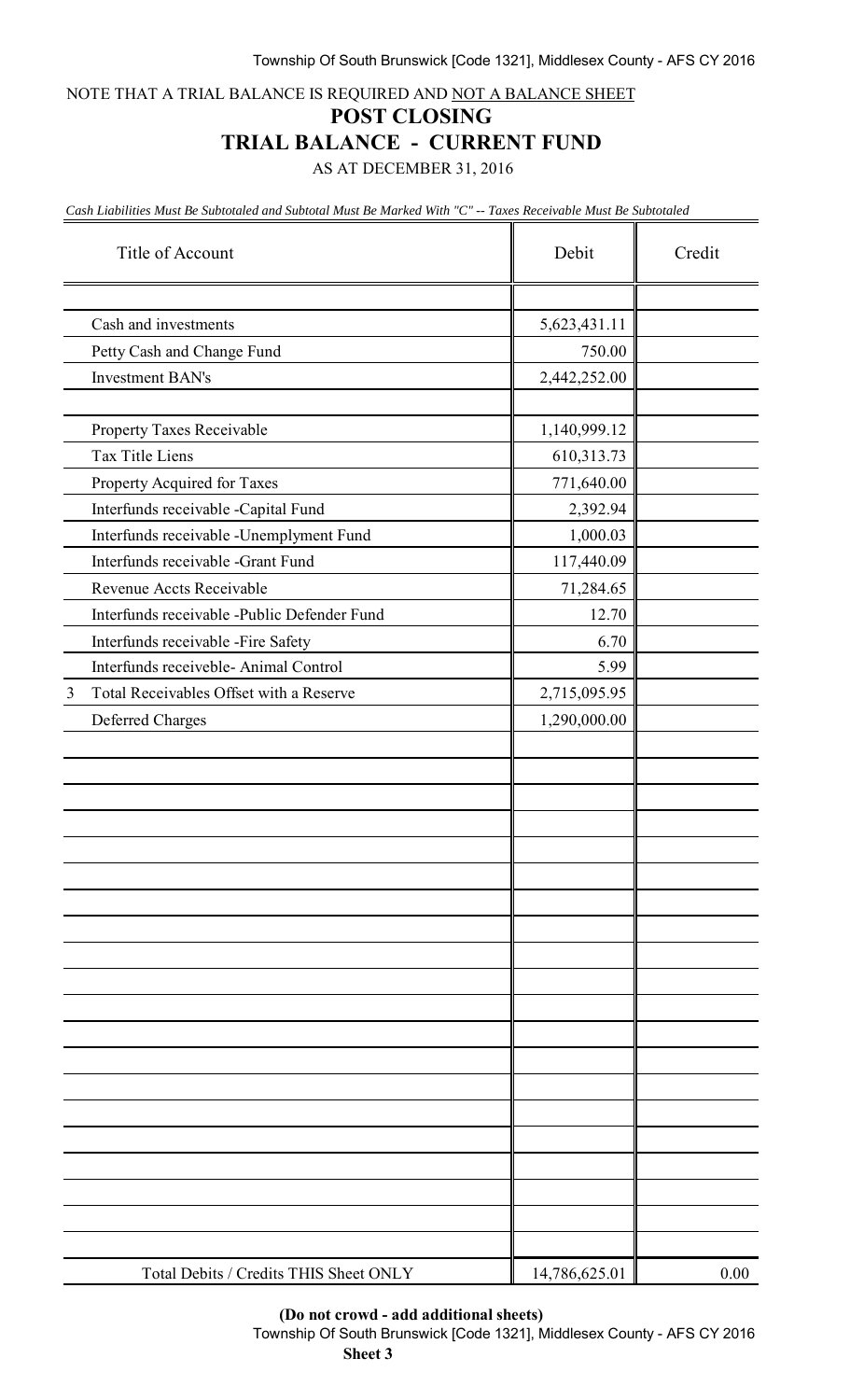NOTE THAT A TRIAL BALANCE IS REQUIRED AND NOT A BALANCE SHEET

#### **POST CLOSING**

### **TRIAL BALANCE - CURRENT FUND (CONT'D)**

AS AT DECEMBER 31, 2016

*Cash Liabilities Must Be Subtotaled and Subtotal Must Be Marked With "C" -- Taxes Receivable Must Be Subtotaled*

| Title of Account                                | Debit         | Credit        |  |
|-------------------------------------------------|---------------|---------------|--|
| School Taxes Payable                            |               | 1.50          |  |
| Due to Other Trusts                             |               | 70,206.62     |  |
| Due to Open Space                               |               | 230.00        |  |
| Reserve for Encumbrances (inc Accounts Payable) |               | 543,319.29    |  |
| <b>Appropriation Reserves</b>                   |               | 1,013,093.16  |  |
| Prepaid Taxes                                   |               | 2,405,800.99  |  |
| Tax Overpayments                                |               | 67,939.86     |  |
| Reserve for Bid Deposits                        |               | 950.00        |  |
| Reserve for Security Deposits                   |               | 16,798.00     |  |
| Reserve for Property Evidence                   |               | 15,265.69     |  |
| Reserve for State Building Surcharge            |               | 61,072.35     |  |
| Reserve for Dept of Human Services              |               | 9,895.00      |  |
| Reserve for Health Burial                       |               | 1,389.00      |  |
| Reserve for Insurance Reimbursements            |               | 1,432.23      |  |
|                                                 |               |               |  |
| Due to State of New Jersey: C20 P.L. 1971       |               | 67,059.98     |  |
| Subtotal                                        |               | 4,274,453.67  |  |
| <b>Emergency Notes Payable</b>                  |               | 1,290,000.00  |  |
| <b>Reserve for Receivables</b>                  |               | 2,715,095.95  |  |
| Fund Balance                                    |               | 3,791,979.44  |  |
|                                                 |               |               |  |
|                                                 |               |               |  |
|                                                 |               |               |  |
|                                                 |               |               |  |
|                                                 |               |               |  |
| Grand Total Debits / Credits                    | 12,071,529.06 | 12,071,529.06 |  |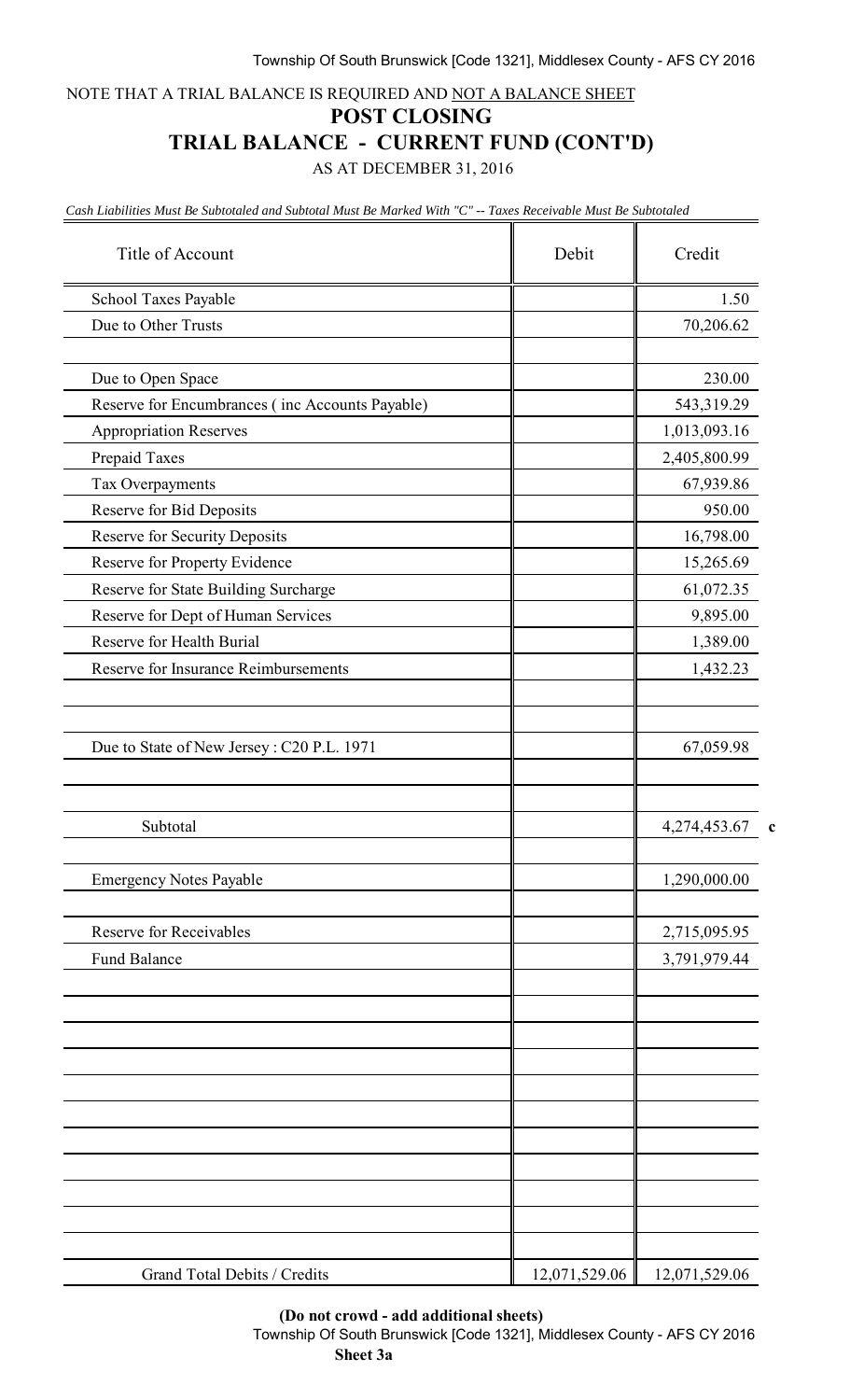# **POST CLOSING TRIAL BALANCE - PUBLIC ASSISTANCE FUND**

ACCOUNTS #1 AND #2\* AS AT DECEMBER 31, 2016

|                              |       | NOT APPLICABLE |
|------------------------------|-------|----------------|
| Title of Account             | Debit | Credit         |
|                              |       |                |
|                              |       |                |
|                              |       |                |
|                              |       |                |
|                              |       |                |
|                              |       |                |
|                              |       |                |
|                              |       |                |
|                              |       |                |
|                              |       |                |
|                              |       |                |
|                              |       |                |
|                              |       |                |
|                              |       |                |
|                              |       |                |
|                              |       |                |
|                              |       |                |
|                              |       |                |
|                              |       |                |
|                              |       |                |
|                              |       |                |
|                              |       |                |
|                              |       |                |
|                              |       |                |
| Grand Total Debits / Credits | 0.00  | 0.00           |
|                              |       |                |

#### **(Do not crowd - add additional sheets)**

\*To be prepared in compliance with Department of Human Services Municipal Audit Guide, Public Welfare, General Assistance Program.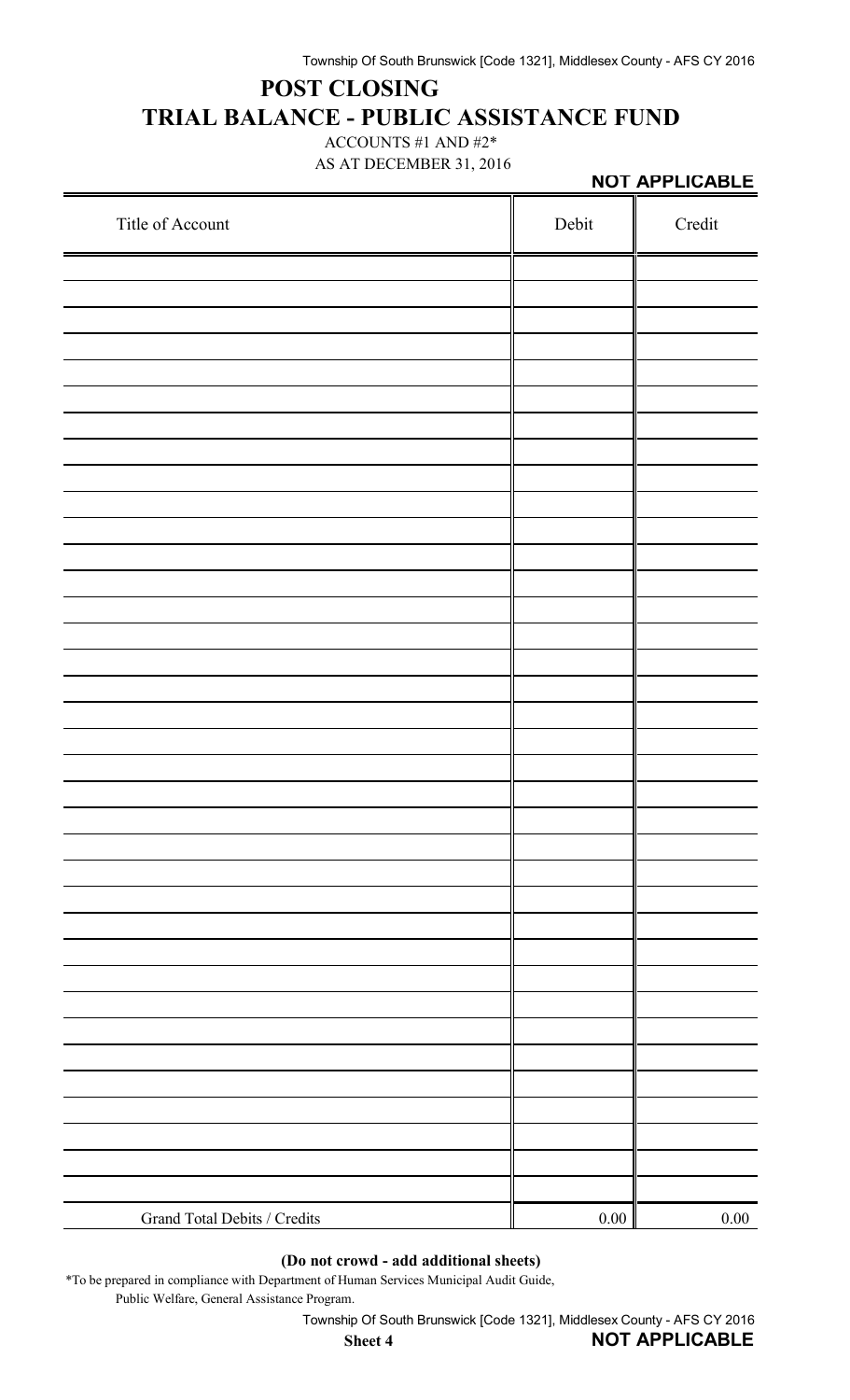## **POST CLOSING TRIAL BALANCE - FEDERAL AND STATE GRANTS**

### AS AT DECEMBER 31, 2016

| Title of Account                    | Debit        | Credit       |
|-------------------------------------|--------------|--------------|
|                                     |              |              |
| Federal and State Grant Receivables | 1,107,867.48 |              |
| Due from Current                    |              | 117,440.09   |
| Reserve for Encumbrances            |              | 87,247.50    |
| <b>Appropriated Reserves</b>        |              | 878, 872.89  |
| <b>Unappropriated Reserves</b>      |              | 24,307.00    |
|                                     |              |              |
|                                     |              |              |
|                                     |              |              |
|                                     |              |              |
|                                     |              |              |
|                                     |              |              |
|                                     |              |              |
|                                     |              |              |
|                                     |              |              |
|                                     |              |              |
|                                     |              |              |
|                                     |              |              |
|                                     |              |              |
|                                     |              |              |
|                                     |              |              |
|                                     |              |              |
| Grand Total Debits / Credits        | 1,107,867.48 | 1,107,867.48 |

**(Do not crowd - add additional sheets)**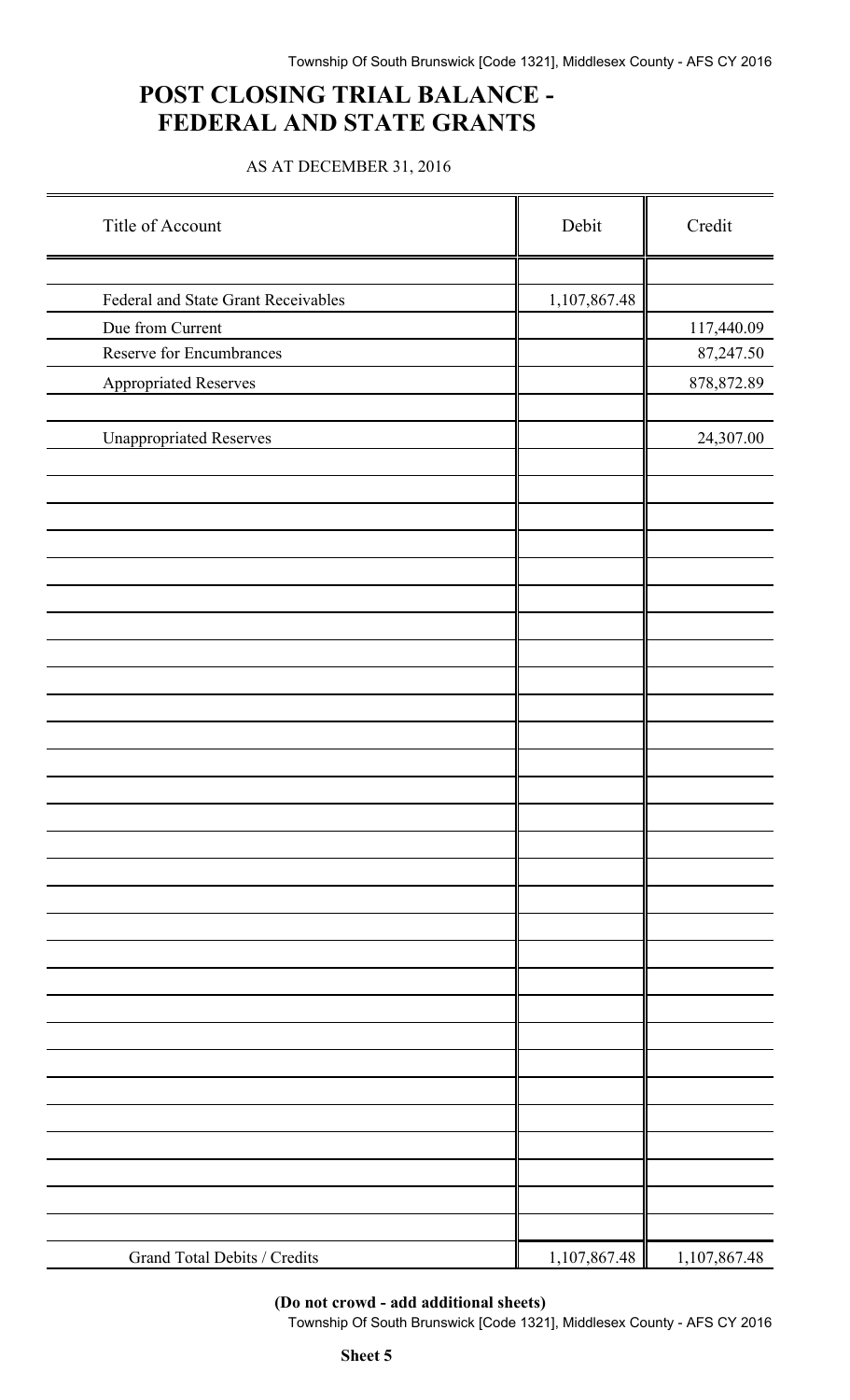## **POST CLOSING TRIAL BALANCE - TRUST FUNDS (Assessment Section Must Be Separately Stated)**

#### AS AT DECEMBER 31, 2016

| Title of Account                  | Debit         | Credit        |  |
|-----------------------------------|---------------|---------------|--|
| <b>Animal Control Fund</b>        |               |               |  |
| Cash & Cash Equivalents           | 47,238.98     |               |  |
| Due to Current                    |               | 5.99          |  |
| Due to State of New Jersey        |               | 57.00         |  |
| <b>Reserve for Encumbrances</b>   |               | 406.00        |  |
| Reserve for Dog Fund Expenditures |               | 46,769.99     |  |
| Subtotal -                        | 47,238.98     | 47,238.98     |  |
| <b>Assessment Fund</b>            |               |               |  |
| <b>Deferred Assessments</b>       | 2,151.21      |               |  |
| <b>Reserve for Assessments</b>    |               | 2,151.21      |  |
| <b>Other Trust Fund</b>           |               |               |  |
| Cash                              | 13,656,819.30 |               |  |
| Qualified Investments             | 198,000.00    |               |  |
| Deferred Comp                     | 885,317.14    |               |  |
| Due from Payroll Trust            | 74,714.59     |               |  |
| Due from County                   | 106,395.35    |               |  |
| <b>Reserve for Encumbrances</b>   |               | 348,706.73    |  |
| Due to/from Current Fund          | 70,721.51     | 1,019.43      |  |
| Due to General Capital Fund       |               | 100,000.00    |  |
| Reserve for Various Trust Funds   |               | 14,542,241.73 |  |
| Subtotal -                        | 14,991,967.89 | 14,991,967.89 |  |
| <b>Payroll Fund</b>               |               |               |  |
| Cash                              | 320,307.32    |               |  |
| Due to Various Payroll Agencies   |               | 245,592.73    |  |
| Due to Unemployment               |               | 74,714.59     |  |
| Subtotal -                        | 320,307.32    | 320,307.32    |  |
|                                   |               |               |  |
|                                   |               |               |  |
|                                   |               |               |  |
|                                   |               |               |  |
| Grand Total Debits / Credits      | 30,721,179.59 | 30,721,179.59 |  |

**(Do not crowd - add additional sheets)**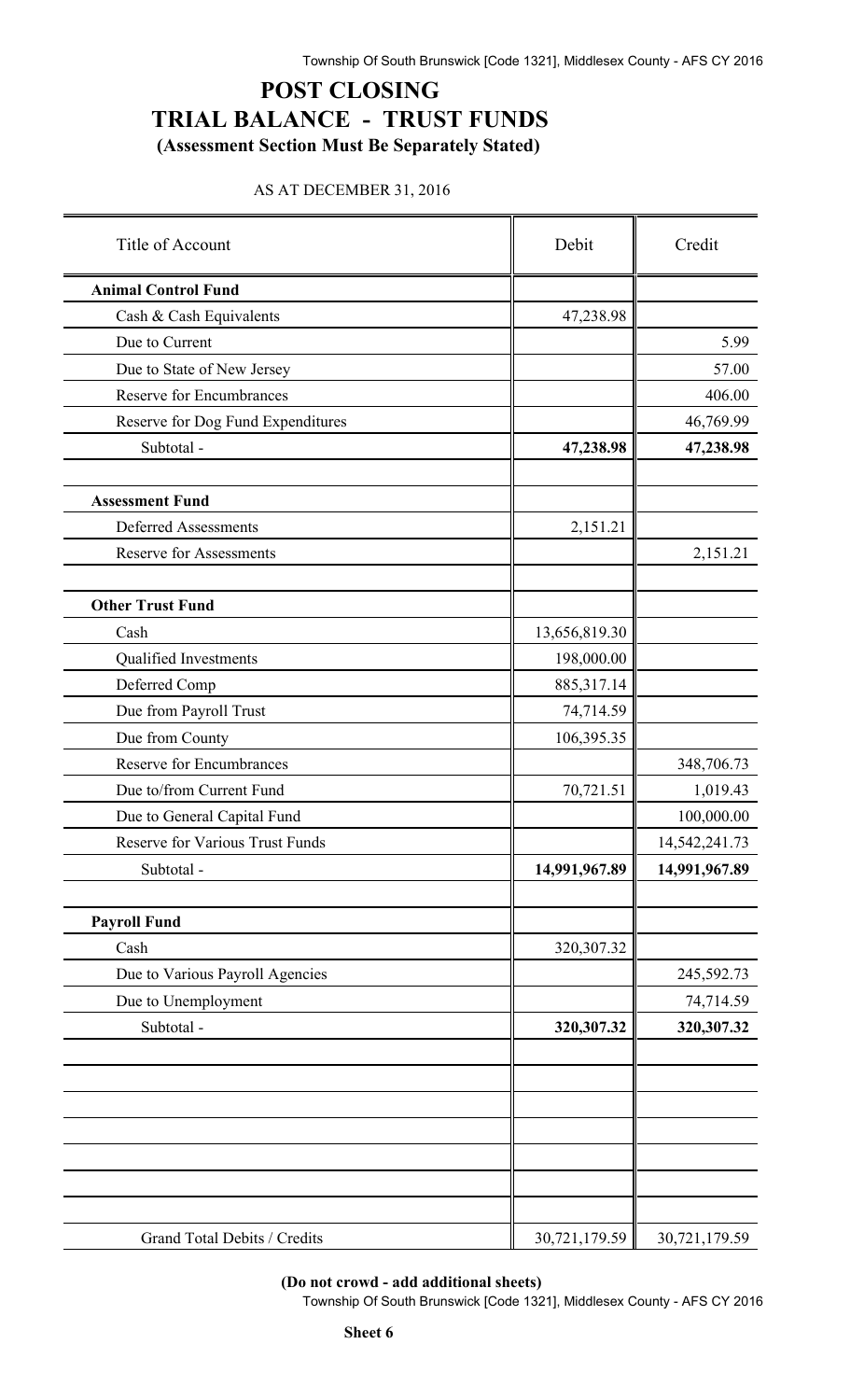# MUNICIPAL PUBLIC DEFENDER **CERTIFICATION**

Public Law 1998, C. 256

|                                                                                                                                                                                                                                                                                                                                                                                                                         |                 |   | n/a |
|-------------------------------------------------------------------------------------------------------------------------------------------------------------------------------------------------------------------------------------------------------------------------------------------------------------------------------------------------------------------------------------------------------------------------|-----------------|---|-----|
|                                                                                                                                                                                                                                                                                                                                                                                                                         |                 | X | 25% |
|                                                                                                                                                                                                                                                                                                                                                                                                                         | (2) S           |   | n/a |
|                                                                                                                                                                                                                                                                                                                                                                                                                         |                 |   |     |
| Municipal Public Defender Trust Cash Balance December 31, 2016                                                                                                                                                                                                                                                                                                                                                          | $\ldots$ (3) \$ |   | n/a |
| Note: If the amount of money in a dedicated fund established pursuant to this section exceeds by more<br>than 25% the amount which the municipality expended during the prior year providing the services of a<br>municipal public defender, the amount in excess of the amount expended shall be forwarded to the<br>Criminal Disposition and Review Collection Fund administered by the Victims of Crime Compensation |                 |   |     |

Board (P.O. Box 084, Trenton, N.J. 08625).

| Amount in excess of the amount expended: $3 - (1 + 2) =$ . |  | NONE |
|------------------------------------------------------------|--|------|
|                                                            |  |      |

The undersigned certifies that the municipality has complied with the regulations governing *Municipal Public Defender* as required under Public Law 1998, C. 256.

| <b>Chief Financial Officer:</b> | Joseph P. Monzo |
|---------------------------------|-----------------|
| Signature:                      |                 |
| Certificate $#$ :               | O-0057          |
| Date:                           | 01/19/2017      |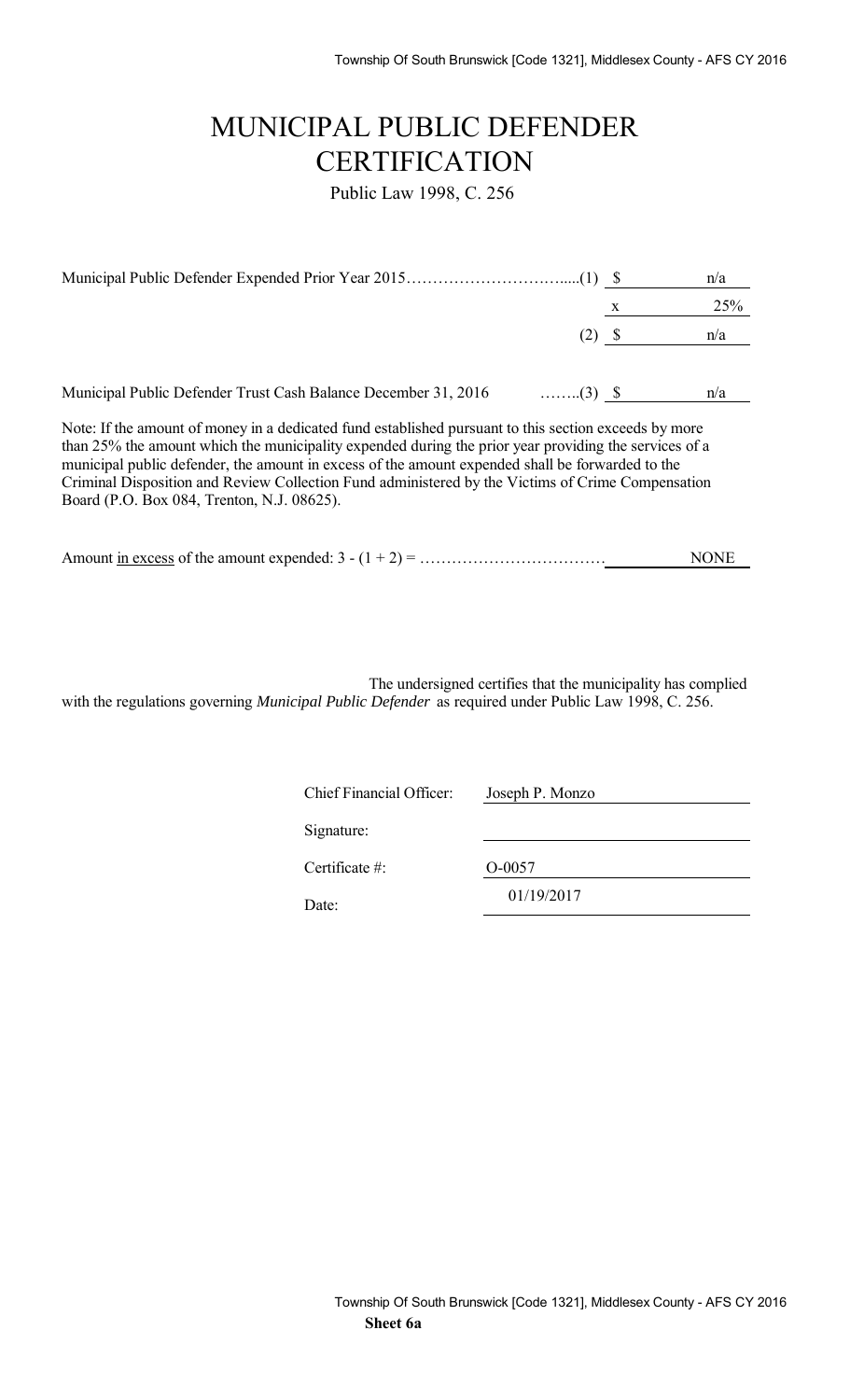# **Schedule of Trust Fund Reserves**

| Purpose                                 | Amount<br>Dec. 31, 2015<br>per Audit |                 |                      | Balance<br>as at |
|-----------------------------------------|--------------------------------------|-----------------|----------------------|------------------|
|                                         | <b>Report</b>                        | <b>Receipts</b> | <b>Disbursements</b> | Dec. 31, 2016    |
| 1. Open Space Tax                       | 1,024,613.38                         | 1,474,994.45    | 2,175,850.55         | 323,757.28       |
| 2. Storm Recovery                       | 44,895.79                            | 515,804.85      | 331,879.75           | 228,820.89       |
| 3. Tax Sale Premiums                    | 1,371.00                             |                 |                      | 1,371.00         |
| 4. Performance Deposits                 | 5,675,640.28                         | 4,247,124.69    | 4,310,463.10         | 5,612,301.87     |
| 5. Legal Fee Escrow COAH Suit           | 20,750.00                            |                 | 6,000.00             | 14,750.00        |
| 6. Unemployment Benefits                | 1,825.19                             | 84,714.59       | 20,383.78            | 66,156.00        |
| 7. Township Landfill Closure            | 80,293.03                            | 360.27          | 976.45               | 79,676.85        |
| 8. Uniform Fire Safety                  | 26,214.62                            | 35,721.74       | 11,888.51            | 50,047.85        |
| 9. Senior Citizen Contributions         | 14,035.74                            | 2,513.81        | 965.00               | 15,584.55        |
| 10. Quasi-duty Police Dept.             | 93,824.22                            | 739,172.76      | 758,219.75           | 74,777.23        |
| 11. Forfeited Funds                     | 45,776.19                            | 12,668.74       | 6,227.61             | 52,217.32        |
| 12. Recreation Facilities - Weiner      | 1,064.13                             |                 |                      | 1,064.13         |
| 13. Traffic and Environmental Studies   | 151,438.34                           |                 |                      | 151,438.34       |
| 14. Developer's Escrow(Tree)            | 1,101,236.93                         | 252,811.00      | 89,441.12            | 1,264,606.81     |
| 15. CDBG                                | 115,433.74                           | 67,524.00       | 35,076.15            | 147,881.59       |
| 16. Affordable Housing Contributions    | 20,000.00                            |                 |                      | 20,000.00        |
| 17. Off Track Road Improvements         | 464,138.78                           | 10,168.00       |                      | 474,306.78       |
| 18. Detension Basin                     | 1,152,645.93                         | 9,236.91        | 20,017.08            | 1,141,865.76     |
| 19. Council on Affordable Housing       | 3,476,176.19                         | 1,909,773.01    | 2,438,572.32         | 2,947,376.88     |
| 20. Deferred Compensation               | 851,820.81                           | 33,496.33       |                      | 885, 317. 14     |
| 21. Health Plan                         | 253,634.42                           | 133,494.58      |                      | 387,129.00       |
| 22. P.O.A.A.                            | 812.00                               | 98.00           |                      | 910.00           |
| 23. Public Defender                     | 89,315.75                            | 11,072.50       |                      | 100,388.25       |
| 24. Worker's Compensation               | 4,206.76                             | 49,140.00       | 9,785.30             | 43,561.46        |
| 25. Federal Forfeiture                  | 14,428.34                            | 14.41           | 8,375.29             | 6,067.46         |
| 26. Celebration of Public Events        | 1,875.34                             | 7,824.66        | 9,700.00             | 0.00             |
| 27.                                     |                                      |                 |                      |                  |
| 28. Resident Task Force on Arts         | 9,234.72                             | 3,448.71        | 6,872.16             | 5,811.27         |
| 29. Mayor's Task Force Women            | 6,038.59                             | 1,550.00        | 2,000.00             | 5,588.59         |
| 30. Employee Benefit Plan               | 273.48                               |                 |                      | 273.48           |
| 31.                                     |                                      |                 |                      |                  |
| 32. Accumulated Absence                 | 9,234.40                             | 425,000.00      | 186,512.84           | 247,721.56       |
| 33. Human intervention charitable trust | 89,194.25                            | 81,775.90       | 99,240.23            | 71,729.92        |
| 34. Substance Abuse Task Force          | 29,252.25                            | 43,241.00       | 48,200.78            | 24,292.47        |
| 35. Dev, maint, pres of Flemer's prop   | 43,450.00                            | 52,000.00       |                      | 95,450.00        |
| Totals:                                 | 14,914,144.59                        | 10,204,744.91   | 10,576,647.77        | 14, 542, 241. 73 |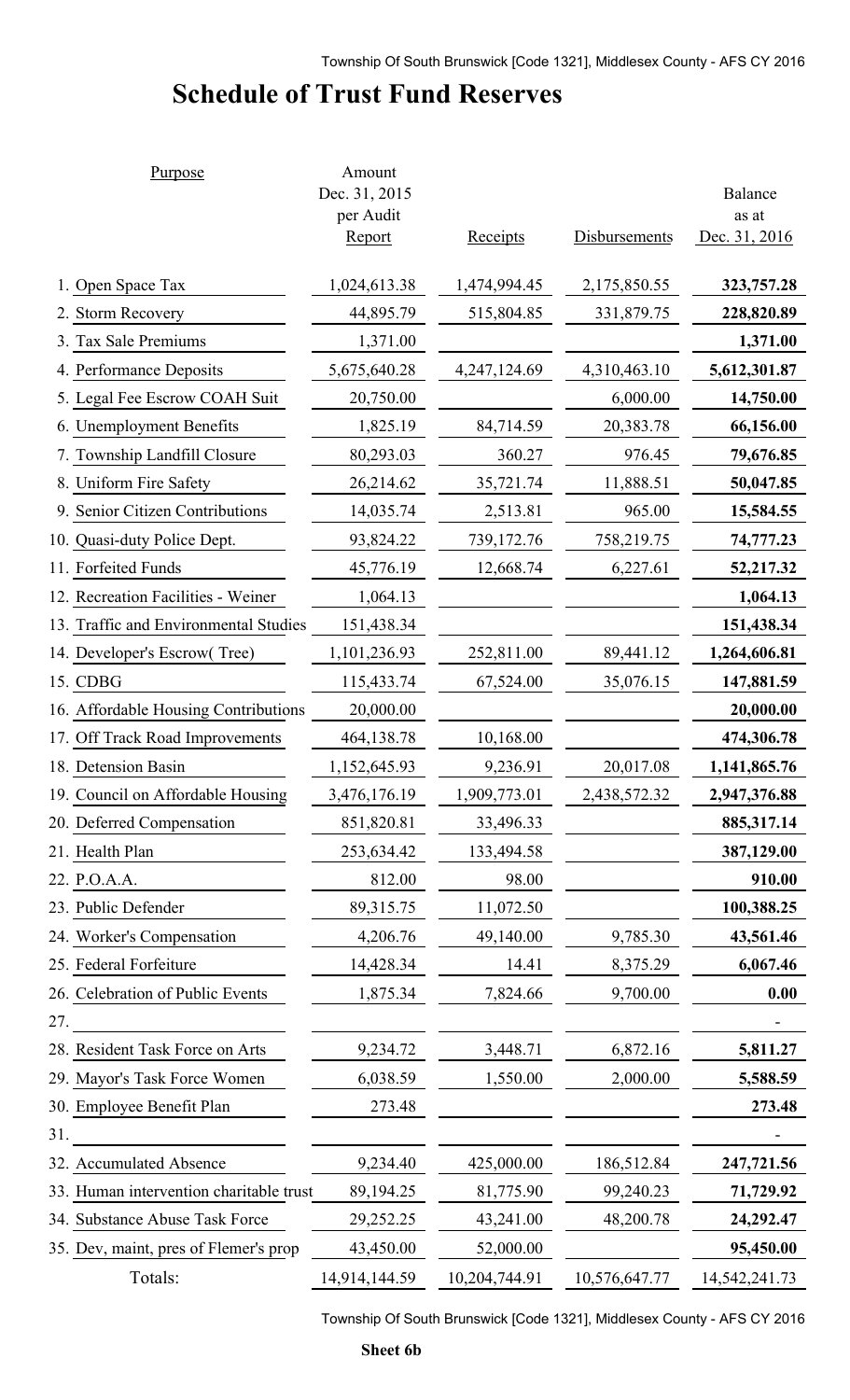## **ANALYSIS OF TRUST ASSESSMENT CASH AND INVESTMENTS PLEDGED TO LIABILITIES AND SURPLUS**

| Title of Liability to which Cash<br>and Investments are Pledged | Audit<br>Balance<br>Dec. 31, 2015 | Assessments<br>and Liens | <b>RECEIPTS</b><br>Current<br><b>Budget</b> |            |            |            | Disbursements | Balance<br>Dec. 31, 2016 |
|-----------------------------------------------------------------|-----------------------------------|--------------------------|---------------------------------------------|------------|------------|------------|---------------|--------------------------|
| Assessment Special Bond Issue:                                  | XXXXXXXXXX                        | XXXXXXXXXX               | XXXXXXXXXX                                  | XXXXXXXXXX | XXXXXXXXXX | XXXXXXXXXX | XXXXXXXXXX    | XXXXXXXXXX               |
|                                                                 |                                   |                          |                                             |            |            |            |               | $\cdots$                 |
| NOT APPLICABLE                                                  |                                   |                          |                                             |            |            |            |               | $\cdots$<br>$\cdots$     |
|                                                                 |                                   |                          |                                             |            |            |            |               | $\ldots$<br>$\cdots$     |
| Assessment Bond Anticipation Note Issues:                       | XXXXXXXXXX                        | XXXXXXXXXX               | XXXXXXXXXX                                  | XXXXXXXXXX | XXXXXXXXXX | XXXXXXXXXX | XXXXXXXXXX    | $\cdots$<br>XXXXXXXXXX   |
|                                                                 |                                   |                          |                                             |            |            |            |               | $\cdots$<br>$\cdots$     |
|                                                                 |                                   |                          |                                             |            |            |            |               | $\ddots$<br>$\cdots$     |
|                                                                 |                                   |                          |                                             |            |            |            |               | $\ldots$                 |
| Other Liabilities<br><b>Trust Surplus</b>                       |                                   |                          |                                             |            |            |            |               | $\ldots$<br>$\cdots$     |
| Less Assets "Unfinanced"                                        | XXXXXXXXXX                        | XXXXXXXXXX               | XXXXXXXXXX                                  | XXXXXXXXXX | XXXXXXXXXX | XXXXXXXXXX | XXXXXXXXXX    | XXXXXXXXXX               |
|                                                                 |                                   |                          |                                             |            |            |            |               | $\cdots$<br>$\cdots$     |
|                                                                 |                                   |                          |                                             |            |            |            |               | $\ldots$                 |
|                                                                 |                                   |                          |                                             |            |            |            |               | $\cdots$                 |
| Totals                                                          | 0.00                              | 0.00                     | 0.00                                        | 0.00       | 0.00       | 0.00       | 0.00          | .<br>$0.00\,$            |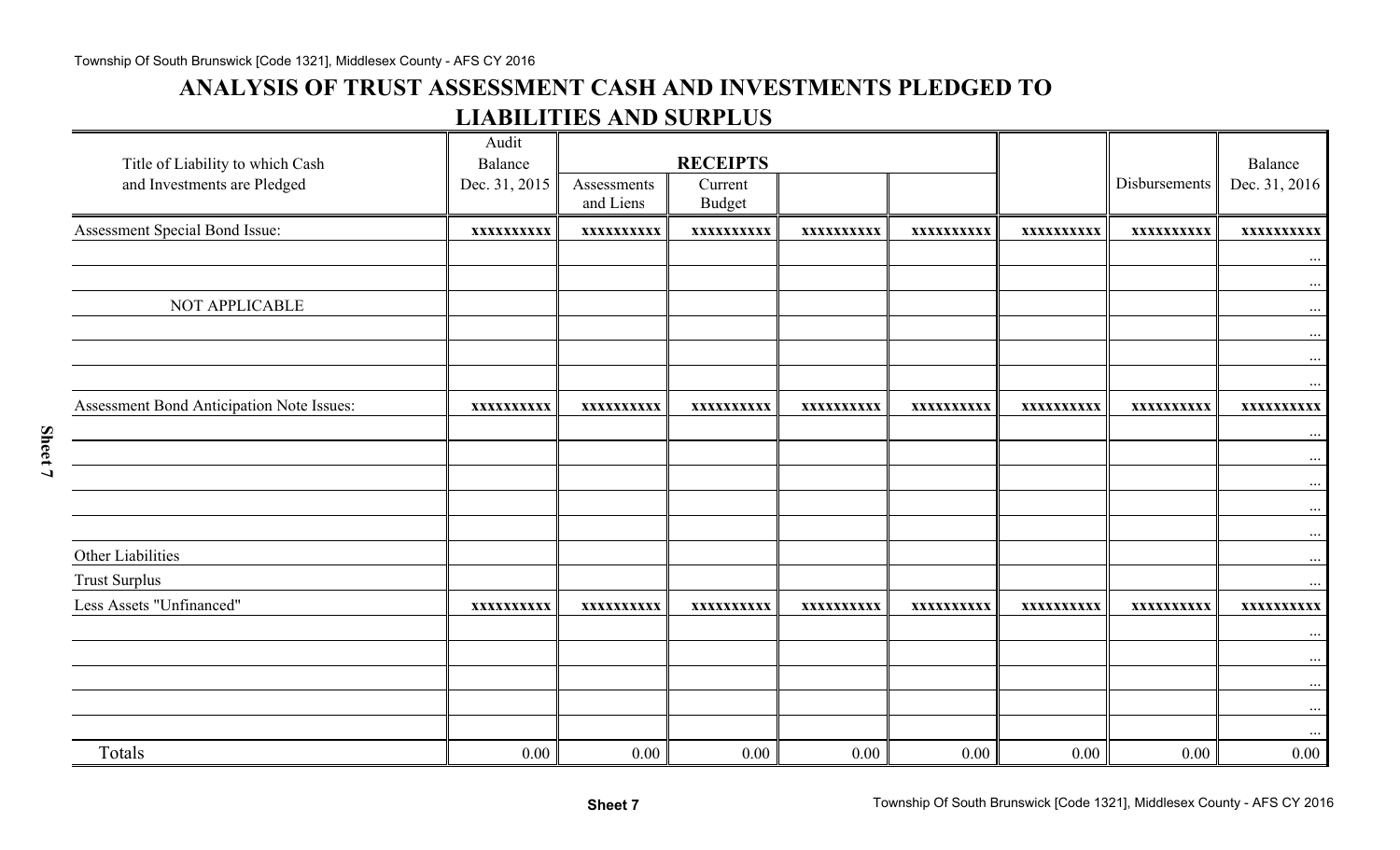# **POST CLOSING**

# **TRIAL BALANCE - GENERAL CAPITAL FUND**

AS AT DECEMBER 31, 2016

| Title of Account                           | Debit         | Credit        |
|--------------------------------------------|---------------|---------------|
| Est. Proceeds Bonds and Notes Authorized   | 9,275,732.05  | XXXXXXXXXXXX  |
| Bonds and Notes Authorized by Not Issued   | XXXXXXXXXXX   | 9,275,732.05  |
| Cash                                       | 11,175,653.12 |               |
| Due from Trust Fund - Landfill Closure     | 100,000.00    |               |
| Deferred Charges to Future Taxation:       |               |               |
| Funded                                     | 39,506,000.00 |               |
| Unfunded                                   | 13,779,434.70 |               |
| Due from State of New Jersey               | 400,000.00    |               |
| Due from Utility Capital                   |               |               |
| Due from Open Space Trust                  |               |               |
| Capital Improvement Fund                   |               | 23.58         |
| <b>General Serial Bonds</b>                |               | 39,506,000.00 |
| <b>BANS</b> Payable                        |               | 3,940,000.00  |
| Accounts Payable                           |               |               |
| Reserve for Preliminary Costs-Aquatic Ctr  |               | 10,000.00     |
| <b>Improvement Authorizations:</b>         |               |               |
| Funded                                     |               | 10,372,842.60 |
| Unfunded                                   |               | 8,329,328.10  |
| Due to Current                             |               | 2,392.94      |
| <b>Reserve for Mapleton Preserve</b>       |               | 285,532.54    |
| Reserve for Federal Grants Receivable      |               | 0.00          |
| <b>Reserve for State Grants Receivable</b> |               | 400,000.00    |
| <b>Reserve for Contributions</b>           |               | 455,280.45    |
| <b>Reserve for Encumbrances</b>            |               | 1,480,644.76  |
| <b>Reserve for Debt Service</b>            |               | 178,228.45    |
| Accrued Interest on Bonds                  |               |               |
| <b>Fund Balance</b>                        |               | 814.40        |
|                                            |               |               |
|                                            |               |               |
|                                            |               |               |
|                                            |               |               |
|                                            |               |               |
|                                            |               |               |
| <b>Grand Totals</b>                        | 74,236,819.87 | 74,236,819.87 |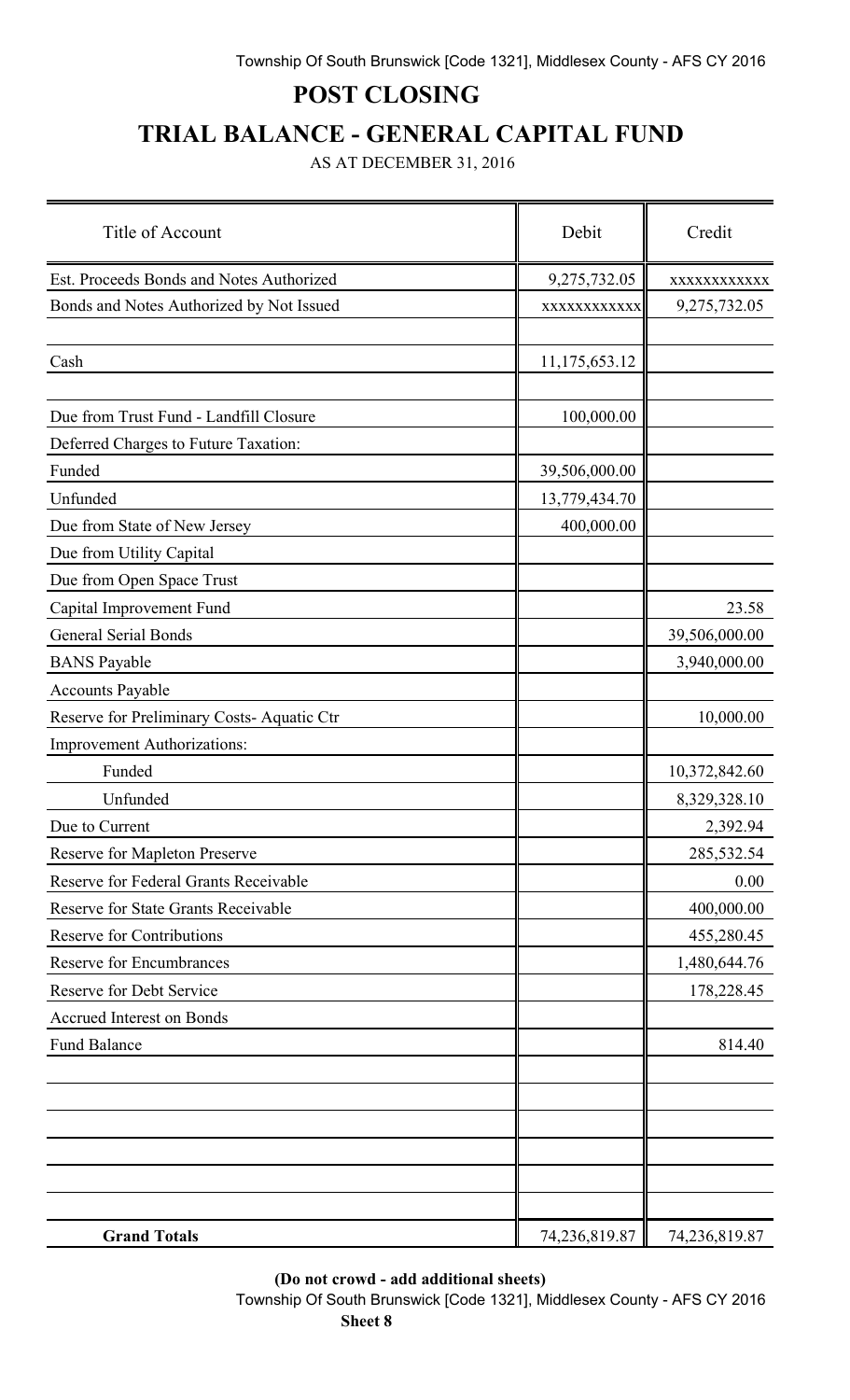|                                                         | Cash       |                              | Less Checks  | Cash Book                  |
|---------------------------------------------------------|------------|------------------------------|--------------|----------------------------|
|                                                         | *On Hand   | On Deposit                   | Outstanding  | Balance                    |
| Current                                                 | 997,936.86 | 6,306,835.01                 | 1,681,340.76 | 5,623,431.11               |
| Trust - Assessment                                      |            |                              |              |                            |
| Trust - Dog License                                     |            | 47,238.98                    |              | 47,238.98                  |
| Trust - Other                                           | 2,591.24   | 13,655,414.96                | 1,186.90     | 13,656,819.30              |
| Capital - General                                       |            | 11,175,653.12                |              | 11,175,653.12              |
| Water and Sewer - Operating                             | 138,644.91 | 4,968,046.96                 | 100.03       | 5,106,591.84               |
| Water and Sewer - Capital                               |            | 5,997,907.23                 |              | 5,997,907.23               |
| Utility -<br>Water and Sewer                            |            |                              |              |                            |
| Assessment Trust                                        |            | 124,622.37                   |              | 124,622.37                 |
| Second (N/A) Utility: -<br>Operating                    |            |                              |              |                            |
| Capital                                                 |            |                              |              |                            |
| Assessment Trust<br>Third (N/A) Utility: -<br>Operating |            |                              |              |                            |
| Capital                                                 |            |                              |              |                            |
| Assessment Trust                                        |            |                              |              |                            |
| Fourth (N/A) Utility: -<br>Operating                    |            |                              |              |                            |
| Capital                                                 |            |                              |              |                            |
| Assessment Trust                                        |            |                              |              |                            |
| Fifth (N/A) Utility: -<br>Operating<br>Capital          |            |                              |              |                            |
| Assessment Trust                                        |            |                              |              |                            |
| Public Assistance **                                    |            |                              |              |                            |
| Garbage District                                        |            |                              |              |                            |
|                                                         |            |                              |              |                            |
|                                                         |            |                              |              |                            |
|                                                         |            |                              |              |                            |
|                                                         |            |                              |              |                            |
|                                                         |            |                              |              |                            |
|                                                         |            |                              |              |                            |
| Payroll                                                 | 250.00     | 320,057.32                   |              | 320, 307. 32               |
|                                                         |            |                              |              |                            |
|                                                         |            |                              |              |                            |
|                                                         |            |                              |              |                            |
|                                                         |            |                              |              |                            |
|                                                         |            |                              |              |                            |
|                                                         |            |                              |              |                            |
|                                                         |            |                              |              |                            |
|                                                         |            |                              |              |                            |
|                                                         |            |                              |              |                            |
|                                                         |            |                              |              |                            |
|                                                         |            |                              |              |                            |
|                                                         |            |                              |              |                            |
| <b>Total</b>                                            |            | $1,139,423.01$ 42,595,775.95 |              | 1,682,627.69 42,052,571.27 |

#### **CASH RECONCILIATION DECEMBER 31, 2016**

\* Include Deposits In Transit

\*\* Be sure to include a Public Assistance Account reconciliation and trial balance if the municipality maintains such a bank account.

#### **REQUIRED CERTIFICATION**

I hereby certify that all amounts shown in the "Cash on Deposit" column on Sheet 9 and 9(a) have been verified with the applicable bank statements, certificates, agreements or passbooks at December 31, 2016

I also certify that all amounts, if any, shown for Investments in Savings and Loan Associations on any trial balance have been verified with the applicable passbooks at December 31, 2016

All "Certificates of Deposit", "Repurchase Agreements" and other investments must be reported as cash and included in this certification.

(THIS MUST BE SIGNED BY THE REGISTERED MUNICIPAL ACCOUNTANT (STATUTORY AUDITOR) OR CHIEF FINANCIAL OFFICER) depending on who prepared this Annual Financial Statement as certified to on Sheet 1 or 1(a).

Signature: Title: Chief Financial Officer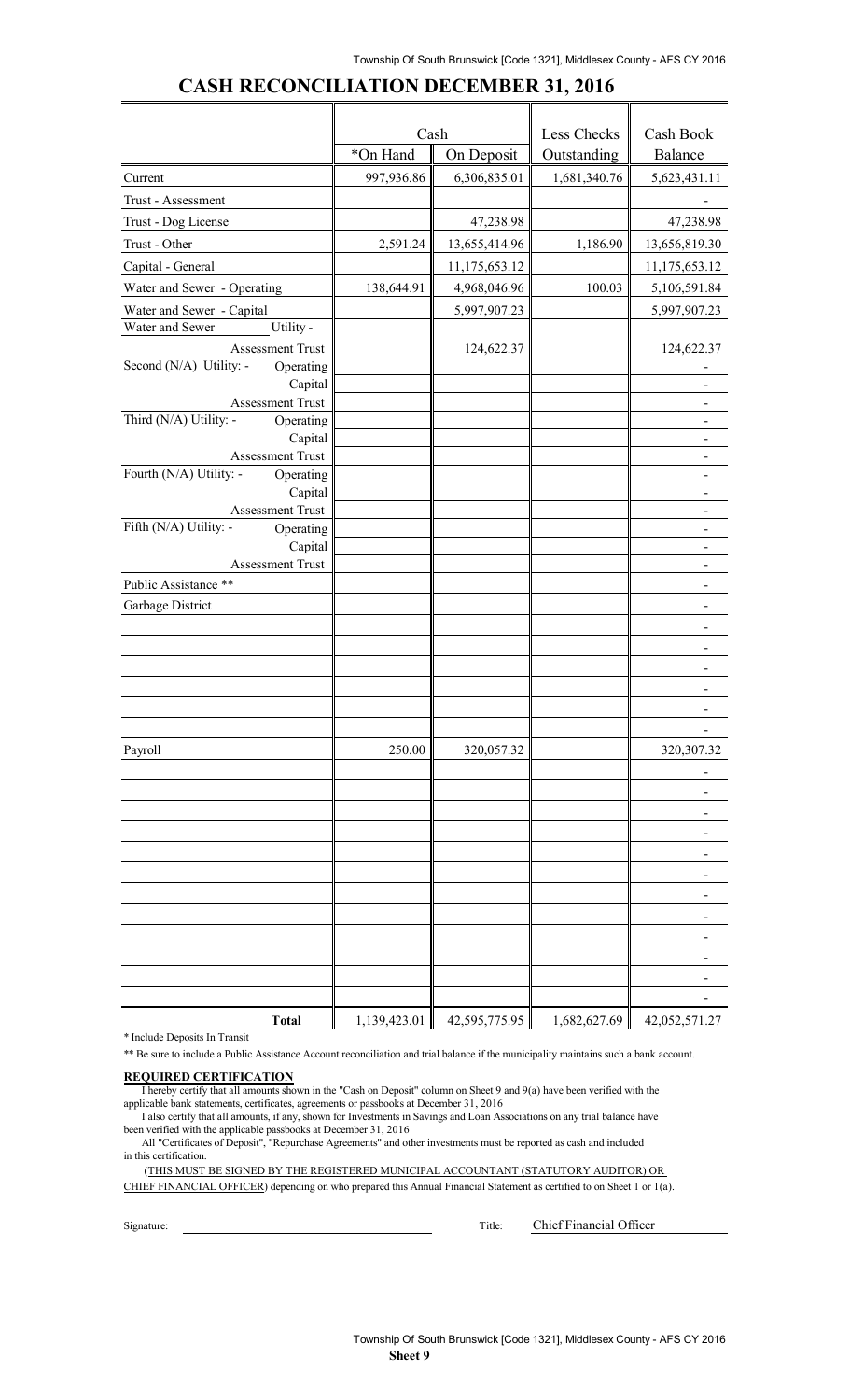## **CASH RECONCILIATION DECEMBER 31, 2016 (Cont'd.)**

### **LIST BANKS AND AMOUNTS SUPPORTING "CASH ON DEPOSIT"**

| <b>Current:</b>                                            |               |
|------------------------------------------------------------|---------------|
| TD Bank - 7859814498                                       | 4,647,990.27  |
| TD Bank - 720079525                                        | 224.58        |
| <b>TD Disursement Acct</b>                                 | 1,658,620.16  |
| Sub-Total - Current                                        |               |
| <b>Trust - Dog License:</b>                                |               |
| TD Bank - 7859814530                                       | 47,238.98     |
| Federal Forfeiture Fund- 1st constitution 9760120939       | 7,004.36      |
| Sanitary Landfill Closure Fund - PNC Bank                  | 179,676.85    |
| Trust Fund - TD Bank 7859814522                            | 4,216,261.70  |
| Unemployment Insurance Fund - TD Bank 7859814548           | 241.44        |
| Uniform Fire Safety Fund - TD Bank 7859814555              | 50,054.55     |
| Law Enforcement Fund - TD Bank 7859814563                  | 58,149.94     |
| Detention Basin Fund - First Bank 303-0004471              | 1,122,878.15  |
| COAH Account - TD Bank 7859814597                          | 3,106,329.16  |
| Public Defender Account - TD Bank 7859814605               | 100,400.95    |
| Builder's Escrow Account - TD Bank 7200028838              | 4,204,790.30  |
| Employee Benefits Fund - TD Bank 4856106344                | 262.24        |
| Municipal Share Account - TD Bank 7200028839               | 167.23        |
| Worker's Compensation Fund - Wells Fargo 2014200520125     | 43,561.46     |
| Open Space Preservation Fund - 1st Constitution 9760101160 | 178,507.63    |
| Health Plan Account - 1st Constitution 9760101187          | 387,129.00    |
| COAH NOW Account -1st Constitution 9760101179              |               |
|                                                            |               |
| <b>General Capital</b>                                     |               |
| <b>NJ ARM</b>                                              | 4,934,672.57  |
| TD Bank 7559814506                                         | 6,240,980.55  |
|                                                            |               |
|                                                            |               |
|                                                            |               |
|                                                            |               |
|                                                            |               |
| Subtotal this sheet ONLY, continued on next sheet          | 31,185,142.07 |

Note: Sections N.J.S. 40A:4-61, 40A:4-62 and 40A:4-63 of the Local Budget Law require that separate bank accounts be maintained for each allocated fund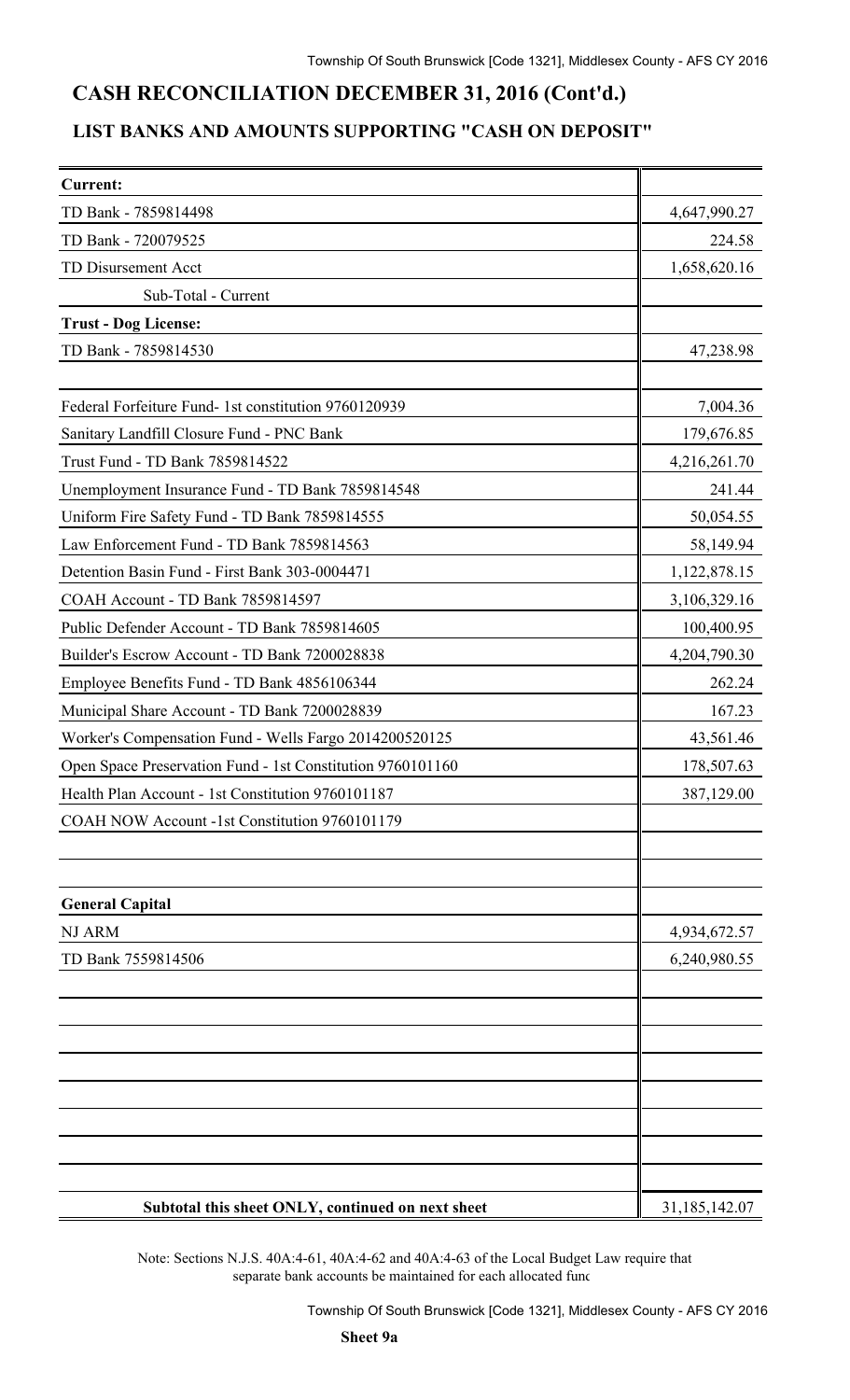## **CASH RECONCILIATION DECEMBER 31, 2016 (Cont'd.)**

### **LIST BANKS AND AMOUNTS SUPPORTING "CASH ON DEPOSIT"**

|                                                                     | [Extra Sheet] |
|---------------------------------------------------------------------|---------------|
|                                                                     |               |
|                                                                     |               |
|                                                                     |               |
|                                                                     |               |
| Payroll:                                                            |               |
| Salary Account - TD Bank 7856107524                                 | 320,057.32    |
|                                                                     |               |
| <b>Water Sewer Assessment Trust:</b>                                |               |
| Water Sewer Assessment Trust Account - TD Bank 7859814589           | 124,622.37    |
|                                                                     |               |
| <b>Water and Sewer Capital</b>                                      |               |
| TD Bank 7859814571                                                  | 5,995,353.22  |
| NJ ARM 230-10/230-11                                                | 630.53        |
| NJ ARM 230-16/230-17                                                | 158.76        |
| NJ ARM 230-20/230-21                                                | 896.48        |
| NJ ARM 230-26/230-27                                                | 868.22        |
| NJ ARM 230-06/230-07                                                | 0.02          |
|                                                                     |               |
|                                                                     |               |
| <b>Water and Sewer - Operating:</b>                                 |               |
| Water and Sewer Operating Fund - TD Bank 7859814514                 | 4,967,885.83  |
| Water and Sewer Operating Fund - TD Bank 7855020207                 | 161.13        |
|                                                                     |               |
|                                                                     |               |
|                                                                     |               |
|                                                                     |               |
|                                                                     |               |
|                                                                     |               |
|                                                                     |               |
|                                                                     |               |
|                                                                     |               |
|                                                                     |               |
|                                                                     |               |
|                                                                     |               |
|                                                                     |               |
|                                                                     |               |
|                                                                     |               |
| Grand Total - details of "Cash on Deposit" including Sheet 9a items | 42,595,775.95 |

Note: Sections N.J.S. 40A:4-61, 40A:4-62 and 40A:4-63 of the Local Budget Law require that separate bank accounts be maintained for each allocated func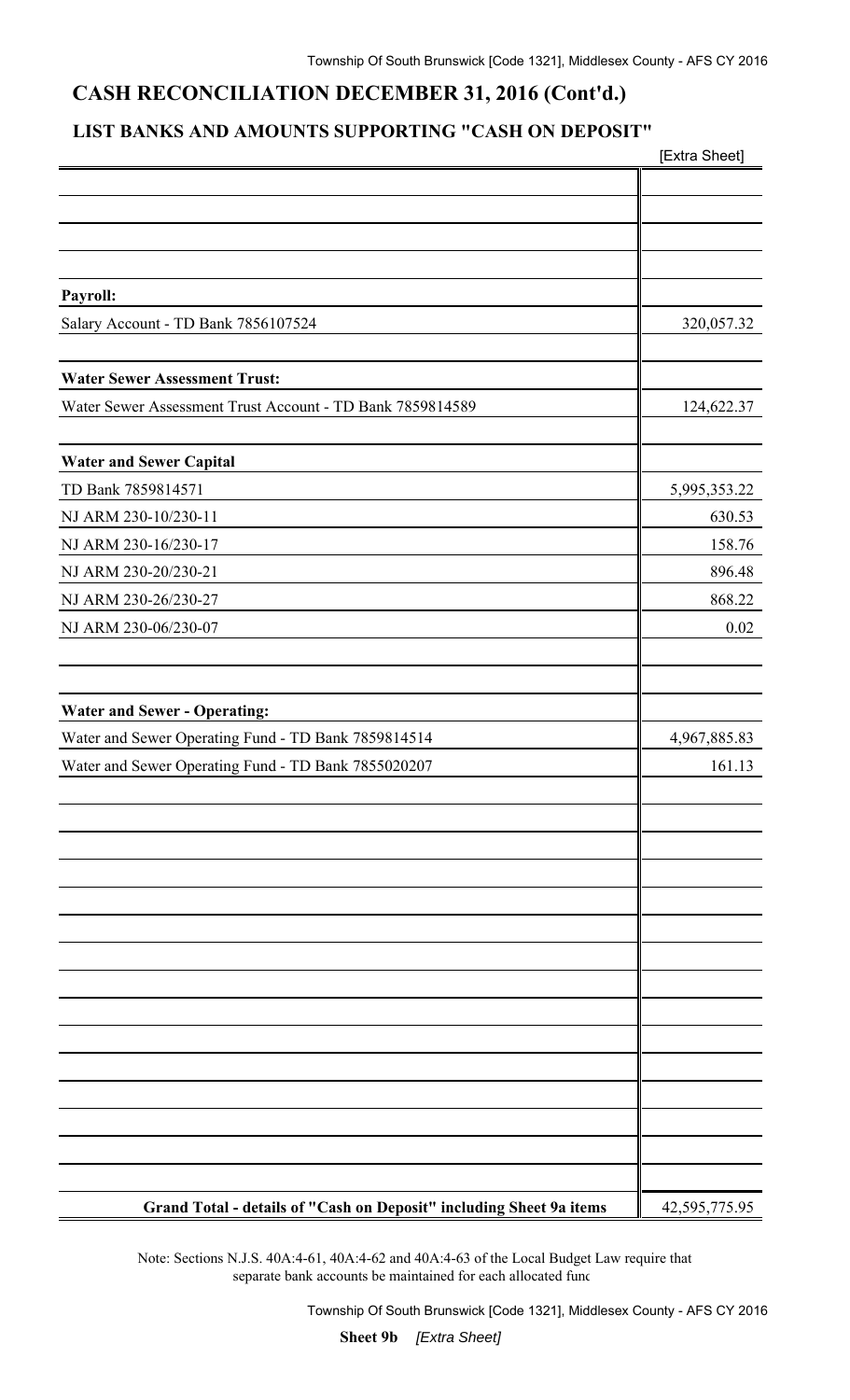# **MUNICIPALITIES AND COUNTIES FEDERAL AND STATE GRANTS RECEIVABLE**

| Grant                                      | Balance<br>January 1, 2016 | 2016 Budget<br>Revenue<br>Realized | Received   | Cancel    | Transferred | Balance<br>Dec. 31, 2016 |
|--------------------------------------------|----------------------------|------------------------------------|------------|-----------|-------------|--------------------------|
| <b>DDEF</b>                                |                            | 9,158.80                           | 9,158.80   |           |             |                          |
| COPS in SHOPS                              | 2,400.00                   |                                    |            |           |             | 2,400.00                 |
| <b>Ebola Monitoring</b>                    |                            | 2,100.00                           | 2,100.00   |           |             |                          |
| Handicapped Recreation Opportunities Grant |                            | 537.50                             | 537.50     |           |             |                          |
| <b>Public Health Priority Funding</b>      | 70.00                      |                                    |            |           |             | 70.00                    |
| <b>Distracted Driver</b>                   |                            | 7,827.82                           | 7,827.82   |           |             |                          |
| <b>Princeton Nurseries</b>                 | 290,000.00                 |                                    |            |           |             | 290,000.00               |
| <b>Clean Communities Program</b>           | 893.73                     | 99,851.27                          | 99,851.27  |           |             | 893.73                   |
| DOT Ridge Rd                               | 427,971.61                 |                                    |            |           |             | 427,971.61               |
| Cultural Heritage                          | 2,040.00                   |                                    |            |           |             | 2,040.00                 |
| Click it Or Ticket                         | 450.00                     | 5,000.00                           | 5,000.00   |           |             | 450.00                   |
| Drive Sober or Get Pulled Over             | 1,525.00                   | 5,975.00                           | 7,500.00   |           |             |                          |
| Safe Corridor                              | 32,385.70                  |                                    | 9,436.05   | 3,555.61  |             | 19,394.04                |
| NJ Forestry                                |                            | 10,000.00                          |            |           |             | 10,000.00                |
| FreedomTrail Bikeway                       | 312,145.60                 |                                    |            | 18,750.00 |             | 293,395.60               |
| <b>Energy Audit</b>                        | 17,752.50                  |                                    |            |           |             | 17,752.50                |
| <b>Federal Vest Replacement Program</b>    |                            |                                    |            |           |             |                          |
| Recycling Tonnage                          |                            |                                    |            |           |             |                          |
| Body Armor Replacement Fund                |                            | 6,915.89                           | 6,915.89   |           |             |                          |
| Senior Transportation                      |                            | 1,625.00                           | 1,625.00   |           |             |                          |
| Hazardous Mitigation                       | 43,500.00                  |                                    |            |           |             | 43,500.00                |
| Totals                                     | 1,131,134.14               | 148,991.28                         | 149,952.33 | 22,305.61 | 0.00        | 1,107,867.48             |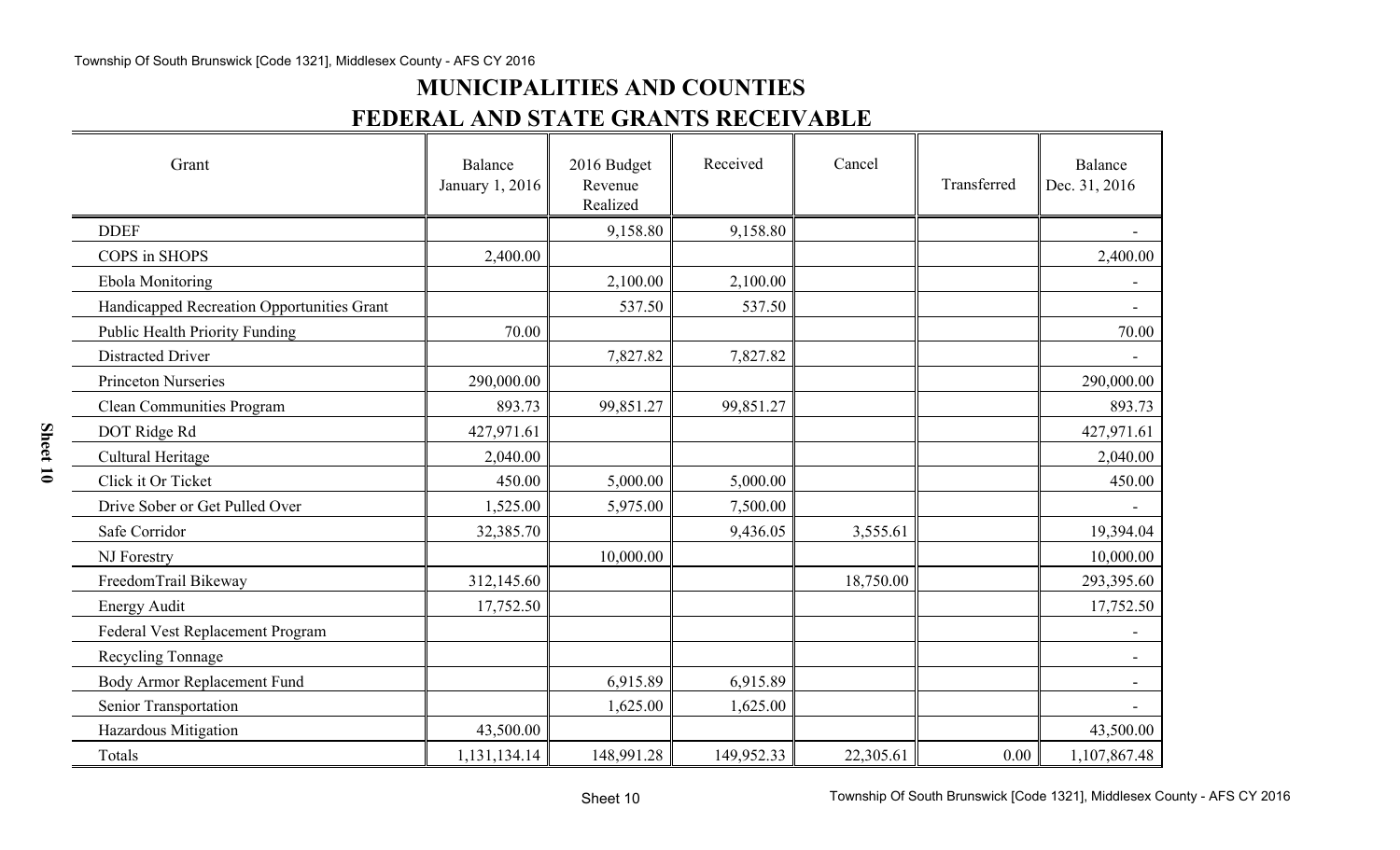### **SCHEDULE OF APPROPRIATED RESERVES FOR**

## **FEDERAL AND STATE GRANTS**

|                                        |                            |               | Transferred from 2016                         |        |            |      |            |                          |
|----------------------------------------|----------------------------|---------------|-----------------------------------------------|--------|------------|------|------------|--------------------------|
| Grant                                  | Balance<br>January 1, 2016 | <b>Budget</b> | <b>Budget Appropriations</b><br>Appropriation | Cancel | Expended   |      | Encumbered | Balance<br>Dec. 31, 2016 |
|                                        |                            |               | By 40A:4-87                                   |        |            |      |            |                          |
|                                        |                            |               |                                               |        |            |      |            |                          |
| County Practice, Preparedness Response | 3,000.00                   |               |                                               |        |            |      |            | 3,000.00                 |
| Federal Vest Replacement Program       | 4,167.30                   |               |                                               |        | (3,029.20) |      |            | 7,196.50                 |
| <b>Distracted Driver</b>               |                            |               | 7,827.82                                      |        |            |      |            | 7,827.82                 |
| <b>Clean Communities Program</b>       | 43,896.39                  |               | 99,851.27                                     |        | 112,735.27 |      |            | 31,012.39                |
| Click it or Ticket                     | 850.00                     |               | 5,000.00                                      |        | 5,000.00   |      |            | 850.00                   |
| DOT Ridge rd                           | 196,945.14                 |               |                                               |        |            |      |            | 196,945.14               |
| Drive Sober or Get Pulled Over         | 4,825.00                   |               | 5,975.00                                      |        | 7,000.00   |      |            | 3,800.00                 |
| H1N1                                   |                            | 480.00        |                                               |        |            |      |            | 480.00                   |
| <b>Historical Commission</b>           |                            |               |                                               |        |            |      |            |                          |
| <b>Princeton Nurseries</b>             | 164,863.00                 |               |                                               |        |            |      |            | 164,863.00               |
| NJ Forestry                            |                            |               | 10,000.00                                     |        | 10,000.00  |      |            |                          |
| Youth Development                      | 200.97                     |               |                                               |        |            |      |            | 200.97                   |
| Sr Transportation                      | 14,625.00                  | 3,250.00      | 1,625.00                                      |        | 19,500.00  |      |            |                          |
| <b>Tobacco Enforcement Grant</b>       | 3,365.91                   |               |                                               |        |            |      |            | 3,365.91                 |
| Freedom Trail Bikeway                  | 195,572.45                 |               |                                               |        |            |      |            | 195,572.45               |
| <b>Healthy Community</b>               | 262.00                     |               |                                               |        |            |      |            | 262.00                   |
| Recycling Tonnage                      | 280,604.99                 |               |                                               |        | 172,445.20 |      |            | 108,159.79               |
| <b>Mapleton Preserve</b>               | 49,955.28                  |               |                                               |        |            |      |            | 49,955.28                |
| PS Body Armor Grant                    | 19,681.96                  |               | 6,915.89                                      |        | 10,018.80  |      |            | 16,579.05                |
| Handicapped Recreation Opportunities   | 50,837.45                  |               | 537.50                                        |        | 2,803.72   |      |            | 48,571.23                |
| Subtotals this Sheet ONLY              | 1,033,652.84               | 3,730.00      | 137,732.48                                    | 0.00   | 336,473.79 | 0.00 | 0.00       | 838,641.53               |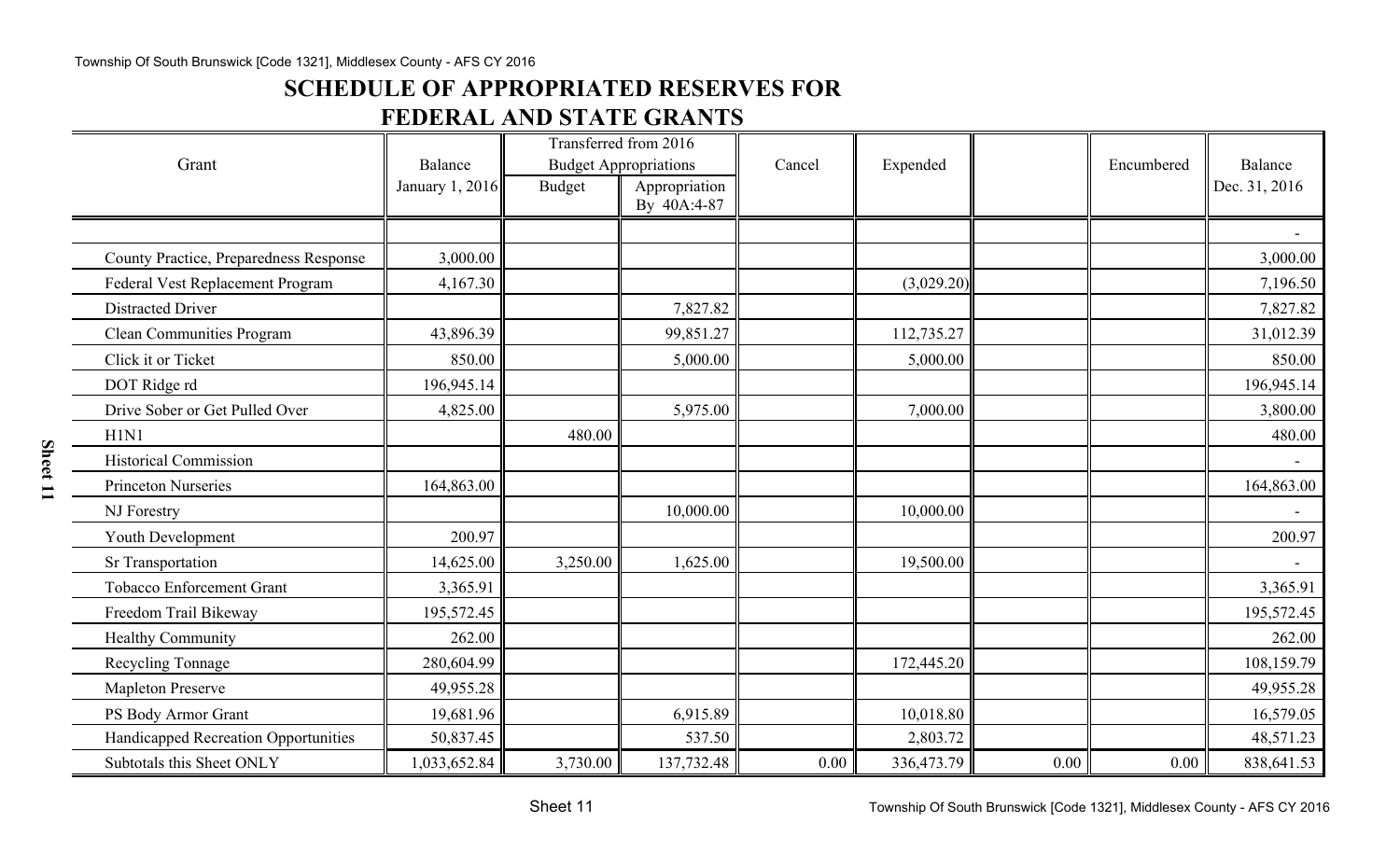### **SCHEDULE OF APPROPRIATED RESERVES FOR**

## **FEDERAL AND STATE GRANTS (Cont'd)**

| Grant                            | Transferred from 2016<br><b>Budget Appropriations</b><br>Balance |           |               |      | Reclass    | Encumbered | Balance |                          |
|----------------------------------|------------------------------------------------------------------|-----------|---------------|------|------------|------------|---------|--------------------------|
|                                  | January 1, 2016                                                  | Budget    | Appropriation |      | Expended   |            |         | Dec. 31, 2016            |
|                                  |                                                                  |           | By 40A:4-87   |      |            |            |         |                          |
|                                  |                                                                  |           |               |      |            |            |         |                          |
| Drunk Driving Enforcement Fund   | 9,210.84                                                         |           | 9,158.80      |      | 4,200.00   |            |         | 14,169.64                |
| COPS in SHOPS                    | 1,600.00                                                         |           |               |      |            |            |         | 1,600.00                 |
| Hepatitis B                      | 11,830.00                                                        |           |               |      |            |            |         | 11,830.00                |
| <b>Recycling County</b>          | 1,432.78                                                         | 24,307.99 |               |      | 25,740.77  |            |         |                          |
| Safe Corridor                    | 3,555.61                                                         |           |               |      | 3,555.61   |            |         | $ \,$                    |
|                                  |                                                                  |           |               |      |            |            |         | $\blacksquare$           |
| Cultural Heritage Grant          |                                                                  |           |               |      |            |            |         | $ \,$                    |
| Hazardous Mitigation             |                                                                  |           |               |      |            |            |         | $\blacksquare$           |
| Ebola Monitoring                 |                                                                  |           | 2,100.00      |      |            |            |         | 2,100.00                 |
| <b>EMAA</b>                      | 10,000.00                                                        |           |               |      |            |            |         | 10,000.00                |
| Alcohol Education Rehab Fund     | 531.72                                                           |           |               |      |            |            |         | 531.72                   |
|                                  |                                                                  |           |               |      |            |            |         | $\blacksquare$           |
|                                  |                                                                  |           |               |      |            |            |         | $-$                      |
|                                  |                                                                  |           |               |      |            |            |         | $\blacksquare$           |
|                                  |                                                                  |           |               |      |            |            |         | $\blacksquare$           |
|                                  |                                                                  |           |               |      |            |            |         | $\overline{\phantom{a}}$ |
|                                  |                                                                  |           |               |      |            |            |         | $-$                      |
|                                  |                                                                  |           |               |      |            |            |         | $\overline{\phantom{a}}$ |
|                                  |                                                                  |           |               |      |            |            |         | $\blacksquare$           |
|                                  |                                                                  |           |               |      |            |            |         | $\blacksquare$           |
| Totals, including "Extra" Sheets | 1,071,813.79                                                     | 28,037.99 | 148,991.28    | 0.00 | 369,970.17 | 0.00       | 0.00    | 878,872.89               |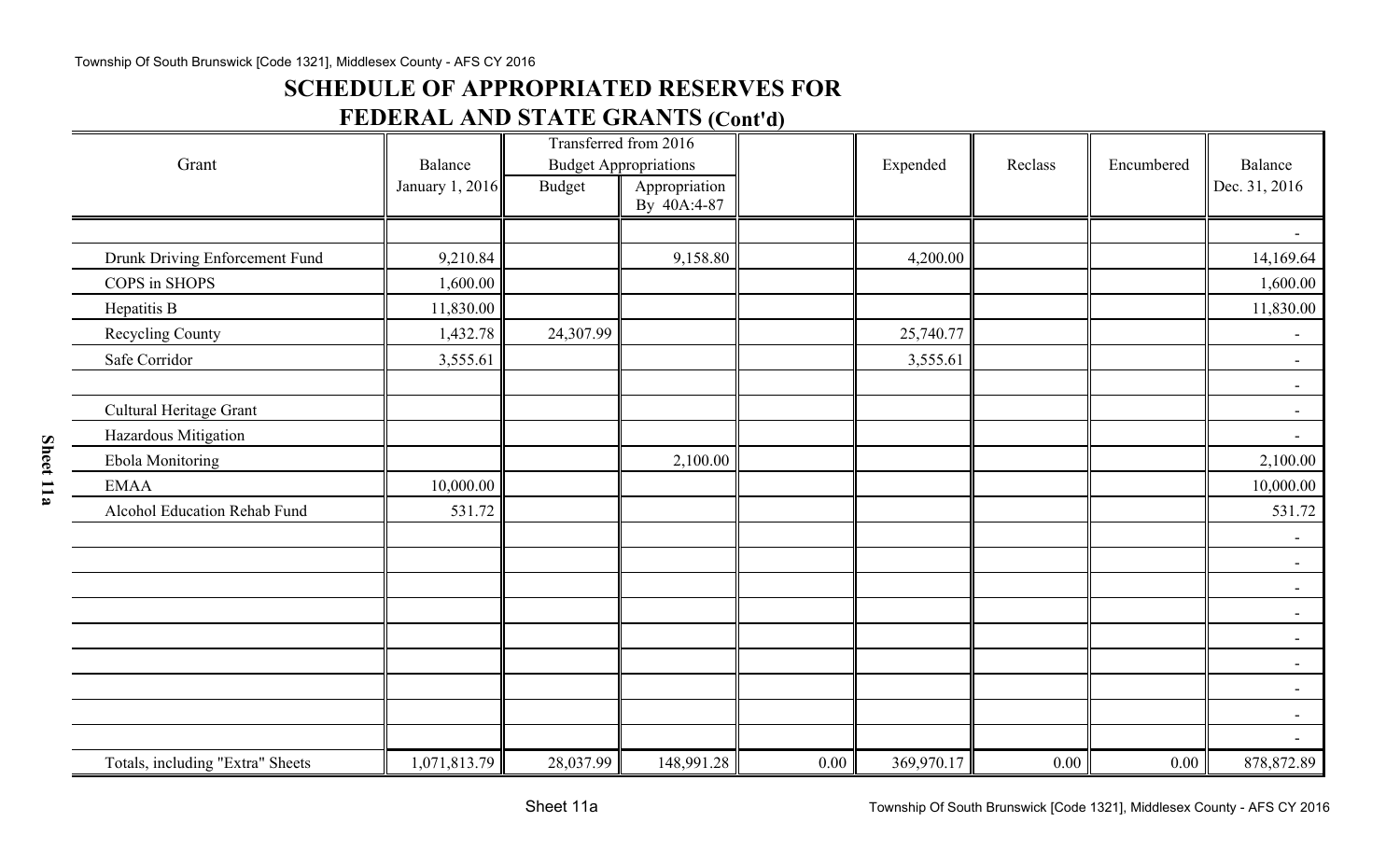### **SCHEDULE OF UNAPPROPRIATED RESERVES FOR**

### **FEDERAL AND STATE GRANTS**

| Grant               | Balance         |               | Transferred to 2016<br><b>Budget Appropriations</b> | Received in | Expended |      |          | Balance                  |
|---------------------|-----------------|---------------|-----------------------------------------------------|-------------|----------|------|----------|--------------------------|
|                     | January 1, 2016 | <b>Budget</b> | Appropriation<br>By 40A:4-87                        | 2016        |          |      |          | Dec. 31, 2016            |
|                     |                 |               |                                                     |             |          |      |          | $\overline{\phantom{a}}$ |
|                     |                 |               |                                                     |             |          |      |          | $\overline{\phantom{a}}$ |
| County Recycling    | 24,307.99       | 24,307.99     |                                                     | 24,307.00   |          |      |          | 24,307.00                |
| Sr Transportation   | 3,250.00        | 3,250.00      |                                                     |             |          |      |          | $\overline{\phantom{a}}$ |
|                     |                 |               |                                                     |             |          |      |          | $\blacksquare$           |
| <b>DDEF</b>         |                 |               |                                                     |             |          |      |          | $\blacksquare$           |
| H1N1                | 480.00          | 480.00        |                                                     |             |          |      |          | $\blacksquare$           |
|                     |                 |               |                                                     |             |          |      |          | $\blacksquare$           |
|                     |                 |               |                                                     |             |          |      |          | $\blacksquare$           |
|                     |                 |               |                                                     |             |          |      |          | $ \,$                    |
|                     |                 |               |                                                     |             |          |      |          | $\blacksquare$           |
|                     |                 |               |                                                     |             |          |      |          | $\blacksquare$           |
|                     |                 |               |                                                     |             |          |      |          | $\sim$                   |
|                     |                 |               |                                                     |             |          |      |          | $\blacksquare$           |
|                     |                 |               |                                                     |             |          |      |          | $\overline{\phantom{a}}$ |
|                     |                 |               |                                                     |             |          |      |          | $\blacksquare$           |
|                     |                 |               |                                                     |             |          |      |          | $\blacksquare$           |
|                     |                 |               |                                                     |             |          |      |          | $\blacksquare$           |
|                     |                 |               |                                                     |             |          |      |          | $\blacksquare$           |
|                     |                 |               |                                                     |             |          |      |          | $\blacksquare$           |
|                     |                 |               |                                                     |             |          |      |          | $\blacksquare$           |
| <b>Grand Totals</b> | 28,037.99       | 28,037.99     | 0.00                                                | 24,307.00   | 0.00     | 0.00 | $0.00\,$ | 24,307.00                |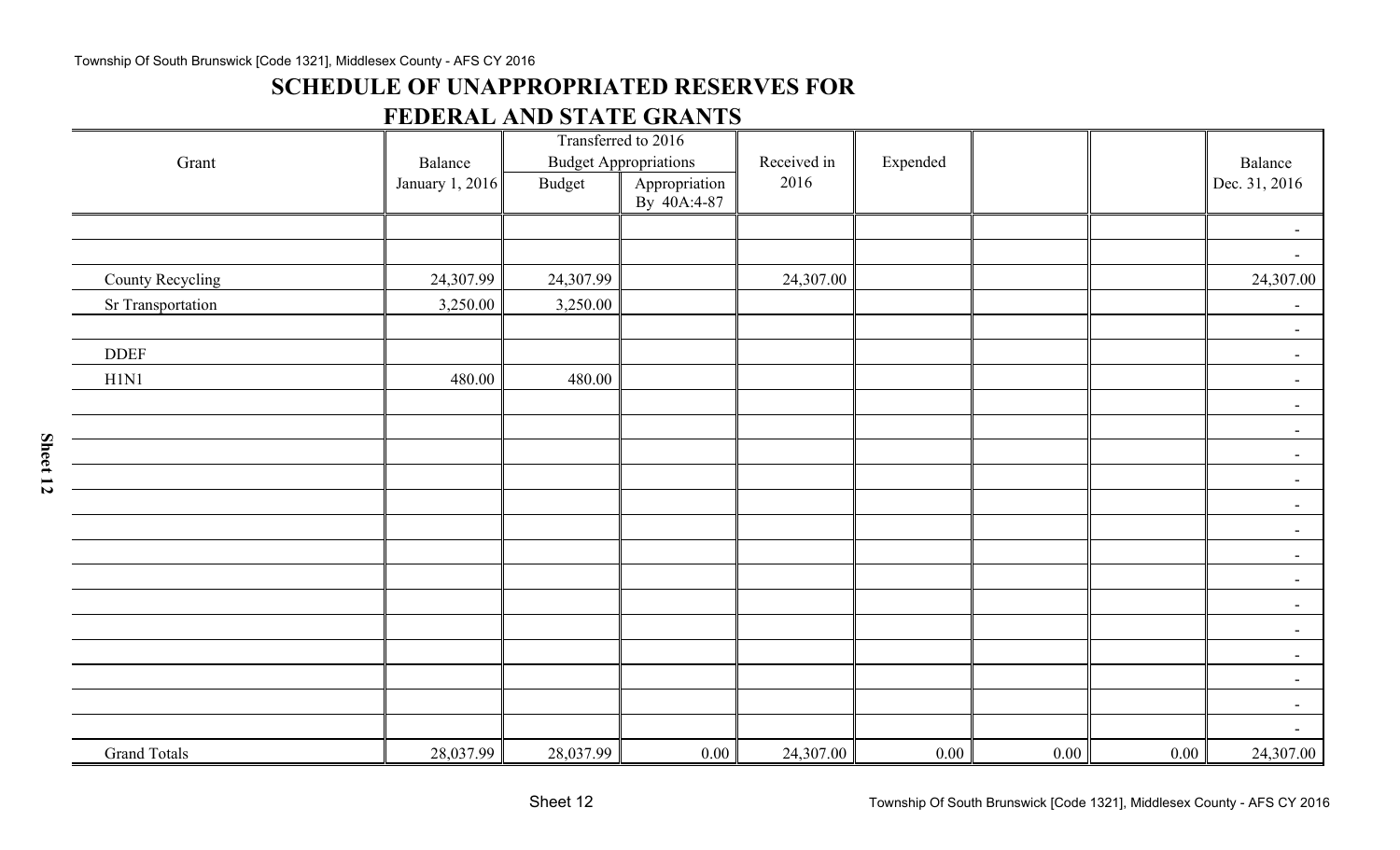# **\*LOCAL DISTRICT SCHOOL TAX**

|                                                                                          |          | Debit        | Credit                          |
|------------------------------------------------------------------------------------------|----------|--------------|---------------------------------|
| Balance January 1, 2016                                                                  |          | XXXXXXXXXX   | XXXXXXXXXX                      |
| School Tax Payable #                                                                     | 85001-00 | XXXXXXXXXX   | 1.50                            |
| School Tax Deferred<br>(Not in excess of 50% of Levy - 2015 - 2016)                      | 85002-00 | XXXXXXXXXX   |                                 |
| Levy School Year July 1, 2016 - June 30, 2017                                            |          | XXXXXXXXXX   |                                 |
| Levy Calendar Year 2016                                                                  |          | XXXXXXXXXX   | <i>1##########</i>              |
| Paid                                                                                     |          | ############ | XXXXXXXXXX                      |
| Balance December 31, 2016                                                                |          | XXXXXXXXXX   | XXXXXXXXXX                      |
| School Tax Payable #                                                                     | 85003-00 | 1.50         | XXXXXXXXXX                      |
| School Tax Deferred<br>(Not in excess of 50% of Levy - 2016 - 2017)                      | 85004-00 |              | XXXXXXXXXX                      |
| *Not including Type 1 school debt service, emergency authorizations-schools, transfer to |          |              | 108,441,708.50   108,441,708.50 |

#Must include unpaid requisitions.

# **MUNICIPAL OPEN SPACE TAX**

|                           |          | Debit        | Credit       |
|---------------------------|----------|--------------|--------------|
| Balance January 1, 2016   | 85045-00 | XXXXXXXXXX   |              |
|                           |          |              |              |
| <b>2016</b> Levy          | 85105-00 | XXXXXXXXXX   | 1,456,525.00 |
|                           |          |              |              |
| <b>Interest Earned</b>    |          | XXXXXXXXXX   |              |
|                           |          |              |              |
| Expended                  |          | 1,456,525.00 | XXXXXXXXX    |
|                           |          |              |              |
| Balance December 31, 2016 | 85046-00 |              | XXXXXXXXX    |
|                           |          | 1,456,525.00 | 1,456,525.00 |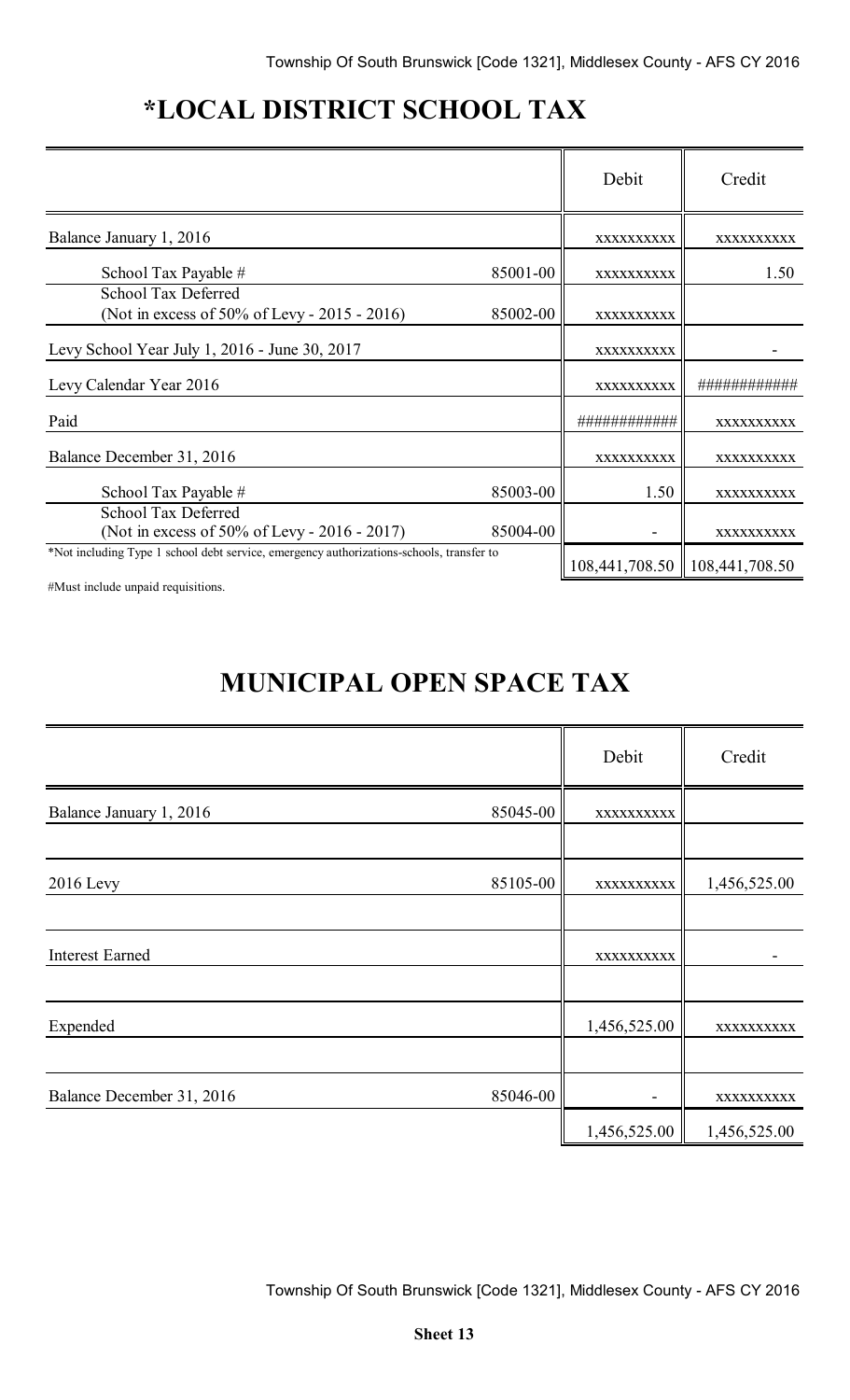### **THIS SHEET NOT APPLICABLE**

# **REGIONAL SCHOOL TAX**

(Provide a separate statement for each Regional District involved)

| THIS SECTION NOT APPLICABLE                                         |          | Debit             | Credit            |
|---------------------------------------------------------------------|----------|-------------------|-------------------|
| Balance January 1, 2016                                             |          | XXXXXXXXXX        | XXXXXXXXXX        |
| School Tax Payable #                                                | 85031-00 | XXXXXXXXXX        |                   |
| School Tax Deferred<br>(Not in excess of 50% of Levy - 2015 - 2016) | 85032-00 | XXXXXXXXXX        |                   |
| Levy School Year July 1, 2016 - June 30, 2017                       |          | <b>XXXXXXXXXX</b> |                   |
| Levy Calendar Year 2016                                             |          | XXXXXXXXXX        |                   |
| Paid                                                                |          |                   | XXXXXXXXXX        |
| Balance December 31, 2016                                           |          | XXXXXXXXXX        | XXXXXXXXXX        |
| School Tax Payable #                                                | 85033-00 |                   | <b>XXXXXXXXXX</b> |
| School Tax Deferred<br>(Not in excess of 50% of Levy - 2016 - 2017) | 85034-00 |                   | XXXXXXXXX         |
| #Must include unpaid requisitions.                                  |          | 0.00              | 0.00              |

# **REGIONAL HIGH SCHOOL TAX**

| THIS SECTION NOT APPLICABLE                                         |              | Debit             | Credit     |
|---------------------------------------------------------------------|--------------|-------------------|------------|
| Balance January 1, 2016                                             |              | XXXXXXXXXX        | XXXXXXXXXX |
| School Tax Payable #                                                | $85041 - 00$ | XXXXXXXXXX        |            |
| School Tax Deferred<br>(Not in excess of 50% of Levy - 2015 - 2016) | 85042-00     | XXXXXXXXXX        |            |
| Levy School Year July 1, 2016 - June 30, 2017                       |              | XXXXXXXXXX        |            |
| Levy Calendar Year 2016                                             |              | XXXXXXXXXX        |            |
| Paid                                                                |              |                   | XXXXXXXXXX |
| Balance December 31, 2016                                           |              | <b>XXXXXXXXXX</b> | XXXXXXXXXX |
| School Tax Payable #                                                | 85043-00     |                   | XXXXXXXXXX |
| School Tax Deferred<br>(Not in excess of 50% of Levy - 2016 - 2017) | 85044-00     |                   | xxxxxxxxxx |
| #Must include unpaid requisitions.                                  |              | 0.00              | 0.00       |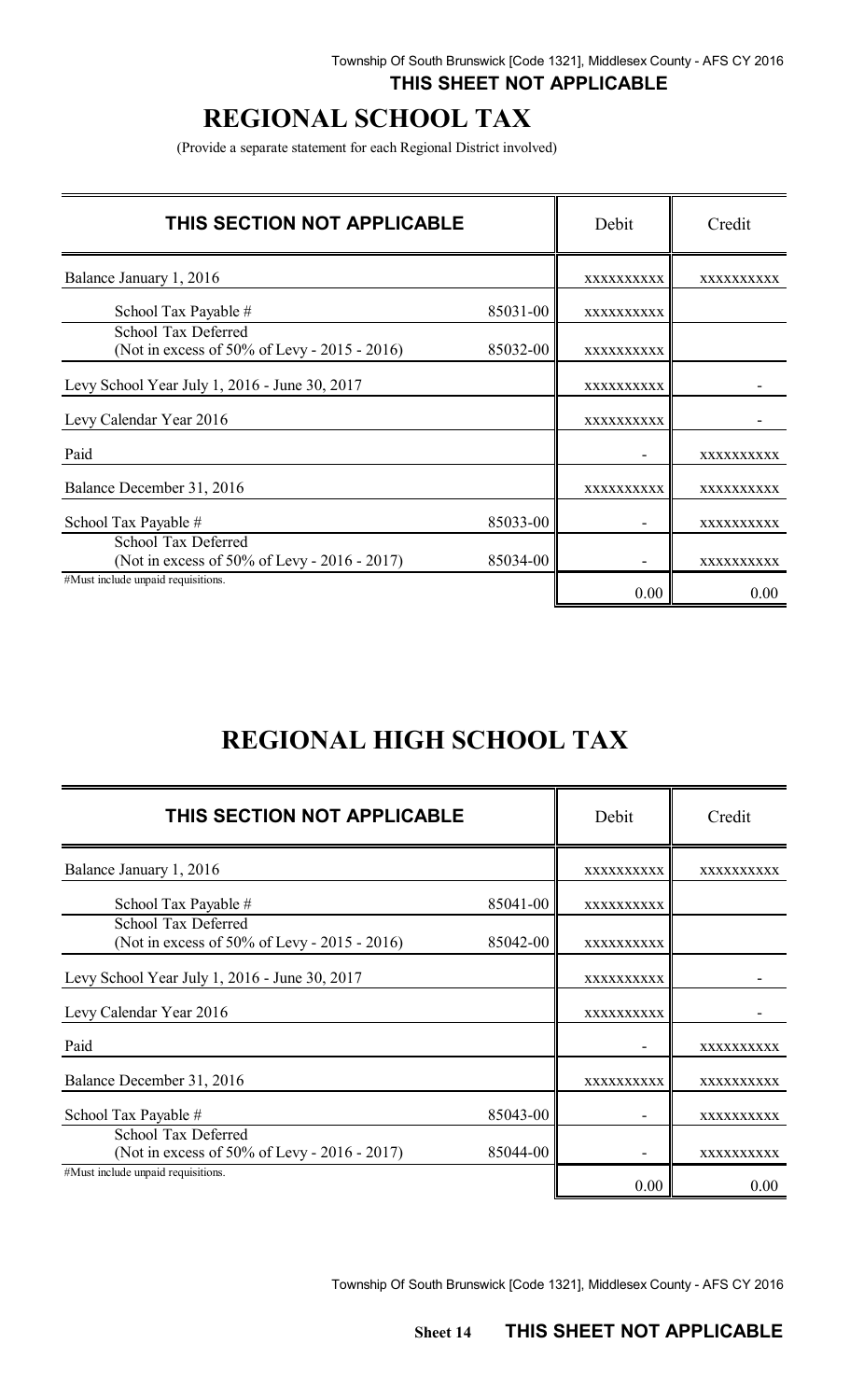# **COUNTY TAXES PAYABLE**

|                                        |          | Debit         | Credit        |
|----------------------------------------|----------|---------------|---------------|
| Balance January 1, 2016                |          | XXXXXXXXXX    | XXXXXXXXXX    |
| <b>County Taxes</b>                    | 80003-01 | XXXXXXXXXX    |               |
| Due County for Added and Omitted Taxes | 80003-02 | XXXXXXXXXX    |               |
|                                        |          |               |               |
| 2016 Levy:                             |          | XXXXXXXXXX    | XXXXXXXXXX    |
| General County                         | 80003-03 | XXXXXXXXXX    | 34,229,022.64 |
| County Library                         | 80003-04 | XXXXXXXXXX    |               |
| County Health                          |          | XXXXXXXXXX    |               |
| <b>County Open Space Preservation</b>  |          | XXXXXXXXXX    |               |
| Due County for Added and Omitted Taxes | 80003-05 | XXXXXXXXXX    | 586,028.63    |
|                                        |          |               |               |
| Paid                                   |          | 34,815,051.27 | XXXXXXXXXX    |
| Balance December 31, 2016              |          | XXXXXXXXXX    | XXXXXXXXXX    |
| <b>County Taxes</b>                    |          |               | XXXXXXXXXX    |
| Due County for Added & Omitted Taxes   |          |               | XXXXXXXXXX    |
|                                        |          | 34,815,051.27 | 34,815,051.27 |

# **SPECIAL DISTRICT TAXES**

|                                                                      |          |              | Debit        | Credit       |
|----------------------------------------------------------------------|----------|--------------|--------------|--------------|
| Balance January 1, 2016                                              | 80003-06 |              | XXXXXXXXXX   |              |
| 2016 Levy (List Each Type of District Tax Separately - see Footnote) |          |              | XXXXXXXXXX   | XXXXXXXXXX   |
| Fire -                                                               | 81108-00 | 2,215,951.00 | XXXXXXXXXX   | XXXXXXXXXX   |
| Sewer-                                                               | 81111-00 |              | XXXXXXXXXX   | XXXXXXXXXX   |
| Water -                                                              | 81112-00 |              | XXXXXXXXXX   | XXXXXXXXXX   |
| Garbage -                                                            | 81109-00 |              | XXXXXXXXXX   | XXXXXXXXXX   |
| Open Space -                                                         | 81105-00 |              | XXXXXXXXXX   | XXXXXXXXXX   |
|                                                                      | 81105-00 |              | XXXXXXXXXX   | XXXXXXXXXX   |
|                                                                      | 81105-00 |              | XXXXXXXXXX   | XXXXXXXXXX   |
|                                                                      |          |              | XXXXXXXXXX   | XXXXXXXXXX   |
|                                                                      |          |              | XXXXXXXXXX   | XXXXXXXXXX   |
| Total 2016 Levy                                                      |          | 80003-07     | XXXXXXXXXX   | 2,215,951.00 |
| Paid                                                                 |          | 80003-08     | 2,215,951.00 | XXXXXXXXXX   |
| Balance December 31, 2016                                            |          | 80003-09     |              |              |
|                                                                      |          |              | 2,215,951.00 | 2,215,951.00 |

Footnote: Please state the number of districts in each instance.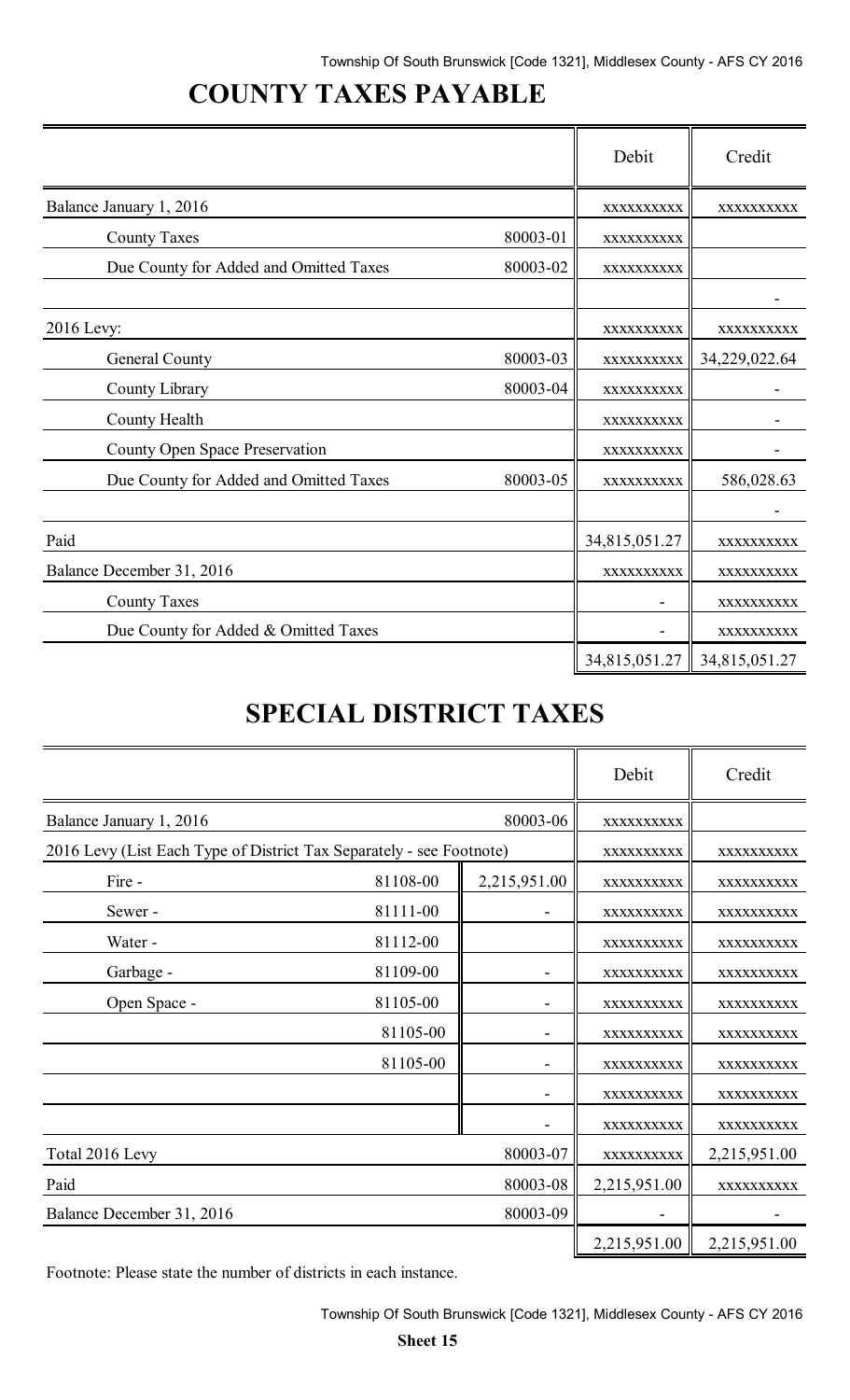# **STATE LIBRARY AID**

### **RESERVE FOR MAINTENANCE OF FREE PUBLIC LIBRARY WITH STATE AID**

| <b>SHEET NOT APPLICABLE</b>        |          | Debit      | Credit     |
|------------------------------------|----------|------------|------------|
| Balance January 1, 2016            | 80004-01 | XXXXXXXXXX |            |
| State Library Aid Received in 2016 | 80004-02 | XXXXXXXXXX |            |
|                                    |          |            |            |
| Expended                           | 80004-09 |            | XXXXXXXXXX |
| Balance December 31, 2016          | 80004-10 |            |            |
|                                    |          | 0.00       | 0.00       |

#### **RESERVE FOR EXPENSE OF PARTICIPATION IN FREE COUNTY LIBRARY WITH STATE AID**

| Balance January 1, 2016            | 80004-03     | XXXXXXXXXX |            |
|------------------------------------|--------------|------------|------------|
| State Library Aid Received in 2016 | $80004 - 04$ | XXXXXXXXXX |            |
|                                    |              |            |            |
| Expended                           | 80004-11     |            | XXXXXXXXXX |
|                                    |              |            |            |
| Balance December 31, 2016          | 80004-12     |            |            |
|                                    |              | 0.00       | 0.00       |

#### **RESERVE FOR AID TO LIBRARY OR READING ROOM WITH STATE AID (N.J.S.A. 40:54-35)**

| Balance January 1, 2016            | $80004 - 05$ | XXXXXXXXXX               |            |
|------------------------------------|--------------|--------------------------|------------|
| State Library Aid Received in 2016 | 80004-06     | XXXXXXXXXX               |            |
|                                    |              |                          |            |
| Expended                           | $80004 - 13$ |                          | XXXXXXXXXX |
|                                    |              |                          |            |
| Balance December 31, 2016          | 80004-14     | $\overline{\phantom{0}}$ |            |
|                                    |              | 0.00                     | 0.00       |

#### **RESERVE FOR LIBRARY SERVICES WITH FEDERAL AID**

| Balance January 1, 2016            | 80004-07 | XXXXXXXXXX |            |
|------------------------------------|----------|------------|------------|
| State Library Aid Received in 2016 | 80004-08 | XXXXXXXXXX |            |
|                                    |          |            |            |
| Expended                           | 80004-15 |            | XXXXXXXXXX |
|                                    |          |            |            |
| Balance December 31, 2016          | 80004-16 |            |            |
|                                    |          | 0.00       | 0.00       |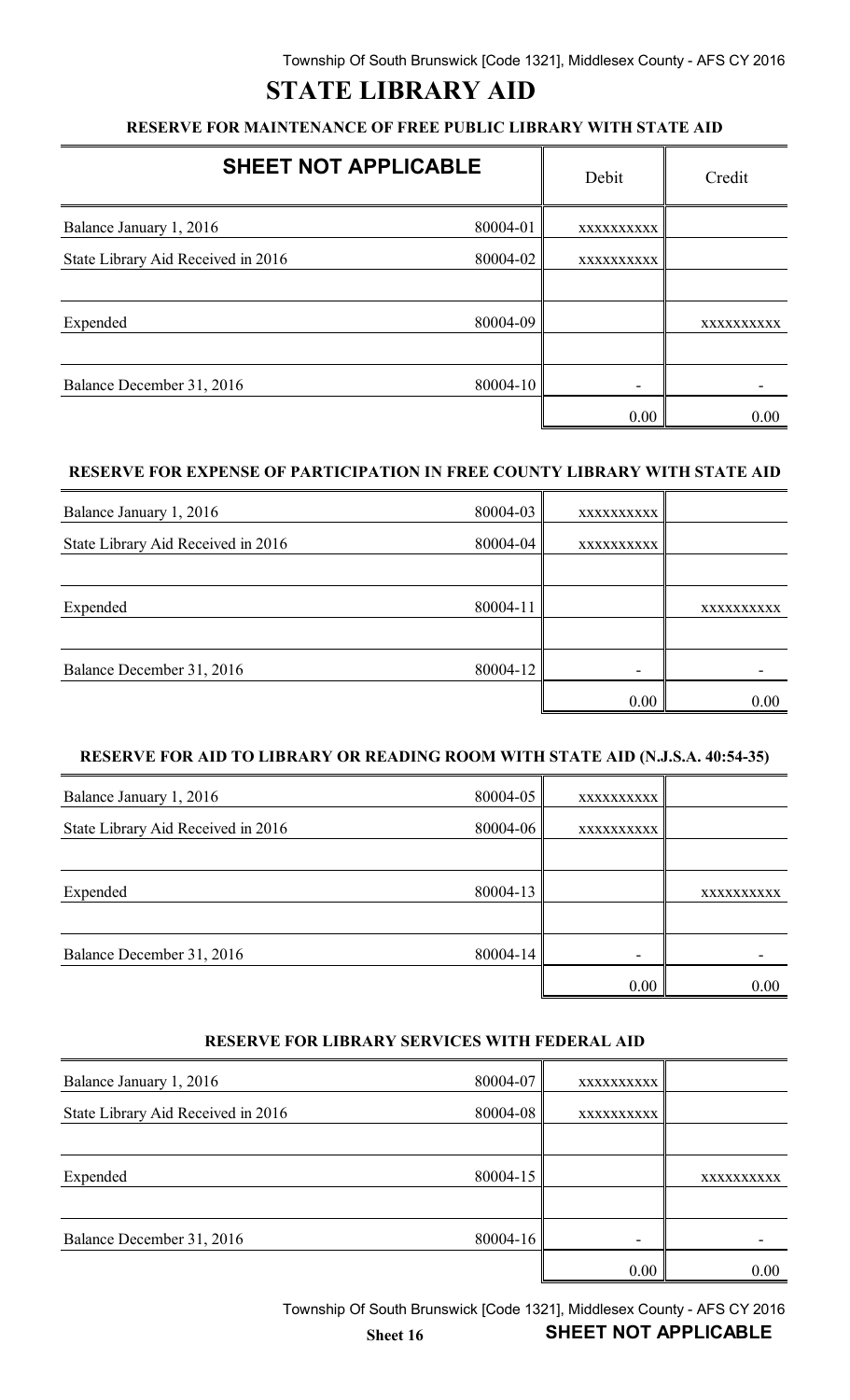| Source                                                                            |        | <b>Budget</b><br>$-01$ | Realized<br>$-02$ | Excess or Deficit*<br>$-03$ |  |
|-----------------------------------------------------------------------------------|--------|------------------------|-------------------|-----------------------------|--|
| <b>Surplus Anticipated</b>                                                        | 80101- | 3,000,000.00           | 3,000,000.00      |                             |  |
| Surplus Anticipated with Prior Written Consent<br>of Director of Local Government | 80102- |                        |                   |                             |  |
| Miscellaneous Revenue Anticipated:                                                |        | XXXXXXXXX              | XXXXXXXXX         | XXXXXXXXX                   |  |
| <b>Adopted Budget</b>                                                             |        | 15,085,016.99          | 15,528,976.12     | 443,959.13                  |  |
| Added by N.J.S. 40A:4-87: (List on 17a)                                           |        | XXXXXXXXXX             | XXXXXXXXXX        | XXXXXXXXXX                  |  |
| Totals from Sheet 17a                                                             |        | 148,991.28             | 148,991.28        |                             |  |
| <b>Total Miscellaneous Revenue Anticipated</b>                                    | 80103- | 15,234,008.27          | 15,677,967.40     | 443,959.13                  |  |
| Receipts from Delinquent Taxes                                                    | 80104- | 1,555,000.00           | 1,640,617.35      | 85,617.35                   |  |
|                                                                                   |        |                        |                   |                             |  |
| Amount to be Raised by Taxation:                                                  |        | XXXXXXXXXX             | XXXXXXXXXX        | XXXXXXXXXX                  |  |
| (a) Local Tax for Municipal Purposes                                              | 80105- | 29,821,799.72          | XXXXXXXXXX        | XXXXXXXXXX                  |  |
| (b) Addition to Local District School Tax                                         | 80106- |                        | XXXXXXXXXX        | XXXXXXXXXX                  |  |
| (c) Minimum Library Tax                                                           | 80121- | 2,893,451.00           | XXXXXXXXXX        | XXXXXXXXXX                  |  |
| Total Amount to be Raised by Taxation                                             | 80107- | 32,715,250.72          | 35,382,950.92     | 2,667,700.20                |  |
|                                                                                   |        | 52,504,258.99          | 55,701,535.67     | 3,197,276.68                |  |

## **STATEMENT OF GENERAL BUDGET REVENUES 2016**

# **ALLOCATION OF CURRENT TAX COLLECTIONS**

|                                                                                                                                                                                                                |          | Debit          | Credit         |
|----------------------------------------------------------------------------------------------------------------------------------------------------------------------------------------------------------------|----------|----------------|----------------|
| Current Taxes Realized in Cash (Total of Item 10 or 14 on Sheet 22)                                                                                                                                            | 80108-00 | XXXXXXXXXX     | 180,501,540.26 |
| Amount to be Raised by Taxation                                                                                                                                                                                |          | XXXXXXXXX      | XXXXXXXXX      |
| <b>Local District School Tax</b>                                                                                                                                                                               | 80109-00 | 108,441,707.00 | XXXXXXXXX      |
| Regional School Tax                                                                                                                                                                                            | 80119-00 |                | XXXXXXXXX      |
| Regional High School Tax                                                                                                                                                                                       | 80110-00 |                | XXXXXXXXXX     |
| <b>County Taxes</b>                                                                                                                                                                                            | 80111-00 | 34,229,022.64  | XXXXXXXXXX     |
| Due County for Added and Omitted Taxes                                                                                                                                                                         | 80112-00 | 586,028.63     | XXXXXXXXXX     |
| <b>Special District Taxes</b>                                                                                                                                                                                  | 80113-00 | 2,215,951.00   | XXXXXXXXXX     |
| Municipal Open Space Tax                                                                                                                                                                                       | 80120-00 | 1,456,525.00   | XXXXXXXXXX     |
| <b>Reserve for Uncollected Taxes</b>                                                                                                                                                                           | 80114-00 | XXXXXXXXXX     | 1,810,644.93   |
| Deficit in Required Collection of Current Taxes (or)                                                                                                                                                           | 80115-00 | XXXXXXXXXX     |                |
| Balance for Support of Municipal Budget (or)                                                                                                                                                                   | 80116-00 |                | XXXXXXXXX      |
| *Excess Non-Budget Revenue (see footnote)                                                                                                                                                                      | 80117-00 | 35,382,950.92  | XXXXXXXXXX     |
| *Deficit Non-Budget Revenue (see footnote)                                                                                                                                                                     | 80118-00 | XXXXXXXXXX     |                |
| *These items are applicable only when there is no "Amount to be Raised by Taxation" in the "Budget"<br>column of the statement at the top of this sheet. In such instances, any excess or deficit in the above |          | 182,312,185.19 | 182,312,185.19 |

column of the statement at the top of this sheet. In such instances, any excess or deficit in the above allocation would apply to "Non-Budget Revenue" only.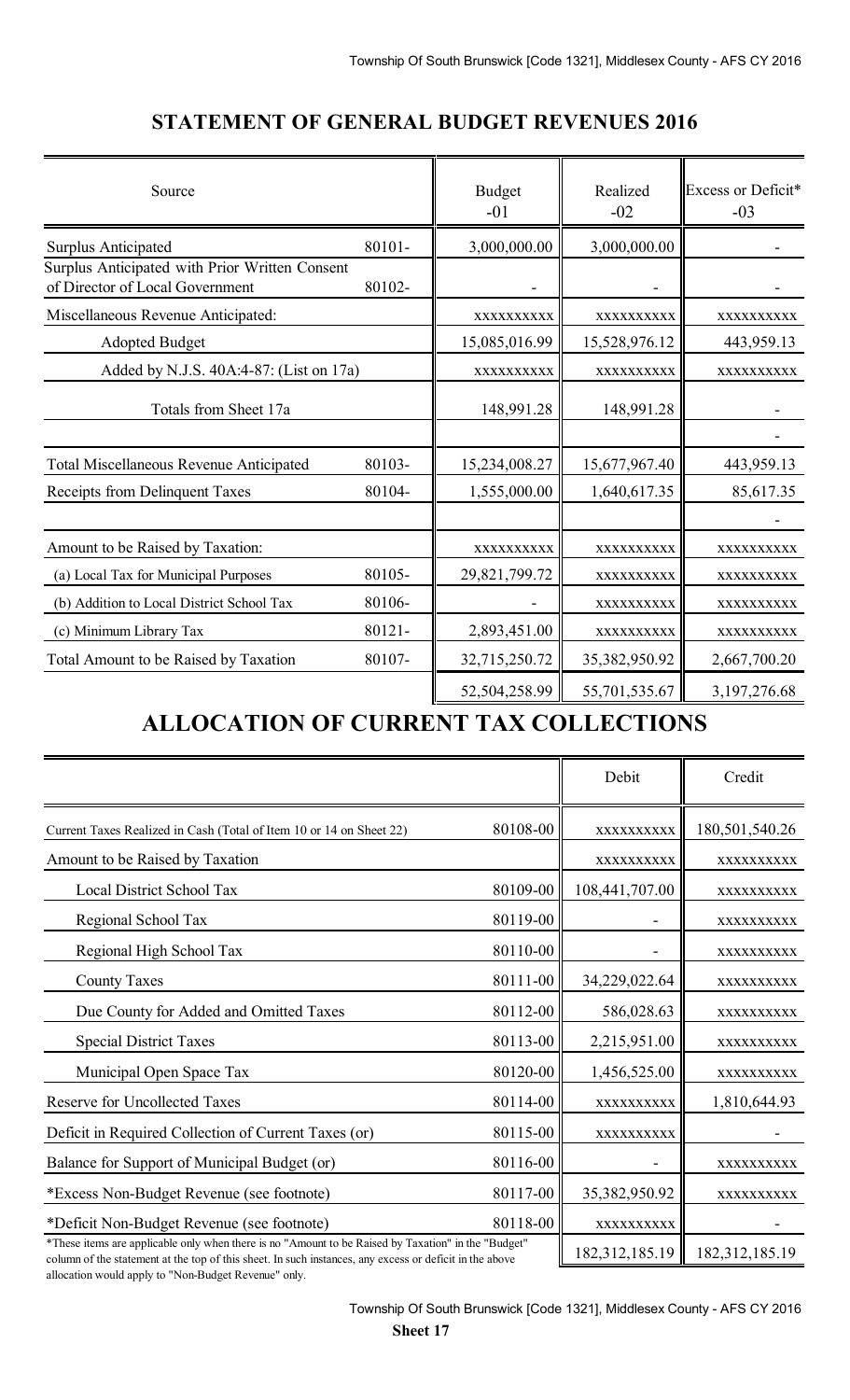## **STATEMENT OF GENERAL BUDGET REVENUES 2016 (Continued)**

| Source                                                                                            | <b>Budget</b> | Realized   | Excess or<br>(Deficit) |
|---------------------------------------------------------------------------------------------------|---------------|------------|------------------------|
|                                                                                                   |               |            |                        |
|                                                                                                   |               |            |                        |
|                                                                                                   |               |            |                        |
|                                                                                                   |               |            |                        |
| Drive Sober                                                                                       | 5,975.00      | 5,975.00   |                        |
|                                                                                                   |               |            |                        |
| Senior Transportation                                                                             | 1,625.00      | 1,625.00   |                        |
| <b>ROID</b>                                                                                       | 537.50        | 537.50     |                        |
|                                                                                                   |               |            |                        |
| Cultural Heritage                                                                                 |               |            |                        |
| <b>Body Armor</b>                                                                                 | 6,915.89      | 6,915.89   |                        |
| <b>DDEF</b>                                                                                       | 9,158.80      | 9,158.80   |                        |
| Distracted Driver                                                                                 | 7,827.82      | 7,827.82   |                        |
| Federal Vest                                                                                      |               |            |                        |
| Ebola Monitoring                                                                                  | 2,100.00      | 2,100.00   |                        |
| Recycling tonnage                                                                                 |               |            |                        |
|                                                                                                   |               |            |                        |
|                                                                                                   |               |            |                        |
| Click it or Ticket                                                                                | 5,000.00      | 5,000.00   |                        |
| <b>Clean Communities</b>                                                                          | 99,851.27     | 99,851.27  | -                      |
| NJ Forestry                                                                                       | 10,000.00     | 10,000.00  |                        |
|                                                                                                   |               |            |                        |
|                                                                                                   |               |            |                        |
|                                                                                                   |               |            |                        |
|                                                                                                   |               |            |                        |
| I hereby certify that the above list of Chapter 159 insertions of revenue have been realized in d |               |            |                        |
| CFO Singature:                                                                                    |               |            |                        |
|                                                                                                   |               |            |                        |
|                                                                                                   |               |            |                        |
|                                                                                                   |               |            |                        |
|                                                                                                   |               |            |                        |
|                                                                                                   |               |            |                        |
| Totals (to Sheet 17)                                                                              | 148,991.28    | 148,991.28 | 0.00                   |

I herby certify that the above list of Chaoper 159 insertions of revenue have been realized in cash or I have received written notification of the award of public or private revenue. These insertions meet the statutory requirements of N..J.S.A. 40A:4-87 and matching funds have been provided if applicable.

CFO Signature: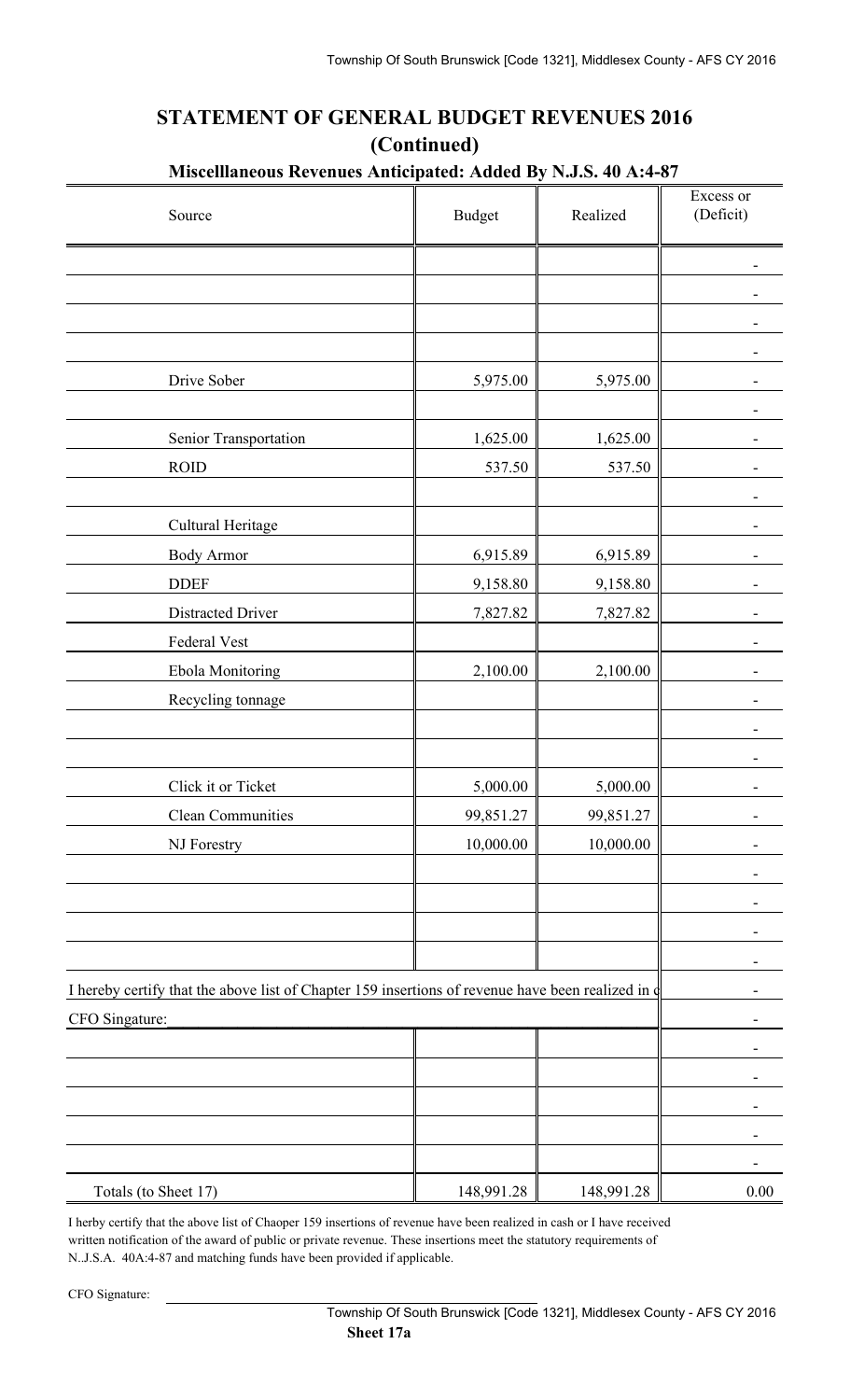### **STATEMENT OF GENERAL BUDGET APPROPRIATIONS 2016**

| 2016 Budget as Adopted                                                    |          | 80012-01      | 52, 355, 267. 71 |
|---------------------------------------------------------------------------|----------|---------------|------------------|
| 2016 Budget - Added by N.J.S. 40A:4-87                                    |          | 80012-02      | 148,991.28       |
| Appropriated for 2016 (Budget Statement Item 9)                           |          | 80012-03      | 52,504,258.99    |
| Appropriated for 2016 by Emergency Appropriation (Budget Statement Item9) |          | 80012-04      | 425,000.00       |
| Total General Appropriations (Budget Statement Item 9)                    |          | 80012-05      | 52,929,258.99    |
| Add: Overexpenditures (see footnote)                                      |          | 80012-06      |                  |
| <b>Total Appropriations and Overexpenditures</b>                          |          | 80012-07      | 52,929,258.99    |
| Deduct Expenditures:                                                      |          |               |                  |
| Paid or Charged [Budget Statement Item (L)]                               | 80012-08 | 50,101,616.78 |                  |
| Paid or Charged - Reserve for Uncollected Taxes                           | 80012-09 | 1,810,644.93  |                  |
| Reserved                                                                  | 80012-10 | 1,013,093.16  |                  |
| <b>Total Expenditures</b>                                                 |          | 80012-11      | 52,925,354.87    |
| Unexpended Balances Canceled (see footnote)                               |          | 80012-12      | 3,904.12         |

#### **FOOTNOTES** - RE: OVEREXPENDITURES:

Every appropriation overexpended in the budget document must be marked with an \* and must agree in the aggregate with this item.

RE: UNEXPENDED BALANCES CANCELED:

Are not to be shown as "Paid or Charged" in the budget document. In all instances "Total Appropriations " and "Overexpenditures" must equal the sum of "Total Expenditures" and "Unexpended Balances Canceled".

## **SCHEDULE OF EMERGENCY APPROPRIATIONS FOR LOCAL DISTRICT SCHOOL PURPOSES**

#### **(EXCEPT FOR TYPE I SCHOOL DEBT SERVICE)**

### **NOT APPLICABLE**

| 2016 Authorizations                           |  |
|-----------------------------------------------|--|
| N.J.S. 40A:4-46 (After adoption of Budget)    |  |
| N.J.S. 40A:4-20 (Prior to adoption of Budget) |  |
| <b>Total Authorizations</b>                   |  |
| Deduct Expenditures:                          |  |
| Paid or Charged                               |  |
| Reserved                                      |  |
| <b>Total Expenditures</b>                     |  |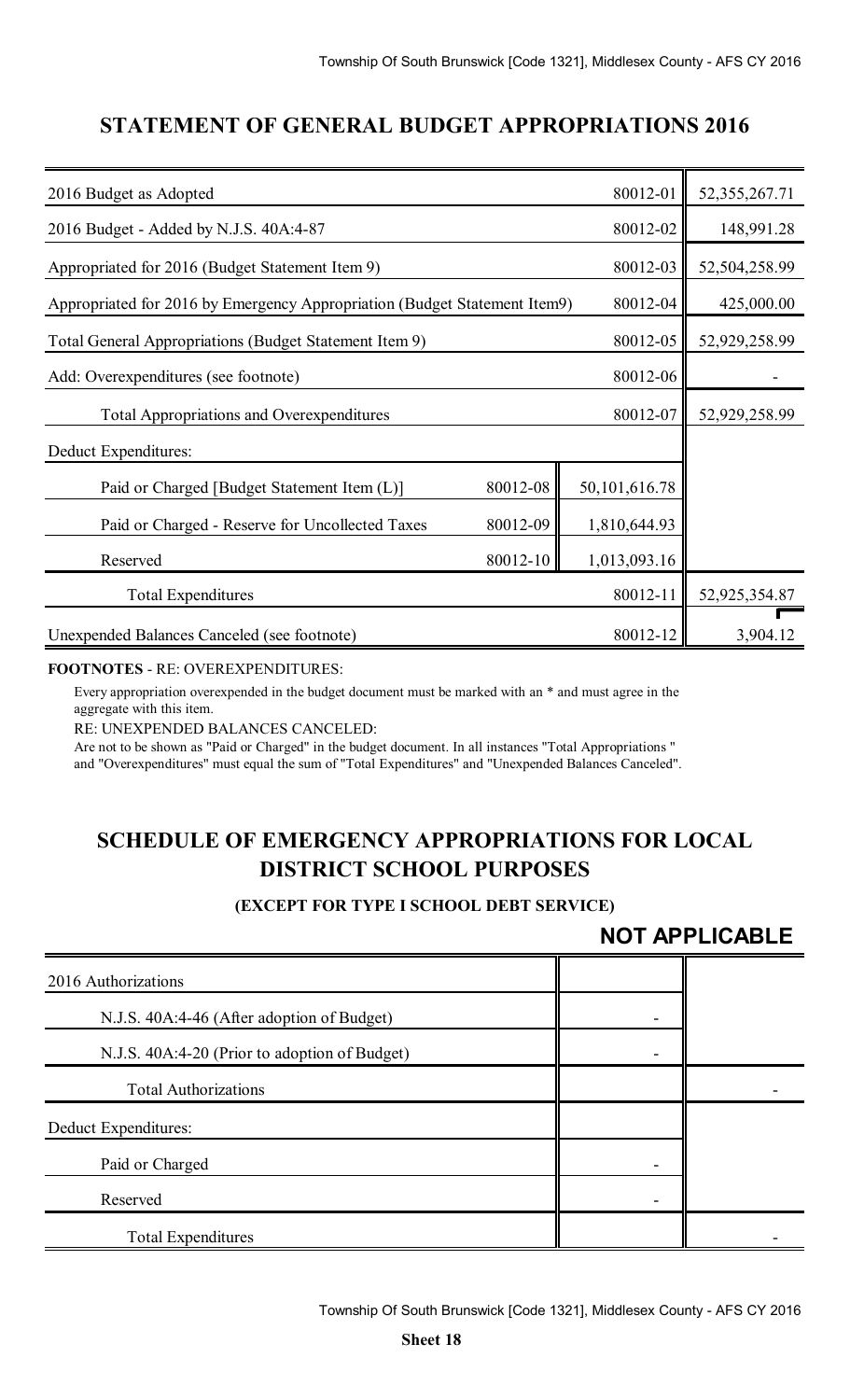# **RESULTS OF 2016 OPERATION**

## CURRENT FUND

|                                                                                             |          | Debit        | Credit                   |
|---------------------------------------------------------------------------------------------|----------|--------------|--------------------------|
| Excess of anticipated Revenues:                                                             |          | XXXXXXXXXX   | XXXXXXXXXX               |
| Miscellaneous Revenues anticipated                                                          | 80013-01 | XXXXXXXXXX   | 443,959.13               |
| <b>Delinquent Tax Collections</b>                                                           | 80013-02 | XXXXXXXXXX   | 85,617.35                |
|                                                                                             |          | XXXXXXXXXX   |                          |
| <b>Required Collection of Current Taxes</b>                                                 | 80013-03 | XXXXXXXXXX   | 2,667,700.20             |
| Unexpended Balances of 2016 Budget Appropriations                                           | 80013-04 | XXXXXXXXXX   | 3,904.12                 |
| Miscellaneous Revenue Not Anticipated                                                       | 81113-   | XXXXXXXXXX   | 424,690.69               |
| Miscellaneous Revenue Not Anticipated<br>Proceeds of Sale of Foreclosed Property (Sheet 27) | 81114-   | XXXXXXXXXX   |                          |
| Payments in Lieu of Taxes on Real Property                                                  | 81120-   | XXXXXXXXXX   |                          |
| Sale of Municipal Assets                                                                    |          | XXXXXXXXXX   |                          |
| Unexpended Balances of 2015 Appropriation Reserves                                          | 80013-05 | XXXXXXXXXX   | 236,586.81               |
| Prior Years Interfunds Returned in 2016                                                     | 80013-06 | XXXXXXXXXX   | 17,510.99                |
| Miscalleneous Prior PeriodAdjustments                                                       |          | XXXXXXXXXX   | 10,698.78                |
| <b>Cancel Accounts Payable</b>                                                              |          | XXXXXXXXXX   |                          |
| Cancel Dispute Funds held in reserve                                                        |          | XXXXXXXXXX   | 32,798.00                |
|                                                                                             |          | XXXXXXXXXX   |                          |
| Realize RAR 12/31/15                                                                        |          | XXXXXXXXXX   | 68,976.63                |
|                                                                                             |          | XXXXXXXXXX   |                          |
| Deferred School Tax Revenue: (See School Taxes, Sheets 13 & 14)                             |          | XXXXXXXXXX   | XXXXXXXXXX               |
| Balance January 1, 2016                                                                     | 80013-07 |              | XXXXXXXXXX               |
| Balance December 31, 2016                                                                   | 80013-08 | XXXXXXXXXX   |                          |
| Deficit in Anticipated Revenues:                                                            |          | XXXXXXXXXX   | XXXXXXXXX                |
| Miscellaneous Revenues Anticipated                                                          | 80013-09 |              | XXXXXXXXXX               |
| <b>Delinquent Tax Collections</b>                                                           | 80013-10 |              | XXXXXXXXXX               |
|                                                                                             |          |              | XXXXXXXXXX               |
| Required Collection of Current Taxes                                                        | 80013-11 |              | XXXXXXXXXX               |
| Interfund Advances Originating in 2016                                                      | 80013-12 | 120,858.45   | XXXXXXXXXX               |
| 2015 Senior Deductions Disallowed in 2016                                                   |          | 6,314.38     | XXXXXXXXX                |
| Establish RAR 12/31/16                                                                      |          | 71,284.65    | XXXXXXXXXX               |
| Miscellaneous Adjustment                                                                    |          | 21.96        | XXXXXXXXXX               |
| Refund of prior year tax appeal                                                             |          | 307,521.09   | XXXXXXXXXX               |
|                                                                                             |          |              | XXXXXXXXXX<br>XXXXXXXXXX |
| Deficit Balance - To Trial Balance (Sheet 3)                                                | 80013-13 | XXXXXXXXXX   |                          |
| Surplus Balance - To Surplus (Sheet 21)                                                     | 80013-14 | 3,486,442.17 | XXXXXXXXXX               |
|                                                                                             |          | 3,992,442.70 | 3,992,442.70             |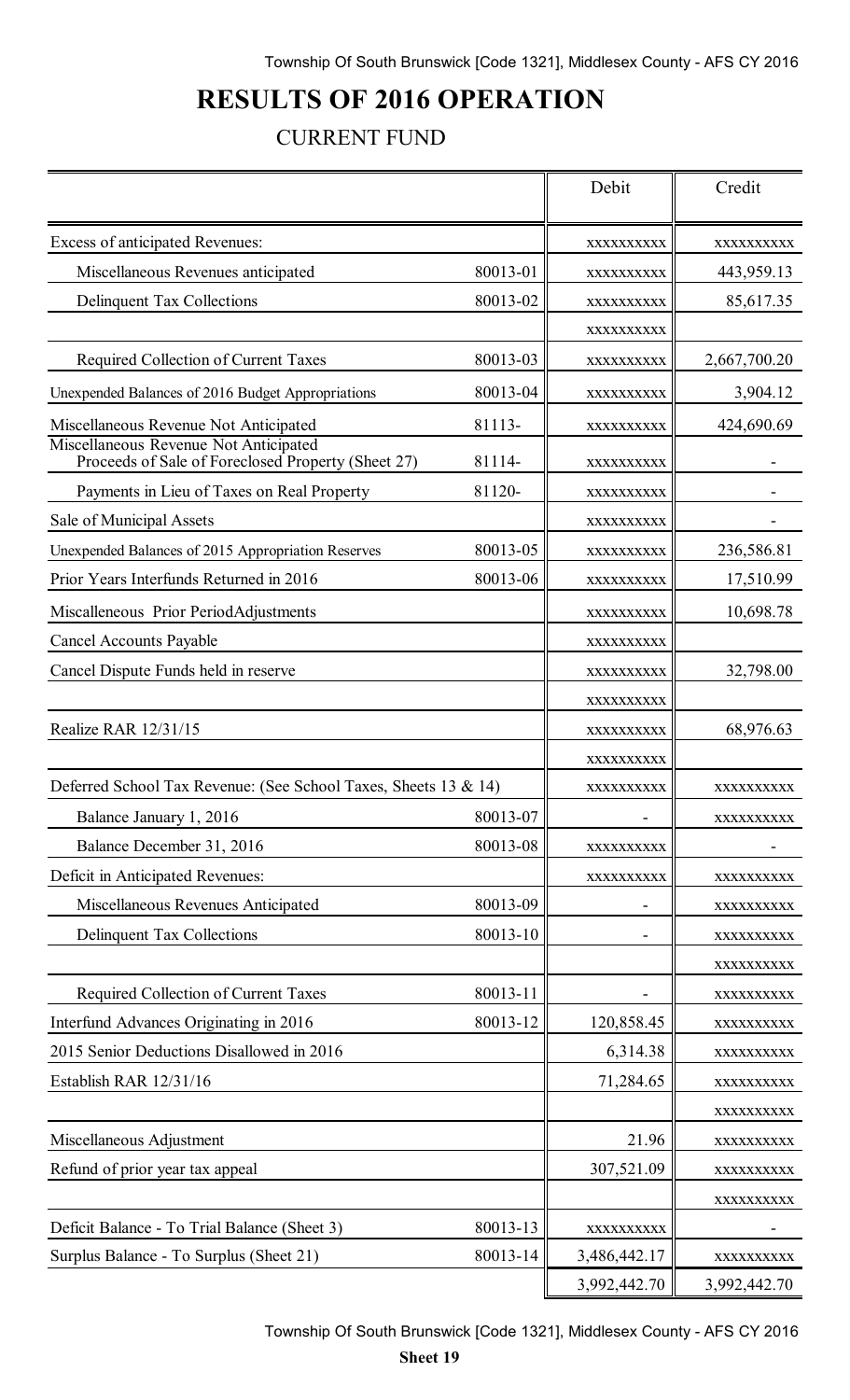# **SCHEDULE OF MISCELLANEOUS REVENUES NOT ANTICIPATED**

| <b>Source</b>                                                            | <b>Amount Realized</b> |
|--------------------------------------------------------------------------|------------------------|
| Assessor                                                                 | 1,198.32               |
| Code                                                                     |                        |
| Clerk                                                                    | 572.24                 |
| Engineer                                                                 |                        |
| Data Processing                                                          |                        |
| Fire                                                                     | 10.00                  |
| Health                                                                   | 5,836.13               |
| Planning                                                                 | 1,215.39               |
| Police                                                                   | 35,704.50              |
| Public Works                                                             | 24,979.42              |
| Recreation                                                               | 20.00                  |
| Senior                                                                   | 310.00                 |
| Tax Collector                                                            | 5,090.08               |
| Zoning                                                                   | 78.02                  |
| Sale of Assets                                                           | 267,189.88             |
| <b>FEMA</b>                                                              | 9,922.58               |
| SC Vet Admin Fee                                                         | 2,205.91               |
| Misc                                                                     | 33,241.67              |
| Legal                                                                    | 2,053.79               |
| Recycling                                                                | 4,556.01               |
| Court                                                                    | 38.75                  |
| <b>PILOT</b>                                                             | 2,000.00               |
| <b>Wellness Center Rent</b>                                              | 28,468.00              |
|                                                                          |                        |
|                                                                          |                        |
|                                                                          |                        |
|                                                                          |                        |
|                                                                          |                        |
|                                                                          |                        |
| <b>Total Amount of Miscellaneous Revenues Not Anticipated (Sheet 19)</b> | \$<br>424,690.69       |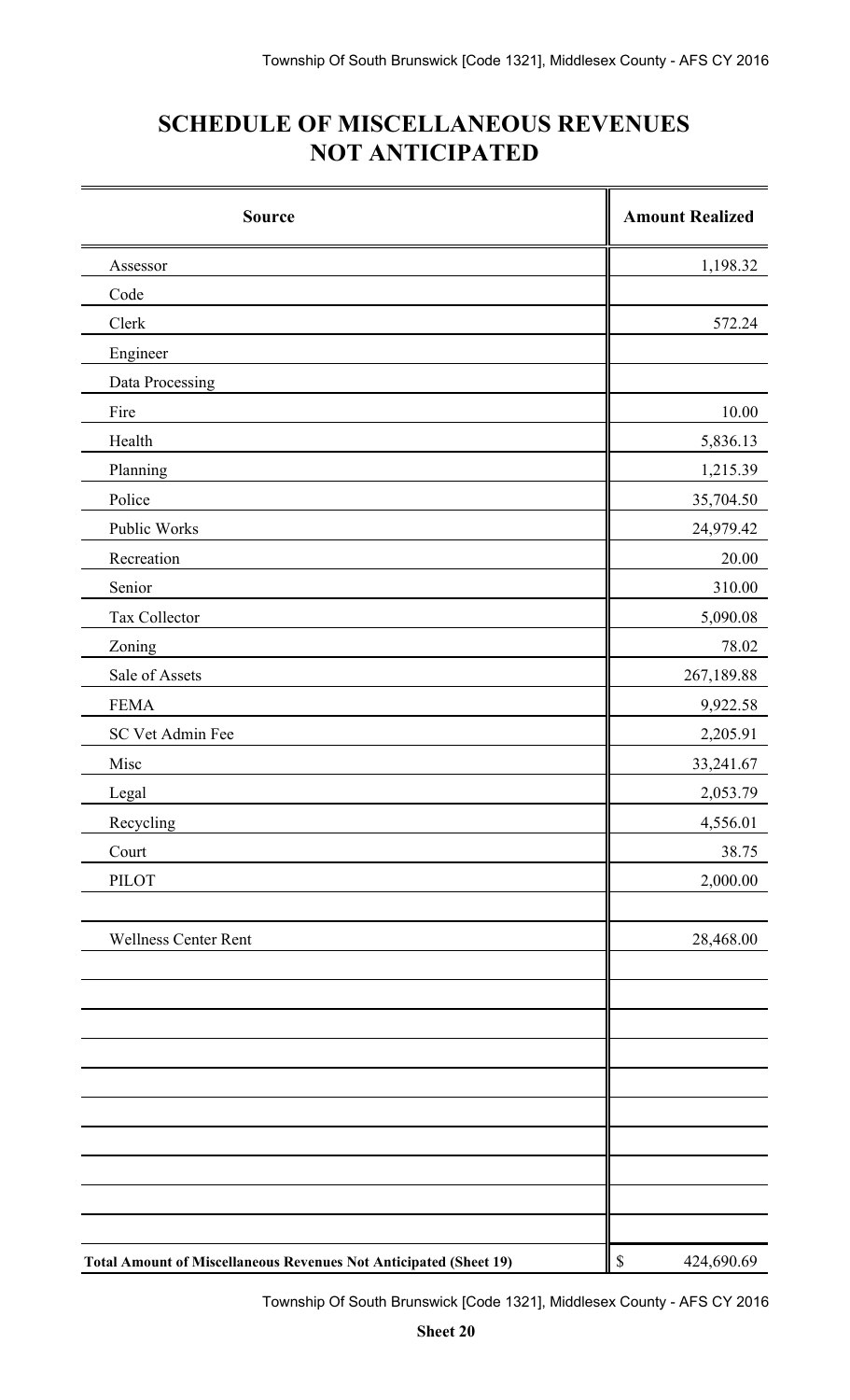## **SURPLUS - CURRENT FUND YEAR 2016**

|                                                               |          | Debit        | Credit       |
|---------------------------------------------------------------|----------|--------------|--------------|
| Balance January 1, 2016                                       | 80014-01 | XXXXXXXXXX   | 3,305,537.27 |
|                                                               |          | XXXXXXXXXX   |              |
| 3. Excess Resulting from 2016 Operations                      | 80014-02 | XXXXXXXXXX   | 3,486,442.17 |
| Amount Appropriated in the 2016 Budget - Cash<br>4.           | 80014-03 | 3,000,000.00 | XXXXXXXXXX   |
| Amount Appropriated in the 2016 Budget with Prior Writ-<br>5. |          |              |              |
| ten Consent of Director of Local Government Services          | 80014-04 |              | XXXXXXXXXX   |
| 6.                                                            |          |              | XXXXXXXXXX   |
| Balance December 31, 2016                                     | 80014-05 | 3,791,979.44 | XXXXXXXXXX   |
|                                                               |          | 6,791,979.44 | 6,791,979.44 |

## **ANALYSIS OF BALANCE DECEMBER 31, 2016 (FROM CURRENT FUND - TRIAL BALANCE)**

| Cash                                                                 |          | 80014-06 | 5,624,181.11 |
|----------------------------------------------------------------------|----------|----------|--------------|
| Investments                                                          |          | 80014-07 | 2,442,252.00 |
|                                                                      |          |          |              |
|                                                                      |          |          |              |
| Sub Total                                                            |          |          | 8,066,433.11 |
| Deduct Cash Liabilities Marked with "C" on Trial Balance             |          | 80014-08 | 4,274,453.67 |
| Cash Surplus                                                         |          | 80014-09 | 3,791,979.44 |
| Deficit in Cash Surplus                                              |          | 80014-10 |              |
| Other Assets Pledged to Surplus: *                                   |          |          |              |
| (1) Due from State of N.J. Senior<br>Citizens and Veterans Deduction | 80014-16 | 0.00     |              |
| Deferred Charges #                                                   | 80014-12 |          |              |
| Cash Deficit #                                                       | 80014-13 |          |              |
|                                                                      |          |          |              |
|                                                                      |          |          |              |
|                                                                      |          |          |              |
|                                                                      |          |          |              |
| <b>Total Other Assets</b>                                            |          | 80014-14 | 0.00         |
| * IN THE CASE OF A "DEFICIT IN CASH SURPLUS", "OTHER                 |          | 80014-15 | 3,791,979.44 |
| ASSETS" WOULD ALSO BE PLEDGED TO CASH LIABILITIES.                   |          |          |              |

# MAY NOT BE ANTICIPATED AS NON-CASH SURPLUS IN 2017 BUDGET.

(1) MAY BE ALLOWED UNDER CERTAIN CONDITIONS.

NOTE: Deferred charges for authorizations under N.J.S. 40A:4-55 (Tax Map, etc.), N.J.S. 40A:4-55 (Flood Damage, etc.), N.J.S. 40A:4-55.1 (Roads and Bridges, etc.) and N.J.S. 40A:4-55. 13 (Public Exigencies, etc.) to the extent of emergency notes issued and outstanding for such purposes, together with such emergency notes, may be omitted from this analysis.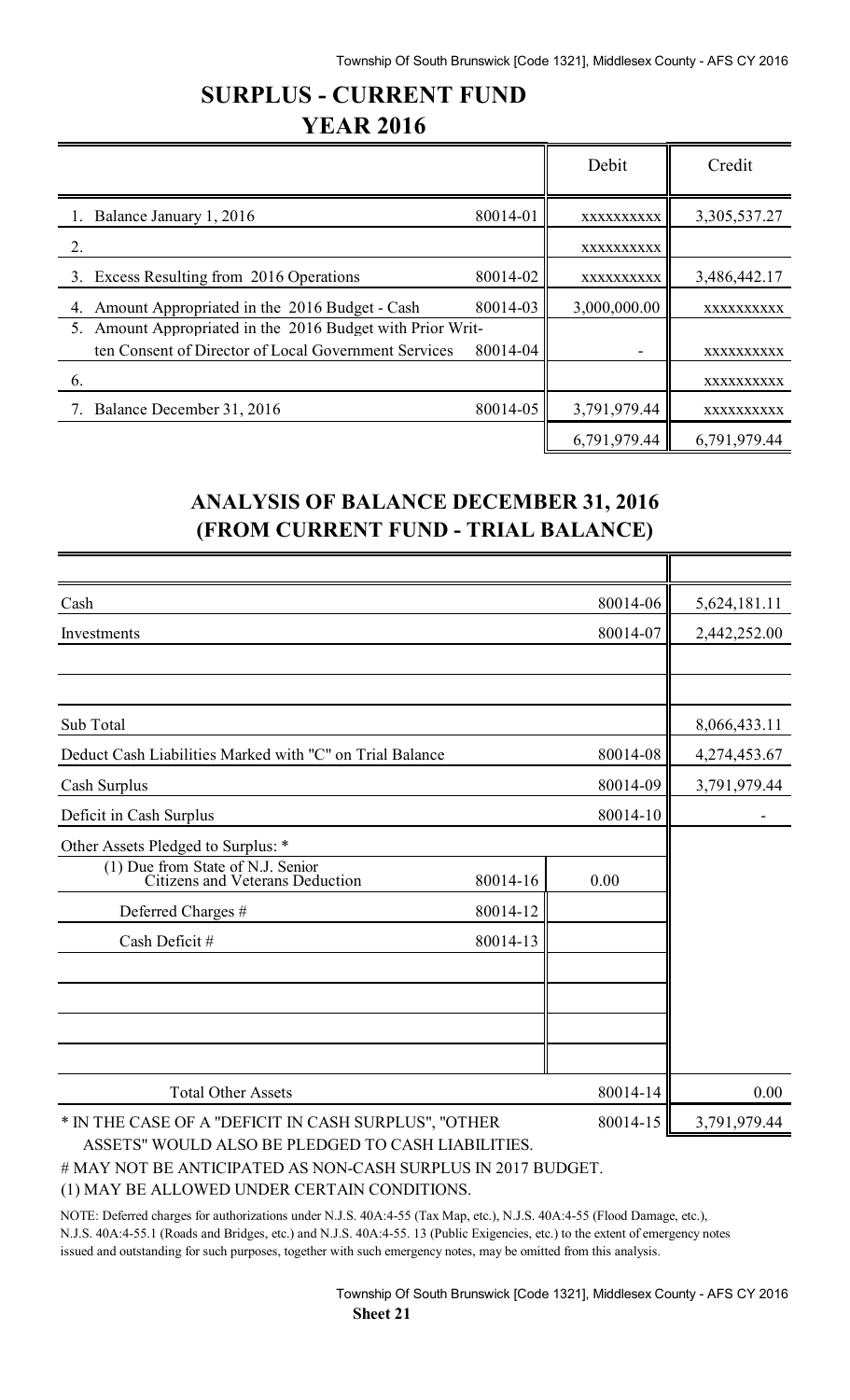# **(FOR MUNICIPALITIES ONLY) CURRENT TAXES - 2016 LEVY**

|                | 1. Amount of Levy as per Duplicate (Analysis) $#$                                                                                                                                                                                                                        |          | 82101-00             | \$ |                  |
|----------------|--------------------------------------------------------------------------------------------------------------------------------------------------------------------------------------------------------------------------------------------------------------------------|----------|----------------------|----|------------------|
|                | (Abstract of Ratables)                                                                                                                                                                                                                                                   |          | 82113-00             | \$ | 179,095,887.89   |
|                | 2. Amount of Levy Special District Taxes                                                                                                                                                                                                                                 |          | 82102-00             | S  |                  |
| 3 <sub>1</sub> | Amount Levied for Omitted Taxes under                                                                                                                                                                                                                                    |          |                      |    |                  |
|                | N.J.S.A. 54:4-63.12 et seq.                                                                                                                                                                                                                                              |          | 82103-00             | S  | 3,124,289.51     |
|                | 4. Amount Levied for Added Taxes under                                                                                                                                                                                                                                   |          |                      |    |                  |
|                | N.J.S.A. 54:4-63.1 et. seq.                                                                                                                                                                                                                                              |          | 82104-00             | \$ |                  |
|                | 5a. Subtotal 2016 Levy                                                                                                                                                                                                                                                   |          | \$<br>182,220,177.40 |    |                  |
|                | 5b. Reductions due to tax appeals**                                                                                                                                                                                                                                      |          | \$                   |    |                  |
|                | 5c. Total 2016 Tax Levy                                                                                                                                                                                                                                                  |          | 82106-00             | S  | 182,220,177.40   |
|                | 6. Transferred to Tax Title Liens                                                                                                                                                                                                                                        |          | 82107-00             | S  | 78,443.88        |
|                | 7. Transferred to Foreclosed Property                                                                                                                                                                                                                                    |          | 82108-00             | \$ |                  |
|                | 8. Remitted, Abated or Canceled                                                                                                                                                                                                                                          |          | 82109-00             | S  | 618,253.22       |
| 9.             | Discount Allowed                                                                                                                                                                                                                                                         |          | 82110-00             | \$ |                  |
|                | 10. Collected in Cash: In 2015                                                                                                                                                                                                                                           | 82121-00 | 1,539,905.38         |    |                  |
|                | In 2016*                                                                                                                                                                                                                                                                 | 82122-00 | 177,592,709.90       |    |                  |
|                | Homestead Benefit Credit                                                                                                                                                                                                                                                 | 82124-00 | 1,197,424.98         |    |                  |
|                | State's Share of 2016 Senior Citizens                                                                                                                                                                                                                                    |          |                      |    |                  |
|                | and Veterans Deductions Allowed                                                                                                                                                                                                                                          | 82123-00 | \$<br>171,500.00     |    |                  |
|                | Total To Line 14                                                                                                                                                                                                                                                         | 82111-00 | \$<br>180,501,540.26 |    |                  |
|                | 11. Total Credits                                                                                                                                                                                                                                                        |          |                      |    | \$181,198,237.36 |
|                | 12. Amount Outstanding December 31, 2016                                                                                                                                                                                                                                 |          | 83120-00             |    | \$1,021,940.04   |
|                | 13. Percentage of Cash Collections to Total 2016 Levy                                                                                                                                                                                                                    |          |                      |    |                  |
|                | (Item 10 divided by Item 5c) is:<br>99.05%                                                                                                                                                                                                                               | Note A   |                      |    |                  |
|                | 82112-00                                                                                                                                                                                                                                                                 |          |                      |    |                  |
|                | Note: If municipality conducted Accelerated Tax Sale or Tax Levy Sale check here                                                                                                                                                                                         |          |                      |    |                  |
|                | & complete Sheet 22a                                                                                                                                                                                                                                                     |          |                      |    |                  |
|                | 14. Calculation of Current Taxes Realized in Cash:                                                                                                                                                                                                                       |          |                      |    |                  |
|                | Total of Line 10                                                                                                                                                                                                                                                         |          |                      |    | 180,501,540.26   |
|                | Less: Reserve for Tax Appeals Pending<br>State Division of Tax Appeals                                                                                                                                                                                                   |          |                      |    |                  |
|                | To Current Taxes Realized in Cash (Sheet 17)                                                                                                                                                                                                                             |          |                      |    | 180,501,540.26   |
| Note A:        | In showing the above percentage the following should be noted:                                                                                                                                                                                                           |          |                      |    |                  |
|                | Where Item 5 shows $1,500,000.00$ , and Item 10 shows $1,049,977.50$ , the percentage represented by<br>the cash collections would be $1,049,977.50 \div 1,500,000$ , or .699985. The correct percentage to be<br>shown as Item 13 is 69.99% and not 70.00%, nor 69.999% |          |                      |    |                  |
| # Note:        | On Item 1 if Duplicate (Analysis) Figure is used; be sure to include Senior Citizens and Veterans Deductions.                                                                                                                                                            |          |                      |    |                  |
|                | * Include overpayments applied as part of 2016 collections.                                                                                                                                                                                                              |          |                      |    |                  |

\*\* Tax appeals pursuant to R.S. 54:3-21 et seq and/or R.S. 54:48-1 et seq approved by resolution of the governing body prior to introduction of municipal budget. (N.J.S.A. 40A:4-41)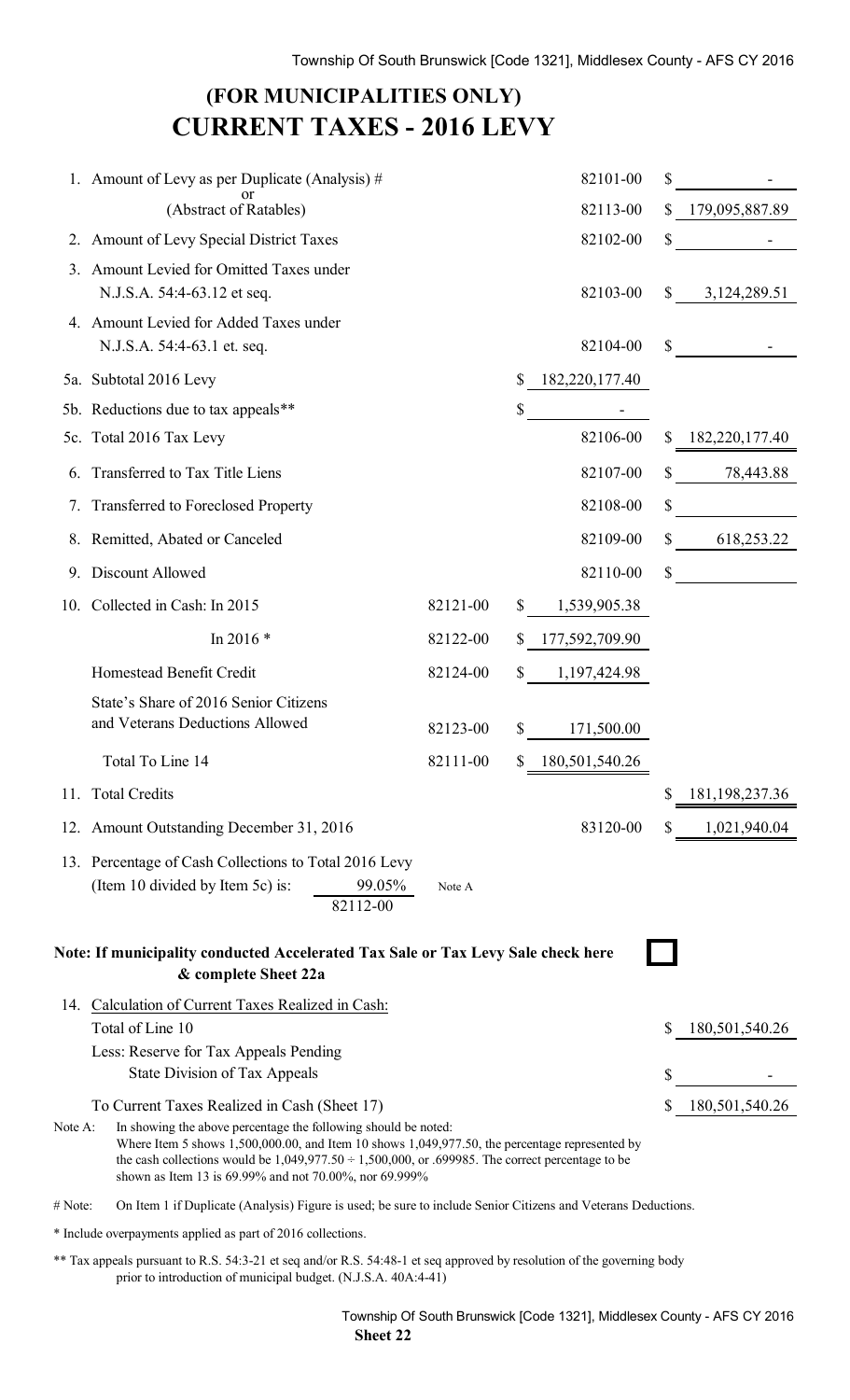# *This Sheet is NOT APPLICABLE*

## **ACCELERATED TAX SALE / TAX LEVY SALE - CHAPTER 99**

## **To Calculate Underlying Tax Collection Rate For 2016**

Utilized this sheet only if you conducted an Accelerated Tax Sale or Tax Levy Sale pursuant to Chapter 99, P.L. 1997

### **(1) Utilizing Accelerated Tax Sale**

|                                                                  | N/A     |
|------------------------------------------------------------------|---------|
|                                                                  |         |
|                                                                  | N/A     |
|                                                                  | N/A     |
| Percentage of Collection Excluding Accelerated Tax Sale Proceeds | $N/A$ % |

### **(2) Utilizing Tax Levy Sale**

|                                                           | N/A     |
|-----------------------------------------------------------|---------|
|                                                           |         |
|                                                           | N/A     |
|                                                           | N/A     |
| Percentage of Collection Excluding Tax Levy Sale Proceeds | $N/A$ % |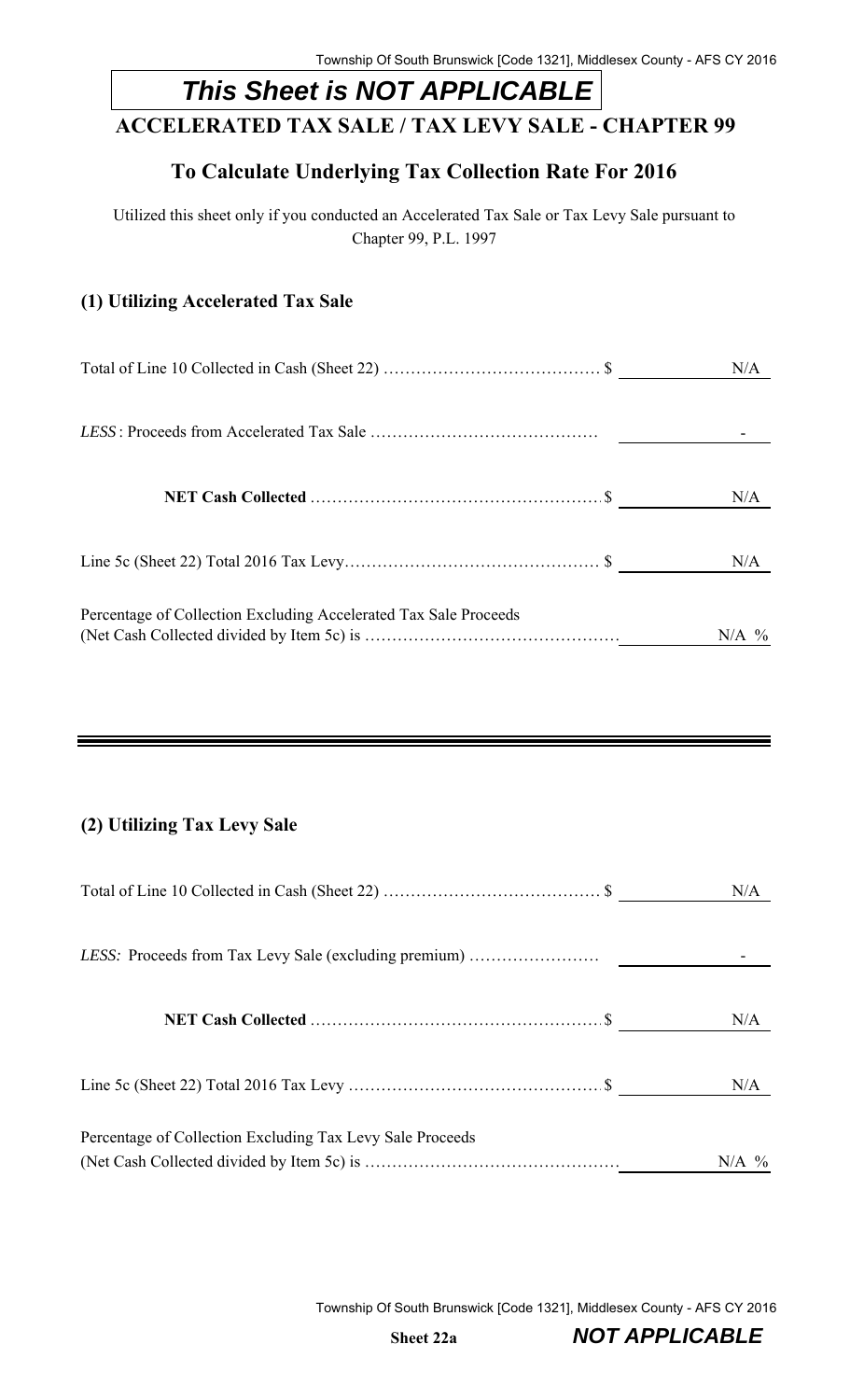## **SCHEDULE OF DUE FROM /TO STATE OF NEW JERSEY FOR SENIOR CITIZENS AND VETERANS DEDUCTIONS**

|                                                                      | Debit      | Credit     |
|----------------------------------------------------------------------|------------|------------|
| Balance January 1, 2016                                              | XXXXXXXXXX | XXXXXXXXX  |
| Due From State of New Jersey                                         |            | XXXXXXXXXX |
| Due To State of New Jersey                                           | XXXXXXXXXX | 61,931.27  |
| Sr. Citizens Deductions Per Tax Billings                             | 170,250.00 | XXXXXXXXXX |
| Veterans Deductions Per Tax Billings<br>3.                           |            | XXXXXXXXXX |
| 4. Sr. Citizens Deductions Allowed By Tax Collector                  |            | XXXXXXXXXX |
| 5. Vet Deductions Allowed By Tax Collector                           | 3,000.00   |            |
| 2015 Deductions Allowed By Tax Collector<br>6.                       |            |            |
| Sr. Citizens Deductions Disallowed By Tax Collector<br>7.            | XXXXXXXXXX | 1,750.00   |
| Sr. Citizens Deductions Disallowed By Tax Collector 2015 Taxes<br>8. | XXXXXXXXXX | 6,314.38   |
| Received in Cash from State<br>9.                                    | XXXXXXXXXX | 170,314.33 |
| 10.                                                                  |            |            |
| 11.                                                                  |            |            |
| Balance December 31, 2016<br>12.                                     | XXXXXXXXXX | XXXXXXXXXX |
| Due From State of New Jersey                                         | XXXXXXXXXX |            |
| Due To State of New Jersey                                           | 67,059.98  | XXXXXXXXXX |
|                                                                      | 240,309.98 | 240,309.98 |

Calculation of Amount to be included on Sheet 22, Item 10- 2016 Senior Citizens and Veterans Deductions Allowed

| Line 2               | 170,250.00 |
|----------------------|------------|
| Line 3               | 0.00       |
| Line 4, $5$          | 3,000.00   |
| Sub-Total            | 173,250.00 |
| Less: Line 7         | 1,750.00   |
| To Item 10, Sheet 22 | 171,500.00 |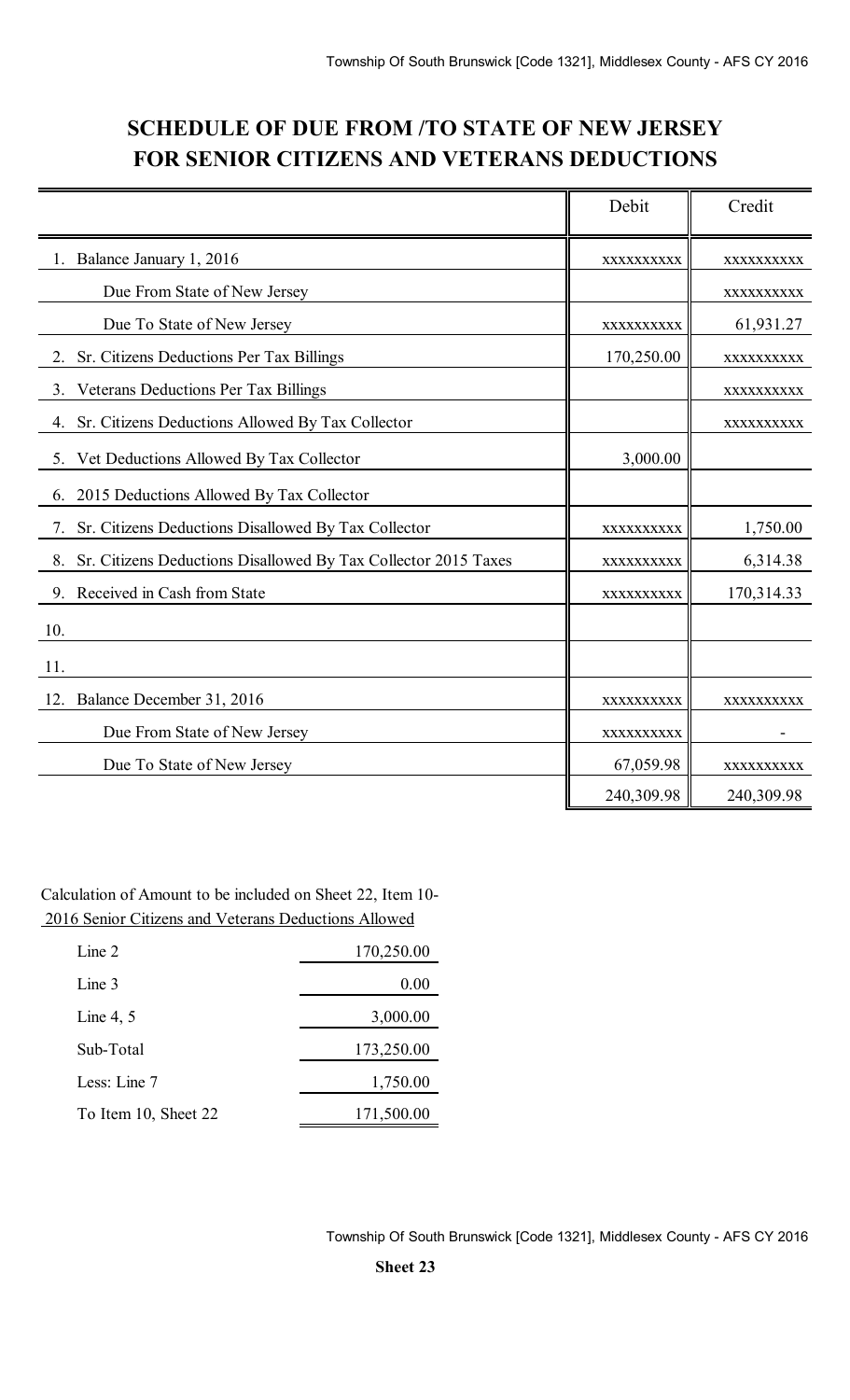## **SCHEDULE OF RESERVE FOR TAX APPEALS PENDING (N.J.S.A. 54:3-27)**

|                                                                                                |            | Debit      | Credit     |
|------------------------------------------------------------------------------------------------|------------|------------|------------|
| Balance January 1, 2016                                                                        |            | XXXXXXXXXX |            |
| <b>Taxes Pending Appeal</b>                                                                    |            | XXXXXXXXXX | XXXXXXXXXX |
| <b>Interest Earned on Taxes Pending Appeals</b>                                                |            | XXXXXXXXXX | XXXXXXXXXX |
| Contested Amount of 2016 Taxes Collected which<br>are Pending State Appeal (Item 14, Sheet 22) | XXXXXXXXXX |            |            |
| <b>Interest Earned on Taxes Pending State Appeals</b>                                          |            | XXXXXXXXXX |            |
|                                                                                                |            |            |            |
| Cash Paid to Appelants (Including 5% Interest from Date of Payment)                            |            |            | XXXXXXXXXX |
| Closed to Results of Operations<br>(Portion of Appeal won by Municipality, including Interest) |            |            | XXXXXXXXXX |
| Balance December 31, 2016                                                                      |            |            | XXXXXXXXXX |
| Taxes Pending Appeal *                                                                         |            | XXXXXXXXXX | XXXXXXXXXX |
| <b>Interest Earned on Taxes Pending Appeals</b>                                                |            | XXXXXXXXXX | XXXXXXXXXX |
|                                                                                                |            | 0.00       | 0.00       |

\* Includes State Tax Court and County Board of Taxation Appeals Not Adjusted by December 31, 2016

Signature of Tax Collector

License # Date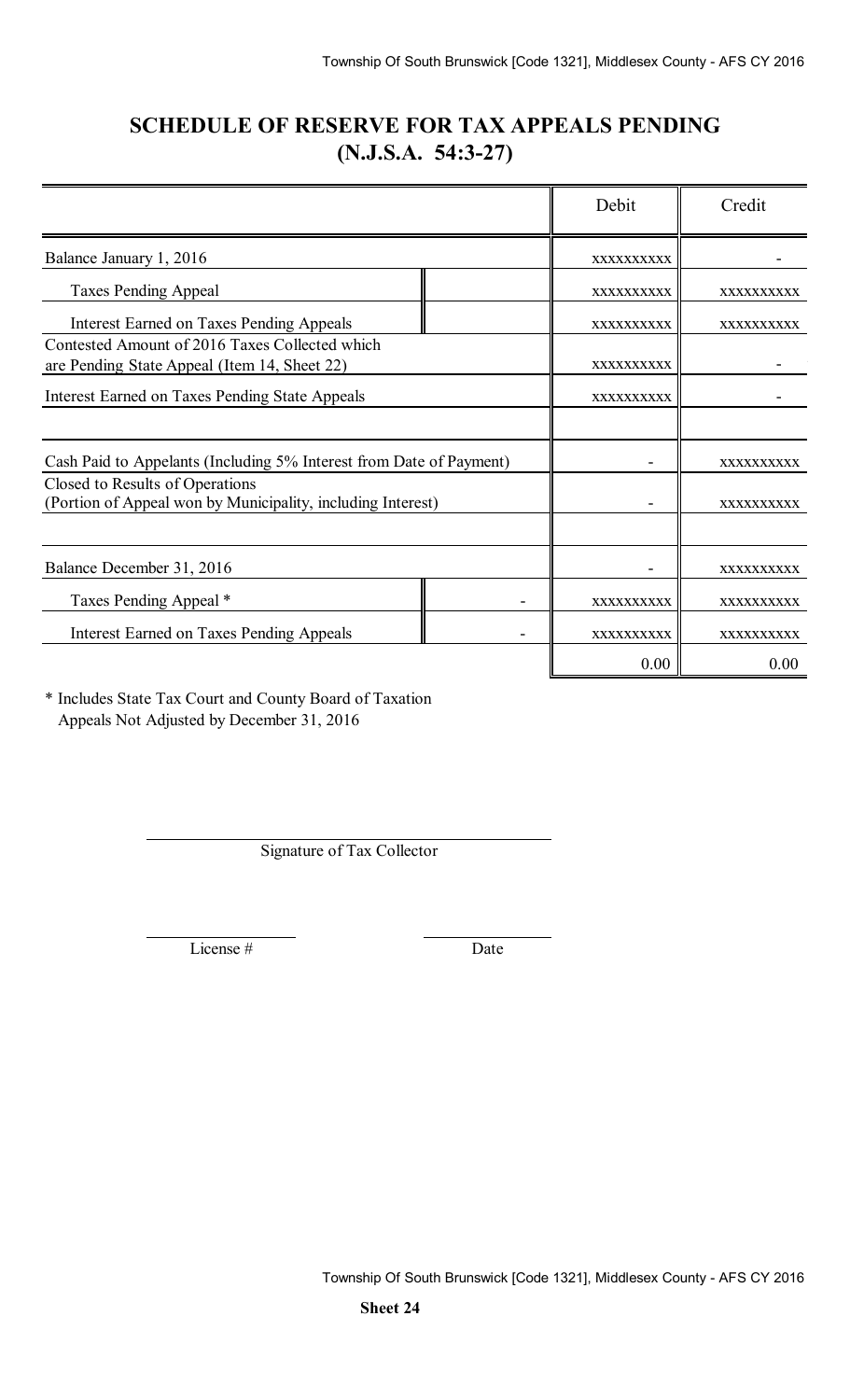## **COMPUTATION OF APPROPRIATION: RESERVE FOR UNCOLLECTED TAXES AND AMOUNT TO RAISED BY TAXATION IN 2017 MUNICIPAL BUDGET**

|                                                                                        |                       |               | <b>YEAR 2017</b>                       | <b>YEAR 2016</b>                                                                      |
|----------------------------------------------------------------------------------------|-----------------------|---------------|----------------------------------------|---------------------------------------------------------------------------------------|
| 1. Total General Appropriations for 2017 Municipal Budget State-                       |                       |               |                                        |                                                                                       |
| ment Item 8(L)(Exclusive of Reserve for Uncollected Taxes)                             |                       | 80015-        |                                        | XXXXXXXXX                                                                             |
| 2. Local District School Tax -                                                         | Actual                | 80016-        |                                        |                                                                                       |
|                                                                                        | Estimate **           | 80017-        |                                        | XXXXXXXXXX                                                                            |
| 3. Regional School District Tax -                                                      | Actual                | 80025-        |                                        |                                                                                       |
|                                                                                        | Estimate *            | 80026-        |                                        | XXXXXXXXXX                                                                            |
| 4. Regional High School Tax -                                                          | Actual                | 80018-        |                                        |                                                                                       |
| <b>School Budget</b>                                                                   | Estimate <sup>*</sup> | 80019-        |                                        | XXXXXXXXXX                                                                            |
| 5. County Tax                                                                          | Actual                | 80020-        |                                        |                                                                                       |
|                                                                                        | Estimate *            | $80021 -$     |                                        | XXXXXXXXX                                                                             |
|                                                                                        | Actual                | 80022-        |                                        |                                                                                       |
| 6. Special District Tax                                                                | Estimate *            | 80023-        |                                        | XXXXXXXXXX                                                                            |
|                                                                                        | Actual                | 80027-        |                                        |                                                                                       |
| 7. Municipal Open Space Tax                                                            | Estimate *            | 80028-        |                                        | XXXXXXXXX                                                                             |
| 8. Total General Appropriations & Other Taxes                                          |                       | 80024-01      | 0.00                                   |                                                                                       |
| 9. Less: Total Anticipated Revenues from 2017 in                                       |                       |               |                                        |                                                                                       |
| Municipal Budget (Item 5)                                                              |                       | 80024-02      |                                        |                                                                                       |
| 10. Cash Required from 2017 Taxes to Support<br>Local Municipal Budget and Other Taxes |                       | 80024-03      | 0.00                                   |                                                                                       |
| 11. Amount of Item 10 Divided by                                                       | $0.00\%$              | $[820034-04]$ |                                        |                                                                                       |
| Equals Amount to be Raised by Taxation (Percentage                                     |                       |               |                                        |                                                                                       |
| used must not exceed the applicable percentage shown by                                |                       | 80024-05      | 0.00                                   |                                                                                       |
| Item 13, Sheet 22)<br>Analysis of Item 11:                                             |                       |               |                                        |                                                                                       |
| <b>Local District School Tax</b>                                                       |                       |               | * Must not be stated in an amount less |                                                                                       |
| (Amount Shown on Line 2 Above)                                                         |                       | 0.00          | than "actual" Tax of year 2016         |                                                                                       |
| Regional School District Tax<br>(Amount Shown on Line 3 Above)                         |                       | 0.00          |                                        | ** May not be stated in an amount less than                                           |
| Regional High School Tax                                                               |                       |               |                                        | proposed budget submitted by the Local B                                              |
| (Amount Shown on Line 4 Above)<br>County Tax                                           |                       | 0.00          |                                        | of Education to the Commissioner of Educ                                              |
| (Amount Shown on Line 5 Above)                                                         |                       | 0.00          |                                        | on January 15, 2017 (Chap. 136, P.L. 197<br>Consideration must be given to calendar y |
| Special District Tax<br>calculation<br>(Amount Shown on Line 6 Above)<br>0.00          |                       |               |                                        |                                                                                       |
| Municipal Open Space Tax                                                               |                       |               |                                        |                                                                                       |
| (Amount Shown on Line 7 Above)                                                         |                       | 0.00          |                                        |                                                                                       |
|                                                                                        |                       |               |                                        |                                                                                       |
| Tax in Local Municipal Budget                                                          |                       | 0.00          |                                        |                                                                                       |
| Total Amount (see Line 11)<br>12. Appropriation: Reserve for Uncollected Taxes (Budget |                       | 0.00          |                                        |                                                                                       |
| Statement, Item 8(M) (Item 11, Less Item 10)                                           |                       | 80024-06      | 0.00                                   | Note:                                                                                 |
| Computation of "Tax in Local Municipal Budget"                                         |                       |               | The amount of                          |                                                                                       |
| Item 1 - Total General Appropriations                                                  |                       | 0.00          | anticipated rev-                       |                                                                                       |
| Item 12 - Appropriation: Reserve for Uncollected Taxes                                 |                       | 0.00          | enues (Item 9)                         |                                                                                       |
| Sub-Total                                                                              |                       | 0.00          | may never<br>exceed the total          |                                                                                       |
| Less: Item 9 - Total Anticipated Revenues                                              |                       |               | 0.00                                   | of Items 1 and                                                                        |
| 80024-07<br>Amount to be Raised by Taxation in Municipal Budget                        |                       | 0.00          | 12.                                    |                                                                                       |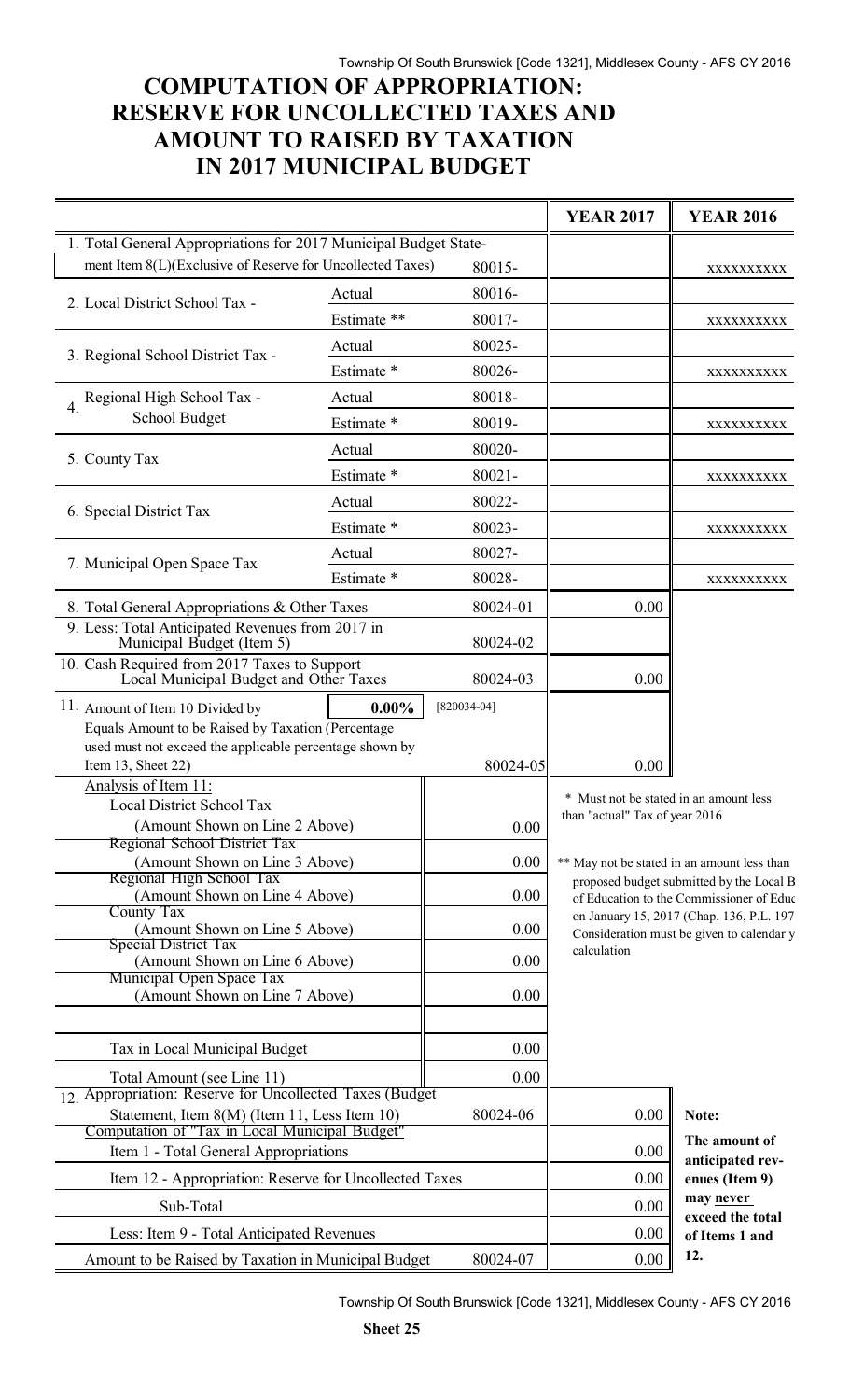# **ACCELERATED TAX SALE - CHAPTER 99**

## **Calculation to Utilize Proceeds In Current Budget as Deduction To Reserve For Uncollected Taxes Appropriation**

| Note: | This sheet should be completed only if you are conducting an accelerated tax sale for the first |
|-------|-------------------------------------------------------------------------------------------------|
|       | time in the current year.                                                                       |

# **NOT APPLICABLE**

| A.             | <b>Reserve for Uncollected Taxes (sheet 25, Item 12)</b>                                                                              |           | \$<br>N/A |
|----------------|---------------------------------------------------------------------------------------------------------------------------------------|-----------|-----------|
| <b>B.</b>      | Reserve for Uncollected Taxes Exclusion:<br><b>Outstanding Balance of Delinquent Taxes</b><br>(sheet 26, Item 14A) $x \frac{9}{6}$ of |           |           |
|                | collection (Item 16)                                                                                                                  | \$<br>N/A |           |
| $\mathbf{C}$ . | <i>TIMES</i> : % of increase of Amount to be                                                                                          |           |           |
|                | Raised by Taxes over Prior Year<br>[(2017 Estimated Total Levy - 2016 Total Levy) / 2016 Total Levy]                                  | $N/A$ %   |           |
| D.             | <b>Reserve for Uncollected Taxes Exclusion Amount</b>                                                                                 |           |           |
|                | $[(B \times C) + B]$                                                                                                                  |           | \$<br>N/A |
| Е.             | <b>Net Reserve for Uncollected Taxes</b>                                                                                              |           |           |
|                | <b>Appropriation in Current Budget</b><br>$(A - D)$                                                                                   |           | N/A       |
|                |                                                                                                                                       |           |           |

### **2017 Reserve for Uncollected Taxes Appropriation Calculation (Actual)**

|    | 1. Subtotal General Appropriations (item 8(L) budget sheet 29) |     |
|----|----------------------------------------------------------------|-----|
|    | 2. Taxes not included in the Budget (AFS 25, items 2 thru 7)   | N/A |
|    | <b>Total</b>                                                   |     |
|    | 3. Less: Anticipated Revenues (item 5, budget sheet 11)        |     |
| 4. | <b>Cash Required</b>                                           |     |
|    | 5. Total Required at<br>$0.00\%$<br>(items $4+6$ )             |     |
|    | 6. Reserve for Uncollected Taxes (item E above)                | N/A |

Township Of South Brunswick [Code 1321], Middlesex County - AFS CY 2016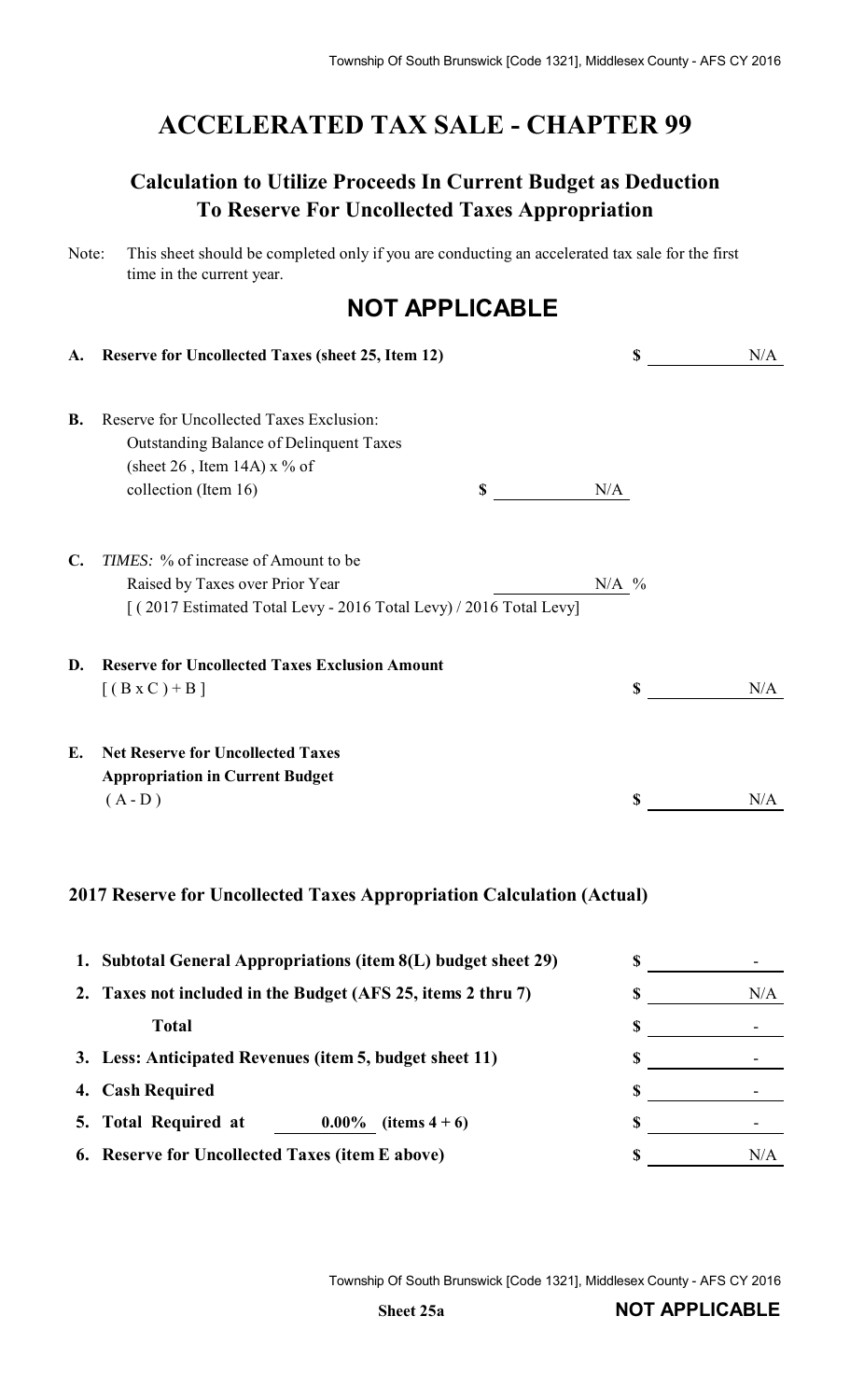### **SCHEDULE OF DELINQUENT TAXES AND TAX TITLE LIENS**

|                                                                                | Debit        | Credit       |                  |                               |
|--------------------------------------------------------------------------------|--------------|--------------|------------------|-------------------------------|
| 1. Balance January 1, 2016                                                     |              |              | 2,285,434.22     | XXXXXXXXX                     |
| A. Taxes                                                                       | 83102-00     | 1,744,992.92 | XXXXXXXXXX       | XXXXXXXXX                     |
| <b>B.</b> Tax Title Liens                                                      | 83103-00     | 540,441.30   | XXXXXXXXXX       | XXXXXXXXX                     |
| 2. Canceled:                                                                   | XXXXXXXXX    | XXXXXXXXX    |                  |                               |
| A. Taxes                                                                       |              | 83105-00     | XXXXXXXXXX       |                               |
| <b>B.</b> Tax Title Liens                                                      |              | 83106-00     | XXXXXXXXX        |                               |
| 3. Transferred to Foreclosed Tax Title Liens:                                  |              |              | XXXXXXXXX        | XXXXXXXXX                     |
| A. Taxes                                                                       |              | 83108-00     | XXXXXXXXX        |                               |
| <b>B.</b> Tax Title Liens                                                      |              | 83109-00     | XXXXXXXXX        |                               |
| 4. Added Taxes                                                                 |              | 83110-00     | 6,112.06         | XXXXXXXXX                     |
| 5. Added Tax Title Liens                                                       |              | 83111-00     |                  | XXXXXXXXX                     |
| 6. Adjustments between Taxes (Other than current year)<br>and Tax Title Liens: |              |              | XXXXXXXXXX       | XXXXXXXXX                     |
| A. Taxes - Transfers to Tax Title Liens                                        |              | 83104-00     | XXXXXXXXXX       | $\overline{(1)}$<br>15,956.59 |
| B. Tax Title Liens - Transfer from Taxes                                       |              | 83107-00     | (1)<br>15,956.59 | XXXXXXXXX                     |
| 7. Balance Before Cash Payments                                                |              |              | XXXXXXXXXX       | 2,291,546.28                  |
| 8.<br>Totals                                                                   |              |              | 2,307,502.87     | 2,307,502.87                  |
| 9. Balance Brought Down                                                        |              |              | 2,291,546.28     | XXXXXXXXX                     |
| 10. Collected:                                                                 |              |              | XXXXXXXXX        | 1,640,617.35                  |
| A. Taxes                                                                       | 83116-00     | 1,616,089.31 | XXXXXXXXXX       | XXXXXXXXX                     |
| <b>B.</b> Tax Title Liens                                                      | 83117-00     | 24,528.04    | XXXXXXXXX        | XXXXXXXXX                     |
| 11. Interests and Costs - 2016 Tax Sale                                        |              | 83118-00     |                  | XXXXXXXXX                     |
| 12. 2016 Taxes Transferred to Liens                                            |              | 83119-00     | 78,443.88        | XXXXXXXXX                     |
| 13. 2016 Taxes                                                                 | 1,021,940.04 | XXXXXXXXXX   |                  |                               |
| 14. Balance December 31, 2016                                                  | XXXXXXXXXX   | 1,751,312.85 |                  |                               |
| A. Taxes                                                                       | 83121-00     | 1,140,999.12 | XXXXXXXXX        | XXXXXXXXX                     |
| <b>B.</b> Tax Title Liens                                                      | 83122-00     | 610,313.73   | XXXXXXXXXX       | XXXXXXXXX                     |
| 15. Totals                                                                     |              |              | 3,391,930.20     | 3,391,930.20                  |

16. Percentage of Cash Collections to Adjusted Amount Outstanding (Item No. 10 divided by Item No.9) is 71.59%

17. Item No. 14 multiplied by percentage shown above is  $\left[ \begin{array}{cc} 1,253,764.87 \end{array} \right]$  and represents the maximum amount that may be anticipated in 2017. 83125-00

(See Note A on Sheet 22 - Current Taxes)

(1) These amounts will always be the same.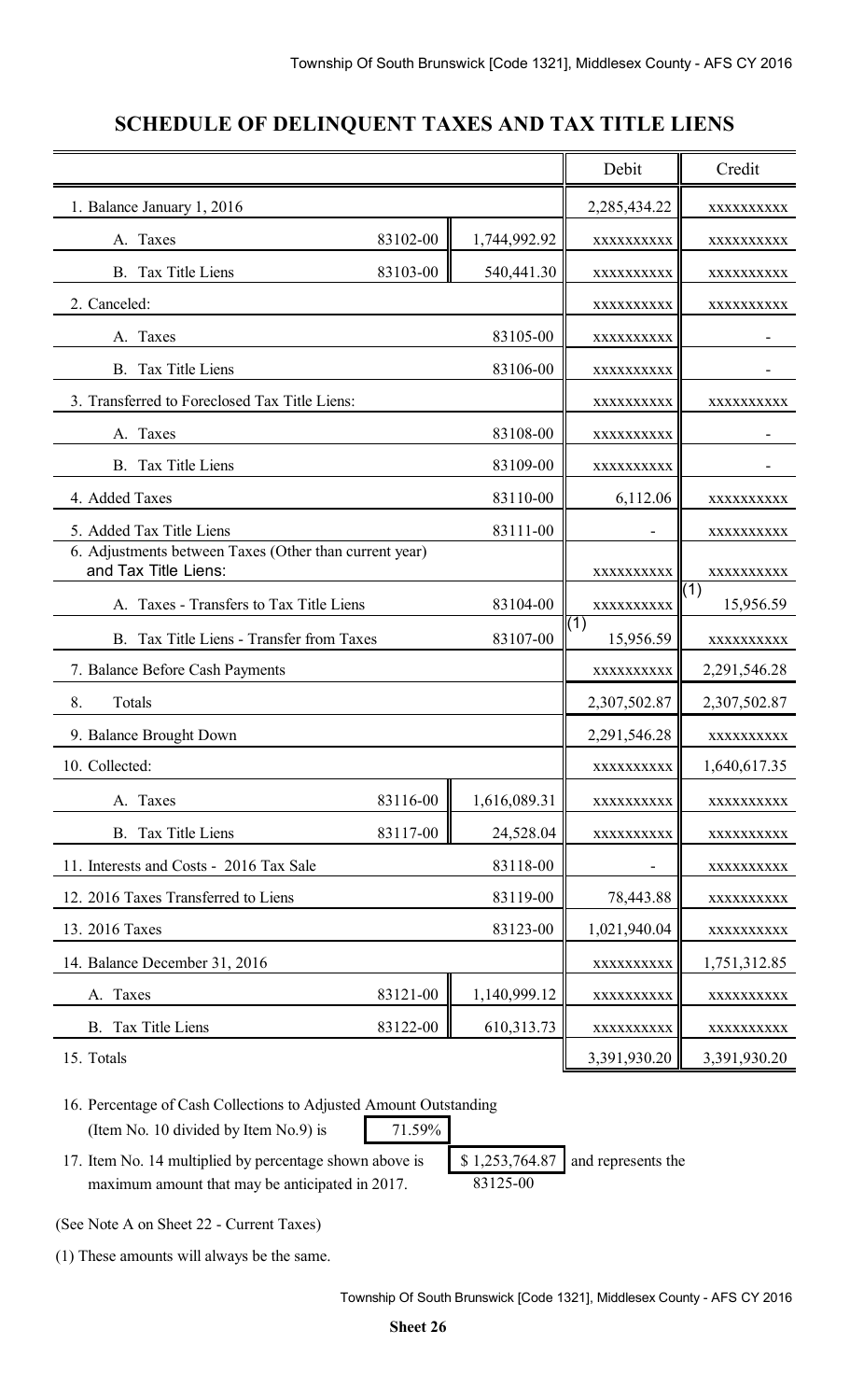# **SCHEDULE OF FORECLOSED PROPERTY (PROPERTY ACQUIRED BY TAX TITLE LIEN LIQUIDATION)**

|                                             |          | Debit      | Credit     |
|---------------------------------------------|----------|------------|------------|
| Balance January 1, 2016                     | 84101-00 | 771,640.00 | XXXXXXXXXX |
| Foreclosed or Deeded in 2016<br>2.          |          | XXXXXXXXXX | XXXXXXXXXX |
| 3.<br>Tax Title Liens                       | 84103-00 |            | XXXXXXXXXX |
| $\overline{4}$ .<br><b>Taxes Receivable</b> | 84104-00 |            | XXXXXXXXXX |
| 5A.                                         | 84102-00 |            | XXXXXXXXXX |
| 5B.                                         | 84105-00 | XXXXXXXXXX |            |
| 6.<br>Adjustment to Assessed Valuation      | 84106-00 |            | XXXXXXXXXX |
| 7.<br>Adjustment to Assessed Valuation      | 84107-00 | XXXXXXXXXX |            |
| 8.<br>Sales                                 |          | XXXXXXXXXX | XXXXXXXXXX |
| 9.<br>Cash *                                | 84109-00 | XXXXXXXXXX |            |
| 10.<br>Contract                             | 84110-00 | XXXXXXXXXX |            |
| 11.<br>Mortgage                             | 84111-00 | XXXXXXXXXX |            |
| 12.<br>Loss on Sales                        | 84112-00 | XXXXXXXXXX |            |
| 13.<br>Gain on Sales                        | 84113-00 |            | XXXXXXXXXX |
| 14. Balance December 31, 2016               | 84114-00 | XXXXXXXXXX | 771,640.00 |
|                                             |          | 771,640.00 | 771,640.00 |

### **CONTRACT SALES**

| THIS SECTION NOT APPLICABLE             |          | Debit      | Credit     |
|-----------------------------------------|----------|------------|------------|
| 15. Balance January 1, 2016             | 84115-00 |            | XXXXXXXXXX |
| 16. 2016 Sales from Foreclosed Property | 84116-00 |            | XXXXXXXXXX |
| 17. Collected *                         | 84117-00 | XXXXXXXXXX |            |
| 18.                                     | 84118-00 | XXXXXXXXXX |            |
| 19. Balance December 31, 2016           | 84119-00 | XXXXXXXXXX |            |
|                                         |          | 0.00       | 0.00       |

### **MORTGAGE SALES**

| THIS SECTION NOT APPLICABLE             |          | Debit      | Credit     |
|-----------------------------------------|----------|------------|------------|
| 20. Balance January 1, 2016             | 84120-00 |            | XXXXXXXXXX |
| 21. 2016 Sales from Foreclosed Property | 84121-00 |            | XXXXXXXXXX |
| 22. Collected *                         | 84122-00 | XXXXXXXXXX |            |
| 23.                                     | 84123-00 | XXXXXXXXXX |            |
| 24. Balance December 31, 2016           | 84124-00 | XXXXXXXXXX |            |
|                                         |          | 0.00       | 0.00       |

Analysis of Sale of Property:

\* Total Cash Collected in 2016 -

 $(84125-00)$ 

Realized in 2016 Budget To Results of Operations (Sheet 19) -

Township Of South Brunswick [Code 1321], Middlesex County - AFS CY 2016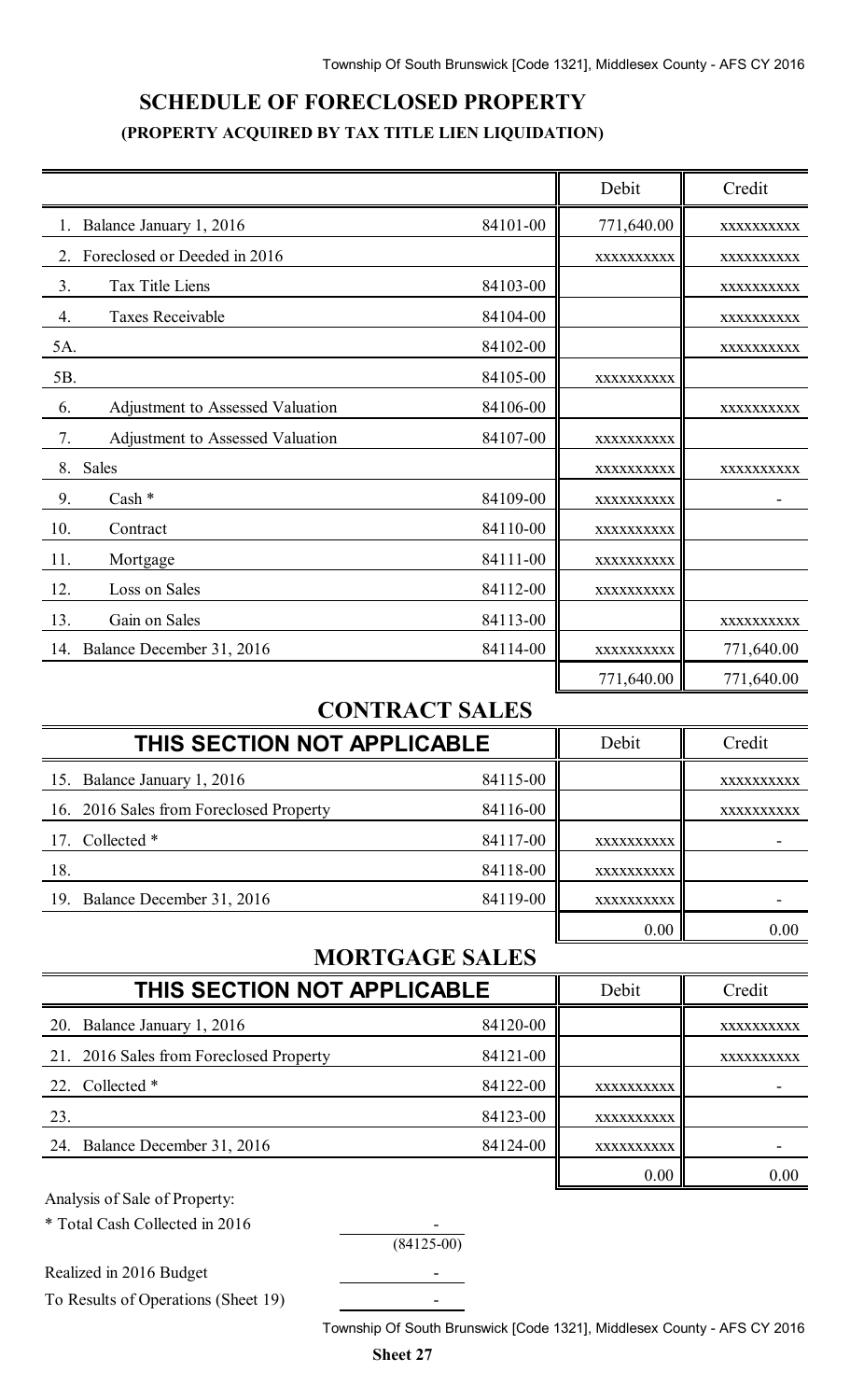### **DEFERRED CHARGES - MANDATORY CHARGES ONLY -**

# **CURRENT, TRUST, AND GENERAL CAPITAL FUNDS**

**(Do not include the emergency authorizations pursuit to N.J.S. 40A:4-55,**

**N.J.S. 40A:4-55.1 or N.J.S. 40A:4-55.13 listed on Sheets 29 and 30.)**

|                | Caused By                      | Amount<br>Dec. 31, 2015<br>per Audit<br>Report |               | Amount in<br>2016<br><b>Budget</b> |               | Amount<br>Resulting<br>from 2016 |              | Balance<br>as at<br>Dec. 31, 2016 |
|----------------|--------------------------------|------------------------------------------------|---------------|------------------------------------|---------------|----------------------------------|--------------|-----------------------------------|
| $1_{\cdot}$    | Emergency Authorization -      |                                                |               |                                    |               |                                  |              |                                   |
|                | Municipal *                    | \$                                             | $\mathbf S$   |                                    | $\mathbb{S}$  |                                  | $\mathbb{S}$ |                                   |
| 2.             | Emergency Authorization -      |                                                |               |                                    |               |                                  |              |                                   |
|                | Schools                        | \$                                             | \$            |                                    |               |                                  |              |                                   |
| 3 <sub>1</sub> |                                | \$                                             | S             |                                    | \$            |                                  |              |                                   |
| 4.             |                                | \$                                             |               |                                    |               |                                  |              |                                   |
| 5.             |                                | \$                                             |               |                                    |               |                                  | S            |                                   |
| 6.             | Overexpenditure of Grants      | \$<br>18,750.00                                | $\mathcal{S}$ | 18,750.00                          | $\mathcal{S}$ |                                  |              |                                   |
| 7.             | Over expenditire of 2014 Reser | \$<br>629.14                                   | -S            | 629.14 \$                          |               |                                  |              |                                   |
| 8.             |                                | \$                                             |               |                                    |               |                                  |              |                                   |
| 9.             |                                | \$                                             |               |                                    |               |                                  |              |                                   |
| 10.            |                                | \$                                             | S             |                                    |               |                                  | S            |                                   |
| 11.            |                                | \$                                             |               |                                    |               |                                  |              |                                   |

\* Do not include items funded or refunded as listed below.

### **EMERGENCY AUTHORIZATIONS UNDER N.J.S. 40A:4-47 WHICH HAVE BEEN FUNDED OF REFUNDED UNDER N.J.S. 40A:2-3 PR N.J.S. 40A:2-51 NONE**



### **JUDGEMENTS ENTERED AGAINST MUNICIPALITY AND NOT SATISFIED**

|                  | In favor of | On Account of | Date Entered | Amount | in Budget of<br><b>YEAR 2017</b> |
|------------------|-------------|---------------|--------------|--------|----------------------------------|
| 1.               |             |               |              |        |                                  |
| 2.               |             |               |              |        |                                  |
| 3.               |             |               |              |        |                                  |
| $\overline{4}$ . |             |               |              |        |                                  |
| 5.               |             |               |              |        |                                  |

Appropriated for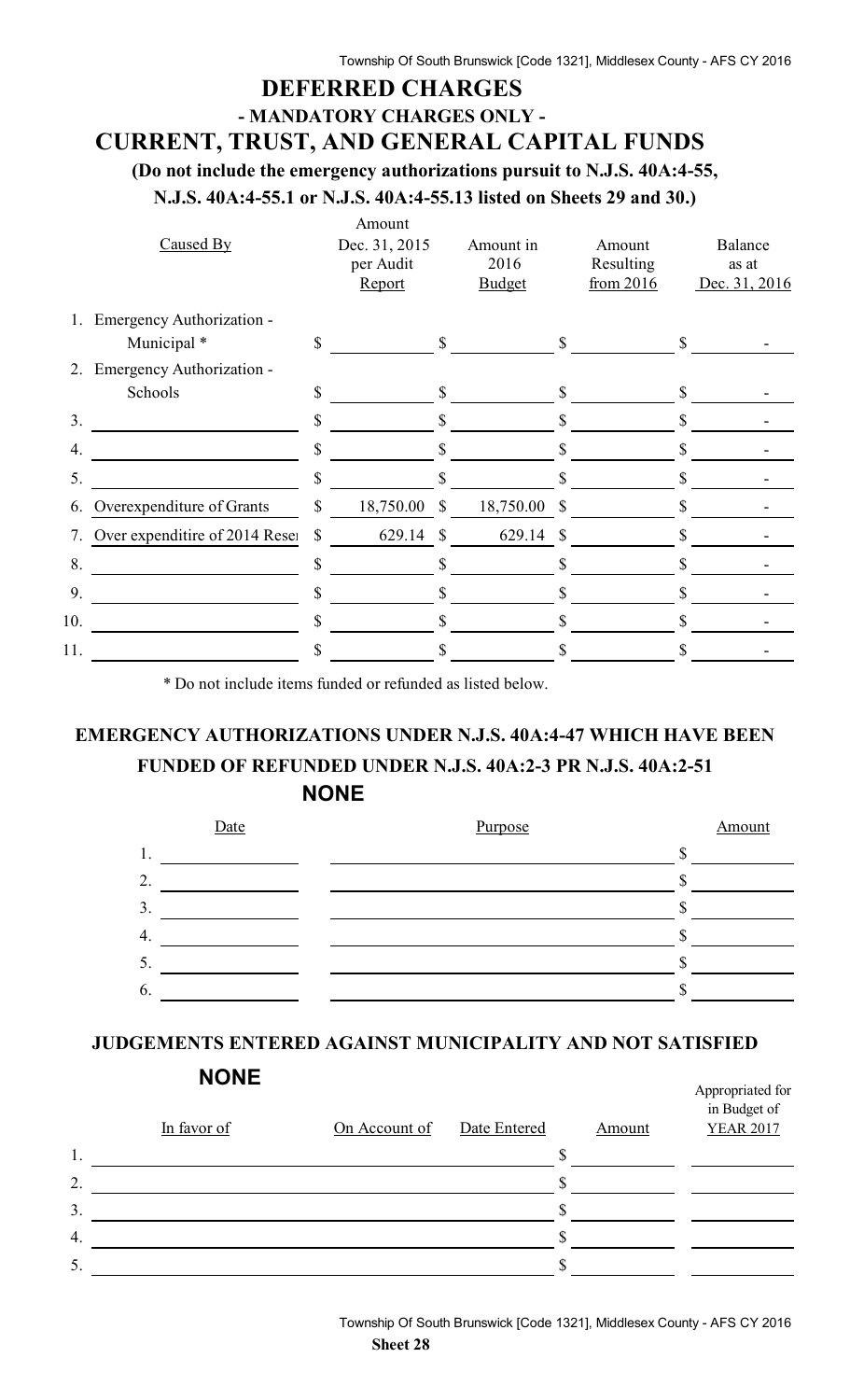**Sheet 29**

#### **N.J.S. 40A:4-53 SPECIAL EMERGENCY** TAX MAP; REVALUATION; MASTER PLAN; REVISION AND CODIFICATION OF ORDINANCES; DRAINAGE MAPS FOR FLOOD CONTROL; PRELIMINARY ENGINEERING STUDIES, ETC. FOR SANITARY SEWER SYSTEM; MUNICIPAL CONSOLIDATION ACT; FLOOD OR HURRICANE DAMAGE.

| Date     | Purpose                              |        | Amount<br>Authorized | Not Less Than<br>1/5 of Amount<br>Authorized <sup>*</sup> | Balance<br>Dec. 31, 2015 | <b>REDUCED IN 2016</b><br>By 2016<br><b>Budget</b> | Canceled<br>by Resolution | Balance<br>Dec. 31, 2016 |
|----------|--------------------------------------|--------|----------------------|-----------------------------------------------------------|--------------------------|----------------------------------------------------|---------------------------|--------------------------|
|          |                                      |        |                      |                                                           |                          |                                                    |                           |                          |
| 10/01/11 |                                      |        | 500,000.00           | 100,000.00                                                | 100,000.00               | 100,000.00                                         |                           |                          |
| 10/09/12 | Accumulated Absence Liability        |        | 225,000.00           | 45,000.00                                                 | 90,000.00                | 45,000.00                                          |                           | 45,000.00                |
| 09/24/13 | Accumulated Absence Liability        |        | 550,000.00           | 110,000.00                                                | 330,000.00               | 110,000.00                                         |                           | 220,000.00               |
| 10/15/14 | Accumulated Absence Liability        |        | 500,000.00           | 100,000.00                                                | 400,000.00               | 100,000.00                                         |                           | 300,000.00               |
| 11/10/15 | Accumulated Absence Liability        |        | 375,000.00           | 75,000.00                                                 | 375,000.00               | 75,000.00                                          |                           | 300,000.00               |
|          | <b>Accumulated Absence Liability</b> |        | 425,000.00           | 85,000.00                                                 |                          |                                                    |                           | 425,000.00               |
|          |                                      |        |                      |                                                           |                          |                                                    |                           |                          |
|          |                                      |        |                      |                                                           |                          |                                                    |                           |                          |
|          |                                      |        |                      |                                                           |                          |                                                    |                           |                          |
|          |                                      |        |                      |                                                           |                          |                                                    |                           |                          |
|          |                                      |        |                      |                                                           |                          |                                                    |                           |                          |
|          |                                      |        |                      |                                                           |                          |                                                    |                           |                          |
|          |                                      |        |                      |                                                           |                          |                                                    |                           |                          |
|          |                                      | Totals | 2,575,000.00         | 515,000.00                                                | 295,000.00               | 430,000.00                                         |                           | 1,290,000.00             |
|          |                                      |        |                      |                                                           | 80025-00                 | 80026-00                                           |                           |                          |

It is hereby certified that all outstanding "Special Emergency" appropriations have been adopted by the governing board in full compliance with N.J.S. 40A:4-53 et seq. and are recorded on this page.

Chief Financial Officer

\* Not less than one-fifth (1/5) of amount authorized but not more than the amount shown in the column "Balance Dec. 31, 2016" must be entered here and then raised in the 2017 Budget.

Township Of South Brunswick [Code 1321], Middlesex County - AFS CY 2016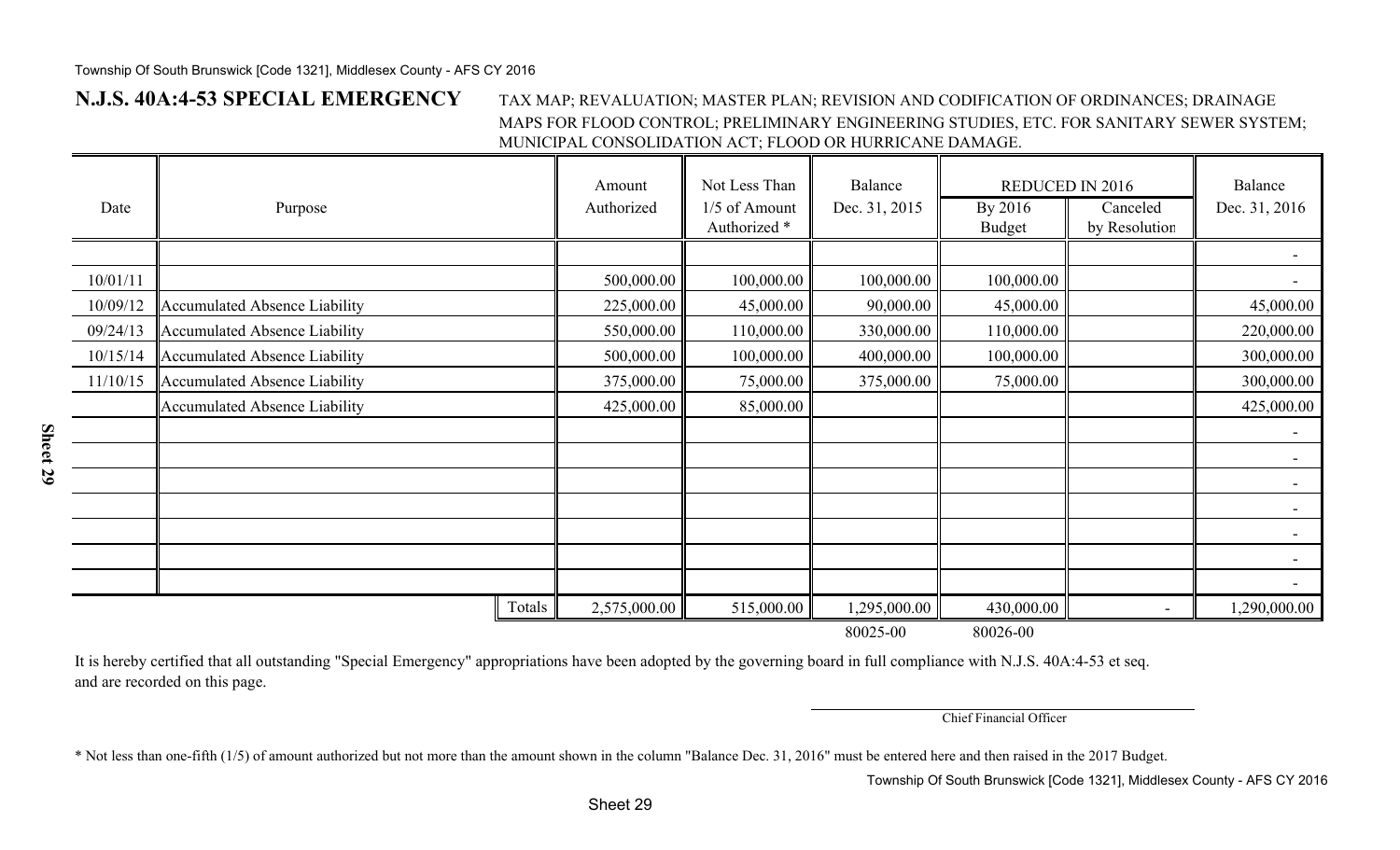### **N.J.S. 40A:4-55.1, ET SEQ., SPECIAL EMERGENCY - DAMAGE CAUSED TO ROADS OR BRIDGES BY SNOW, ICE, FROST OR FLOOD N.J.S. 40A:4-55.13, ET SEQ., SPECIAL EMERGENCY - PUBLIC EXIGENCIES CAUSED BY CIVIL DISTURBANCES**

|      | <b>NOT APPLICABLE</b> | Amount         | Not Less Than                            | Balance                  | REDUCED IN 2016          |                           | Balance                  |  |  |  |  |
|------|-----------------------|----------------|------------------------------------------|--------------------------|--------------------------|---------------------------|--------------------------|--|--|--|--|
| Date | Purpose               | Authorized     | 1/3 of Amount<br>Authorized <sup>*</sup> | Dec. 31, 2015            | By 2016<br><b>Budget</b> | Canceled<br>by Resolution | Dec. 31, 2016            |  |  |  |  |
|      |                       |                |                                          |                          |                          |                           |                          |  |  |  |  |
|      |                       |                |                                          |                          |                          |                           |                          |  |  |  |  |
|      |                       |                |                                          |                          |                          |                           | $\blacksquare$           |  |  |  |  |
|      |                       |                |                                          |                          |                          |                           |                          |  |  |  |  |
|      |                       |                |                                          |                          |                          |                           | $\overline{\phantom{0}}$ |  |  |  |  |
|      |                       |                |                                          |                          |                          |                           |                          |  |  |  |  |
|      |                       |                |                                          |                          |                          |                           | $ \,$                    |  |  |  |  |
|      |                       |                |                                          |                          |                          |                           | $\overline{\phantom{0}}$ |  |  |  |  |
|      |                       |                |                                          |                          |                          |                           | $\overline{\phantom{a}}$ |  |  |  |  |
|      |                       |                |                                          |                          |                          |                           |                          |  |  |  |  |
|      |                       |                |                                          |                          |                          |                           | $\overline{\phantom{a}}$ |  |  |  |  |
|      |                       |                |                                          |                          |                          |                           | $\overline{\phantom{0}}$ |  |  |  |  |
|      |                       |                |                                          |                          |                          |                           |                          |  |  |  |  |
|      |                       |                |                                          |                          |                          |                           |                          |  |  |  |  |
|      | Totals                | $\blacksquare$ | $\blacksquare$                           | $\overline{\phantom{a}}$ | $\overline{\phantom{a}}$ | $\blacksquare$            |                          |  |  |  |  |
|      | 80027-00<br>80028-00  |                |                                          |                          |                          |                           |                          |  |  |  |  |

It is hereby certified that all outstanding "Special Emergency" appropriations have been adopted by the governing board in full compliance with N.J.S. 40A:4-55.1 et seq. and N.J.S. 40A:4-55.13 et seq. and are recorded on this page.

Chief Financial Officer

\* Not less than one-third (1/3) of amount authorized but not more than the amount shown in the column "Balance Dec. 31, 2016" must be entered here and then raised in the 2017 Budget.

Township Of South Brunswick [Code 1321], Middlesex County - AFS CY 2016

**NOT APPLICABLE**

**Sheet 30**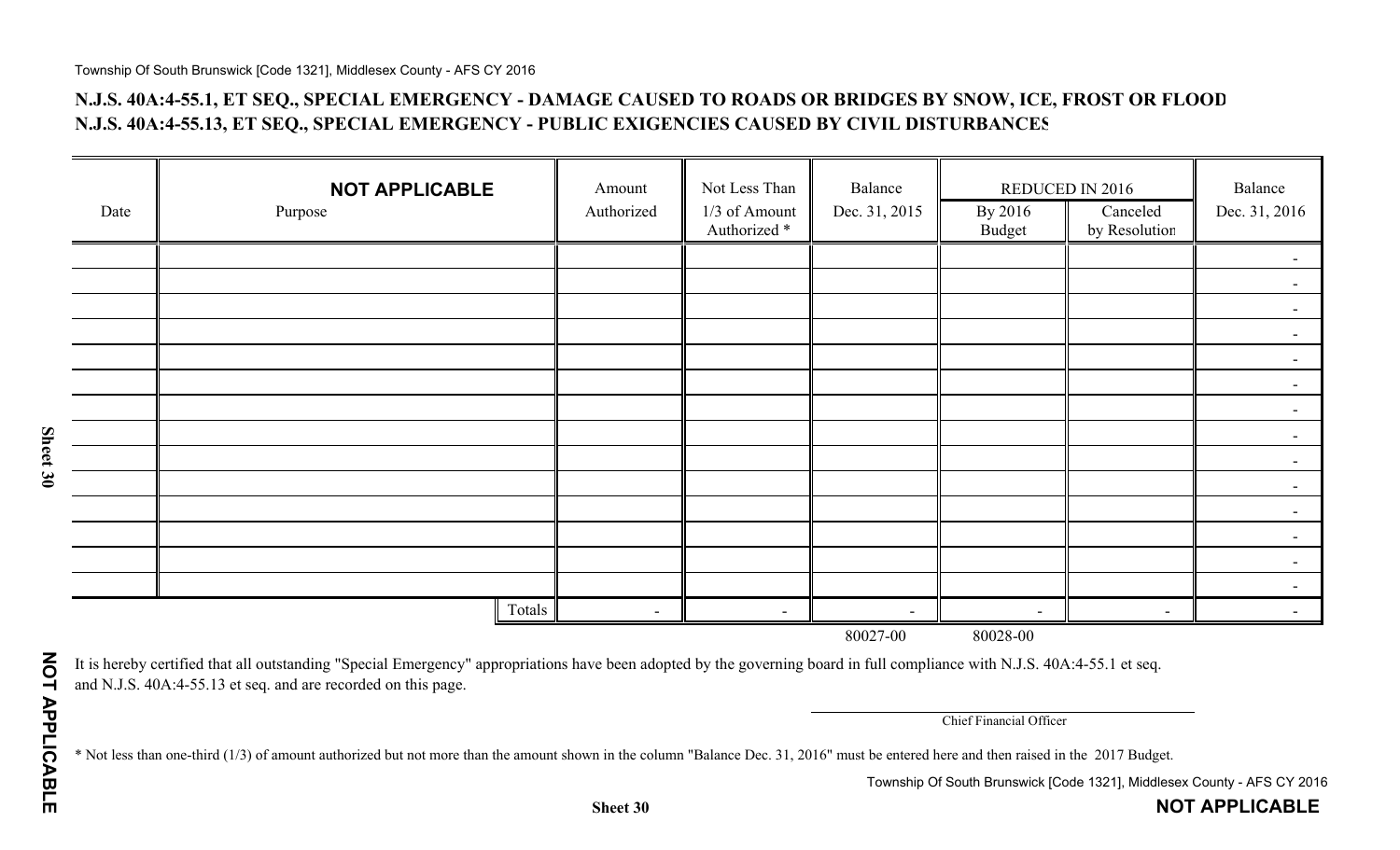### **SCHEDULE OF BONDS ISSUED AND OUTSTANDING AND 2017 DEBT SERVICE FOR BONDS (COUNTY) (MUNICIPAL) GENERAL CAPITAL BONDS**

|                                                   |          | Debit         | Credit                | 2017 Debt<br>Service      |                  |
|---------------------------------------------------|----------|---------------|-----------------------|---------------------------|------------------|
| Outstanding January 1, 2016                       | 80033-01 | XXXXXXXXXX    | 45,581,000.00         |                           |                  |
| Issued                                            | 80033-02 | XXXXXXXXXX    |                       |                           |                  |
| Paid                                              | 80033-03 | 6,075,000.00  | XXXXXXXXX             |                           |                  |
| Refunded                                          |          |               |                       |                           |                  |
|                                                   |          |               |                       |                           |                  |
| Outstanding, December 31, 2016                    | 80033-04 | 39,506,000.00 | XXXXXXXXXX            |                           |                  |
|                                                   |          | 45,581,000.00 | 45,581,000.00         |                           |                  |
| 2017 Bond Maturities - General Capital Bonds      |          |               | 80033-05              | $\boldsymbol{\mathsf{S}}$ | 6,200,000.00     |
| 2017 Interest on Bonds *                          |          | 80033-06      | 1,332,772.76          |                           |                  |
| <b>ASSESSMENT SERIAL BONDS</b>                    |          |               | <b>NOT APPLICABLE</b> |                           |                  |
| Outstanding January 1, 2016                       | 80033-07 | XXXXXXXXXX    |                       |                           |                  |
| Issued                                            | 80033-08 | XXXXXXXXXX    |                       |                           |                  |
| Paid                                              | 80033-09 |               | XXXXXXXXXX            |                           |                  |
|                                                   |          |               |                       |                           |                  |
|                                                   |          |               |                       |                           |                  |
| Outstanding, December 31, 2016                    | 80033-10 |               | XXXXXXXXXX            |                           |                  |
|                                                   |          |               |                       |                           |                  |
| 2017 Bond Maturities - Assessment Bonds           |          |               | 80033-11              | \$                        |                  |
| 2017 Interest on Bonds *                          |          | 80033-12      |                       |                           |                  |
| Total "Interest on Bonds - Debt Service" (*Items) |          |               | 80033-13              | \$                        | 1,332,772.76     |
| <b>LIST OF BONDS ISSUED DURING 2016</b>           |          |               |                       | <b>NOT APPLICABLE</b>     |                  |
| Purpose                                           |          | 2017 Maturity | Amount<br>Issued      | Date of<br>Issue          | Interest<br>Rate |
|                                                   |          |               |                       |                           |                  |
|                                                   |          |               |                       |                           |                  |
|                                                   |          |               |                       |                           |                  |
|                                                   |          |               |                       |                           |                  |
|                                                   |          |               |                       |                           |                  |
|                                                   |          |               |                       |                           |                  |
|                                                   |          |               |                       |                           |                  |
|                                                   |          |               |                       |                           |                  |
|                                                   | Total    |               |                       |                           |                  |
|                                                   |          | 80033-14      | $80033 - 15$          |                           |                  |

Township Of South Brunswick [Code 1321], Middlesex County - AFS CY 2016 **Sheet 31**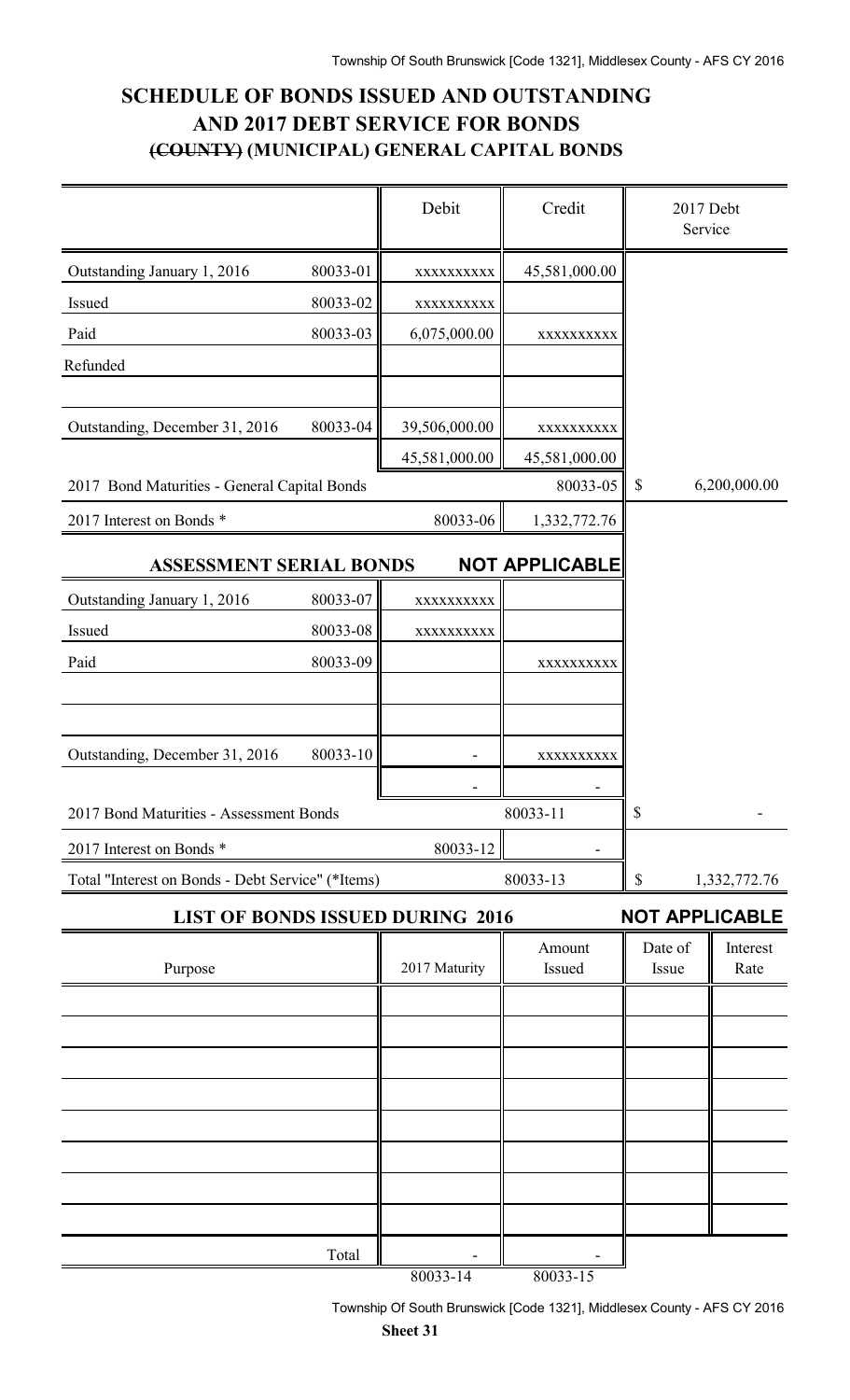#### Township Of South Brunswick [Code 1321], Middlesex County - AFS CY 2016 **SCHEDULE OF LOANS ISSUED AND OUTSTANDING**

### **AND 2017 DEBT SERVICE FOR LOANS**

**(COUNTY)(MUNICIPAL) Green Acres LOAN**

| <b>NOT APPLICABLE</b>          |          | Debit       | Credit     | 2017 Debt<br>Service      |
|--------------------------------|----------|-------------|------------|---------------------------|
| Outstanding January 1, 2016    | 80033-01 | XXXXXXXXX   |            |                           |
| Issued                         | 80033-02 | XXXXXXXXXX  |            |                           |
| Paid                           | 80033-03 |             | XXXXXXXXX  |                           |
|                                |          |             |            |                           |
| Outstanding, December 31, 2016 | 80033-04 |             | XXXXXXXXXX |                           |
|                                |          |             |            |                           |
| 2017 Loan Maturities           |          |             | 80033-05   | $\boldsymbol{\mathsf{S}}$ |
| 2017 Interest on Loans         |          |             | 80033-06   | $\boldsymbol{\mathsf{S}}$ |
| Total 2017 Debt Service for    |          | Loan        | 80033-13   | \$                        |
|                                |          | <b>LOAN</b> | <b>NOT</b> | <b>APPLICABLE</b>         |
| Outstanding January 1, 2016    | 80033-07 | XXXXXXXXXX  |            |                           |
| Issued                         | 80033-08 | XXXXXXXXXX  |            |                           |
| Paid                           | 80033-09 |             | XXXXXXXXX  |                           |
|                                |          |             |            |                           |
| Outstanding, December 31, 2016 | 80033-10 |             | XXXXXXXXX  |                           |
|                                |          |             |            |                           |
| 2017 Loan Maturities           | \$       |             |            |                           |
| 2017 Interest on Loans         | \$       |             |            |                           |
| Total 2017 Debt Service for    |          | Loan        | 80033-13   | \$                        |

### **LIST OF LOANS ISSUED DURING 2016**

| <b>NOT APPLICABLE</b><br>Purpose | 2017 Maturity    | Amount<br>Issued | Date of<br>Issue | Interest<br>Rate |
|----------------------------------|------------------|------------------|------------------|------------------|
|                                  |                  |                  |                  |                  |
|                                  |                  |                  |                  |                  |
|                                  |                  |                  |                  |                  |
|                                  |                  |                  |                  |                  |
|                                  |                  |                  |                  |                  |
|                                  |                  |                  |                  |                  |
|                                  |                  |                  |                  |                  |
|                                  |                  |                  |                  |                  |
|                                  |                  |                  |                  |                  |
| Total                            |                  |                  |                  |                  |
|                                  | $0.0022 \pm 1.4$ | $0.0022 \pm 7$   |                  |                  |

80033-14 80033-15

Township Of South Brunswick [Code 1321], Middlesex County - AFS CY 2016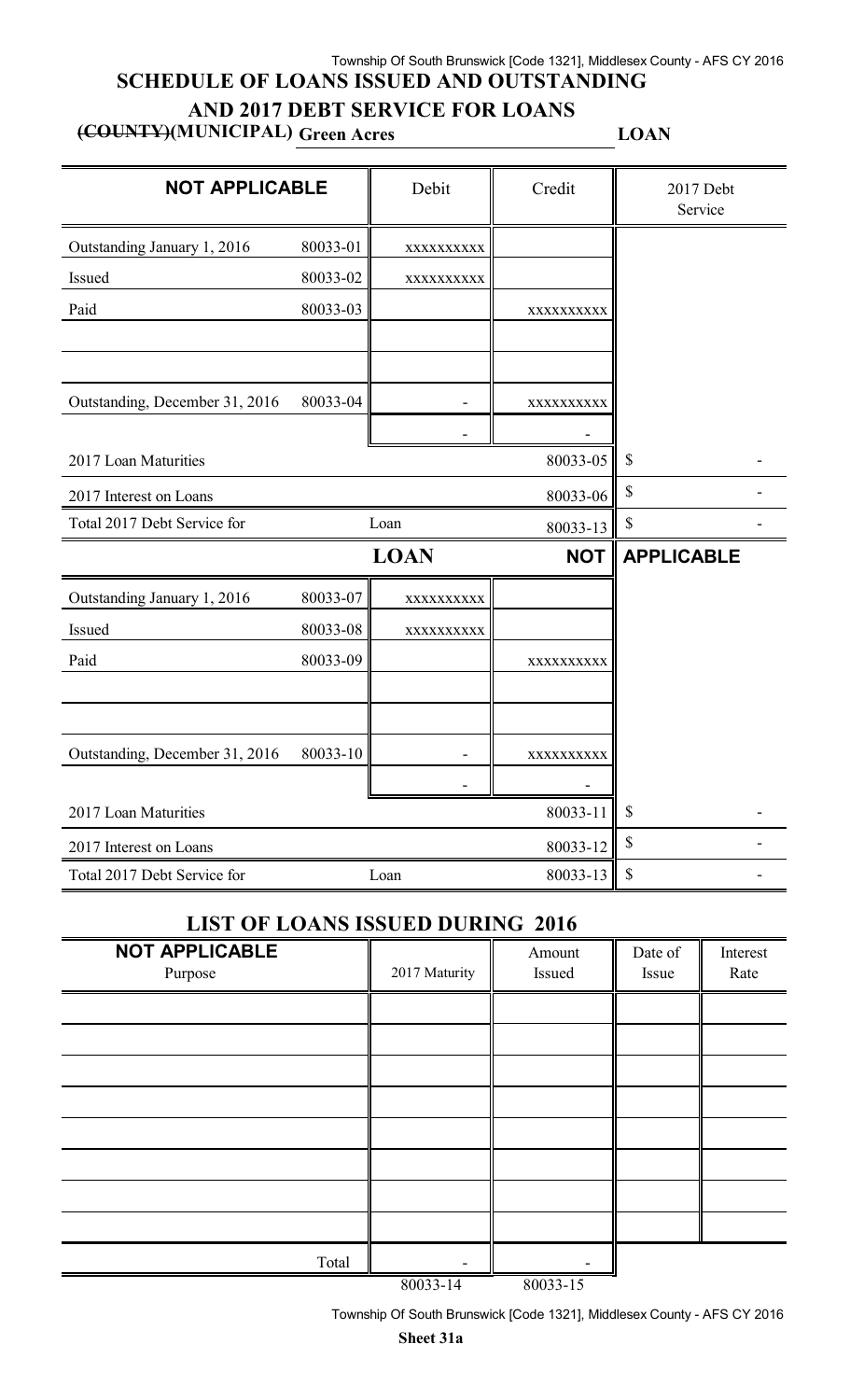### **SCHEDULE OF BONDS ISSUED AND OUTSTANDING AND 2017 DEBT SERVICE FOR BONDS TYPE I SCHOOL TERM BONDS**

|                                                                 |                          | Debit                           | Credit       | 2017 Debt<br>Service |
|-----------------------------------------------------------------|--------------------------|---------------------------------|--------------|----------------------|
| Outstanding January 1, 2016                                     | 80034-01                 | XXXXXXXXXX                      |              |                      |
| Paid                                                            | 80034-02                 |                                 | XXXXXXXXXX   |                      |
|                                                                 |                          |                                 |              |                      |
| Outstanding, December 31, 2016                                  | 80034-03                 |                                 | XXXXXXXXXX   |                      |
|                                                                 |                          |                                 |              |                      |
| 2017 Bond Maturities - Term Bonds                               |                          | 80034-04                        | $\mathbf S$  |                      |
| 2017 Interest on Bonds *                                        |                          | 80034-05                        | \$           |                      |
| <b>TYPE I SCHOOL SERIAL BOND</b>                                |                          |                                 |              |                      |
| Outstanding January 1, 2016                                     | 80034-06                 | XXXXXXXXXX                      |              |                      |
| Issued                                                          | 80034-07                 | XXXXXXXXXX                      |              |                      |
| Paid                                                            | 80034-08                 |                                 | XXXXXXXXXX   |                      |
|                                                                 |                          |                                 |              |                      |
|                                                                 |                          |                                 |              |                      |
| Outstanding, December 31, 2016                                  | 80034-09                 |                                 | XXXXXXXXXX   |                      |
|                                                                 |                          |                                 |              |                      |
| 2017 Interest on Bonds *                                        |                          | 80034-10                        | \$           |                      |
| 2017 Bond Maturities - Serial Bonds                             |                          | 80034-11                        | $\mathbb{S}$ |                      |
| Total "Interest on Bonds - Type I School Debt Service" (*Items) | $\mathbb{S}$<br>80034-12 |                                 |              |                      |
|                                                                 |                          | <b>I JOHN OF BOATBO JOOJIER</b> |              |                      |

#### **LIST OF BONDS ISSUED DURING 2016**

| Purpose         | 2017 Maturity<br>$-01$ | Amount Issued<br>$-02$ | Date of<br>Issue | Interest<br>Rate |
|-----------------|------------------------|------------------------|------------------|------------------|
|                 |                        |                        |                  |                  |
|                 |                        |                        |                  |                  |
|                 |                        |                        |                  |                  |
|                 |                        |                        |                  |                  |
|                 |                        |                        |                  |                  |
| 80035-<br>Total |                        |                        |                  |                  |

### **2017 INTEREST REQUIREMENT - CURRENT FUND DEBT ONLY**

|                                              |        | Outstanding<br>Dec. 31, 2016 |    | 2017 Interest<br>Requirement |  |
|----------------------------------------------|--------|------------------------------|----|------------------------------|--|
| 1. Emergency Notes                           | 80036- |                              |    |                              |  |
| 2. Special Emergency Notes                   | 80037- |                              | ۰D |                              |  |
| 3. Tax Anticipation Notes                    | 80038- |                              |    |                              |  |
| 4. Interest on Unpaid State and County Taxes | 80039- |                              |    |                              |  |
| 5.                                           |        |                              |    |                              |  |
| 6.                                           |        |                              |    |                              |  |
|                                              |        |                              |    |                              |  |

Township Of South Brunswick [Code 1321], Middlesex County - AFS CY 2016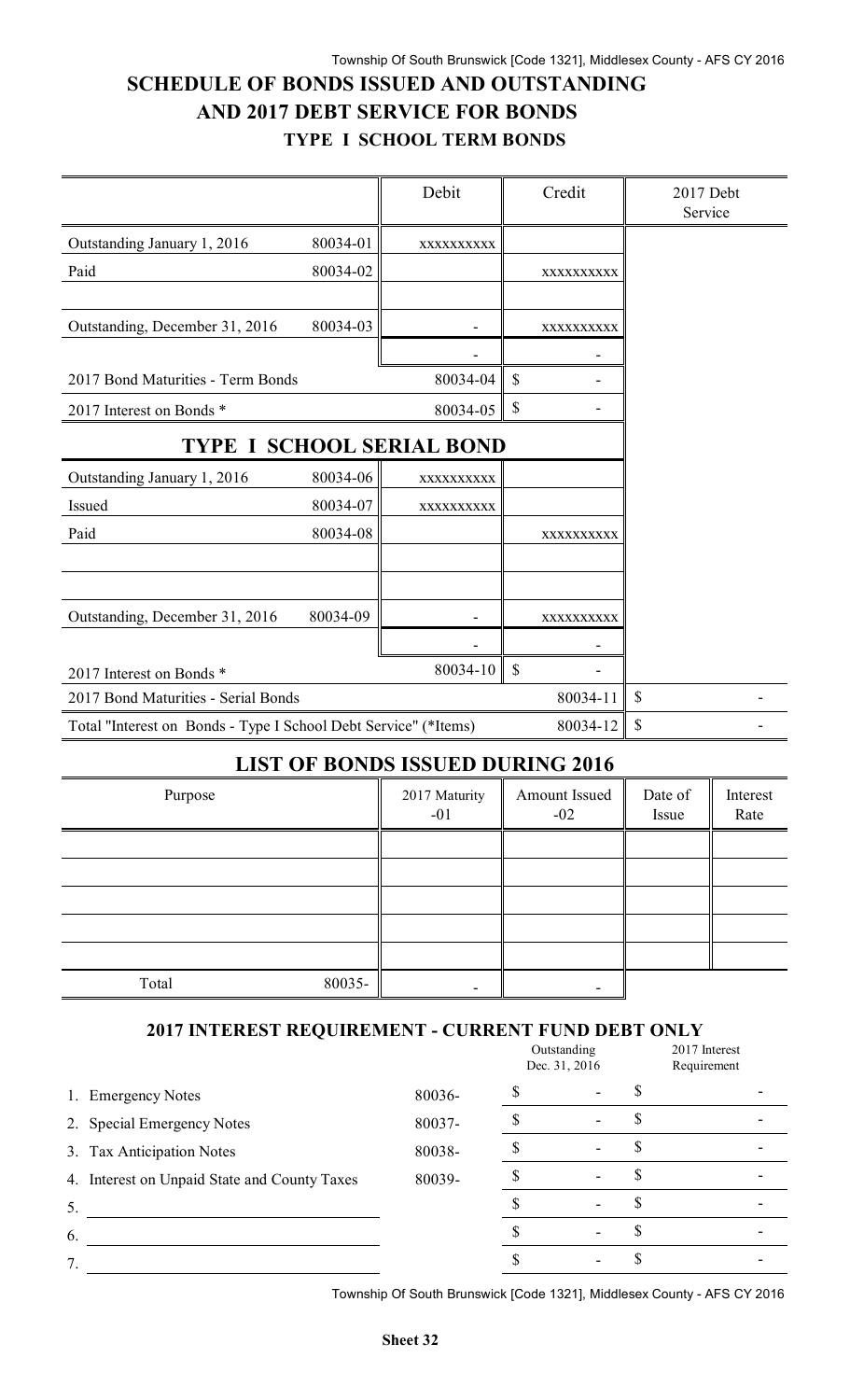#### Township Of South Brunswick [Code 1321], Middlesex County - AFS CY 2016

### **DEBT SERVICE FOR NOTES (OTHER THAN ASSESSMENT NOTES)**

|                                                      | Original   | Original  | Amount<br>of Note | Date      | Rate      | 2017 Budget Requirement |              | Interest      |
|------------------------------------------------------|------------|-----------|-------------------|-----------|-----------|-------------------------|--------------|---------------|
| Title or Purpose of Issue                            | Amount     | Date of   | Outstanding       | of        | of        | For Principal           | For Interest | Computed to   |
|                                                      | Issued     | Issue *   | Dec. 31, 2016     | Maturity  | Interest  |                         | $**$         | (Insert Date) |
| Refunding of Accumulated Absence<br>$\overline{1}$ . | 525,000.00 | 12/28/10  | 1,290,000.00      | 12/14/17  | 1.190%    | 415,000.00              | 15,308.36    | 12/14/17      |
| $\overline{2}$ .                                     |            |           |                   |           |           |                         |              |               |
| 3.                                                   |            |           |                   |           |           |                         |              |               |
| 4.                                                   |            |           |                   |           |           |                         |              |               |
| 5.                                                   |            |           |                   |           |           |                         |              |               |
| 6.                                                   |            |           |                   |           |           |                         |              |               |
| $\overline{7}$ .                                     |            |           |                   |           |           |                         |              |               |
| 8.                                                   |            |           |                   |           |           |                         |              |               |
| $\frac{9}{2}$                                        |            |           |                   |           |           |                         |              |               |
| 10.                                                  |            |           |                   |           |           |                         |              |               |
| $\underline{\phantom{a}11}$ .                        |            |           |                   |           |           |                         |              |               |
| 12.                                                  |            |           |                   |           |           |                         |              |               |
| 13.                                                  |            |           |                   |           |           |                         |              |               |
| 14.                                                  |            |           |                   |           |           |                         |              |               |
| $\underline{15}$ .                                   |            |           |                   |           |           |                         |              |               |
| 16.                                                  |            |           |                   |           |           |                         |              |               |
| <b>TOTALS</b>                                        | 525,000.00 | XXXXXXXXX | 1,290,000.00      | XXXXXXXXX | XXXXXXXXX | 415,000.00              | 15,308.36    | XXXXXXXXX     |
|                                                      |            |           |                   |           |           | 80051-01                | 80051-02     |               |

Memo: Type 1 School Notes should be separately listed and totaled.

Memo: Refunding Bond Anticipation Notes should be separately listed and totaled.

\* "Original Date of Issue" refers to the date when the first money was borrowed for a particular improvement, not the renewal date of subsequent notes which were issued.

All notes with an original date of issue of 2014 or prior require one legally payable installment to be budgeted if it is contemplated that such notes will be renewed in 2017 or written intent of permanent financing submitted with statement.

**Sheet 33**

\*\* If interest on notes is financed by ordinance, designate same, otherwise an amount must be included in this column. **(Do not crowd - add additional sheets)**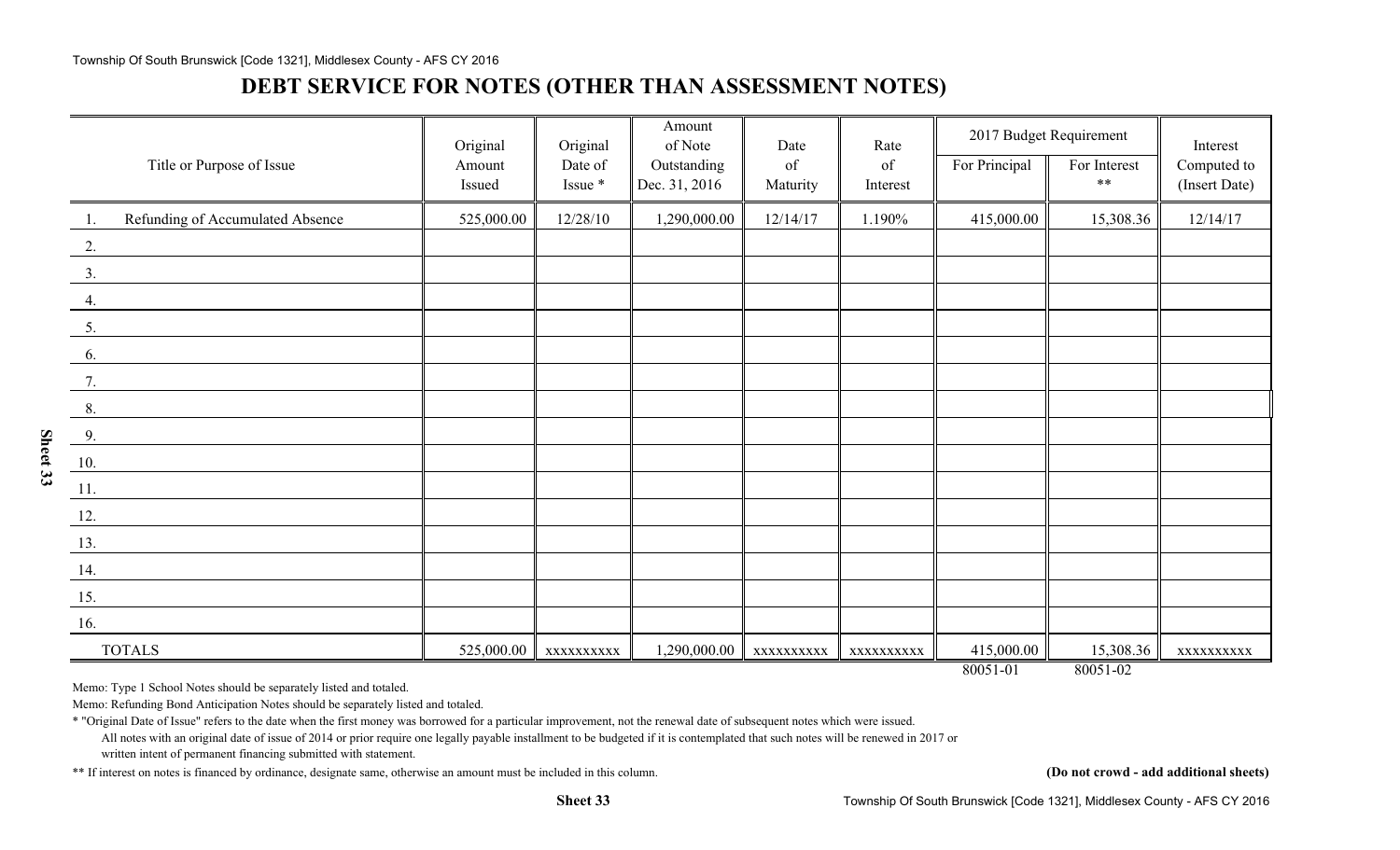## **DEBT SERVICE SCHEDULE FOR ASSESSMENT NOTES**

| <b>NOT APPLICABLE</b>                                             | Original | Original   | Amount<br>of Note        | Date       | Rate       |                          | 2017 Budget Requirement  | Interest      |
|-------------------------------------------------------------------|----------|------------|--------------------------|------------|------------|--------------------------|--------------------------|---------------|
| Title or Purpose of Issue                                         | Amount   | Date of    | Outstanding              | of         | of         | For Principal            | For Interest             | Computed to   |
|                                                                   | Issued   | Issue *    | Dec. 31, 2016            | Maturity   | Interest   |                          | $***$                    | (Insert Date) |
| $\boxed{1}$ .                                                     |          |            |                          |            |            |                          |                          |               |
| 2.                                                                |          |            |                          |            |            |                          |                          |               |
| 3.                                                                |          |            |                          |            |            |                          |                          |               |
| 4.                                                                |          |            |                          |            |            |                          |                          |               |
| 5.                                                                |          |            |                          |            |            |                          |                          |               |
| 6.                                                                |          |            |                          |            |            |                          |                          |               |
| 7.                                                                |          |            |                          |            |            |                          |                          |               |
| 8.                                                                |          |            |                          |            |            |                          |                          |               |
| 9.                                                                |          |            |                          |            |            |                          |                          |               |
| 10.                                                               |          |            |                          |            |            |                          |                          |               |
| $\underline{11}.$                                                 |          |            |                          |            |            |                          |                          |               |
| 12.                                                               |          |            |                          |            |            |                          |                          |               |
| 13.                                                               |          |            |                          |            |            |                          |                          |               |
| 14.                                                               |          |            |                          |            |            |                          |                          |               |
| $\underline{15}$ .                                                |          |            |                          |            |            |                          |                          |               |
| 16.                                                               |          |            |                          |            |            |                          |                          |               |
| Totals                                                            | $\sim$   | XXXXXXXXXX | $\overline{\phantom{a}}$ | XXXXXXXXXX | XXXXXXXXXX | $\overline{\phantom{a}}$ | $\overline{\phantom{a}}$ | XXXXXXXXXX    |
| MEMO: *See Sheet 33 for clarification of "Original Date of Issue" |          |            |                          |            |            | 80051-01                 | 80051-02                 |               |

Assessment Notes with an original date of issue of December 31, 2014 or prior require one legally payable installment to be budgeted in the 2017 Assessment Budget if it is comtemplated that such notes will be renewed in 2017 or written intent of permanent financing submitted with statement.

\*\*Interest on Assessment Notes must be included in the Current Fund Budget appropriation "Interest on Notes". **(Do not crowd - add additional sheets)**

**NOT APPLICABLE**

Township Of South Brunswick [Code 1321], Middlesex County - AFS CY 2016

**NOT APPLICABLE**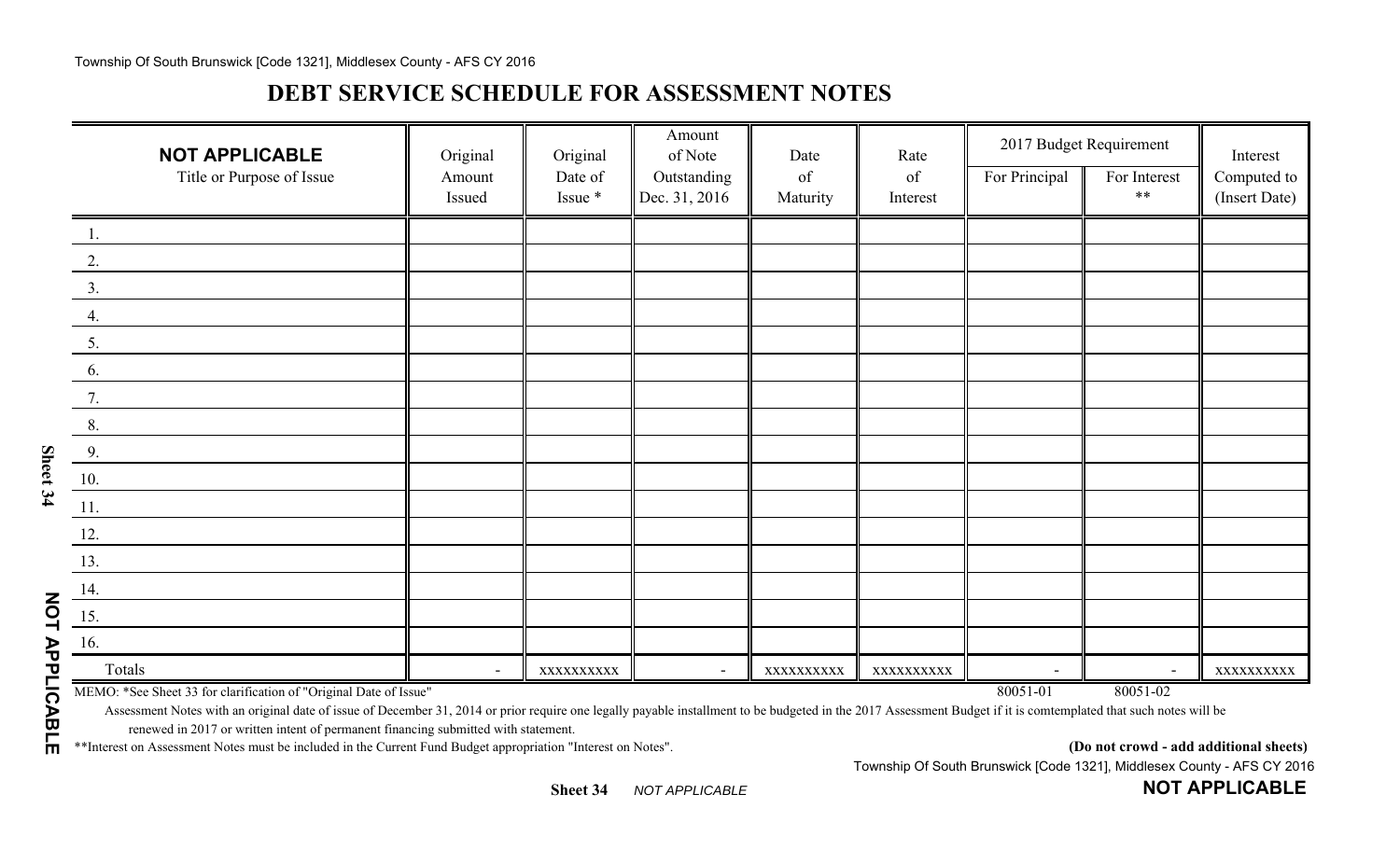**Sheet 34a**

### **SCHEDULE OF CAPITAL LEASE PROGRAM OBLIGATIONS**

| Purpose                                                         | Amount of Lease<br><b>Obligation Outstanding</b> | 2017 Budget Requirement |                   |
|-----------------------------------------------------------------|--------------------------------------------------|-------------------------|-------------------|
|                                                                 | Dec. 31, 2016                                    | For Principal           | For Interest/Fees |
|                                                                 |                                                  |                         |                   |
| 1.                                                              |                                                  |                         |                   |
| 2.                                                              |                                                  |                         |                   |
| 3.<br>2014 Series, Capital Equipment Lease Program (TD Capital) | 136,644.71                                       | 136,644.71              | 3,142.83          |
| 2015 Series, Capital Equipment Lease Program (TD Capital)<br>4. | 308,031.63                                       | 152,054.00              | 7,945.68          |
| 5.                                                              |                                                  |                         |                   |
| 6.                                                              |                                                  |                         |                   |
| 7.                                                              |                                                  |                         |                   |
| 8.                                                              |                                                  |                         |                   |
| 9.                                                              |                                                  |                         |                   |
| 10.                                                             |                                                  |                         |                   |
| 11.                                                             |                                                  |                         |                   |
| 12.                                                             |                                                  |                         |                   |
| 13.                                                             |                                                  |                         |                   |
| 14.                                                             |                                                  |                         |                   |
| 15.                                                             |                                                  |                         |                   |
| 16.                                                             |                                                  |                         |                   |
| 17.                                                             |                                                  |                         |                   |
| Totals                                                          | 444,676.34                                       | 288,698.71              | 11,088.51         |
|                                                                 |                                                  | 80051-01                | 80051-02          |

**(Do not crowd - add additional sheets)**

Township Of South Brunswick [Code 1321], Middlesex County - AFS CY 2016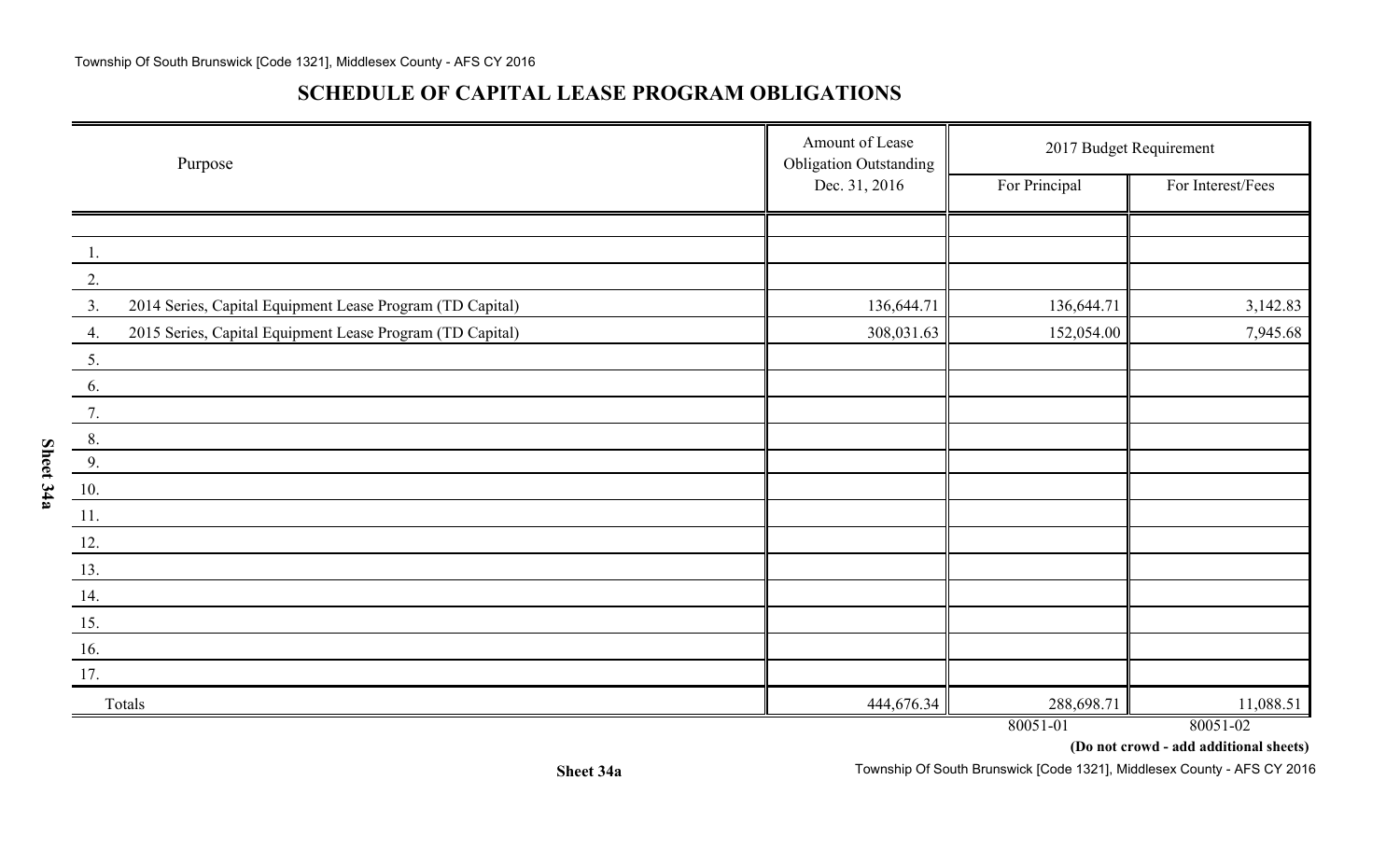### **SCHEDULE OF IMPROVEMENT AUTHORIZATIONS (GENERAL CAPITAL FUND)**

|           | <b>IMPROVEMENTS</b>                       |                         |           |                |                          |            |                          |                          |                             |
|-----------|-------------------------------------------|-------------------------|-----------|----------------|--------------------------|------------|--------------------------|--------------------------|-----------------------------|
|           | Specify each authorization by purpose. Do | Balance January 1, 2016 |           | 2016           | Receipts                 | Expended   | Authorizations           |                          | Balance - December 31, 2016 |
|           | not merely designate by a code number.    | Funded                  | Unfunded  | Authorizations |                          |            | Canceled                 | Funded                   | Unfunded                    |
| Code No   | Purpose                                   |                         |           |                |                          |            |                          |                          |                             |
| 01-84     | East New Rd Landfill                      | 44,887.52               |           |                |                          | 26,769.95  |                          | 18,117.57                | $\overline{\phantom{0}}$    |
| 63-98     | Construction Rt 1                         | 16,272.35               |           |                |                          |            |                          | 16,272.35                | $\overline{a}$              |
| $16 - 00$ | RT 522 Sections 2 and 4                   | 715,382.73              |           |                |                          |            |                          | 715,382.73               | $\overline{\phantom{a}}$    |
| 42-01     | Open Space                                | 3,652.81                |           |                |                          |            |                          | 3,652.81                 |                             |
|           |                                           |                         |           |                |                          |            |                          |                          |                             |
| 44-01     | Puchase Police Equipment                  |                         |           |                |                          |            |                          | $\overline{\phantom{a}}$ |                             |
| 08-02     | <b>Library Construction</b>               | 9,741.96                |           |                |                          |            |                          | 9,741.96                 | $\blacksquare$              |
| 40-03     | Kendall Park Rd Impr Section 5            | 2,511.29                |           |                |                          |            |                          | 2,511.29                 | $\overline{a}$              |
| 18-04     | Improvement to Various Parks              | 580,847.28              |           |                |                          |            |                          | 580,847.28               | $\sim$                      |
| 45-03     | Variosu Park Development                  | 35,000.00               |           |                |                          |            |                          | 35,000.00                | $\sim$                      |
| 86-04     | Design Construction of 911 Memorial       | 366.96                  | 0.30      |                |                          |            |                          | 366.96                   | 0.30                        |
| 24-02     | Park Development                          | 16,198.31               |           |                |                          | 427.15     |                          | 15,771.16                | $\sim$                      |
| 80-05     | Route 522 Section 1A                      | 5,711,695.10            |           |                |                          | 19,542.01  |                          | 5,692,153.09             |                             |
|           |                                           |                         |           |                |                          |            |                          | $\overline{\phantom{a}}$ | $\blacksquare$              |
|           |                                           |                         |           |                |                          |            |                          |                          |                             |
| 47-08     | Various Capital Improvements              | 100,688.34              | 620.00    |                |                          | 35,004.00  |                          | 65,684.34                | 620.00                      |
| 52-08     | Kendall Park Ambulance                    |                         | 29,502.40 |                |                          | 29,502.40  |                          | $\blacksquare$           |                             |
|           |                                           |                         |           |                |                          |            |                          | $\blacksquare$           |                             |
| 38-03     | Road Overlay                              |                         |           |                |                          |            |                          | $\overline{\phantom{a}}$ | $\sim$                      |
| $14-10$   | Purchase of Ambulance                     | 22,265.98               |           |                |                          | 22,265.98  |                          | $\overline{\phantom{a}}$ | $\sim$                      |
| $05-11$   | Purchase 911 Equipment                    | 522.99                  |           |                |                          |            |                          | 522.99                   | $\blacksquare$              |
|           | Subtotals this Sheet ONLY                 | 7,260,033.62            | 30,122.70 | $\blacksquare$ | $\overline{\phantom{a}}$ | 133,511.49 | $\overline{\phantom{a}}$ | 7,156,024.53             | 620.30                      |

Place an \* before each item of "Improvement "which represents a funding or refunding of an emergency authorization.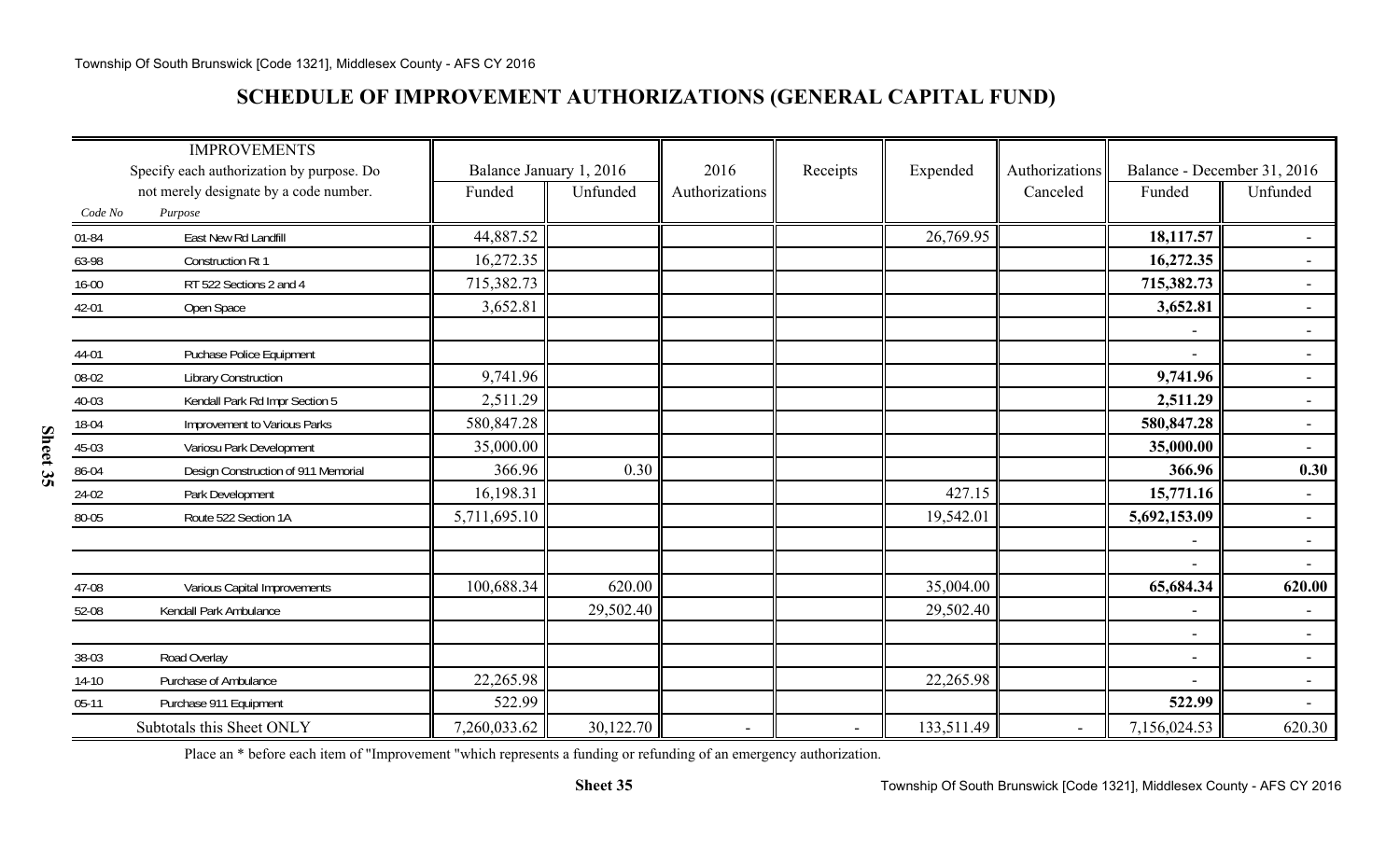### **SCHEDULE OF IMPROVEMENT AUTHORIZATIONS (GENERAL CAPITAL FUND) (Cont'd)**

|           | <b>IMPROVEMENTS</b>                       |                         |                         |                |                |              |                |                          |                             |
|-----------|-------------------------------------------|-------------------------|-------------------------|----------------|----------------|--------------|----------------|--------------------------|-----------------------------|
|           | Specify each authorization by purpose. Do |                         | Balance January 1, 2016 | 2016           |                | Expended     | Authorizations |                          | Balance - December 31, 2016 |
|           | not merely designate by a code number.    | Funded                  | Unfunded                | Authorizations |                |              | Canceled       | Funded                   | Unfunded                    |
| Code No   | Purpose                                   |                         |                         |                |                |              |                |                          |                             |
| $20-11$   | Various Capital Improvements              | 121,761.77              |                         |                |                | 121,761.77   |                | $\overline{\phantom{a}}$ |                             |
| $10-12$   | Impr to Senior Center/ Reichler Park      |                         | 837,695.17              |                |                | 49,475.00    |                |                          | 788,220.17                  |
| $14-12$   | Various Rd Improvements                   | 2,894,168.49            | 5,236,385.00            |                |                | 170,851.92   |                | 2,723,316.57             | 5,236,385.00                |
| $22 - 12$ | Various Capital Improvements              | 3.98                    |                         |                |                |              |                | 3.98                     |                             |
| $33-12$   | <b>Farmland Preservation</b>              | 13,750.00               | 261,250.00              |                |                | 224,764.41   |                | $\overline{\phantom{a}}$ | 50,235.59                   |
|           |                                           |                         |                         |                |                |              |                | $\overline{\phantom{a}}$ |                             |
| 09-13     | <b>Turf Fields</b>                        | 13,100.00               | 950.00                  |                |                |              |                | 13,100.00                | 950.00                      |
| $21 - 13$ | Various Capital Improvements              | 616,912.42              | 0.00                    |                |                | 151,514.90   |                | 465,397.52               | $\sim$                      |
| 24-14     | Various Capital Improvements              |                         | 412,638.99              |                |                | 203,669.83   |                | $\overline{\phantom{a}}$ | 208,969.16                  |
|           |                                           |                         |                         |                |                |              |                | $\overline{\phantom{a}}$ | $\blacksquare$              |
| $24-15$   | Various Capital Improvements              |                         | 1,246,370.58            |                |                | 413,304.65   |                | $\overline{\phantom{a}}$ | 833,065.93                  |
| $26 - 15$ | Open Space Improvements                   |                         | 204,358.13              |                |                | 63,285.91    |                |                          | 141,072.22                  |
| $31 - 15$ | Open Space Acquisitiions                  | 15,000.00               | 285,000.00              |                |                |              |                | 15,000.00                | 285,000.00                  |
| $17-16$   | Various Capital Improvements              |                         |                         | 2,328,000.00   |                | 1,543,190.27 |                | $\overline{\phantom{a}}$ | 784,809.73                  |
|           |                                           |                         |                         |                |                |              |                | $\overline{\phantom{a}}$ |                             |
|           |                                           |                         |                         |                |                |              |                | $\overline{\phantom{a}}$ | $\blacksquare$              |
|           |                                           |                         |                         |                |                |              |                | $\overline{\phantom{a}}$ | $\sim$                      |
|           |                                           |                         |                         |                |                |              |                | $\overline{\phantom{a}}$ | $\sim$                      |
|           |                                           |                         |                         |                |                |              |                | $\overline{\phantom{a}}$ | $\blacksquare$              |
|           |                                           |                         |                         |                |                |              |                | $\overline{\phantom{a}}$ | $\blacksquare$              |
|           |                                           |                         |                         |                |                |              |                |                          |                             |
|           | Totals                                    | 70000-<br>10,934,730.28 | 8,514,770.57            | 2,328,000.00   | $\blacksquare$ | 3,075,330.15 |                | 10,372,842.60            | 8,329,328.10                |

Place an \* before each item of "Improvement "which represents a funding or refunding of an emergency authorization.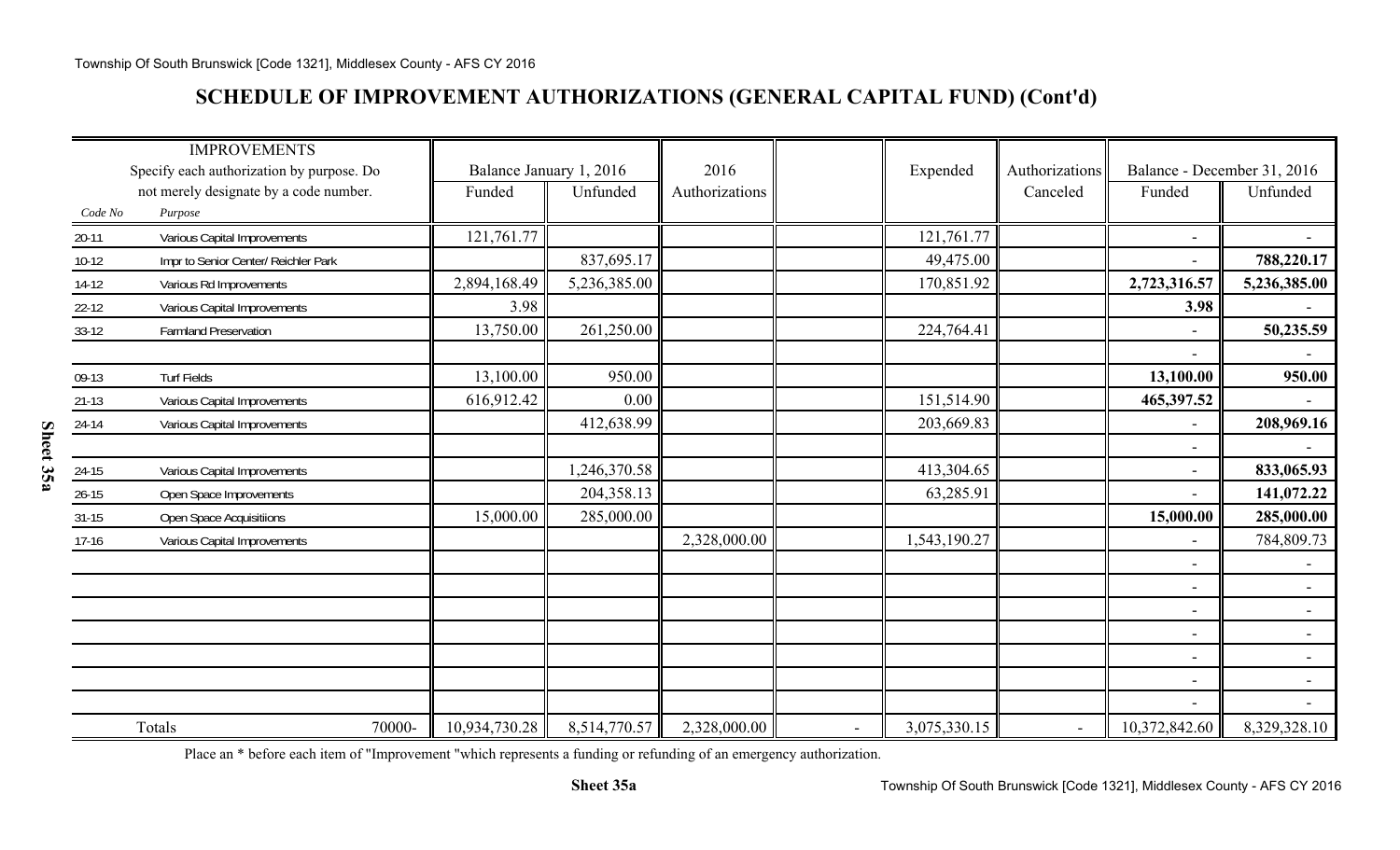# **GENERAL CAPITAL FUND**

### **SCHEDULE OF CAPITAL IMPROVEMENT FUND**

|                                                                                            |          | Debit      | Credit                   |
|--------------------------------------------------------------------------------------------|----------|------------|--------------------------|
| Balance January 1, 2016                                                                    | 80031-01 | XXXXXXXXXX | 16,423.58                |
| Received from 2016 Budget Appropriations *                                                 | 80031-02 | XXXXXXXXXX | 100,000.00               |
|                                                                                            |          | XXXXXXXXXX |                          |
| Improvement Authorizations Canceled<br>(financed in whole by the Capital Improvement Fund) | 80031-03 | XXXXXXXXXX |                          |
|                                                                                            |          |            |                          |
| List by Improvements - Direct Charges Made for Preliminary Costs:                          |          | XXXXXXXXXX | XXXXXXXXXX               |
|                                                                                            |          |            | XXXXXXXXXX               |
|                                                                                            |          |            | XXXXXXXXXX               |
|                                                                                            |          |            | XXXXXXXXXX               |
|                                                                                            |          |            | XXXXXXXXXX               |
|                                                                                            |          |            | XXXXXXXXXX<br>XXXXXXXXXX |
|                                                                                            |          |            | XXXXXXXXXX               |
|                                                                                            |          |            | XXXXXXXXXX               |
|                                                                                            |          |            | XXXXXXXXXX               |
|                                                                                            |          |            | XXXXXXXXXX               |
|                                                                                            |          |            | XXXXXXXXXX               |
|                                                                                            |          |            | XXXXXXXXXX               |
|                                                                                            |          |            | XXXXXXXXXX               |
|                                                                                            |          |            | XXXXXXXXXX               |
|                                                                                            |          |            | XXXXXXXXXX               |
|                                                                                            |          |            | XXXXXXXXXX               |
|                                                                                            |          |            | XXXXXXXXXX               |
|                                                                                            |          |            | XXXXXXXXXX               |
|                                                                                            |          |            | XXXXXXXXXX               |
| Appropriated to Finance Improvement Authorizations                                         | 80031-04 | 116,400.00 | XXXXXXXXXX               |
|                                                                                            |          |            | XXXXXXXXXX               |
| Balance December 31, 2016                                                                  | 80031-05 | 23.58      | XXXXXXXXXX               |
|                                                                                            |          | 116,423.58 | 116,423.58               |

\* The full amount of the 2016 budget appropriation should be transferred to this account unless the balance of the appropriation is to be permitted to lapse.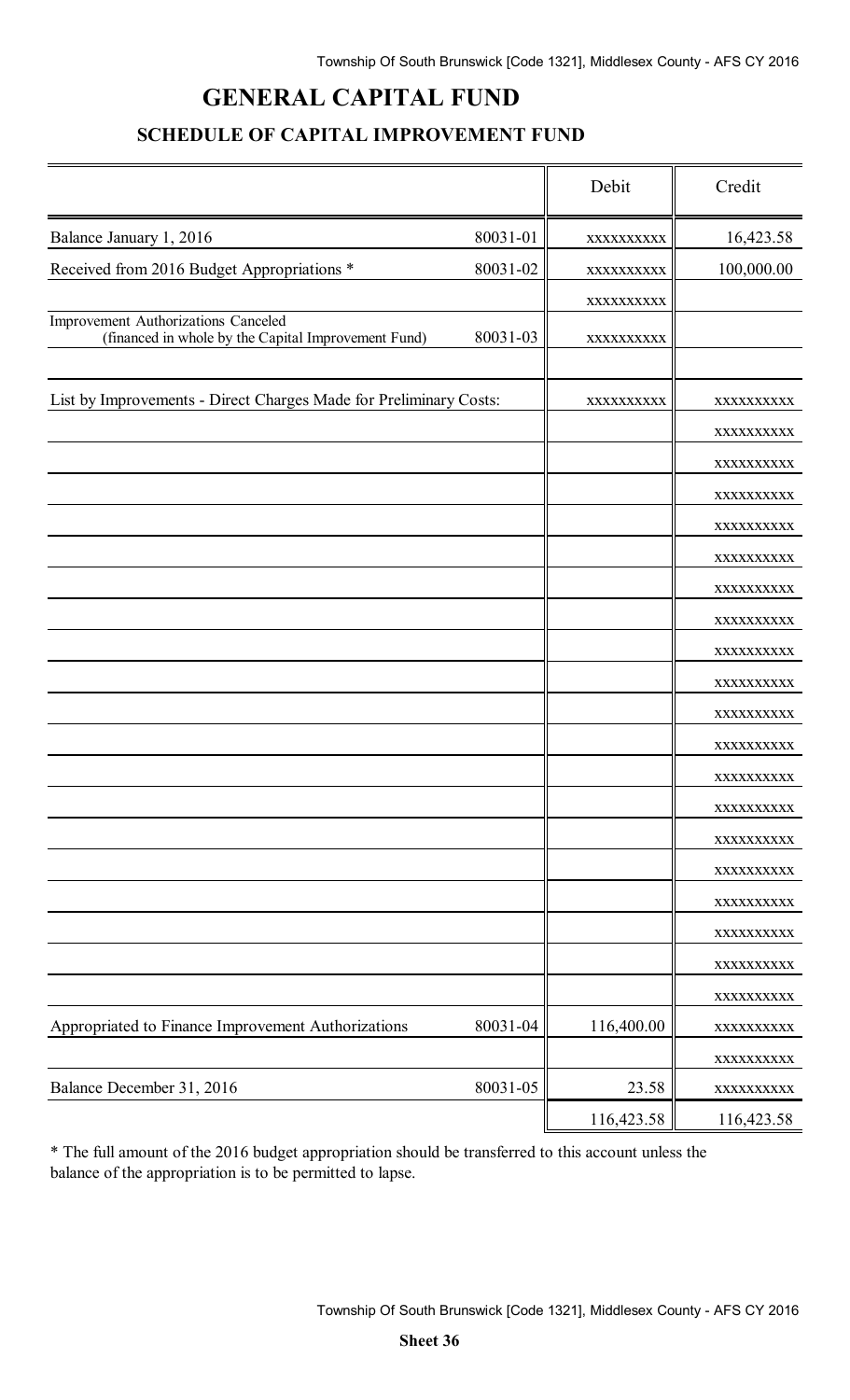## **GENERAL CAPITAL FUND**

#### **SCHEDULE OF DOWN PAYMENTS ON IMPROVEMENTS**

|                                                    |          | Debit      | Credit     |
|----------------------------------------------------|----------|------------|------------|
| Balance January 1, 2016                            | 80030-01 | XXXXXXXXXX |            |
| Received from 2016 Budget Appropriations *         | 80030-02 | XXXXXXXXXX |            |
| Received from 2016 Emergency Appropriations *      | 80030-03 | XXXXXXXXXX |            |
|                                                    |          |            |            |
| Appropriated to Finance Improvement Authorizations | 80030-04 |            | XXXXXXXXXX |
|                                                    |          |            | XXXXXXXXXX |
| Balance December 31, 2016                          | 80030-05 |            | XXXXXXXXXX |
|                                                    |          |            |            |

\* The full amount of the 2016 appropriation should be transferred to this account unless the balance of the appropriation is to be permitted to lapse.

# **CAPITAL IMPROVEMENTS AUTHORIZED IN 2016 AND DOWN PAYMENTS (N.J.S. 40A:2-11)**

| Purpose              | Amount<br>Appropriated | Total<br>Obligations<br>Authorized | Down Payment<br>Provided by<br>Ordinance | Amount of Down<br>Payment in Budget<br>of 2016 or Prior<br>Years |
|----------------------|------------------------|------------------------------------|------------------------------------------|------------------------------------------------------------------|
| Various Improvements | 2,328,000.00           | 2,211,600.00                       | 116,400.00                               |                                                                  |
|                      |                        |                                    |                                          |                                                                  |
|                      |                        |                                    |                                          |                                                                  |
|                      |                        |                                    |                                          |                                                                  |
|                      |                        |                                    |                                          |                                                                  |
|                      |                        |                                    |                                          |                                                                  |
|                      |                        |                                    |                                          |                                                                  |
|                      |                        |                                    |                                          |                                                                  |
|                      |                        |                                    |                                          |                                                                  |
|                      |                        |                                    |                                          |                                                                  |
|                      |                        |                                    |                                          |                                                                  |
| 80032-00<br>Total    | 2,328,000.00           | 2,211,600.00                       | 116,400.00                               |                                                                  |

### **GENERAL CAPITAL FUND ONLY**

NOTE - Where amount in column "Down Payment Provided by Ordinance" is LESS than 5% of amount in column "Total Obligations Authorized", explanation must be made part of or attached to this sheet.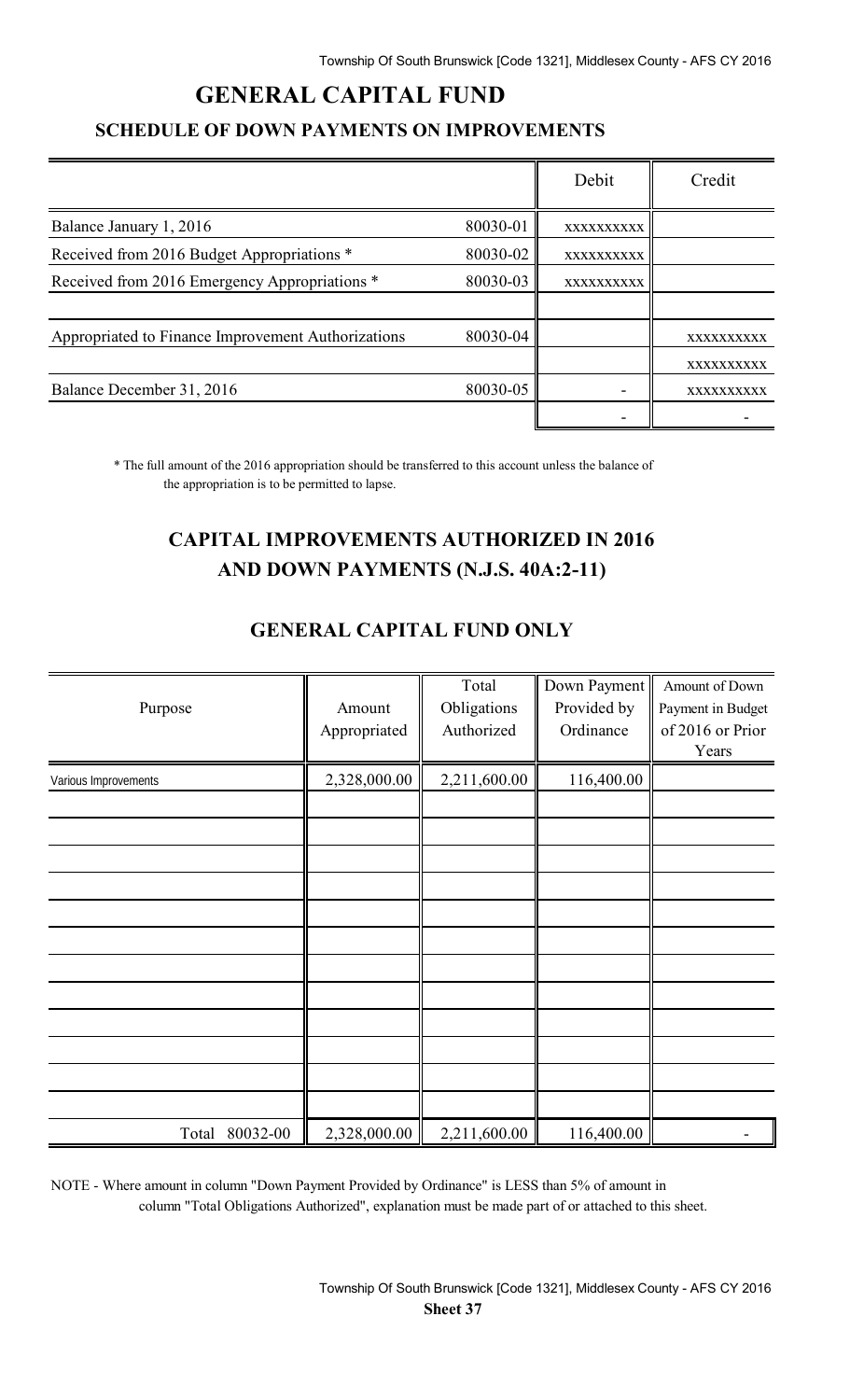$\overline{\mathbf{r}}$ 

 $\overline{r}$ 

### **GENERAL CAPITAL FUND STATEMENT OF CAPITAL SURPLUS YEAR - 2016**

|                                                    |          | Debit      | Credit            |
|----------------------------------------------------|----------|------------|-------------------|
| Balance January 1, 2016                            | 80029-01 | XXXXXXXXXX | 814.40            |
| Premium on Sale of Bonds                           |          | XXXXXXXXXX |                   |
| <b>Funded Improvement Authorizations Canceled</b>  |          | XXXXXXXXXX |                   |
| Cancelled Accried Interest on Bonds 12/31/09       |          |            |                   |
| Appropriated to Finance Improvement Authorizations | 80029-02 |            | XXXXXXXXXX        |
| Appropriated to 2016 Budget Revenue                | 80029-03 |            | <b>XXXXXXXXXX</b> |
| Balance December 31, 2016                          | 80029-04 | 814.40     | XXXXXXXXXX        |
|                                                    |          | 814.40     | 814.40            |

# **BONDS ISSUED WITH A COVENANT OR COVENANTS NOT APPLICABLE**

| 1. Amount of Serial Bonds Issued Under Provisions of Chapter 233,<br>P.L. 1944, Chapter 268, P.L. 1944, Chapter 428, P.L. 1943 or<br>Chapter 77, Article VI-A, P.L. 1945, with Covenant or Covenants; |  |  |
|-------------------------------------------------------------------------------------------------------------------------------------------------------------------------------------------------------|--|--|
| Outstanding December 31, 2016                                                                                                                                                                         |  |  |
| 2. Amount of Cash in Special Trust Fund as of December 31, 2016 (Note A)                                                                                                                              |  |  |
| 3. Amount of Bonds Issued Under Item 1                                                                                                                                                                |  |  |
| Maturing in 2017                                                                                                                                                                                      |  |  |
| 4. Amount of Interest on Bonds with a                                                                                                                                                                 |  |  |
| Covenant - 2017 Requirement                                                                                                                                                                           |  |  |
| Total of 3 and 4 - Gross Appropriation<br>5.                                                                                                                                                          |  |  |
| 6. Less Amount of Special Trust Fund to be Used                                                                                                                                                       |  |  |
| 7. Net Appropriation Required                                                                                                                                                                         |  |  |
|                                                                                                                                                                                                       |  |  |

NOTE A - This amount to be supported by confirmation from bank or banks.

Footnote: Any formula other than the one shown above and required to be used by covenant or covenants is to be attached hereto.

Item 5 must be shown as an item of appropriation, short extended, with Item 6 shown directly following as a deduction and with the amount of Item 7 extended into the 2017 appropriation column.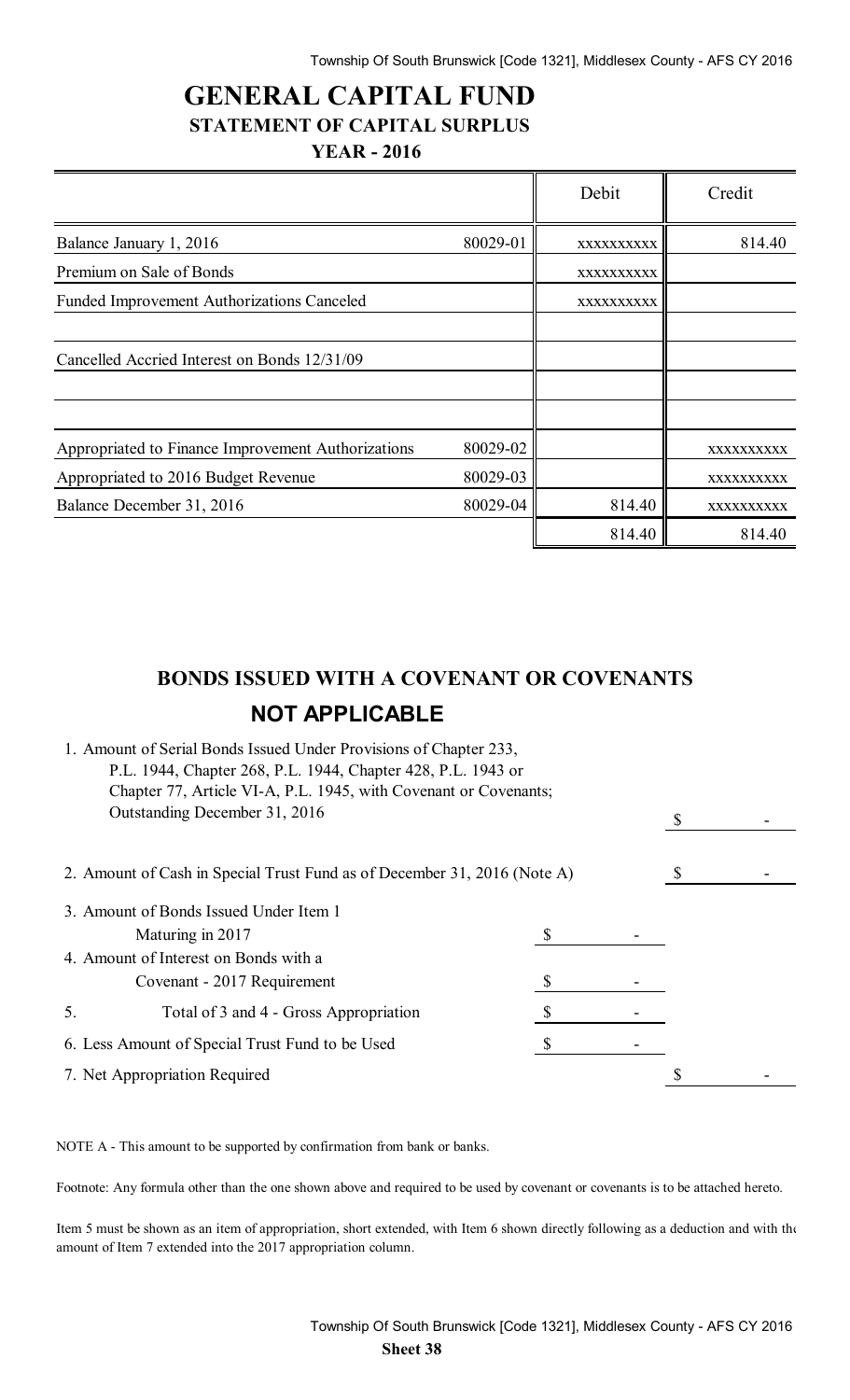# **MUNICIPALITIES ONLY IMPORTANT !**

*This Sheet Must Be Completely Filled in or the Statement Will Be Considered Incomplete*

**(N.J.S.A. 52:27BB-55 as Amended by Chap. 211, P.L. 1981)**

| A.              |                                                                                                                                                               |                                                                  |              |                         |                |
|-----------------|---------------------------------------------------------------------------------------------------------------------------------------------------------------|------------------------------------------------------------------|--------------|-------------------------|----------------|
|                 | 1. Total Tax Levy for the Year 2016 was                                                                                                                       |                                                                  |              | \$                      | 182,220,177.40 |
|                 | 2. Amount of Item 1 Collectetd in 2016 $(*)$                                                                                                                  |                                                                  | \$           | 180,501,540.26          |                |
|                 | 3. Seventy (70) percent of Item 1                                                                                                                             |                                                                  |              | \$                      | 127,554,124.18 |
|                 | (*) Including prepayments and overpayment applied.                                                                                                            |                                                                  |              |                         |                |
| B.              |                                                                                                                                                               |                                                                  |              |                         |                |
|                 | 1. Did any maturities of bonded obligations or notes fall due during the year 2016?                                                                           |                                                                  |              |                         |                |
|                 | Answer YES or NO<br><b>YES</b>                                                                                                                                |                                                                  |              |                         |                |
|                 |                                                                                                                                                               |                                                                  |              |                         |                |
|                 | 2. Have payments been made for all bonded obligations or notes due on or before<br>December 31, 2016?                                                         |                                                                  |              |                         |                |
|                 | Answer YES or NO<br><b>YES</b>                                                                                                                                | If answer is "NO" give details                                   |              |                         |                |
|                 |                                                                                                                                                               |                                                                  |              |                         |                |
|                 |                                                                                                                                                               |                                                                  |              |                         |                |
|                 |                                                                                                                                                               |                                                                  |              |                         |                |
|                 |                                                                                                                                                               | NOTE: If answer to Item B1 is YES, then Item B2 must be answered |              |                         |                |
|                 |                                                                                                                                                               |                                                                  |              |                         |                |
| $\mathcal{C}$ . | Does the appropriation required to be included in the 2017 budget for the liquidation of                                                                      |                                                                  |              |                         |                |
|                 | all bonded obligations or notes exceed 25% of the total of appropriations for operating purposes in<br>the budget for the year just ended ? Answer YES or NO: |                                                                  |              | NO                      |                |
| D.              |                                                                                                                                                               |                                                                  |              |                         |                |
|                 | 1. Cash Deficit 2015                                                                                                                                          |                                                                  | \$           |                         |                |
|                 | 2. 4% of 2015 Tax Levy for all puposes:                                                                                                                       |                                                                  |              |                         |                |
|                 |                                                                                                                                                               | Levy-- $\$$ - = \$                                               |              |                         |                |
|                 | 3. Cash Deficit 2016                                                                                                                                          |                                                                  | \$           |                         |                |
|                 |                                                                                                                                                               |                                                                  |              |                         |                |
|                 | 4.4% of 2016 Tax Levy for all puposes:                                                                                                                        | Levy -- $$182,220,177.40 = $7,288,807.10$                        |              |                         |                |
| Ε.              | Unpaid                                                                                                                                                        | 2015                                                             |              | 2016                    | <b>Total</b>   |
|                 | 1. State Taxes                                                                                                                                                | \$                                                               | \$           | \$                      |                |
|                 | 2. County Taxes                                                                                                                                               | \$                                                               | $\mathbb{S}$ |                         |                |
|                 | 3. Amounts due Special Districts                                                                                                                              |                                                                  |              |                         |                |
|                 |                                                                                                                                                               | \$                                                               | $\mathbb{S}$ | $\sqrt[6]{\frac{1}{2}}$ |                |
|                 | 4. Amounts due School Districts for Local School Tax                                                                                                          |                                                                  |              |                         |                |

Township Of South Brunswick [Code 1321], Middlesex County - AFS CY 2016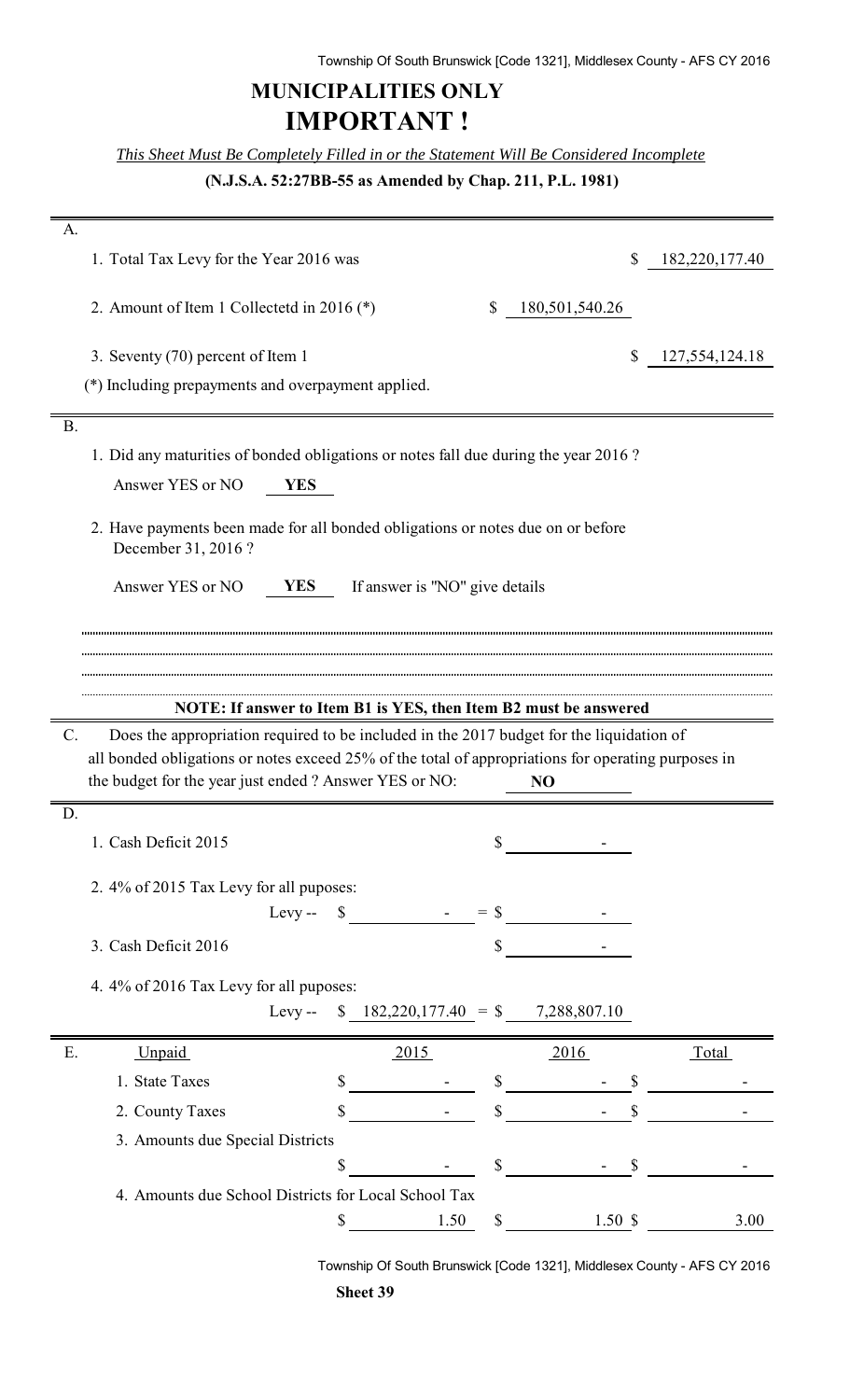### **SHEETS 40 to 68, INCLUSIVE, PERTAIN TO**

# **UTILITIES ONLY**

| Pages     |                                |                       |                               |
|-----------|--------------------------------|-----------------------|-------------------------------|
| numbered  | Name of Utility                |                       | Abbreviated Name / Comment    |
| $41 - 54$ | <b>Water and Sewer Utility</b> |                       |                               |
| $55 - 68$ | <b>Second Utility</b>          | <b>NOT APPLICABLE</b> | <b>INTENTIONALLY LEFT OUT</b> |

#### **Note:**

If no "utility fund" existed on the books of account and if no utility was owned and operated by the municipality during the year 2016, please observe instructions of Sheet 2.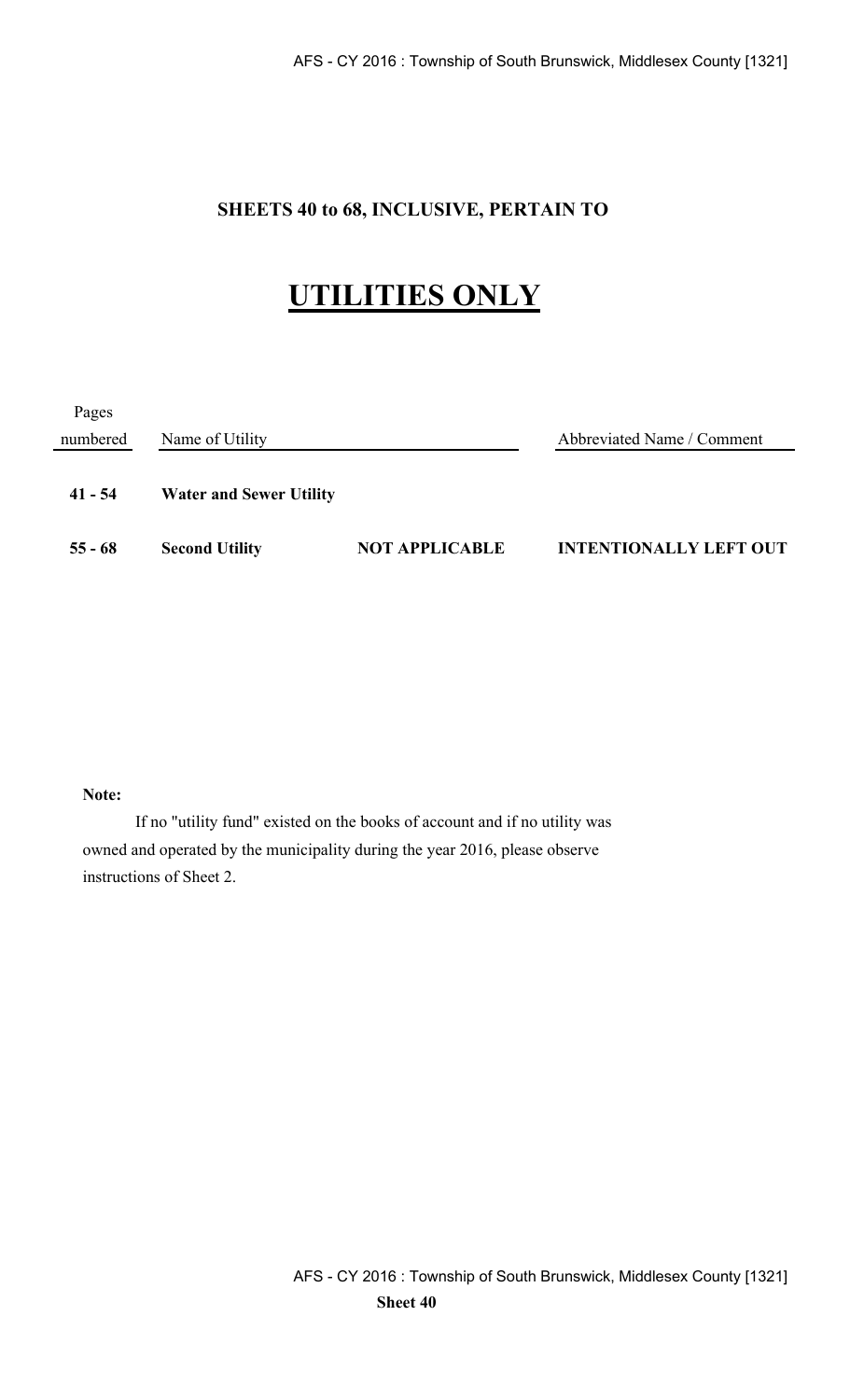AFS - CY 2016 : Township of South Brunswick, Middlesex County [1321]

Bonds and Notes Authorized but Not Issued must be disclosed in this Utility Capital Section in the same manner as set forth in the General Capital Fund on Sheet 8

#### **POST CLOSING**

#### **TRIAL BALANCE - WATER AND SEWER UTILITY FUND**

AS AT DECEMBER 31, 2016

#### **Operating and Capital Sections**

(Separately Stated)

*Cash Liabilities Must Be Subtotaled and Subtotal Must Be Marked With "C"*

| Title of Account                              | Debit          | Credit                      |
|-----------------------------------------------|----------------|-----------------------------|
| <b>OPERATING</b>                              |                |                             |
| Cash                                          | 5,106,591.84   |                             |
| Petty Cash                                    | 1,340.00       |                             |
| Investments                                   | 1,268,000.00   |                             |
| <b>Consumer Accounts Receivable</b>           | 1,211,545.52   |                             |
| Due from Utility Assessment                   | 15.83          |                             |
| Due from Utility Capital                      | 785.70         |                             |
| Deferred Charge: Approrpriations              |                |                             |
| Deferred Charge: Approrpriation Reserve       |                |                             |
| <b>Utility Overpayments</b>                   |                | 134,425.30                  |
| <b>Reserve for Encumbrances</b>               |                | 379,292.39                  |
| <b>Appropriation Reserves</b>                 |                | 915,822.98                  |
| <b>Accrued Interest on Bonds and Notes</b>    |                | 570,784.25                  |
| Subtotal -                                    |                | 2,000,324.92<br>$\mathbf C$ |
| <b>Reserve for Receivables</b>                |                | 1,211,545.52                |
| <b>Fund Balance</b>                           |                | 4,376,408.45                |
| <b>CAPITAL</b>                                |                |                             |
| Cash                                          | 5,997,907.23   |                             |
| Investments                                   | 2,720,585.00   |                             |
| <b>Prospective Assessments Funded</b>         | 103,000.00     |                             |
| Due to Utility Operating                      |                | 785.70                      |
| Due to General Capital                        |                |                             |
| <b>Fixed Capital Completed</b>                | 92,095,983.67  |                             |
| <b>Fixed Capital Authorized Not Completed</b> | 42,711,700.00  |                             |
| <b>Estimated Proceeds</b>                     | 8,453,450.00   |                             |
| Proceeds BNANI                                |                | 8,453,450.00                |
| Serial Bonds Payable                          |                | 29,070,000.00               |
| <b>BAN</b> Payable                            |                | 18,442,000.00               |
| Capital Improvement Fund                      |                | 81,109.68                   |
| Reserve for Debt Service                      |                | 44,899.38                   |
| <b>Reserve for Encumbrances</b>               |                | 2,483,134.68                |
| <b>Improvement Authorization Funded</b>       |                | 1,409,305.71                |
| <b>Improvement Authorization Un Funded</b>    |                | 13,148,566.76               |
| <b>Reserve for Amortization</b>               |                | 78, 842, 233. 67            |
| <b>Various Reserves</b>                       |                | 106,450.00                  |
| <b>Fund Balance</b>                           |                | 690.32                      |
| Grand Total Debits / Credits                  | 159,670,904.79 | 159,670,904.79              |

**(Do not crowd - add additional sheets)**

AFS - CY 2016 : Township of South Brunswick, Middlesex County [1321] **Sheet 41**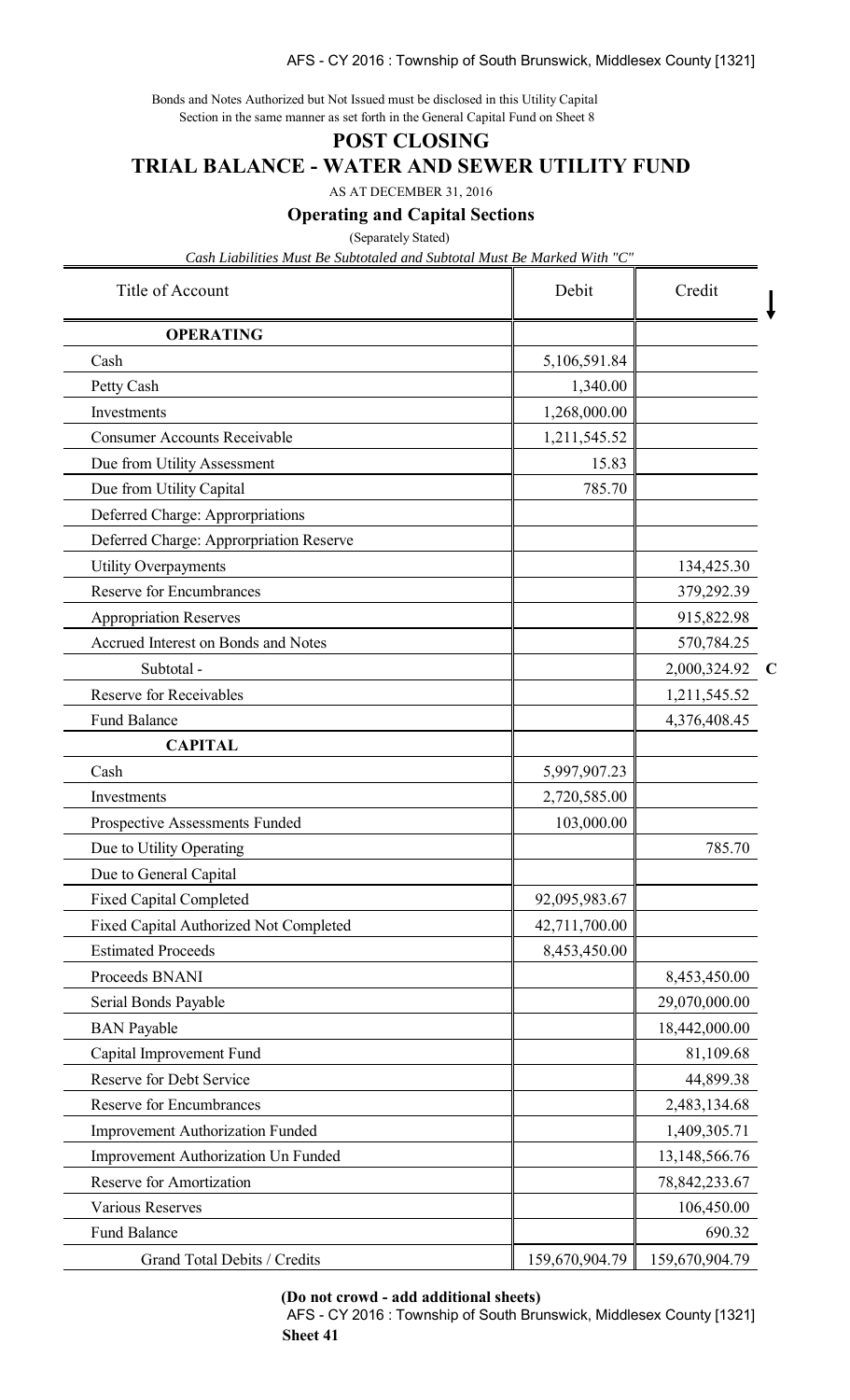# **POST CLOSING TRIAL BALANCE - WATER AND SEWER UTILITY ASSESSMENT TRUST FUNDS**

#### *IF MORE THAN ONE UTILITY EACH ASSESSMENT SECTION MUST BE SEPARATELY STATED* AS AT DECEMBER 31, 2016

| Title of Account                     | Debit      | Credit     |
|--------------------------------------|------------|------------|
|                                      |            |            |
| Cash                                 | 124,622.37 |            |
| Assessments Receivable               |            |            |
| Prospective Assessments Funded       | 92,453.32  |            |
| Deferred Assessments Receivable      |            |            |
|                                      |            |            |
| Due to Utililty Operating            |            | 15.83      |
| Serial Bonds payable                 |            |            |
| Reserve for Assessments              |            | 92,453.32  |
| Contribution- Fresh Ponds Water Line |            |            |
| Fund Balance                         |            | 124,606.54 |
|                                      |            |            |
|                                      |            |            |
|                                      |            |            |
|                                      |            |            |
|                                      |            |            |
|                                      |            |            |
|                                      |            |            |
|                                      |            |            |
|                                      |            |            |
|                                      |            |            |
|                                      |            |            |
|                                      |            |            |
|                                      |            |            |
|                                      |            |            |
|                                      |            |            |
|                                      |            |            |
|                                      |            |            |
|                                      |            |            |
|                                      |            |            |
|                                      |            |            |
|                                      |            |            |
|                                      |            |            |
|                                      |            |            |
|                                      |            |            |
|                                      |            |            |
|                                      |            |            |
| Grand Total Debits / Credits         | 217,075.69 | 217,075.69 |

#### **(Do not crowd - add additional sheets)**

AFS - CY 2016 : Township of South Brunswick, Middlesex County [1321] **Sheet 42**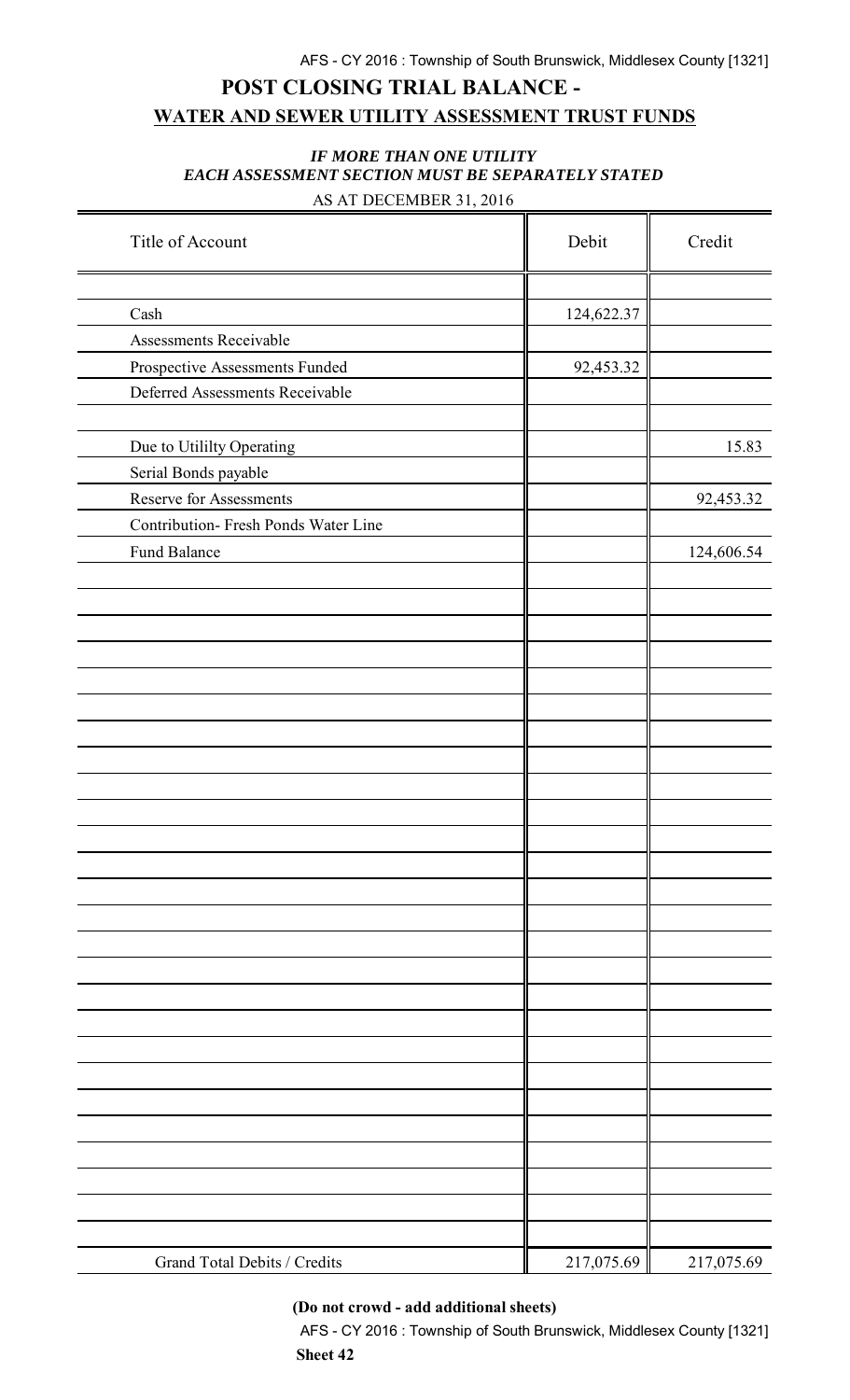### **ANALYSIS OF WATER AND SEWER UTILITY ASSESSMENT TRUST CASH AND INVESTMENTS**

#### **PLEDGED TO LIABILITIES AND SURPLUS**

| Title of Liability to which Cash          | Audit<br><b>Balance</b> |                          | <b>RECEIPTS</b>            |            |            |            |               | Balance                |
|-------------------------------------------|-------------------------|--------------------------|----------------------------|------------|------------|------------|---------------|------------------------|
| and Investments are Pledged               | Dec. 31, 2015           | Assessments<br>and Liens | Operating<br><b>Budget</b> |            |            |            | Disbursements | Dec. 31, 2016          |
| Assessment Serial Bond Issue:             | XXXXXXXXXX              | XXXXXXXXXX               | XXXXXXXXXX                 | XXXXXXXXXX | XXXXXXXXXX | XXXXXXXXXX | XXXXXXXXXX    | XXXXXXXXXX             |
|                                           |                         |                          |                            |            |            |            |               | $\dots$                |
|                                           |                         |                          |                            |            |            |            |               | $\cdots$               |
|                                           |                         |                          |                            |            |            |            |               | $\dots$                |
|                                           |                         |                          |                            |            |            |            |               | $\cdots$               |
|                                           |                         |                          |                            |            |            |            |               | $\cdots$               |
|                                           |                         |                          |                            |            |            |            |               | $\dots$                |
| Assessment Bond Anticipation Note Issues: | XXXXXXXXXX              | XXXXXXXXXX               | XXXXXXXXXX                 | XXXXXXXXXX | XXXXXXXXXX | XXXXXXXXXX | XXXXXXXXXX    | XXXXXXXXXX             |
|                                           |                         |                          |                            |            |            |            |               | $\ldots$               |
|                                           |                         |                          |                            |            |            |            |               | $\dots$                |
|                                           |                         |                          |                            |            |            |            |               | $\dots$                |
| Reserve for Contributions                 |                         |                          |                            |            |            |            |               | $\cdots$               |
| Due to Utility Operating                  |                         |                          |                            |            |            |            |               | $\dots$                |
| Other Liabilities                         |                         |                          |                            |            |            |            |               |                        |
| <b>Trust Surplus</b>                      | 124,606.54              |                          |                            |            |            |            |               | 124,606.54             |
| Less Assets "Unfinanced"                  | XXXXXXXXXX              | XXXXXXXXXX               | XXXXXXXXXX                 | XXXXXXXXXX | XXXXXXXXXX | XXXXXXXXXX | XXXXXXXXXX    | XXXXXXXXXX             |
|                                           |                         |                          |                            |            |            |            |               | $\cdots$               |
|                                           |                         |                          |                            |            |            |            |               | $\dots$                |
|                                           |                         |                          |                            |            |            |            |               | $\dots$                |
|                                           |                         |                          |                            |            |            |            |               | $\ldots$               |
| Totals                                    | 124,606.54              | 0.00                     | 0.00                       | 0.00       | 0.00       | 0.00       | 0.00          | $\cdots$<br>124,606.54 |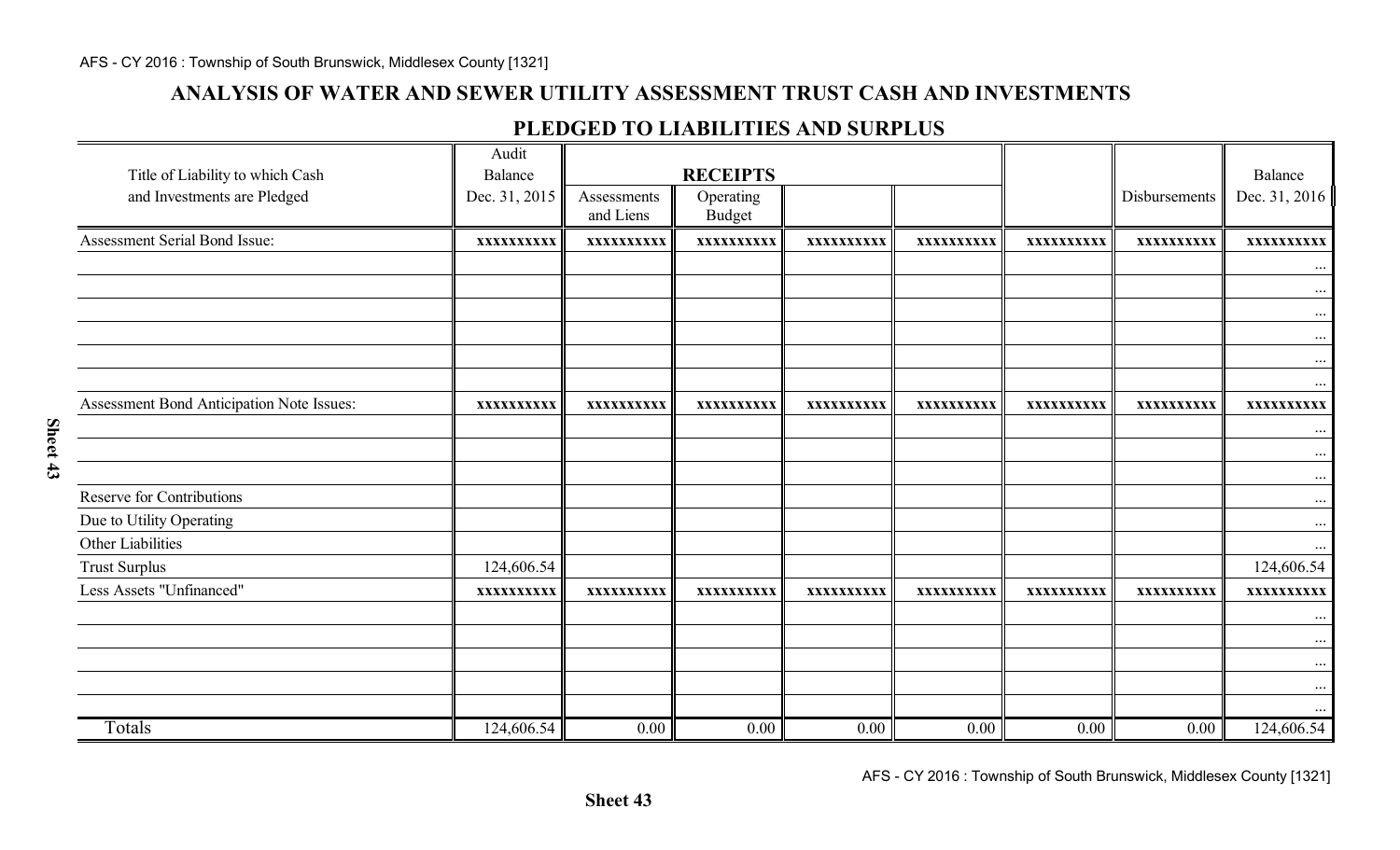# **SCHEDULE OF WATER AND SEWER UTILITY BUDGET - 2016**

### **BUDGET REVENUES**

| Source                                                                  |        | <b>Budget</b> | Received<br>in Cash | Excess or<br>Deficit* |
|-------------------------------------------------------------------------|--------|---------------|---------------------|-----------------------|
| <b>Operating Surplus Anticipated</b>                                    | 91301- | 1,500,000.00  | 1,500,000.00        |                       |
| Surplus Anticipated with Consent<br>of Director of Local Govt. Services | 91302- |               |                     |                       |
| Rents                                                                   | 91303- | 24,000,000.00 | 25, 342, 181.84     | 1,342,181.84          |
| Fire Hydrant Service                                                    | 91304- |               |                     |                       |
| Miscellaneous                                                           | 91305- |               |                     |                       |
| <b>Connection Fees</b>                                                  |        | 1,350,000.00  | 3,031,289.13        | 1,681,289.13          |
| Cranbury Interlocal                                                     |        |               |                     |                       |
| <b>Reserve for Debt Service</b>                                         |        | 168,394.00    | 168,394.00          |                       |
|                                                                         |        |               |                     |                       |
| Added by N.J.S. 40A:4-87: (List)                                        |        | XXXXXXXXX     | XXXXXXXXX           | XXXXXXXXX             |
|                                                                         |        |               |                     |                       |
|                                                                         |        |               |                     |                       |
|                                                                         |        |               |                     |                       |
|                                                                         |        |               |                     |                       |
| Subtotal                                                                |        | 27,018,394.00 | 30,041,864.97       | 3,023,470.97          |
| Deficit (General Budget) **                                             | 91306- |               |                     |                       |
|                                                                         | 91307- | 27,018,394.00 | 30,041,864.97       | 3,023,470.97          |

\*\* Amount in "Received in Cash" column for "Deficit (General Budget)" and amount expended for "Surplus (General Budget)" must agree with amounts shown for such items on Sheet 45

### **STATEMENT OF BUDGET APPROPRIATIONS**

| Appropriations:                                   |               | XXXXXXXXX     |
|---------------------------------------------------|---------------|---------------|
| <b>Adopted Budget</b>                             |               | 27,018,394.00 |
| Added by N.J.S. 40A:4-87                          |               |               |
| Emergency                                         |               |               |
| <b>Total Appropriations</b>                       | 27,018,394.00 |               |
| Add: Overexpenditures (See Footnote)              |               |               |
| <b>Total Appropriations and Overexpendituress</b> | 27,018,394.00 |               |
| Deduct Expenditures:                              |               |               |
| Paid or Charged                                   | 24,602,537.52 |               |
| Reserved                                          |               |               |
| Surplus (General Budget)**                        |               |               |
| <b>Total Expenditures</b>                         | 27,018,360.50 |               |
| <b>Unexpended Balance Canceled (See Footnote)</b> |               | 33.50         |

FOOTNOTES: - RE: OVEREXPENDITURES

Every appropriation overexpended in the budget document must be marked with an \* and must agree in the aggregate with this item.

RE: UNEXPENDED BALANCES CANCELED:

Are not to be shown as "Paid or Charged" in the budget document. In all instances "Total Appropriations" and "Overexpenditures" must equal the sum of "Total Expenditures" and "Unexpended Balances Canceled"

 $D\zeta$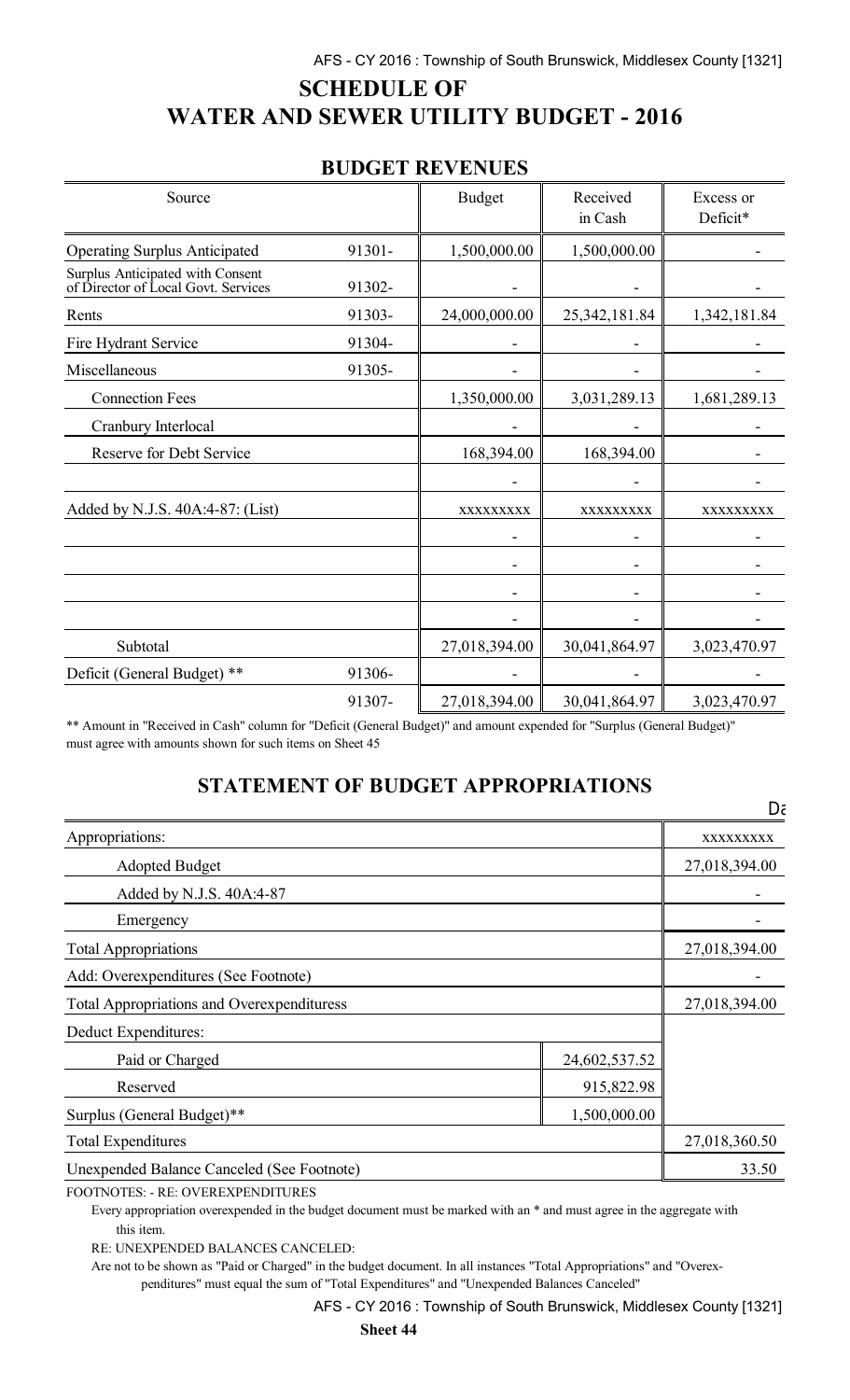### **STATEMENT OF 2016 OPERATION WATER AND SEWER UTILITY**

NOTE: Section 1 of this sheet is required to be filled out ONLY IF the 2016 WATER AND SEWER Utility Budget contained either an item of revenue "Deficit (General Budget)" or an item of appropriation "Surplus (General Budget)"

Section 2 should be filled out in every case.

#### **SECTION 1:**

| <b>Revenue Realized:</b>                                                                                                                                             | XXXXXXXXXX    |               |
|----------------------------------------------------------------------------------------------------------------------------------------------------------------------|---------------|---------------|
| Budget Revenue (Not Including "Deficit (General Budget)")                                                                                                            | 30,041,864.97 |               |
| Miscellaneous Revenue Not Anticipated                                                                                                                                | 209,393.00    |               |
| 2015 Appropriation Reserves Canceled *                                                                                                                               | 343,270.14    |               |
|                                                                                                                                                                      |               |               |
| <b>Total Revenue Realized</b>                                                                                                                                        |               | 30,594,528.11 |
| <b>Expenditures:</b>                                                                                                                                                 | XXXXXXXXXX    |               |
| Appropriations (Not Including "Surplus (General Budget)")                                                                                                            | XXXXXXXXXX    |               |
| Paid or Charged                                                                                                                                                      | 24,602,537.52 |               |
| Reserved                                                                                                                                                             | 915,822.98    |               |
| <b>Expended Without Appropriation</b>                                                                                                                                |               |               |
| Cash Refund of Prior Year's Revenue                                                                                                                                  |               |               |
| Overexpenditure of Appropriation Reserves                                                                                                                            |               |               |
| <b>Total Expenditures</b>                                                                                                                                            | 25,518,360.50 |               |
| Less: Deferred Charges Included In<br>Above "Total Expenditures"                                                                                                     |               |               |
| <b>Total Expenditures - As Adjusted</b>                                                                                                                              |               | 25,518,360.50 |
| <b>Excess</b>                                                                                                                                                        |               | 5,076,167.61  |
| <b>Budget Appropriation - Surplus (General Budget)</b><br>**                                                                                                         | 1,500,000.00  |               |
| Balance of "Results of 2016 Operations"<br>$Remainder =$<br>("Excess in Operations" - Sheet 46)                                                                      | 3,576,167.61  |               |
| <b>Deficit</b>                                                                                                                                                       |               |               |
|                                                                                                                                                                      |               |               |
| Anticipated Revenue - Deficit (General Budget) **<br>Balance of "Results of 2016 Operations"<br>$Remainder =$<br>("Operating Deficit - to Trial Balance" - Sheet 46) |               |               |

### **SECTION 2: SECTION 2 NOT APPLICABLE**

The following Item of "2015 Appropriation Reserves Canceled in 2016" Is Due to the Current Fund TO THE EXTENT OF the amount Received and Due from the General Budget of 2015 for an Anticipated Deficit in the WATER AND SEWER Utility for 2015:

| 2015 Appropriation Reserves Canceled in 2016               | 343,270.14 |            |
|------------------------------------------------------------|------------|------------|
| Less: Anticipated Deficit in 2015 Budget - Amount Received |            |            |
| and Due from Current Fund - If none, enter "None"          | None       |            |
| * Excess (Revenue Realized)                                |            | 343,270.14 |

\* \* Items must be shown in same amounts on Sheet 44.

AFS - CY 2016 : Township of South Brunswick, Middlesex County [1321]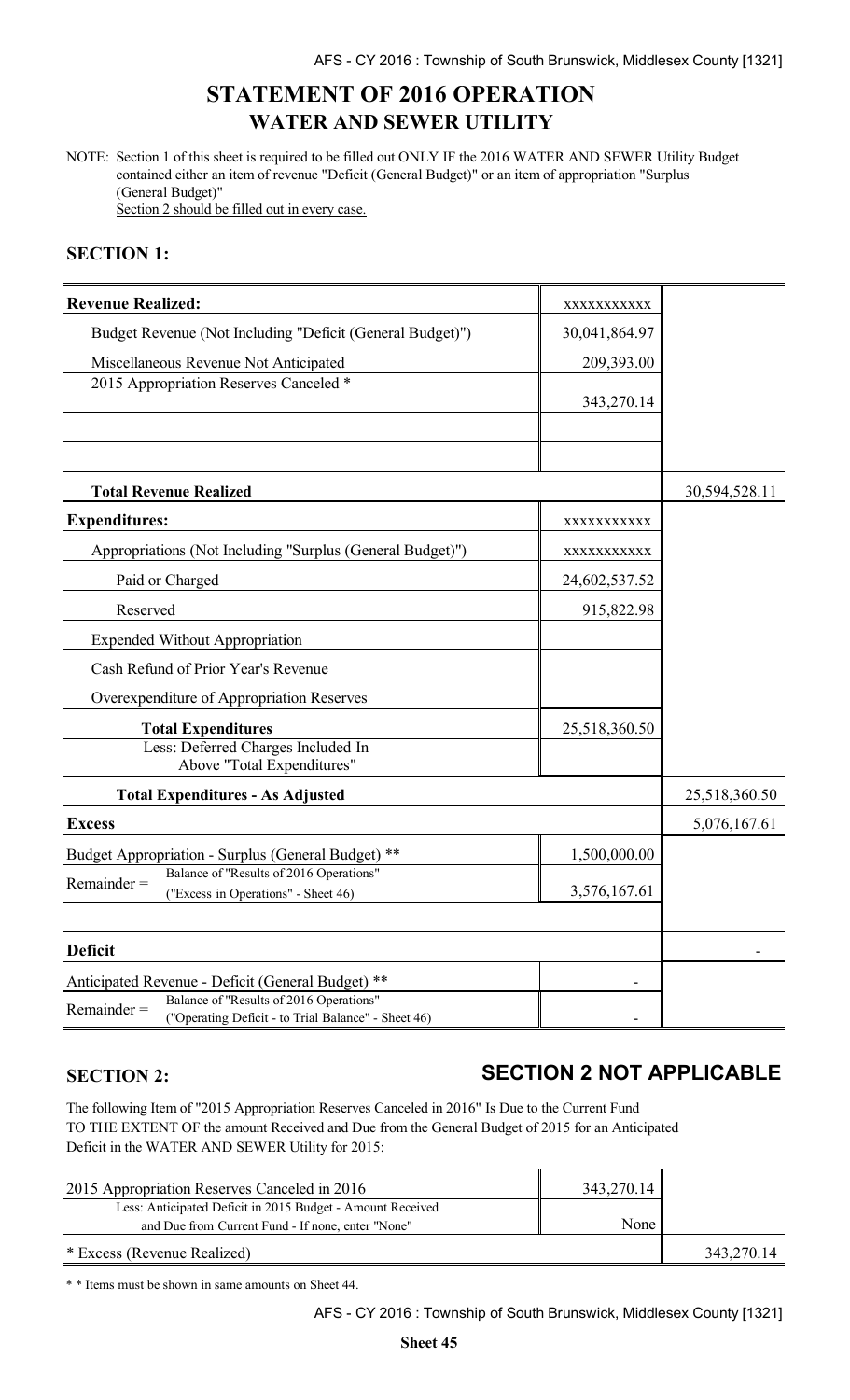### **RESULTS OF 2016 OPERATIONS WATER AND SEWER UTILITY**

|                                                      | Debit        | Credit       |
|------------------------------------------------------|--------------|--------------|
| <b>Excess in Anticipated Revenues</b>                | XXXXXXXXXX   | 3,023,470.97 |
| <b>Unexpended Balances of Appropriations</b>         | XXXXXXXXXX   | 33.50        |
| Miscellaneous Revenue Not Anticipated                | XXXXXXXXXX   | 209,393.00   |
| Unexpended Balances of 2015 Appropriation Reserves * | XXXXXXXXXX   | 343,270.14   |
| Cancel Accounts Payable                              |              |              |
| Deficit in Anticipated Revenue                       |              | XXXXXXXXXX   |
| Prior Year Adjustments                               |              | XXXXXXXXXX   |
| <b>Operating Deficit - to Trial Balance</b>          | XXXXXXXXXX   |              |
| Excess in Operations - to Operating Surplus          | 3,576,167.61 | XXXXXXXXXX   |
| * See restrictions in amount on Sheet 45, SECTION 2  | 3,576,167.61 | 3,576,167.61 |

### **OPERATING SURPLUS - WATER AND SEWER UTILITY**

|                                                                                                           | Debit        | Credit       |
|-----------------------------------------------------------------------------------------------------------|--------------|--------------|
| Balance January 1, 2016                                                                                   | XXXXXXXXXX   | 2,300,240.84 |
|                                                                                                           |              |              |
| Excess in Results of 2016 Operations                                                                      | XXXXXXXXXX   | 3,576,167.61 |
| Amount Appropriated in 2016 Budget-Cash                                                                   | 1,500,000.00 | XXXXXXXXXX   |
| Amount Appropriated in 2016 Budget with Prior Written<br>Consent of Director of Local Government Services |              | XXXXXXXXXX   |
|                                                                                                           |              |              |
| Balance December 31, 2016                                                                                 | 4,376,408.45 | XXXXXXXXXX   |
|                                                                                                           | 5,876,408.45 | 5,876,408.45 |

### **ANALYSIS OF BALANCE DECEMBER 31, 2016 (FROM WATER AND SEWER UTILITY - TRIAL BALANCE)**

| Cash                                                          | 5,107,932.84 |
|---------------------------------------------------------------|--------------|
| Investments                                                   | 1,268,000.00 |
| <b>Interfund Accounts Receivable</b>                          | 801.53       |
| Subtotal                                                      | 6,376,734.37 |
| Deduct Cash Liabilities Marked with "C" on Trial Balance      | 2,000,324.92 |
| Operating Surplus Cash or (Deficit in Operating Surplus Cash) | 4,376,409.45 |
| Other Assets Pledged to Operating Surplus *                   |              |
| Deferred Charges #                                            |              |
| Operating Deficit $#$                                         |              |
| <b>Total Other Assets</b>                                     |              |
| # MAY NOT BE ANTICIPATED AS NON-CASH SURPLUS IN 2017 BUDGET.  | 4,376,409.45 |

\* In the case of a "Deficit in Operating Surplus Cash",

"Other Assets" would also be pledged to cash liabilities.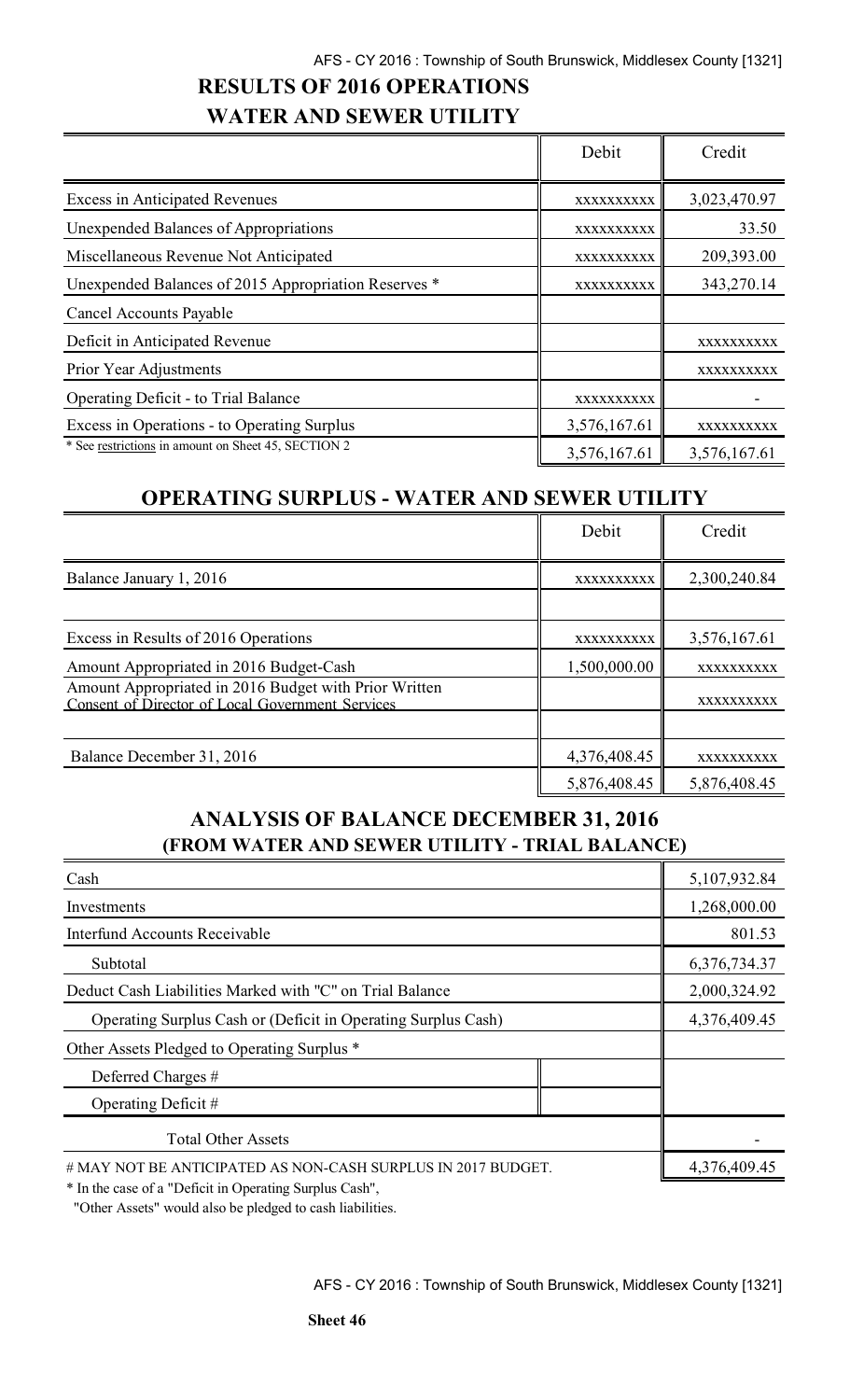### **SCHEDULE OF WATER AND SEWER UTILITY ACCOUNTS RECEIVABLE**

| Balance December 31, 2015         |                     | \$                        | 1,154,249.90  |
|-----------------------------------|---------------------|---------------------------|---------------|
| Increased by:                     |                     |                           |               |
| Water And Sewer Rents Levied      |                     | \$                        | 25,445,312.35 |
| Decreased by:                     |                     |                           |               |
| Collections                       | \$<br>25,388,016.73 |                           |               |
| Overpayments applied              | \$                  |                           |               |
| Transfer to Water And Sewer Liens | \$                  |                           |               |
| Other                             | \$                  |                           |               |
|                                   |                     | $\boldsymbol{\mathsf{S}}$ | 25,388,016.73 |
| Balance December 31, 2016         |                     | $\boldsymbol{\mathsf{S}}$ | 1,211,545.52  |

### **SCHEDULE OF WATER AND SEWER UTILITY LIENS**

| Balance December 31, 2015 |                                           |    | \$ |
|---------------------------|-------------------------------------------|----|----|
|                           |                                           |    |    |
| Increased by:             |                                           |    |    |
|                           | <b>Transfers from Accounts Receivable</b> | \$ |    |
|                           | Penalties and Costs                       | \$ |    |
| Other                     |                                           | \$ |    |
|                           |                                           |    | \$ |
| Decreased by:             |                                           |    |    |
| Collections               |                                           | \$ |    |
| Other                     |                                           | \$ |    |
|                           |                                           |    | \$ |
|                           |                                           |    |    |
| Balance December 31, 2016 |                                           |    | \$ |
|                           |                                           |    |    |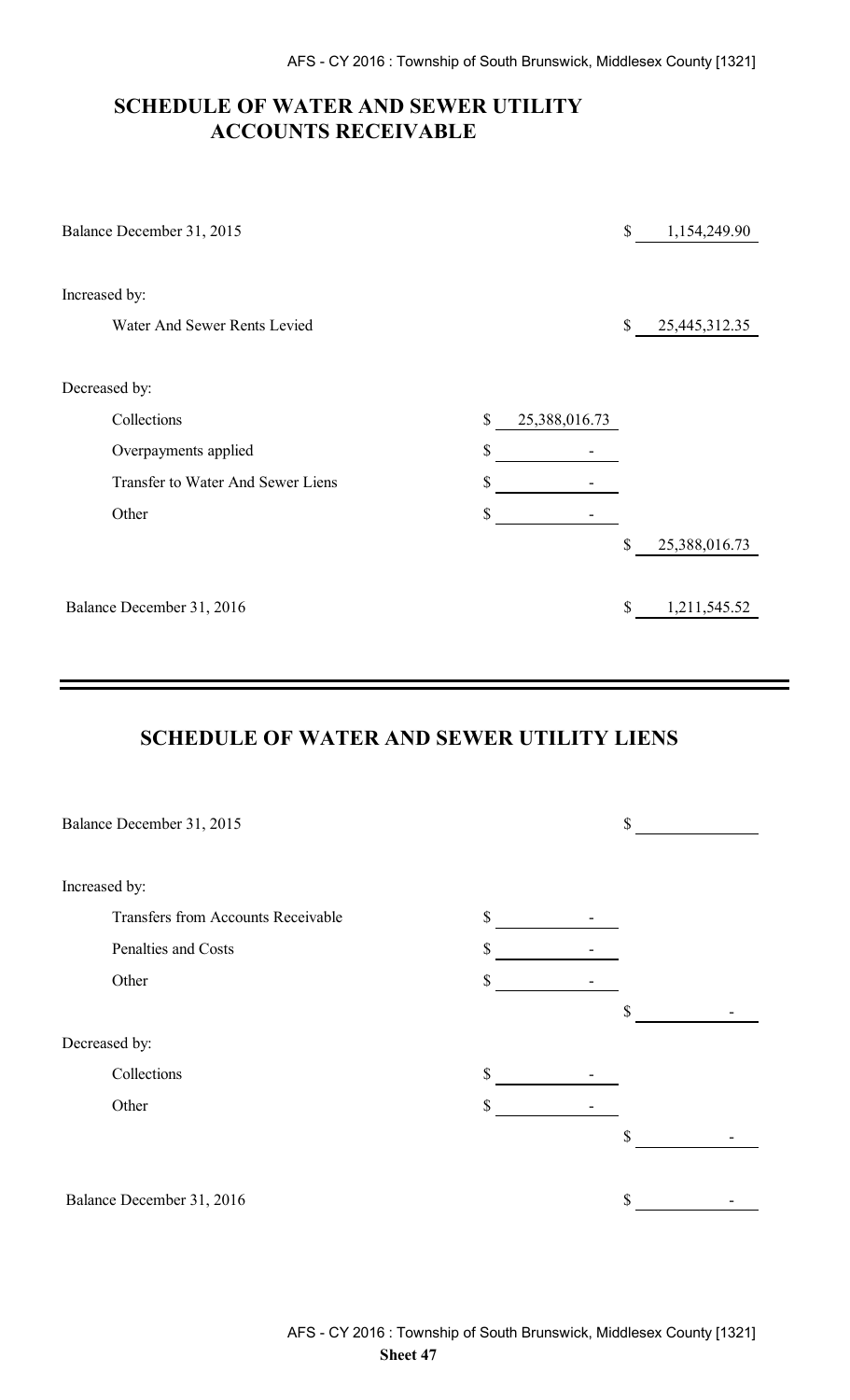#### **DEFERRED CHARGES**

# **- MANDATORY CHARGES ONLY - WATER AND SEWER UTILITY FUND**

**(Do not include the emergency authorizations pursuit to N.J.S. 40A:4-55, listed on Sheet 29)**

|                  |                                |              | Amount                               |                                    |              |                                  |              |                                   |
|------------------|--------------------------------|--------------|--------------------------------------|------------------------------------|--------------|----------------------------------|--------------|-----------------------------------|
|                  | Caused By                      |              | Dec. 31, 2015<br>per Audit<br>Report | Amount in<br>2016<br><b>Budget</b> |              | Amount<br>Resulting<br>from 2016 |              | Balance<br>as at<br>Dec. 31, 2016 |
|                  | 1. Emergency Authorization - * | \$           | S.                                   |                                    | \$           |                                  |              |                                   |
|                  | 2. Over expenditure Reserves   | \$           | \$                                   |                                    | \$           |                                  | \$           |                                   |
| 3.               |                                | $\mathbb{S}$ | $\mathbb{S}$                         |                                    | $\mathbb{S}$ |                                  | $\mathbb{S}$ |                                   |
| $\overline{4}$ . |                                | \$           | \$                                   |                                    | \$           |                                  |              |                                   |
| 5.               |                                | \$           | \$                                   |                                    |              |                                  |              |                                   |
| 6.               |                                | $\mathbf S$  | $\mathbb{S}$                         |                                    | \$           |                                  | \$           |                                   |
| 7.               |                                | \$           | \$                                   |                                    | \$           |                                  |              |                                   |
| 8.               |                                | \$           |                                      |                                    |              |                                  |              |                                   |
| 9.               |                                | \$           | \$                                   |                                    |              |                                  | \$           |                                   |
| 10.              |                                | \$           |                                      |                                    |              |                                  |              |                                   |
|                  |                                |              |                                      |                                    |              |                                  |              |                                   |

\* Do not include items funded or refunded as listed below.

### **EMERGENCY AUTHORIZATIONS UNDER N.J.S. 40A:4-47 WHICH HAVE BEEN FUNDED OF REFUNDED UNDER N.J.S. 40A:2-3 OR N.J.S. 40A:2-51**



#### **JUDGEMENTS ENTERED AGAINST MUNICIPALITY AND NOT SATISFIED**

|                  | In favor of | On Account of | Date Entered | Amount | Appropriated for<br>in Budget of<br>Year 2017 |
|------------------|-------------|---------------|--------------|--------|-----------------------------------------------|
| $\mathbf{1}$ .   |             |               |              |        |                                               |
| 2.               |             |               |              |        |                                               |
| 3.               |             |               |              |        |                                               |
| $\overline{4}$ . |             |               |              |        |                                               |

AFS - CY 2016 : Township of South Brunswick, Middlesex County [1321]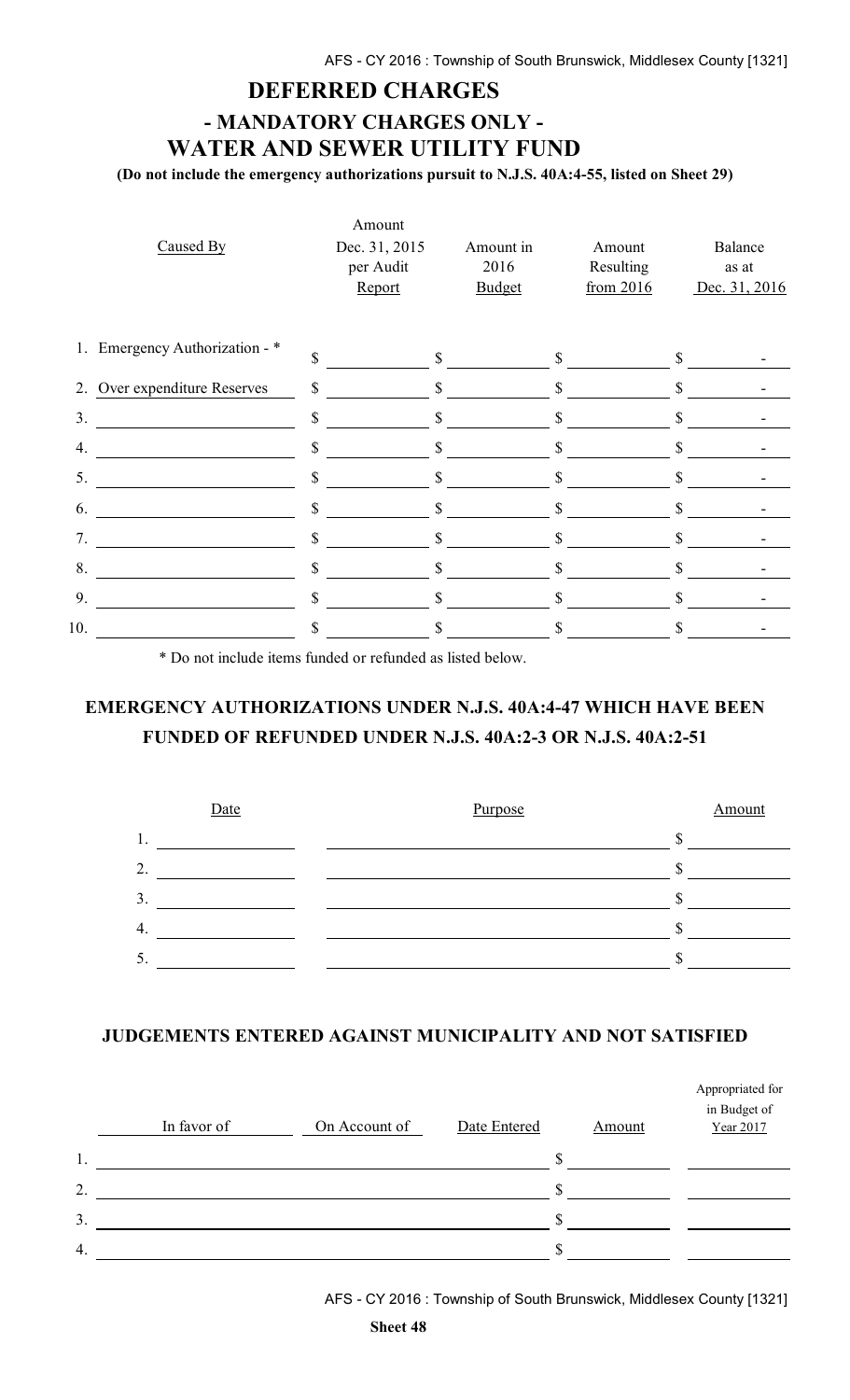# **SCHEDULE OF BONDS ISSUED AND OUTSTANDING AND 2017 DEBT SERVICE FOR BONDS WATER AND SEWER UTILITY ASSESSMENT BONDS**

|                                                           | Debit         | Credit                                  | 2017 Debt<br>Service |
|-----------------------------------------------------------|---------------|-----------------------------------------|----------------------|
| Outstanding January 1, 2016                               | XXXXXXXXXX    |                                         |                      |
| Issued                                                    | XXXXXXXXXX    |                                         |                      |
|                                                           |               |                                         | <b>NOT</b>           |
|                                                           |               |                                         | <b>APPLICABLE</b>    |
| Paid                                                      |               | XXXXXXXXXX                              |                      |
| Outstanding December 31, 2016                             |               | XXXXXXXXXX                              |                      |
|                                                           |               |                                         |                      |
| 2017 Bond Maturities - Assessment Bonds                   |               |                                         |                      |
| 2017 Interest on Bonds *                                  |               | \$                                      |                      |
| WATER AND SEWER UTILITY CAPITAL BONDS                     |               |                                         |                      |
| Outstanding January 1, 2016                               | XXXXXXXXXX    | 32,440,000.00                           |                      |
| Issued                                                    | XXXXXXXXX     |                                         |                      |
| Paid                                                      | 3,370,000.00  | XXXXXXXXXX                              |                      |
| Refunded                                                  |               |                                         |                      |
|                                                           |               |                                         |                      |
| Outstanding December 31, 2016                             | 29,070,000.00 | XXXXXXXXXX                              |                      |
|                                                           | 32,440,000.00 | 32,440,000.00                           |                      |
| 2017 Bond Maturities - Capital Bonds                      |               |                                         | 3,460,000.00<br>S    |
| 2017 Interest on Bonds *                                  |               | 1,038,028.46<br>$\mathbf{\overline{S}}$ |                      |
| <b>INTEREST ON BONDS - WATER AND SEWER UTILITY BUDGET</b> |               |                                         |                      |
| 2017 Interest on Bonds (* Items)                          |               | \$<br>1,038,028.46                      |                      |
| Less: Interest Accrued to 12/31/2016 (Trial Balance)      |               | $\boldsymbol{\mathsf{S}}$<br>265,606.58 |                      |

| <b>Subtotal</b>                              | lS | 772,421.88 |             |            |
|----------------------------------------------|----|------------|-------------|------------|
| Add: Interest to be Accrued as of 12/31/2017 |    | 211,648.57 |             |            |
| Required Appropriation 2017                  |    |            | <u>  \$</u> | 984,070.45 |

### **LIST OF BONDS ISSUED DURING 2016**

**NOT APPLICABLE**

| Purpose | 2017 Maturity | Amount<br>Issued | Date of<br>Issue | Interest<br>Rate |
|---------|---------------|------------------|------------------|------------------|
|         |               |                  |                  |                  |
|         |               |                  |                  |                  |
|         |               |                  |                  |                  |
|         |               |                  |                  |                  |
|         |               |                  |                  |                  |
|         |               |                  |                  |                  |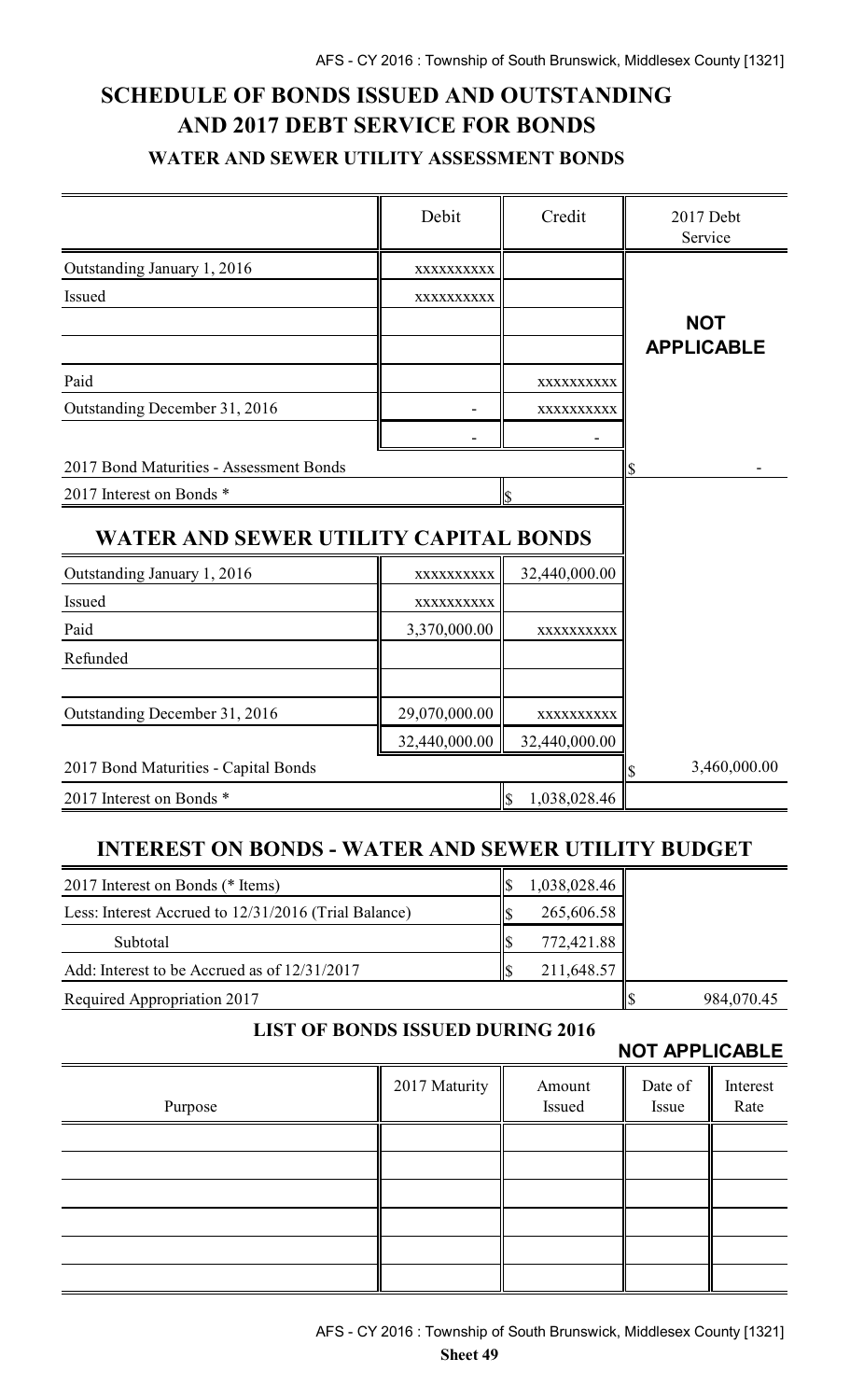### **SCHEDULE OF BONDS ISSUED AND OUTSTANDING AND 2017 DEBT SERVICE FOR LOANS**

# WATER AND SEWER UTILITY \_\_\_\_\_\_\_\_\_\_\_\_\_\_\_\_\_\_\_\_\_\_\_\_\_\_\_\_\_\_LOAN

|                               | Debit      | Credit                  | 2017 Debt<br>Service |
|-------------------------------|------------|-------------------------|----------------------|
| Outstanding January 1, 2016   | XXXXXXXXXX |                         |                      |
| Issued                        | XXXXXXXXXX |                         |                      |
|                               |            |                         | <b>NOT</b>           |
|                               |            |                         | <b>APPLICABLE</b>    |
| Paid                          |            | XXXXXXXXX               |                      |
| Outstanding December 31, 2016 |            | XXXXXXXXXX              |                      |
|                               |            |                         |                      |
| 2017 Loan Maturities          |            |                         |                      |
| 2017 Interest on Loans *      |            | \$                      |                      |
| TER AND SEWER UTILITY         |            | <b>LOAN</b>             |                      |
| Outstanding January 1, 2016   | XXXXXXXXXX |                         |                      |
| Issued                        | XXXXXXXXXX |                         |                      |
| Paid                          |            | XXXXXXXXXX              | <b>NOT</b>           |
|                               |            |                         | <b>APPLICABLE</b>    |
|                               |            |                         |                      |
| Outstanding December 31, 2016 |            | XXXXXXXXX               |                      |
|                               |            |                         |                      |
| 2017 Loan Maturities          |            |                         | \$                   |
| 2017 Interest on Loans *      |            | $\overline{\mathbb{S}}$ |                      |

### **INTEREST ON LOANS - WATER AND SEWER UTILITY BUDGET**

| 2017 Interest on Loans (* Items)                     |  |                   |
|------------------------------------------------------|--|-------------------|
| Less: Interest Accrued to 12/31/2016 (Trial Balance) |  |                   |
| Subtotal                                             |  | <b>NOT</b>        |
| Add: Interest to be Accrued as of 12/31/2017         |  | <b>APPLICABLE</b> |
| Required Appropriation 2017                          |  |                   |

#### **LIST OF LOANS ISSUED DURING 2016**

| Purpose | 2017 Maturity | Amount Issued | Date of<br>Issue | Interest<br>Rate |
|---------|---------------|---------------|------------------|------------------|
|         |               |               |                  |                  |
|         |               |               |                  |                  |
|         |               |               |                  |                  |
|         |               |               |                  |                  |
|         |               |               |                  |                  |
|         |               |               |                  |                  |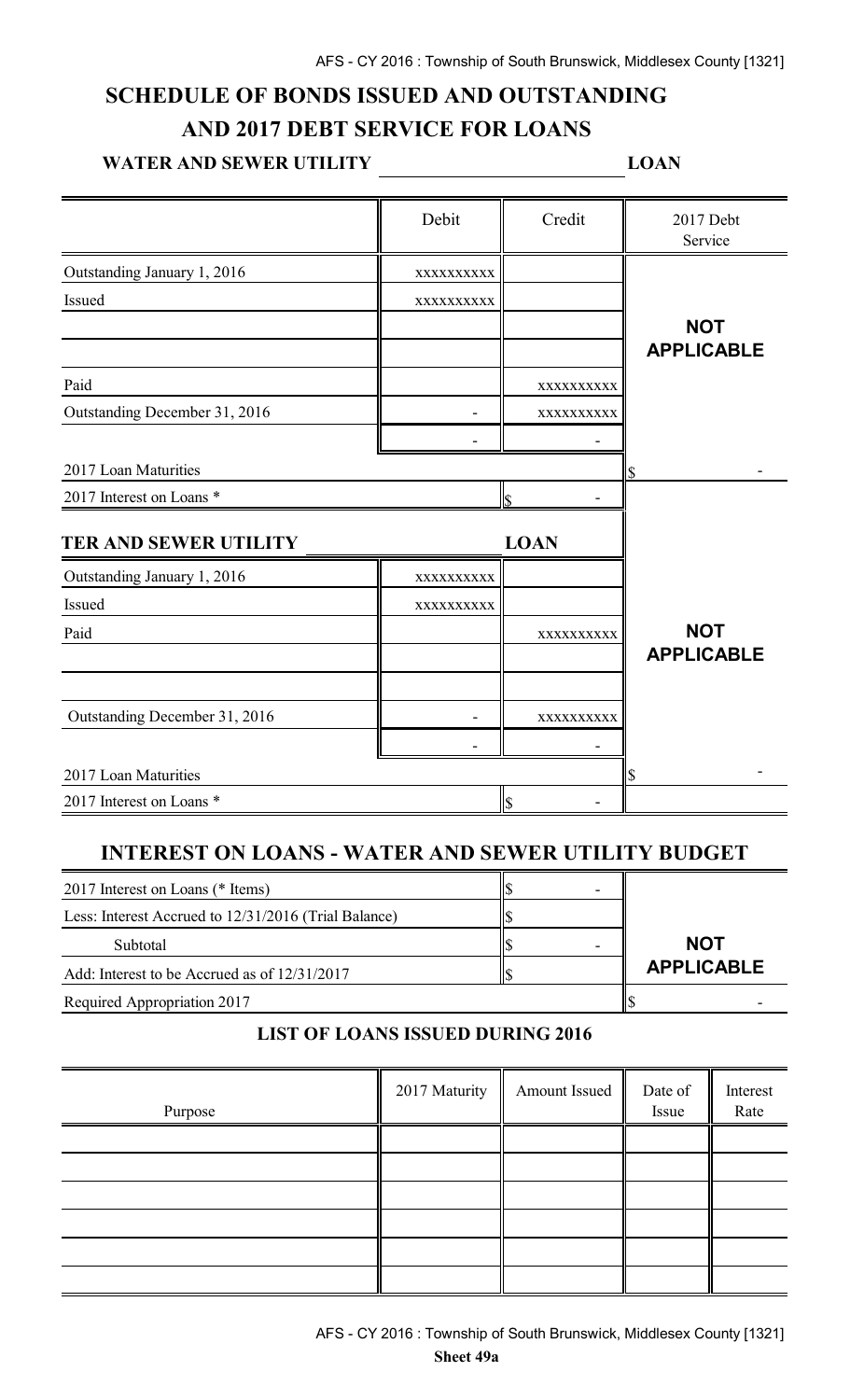### **DEBT SERVICE FOR WATER AND SEWER UTILITY NOTES (OTHER THAN UTILITY ASSESSMENT NOTES)**

|                                           | Original     | Original   | Amount<br>of Note | Date       | Rate       |                          | 2017 Budget Requirement |  |
|-------------------------------------------|--------------|------------|-------------------|------------|------------|--------------------------|-------------------------|--|
| Title or Purpose of Issue                 | Amount       | Date of    | Outstanding       | of         | of         | For Principal            | For Interest<br>$***$   |  |
|                                           | Issued       | Issue *    | Dec. 31, 2016     | Maturity   | Interest   |                          |                         |  |
| Various Capital Improvements<br>$\perp$ . | 900,000.00   | 12/31/14   | 16,382,000.00     | 01/28/2017 | 2.000%     |                          | 327,640.00              |  |
| Various Capital Improvements<br>2.        | 2,060,000.00 | 10/05/16   | 2,060,000.00      | 10/04/2017 | 0.940%     | $\overline{\phantom{a}}$ | 19,364.00               |  |
| 3.                                        |              |            |                   |            |            |                          |                         |  |
| 4.                                        |              |            |                   |            |            |                          |                         |  |
| 5.                                        |              |            |                   |            |            |                          |                         |  |
| 6.                                        |              |            |                   |            |            |                          |                         |  |
| 7.                                        |              |            |                   |            |            |                          |                         |  |
| 8.                                        |              |            |                   |            |            |                          |                         |  |
| 9.                                        |              |            |                   |            |            |                          |                         |  |
| 10.                                       |              |            |                   |            |            |                          |                         |  |
| 11.                                       |              |            |                   |            |            |                          |                         |  |
| 12.                                       |              |            |                   |            |            |                          |                         |  |
| Totals                                    | 2,960,000.00 | XXXXXXXXXX | 18,442,000.00     | XXXXXXXXXX | XXXXXXXXXX |                          | 347,004.00              |  |

Important: If there is more than one utility in the municipality, identify each note.

| <b>INTEREST ON NOTES - WATER AND SEWER UTILITY BUDGET</b> |  |            |  |  |  |
|-----------------------------------------------------------|--|------------|--|--|--|
| 2017 Interest on Notes                                    |  | 347,004.00 |  |  |  |
| Less: Interest Accrued to 12/31/2016 (Trial Balance)      |  | 305,177.67 |  |  |  |
| Subtotal                                                  |  | 41,826.33  |  |  |  |
| Add: Interest to be Accrued as of 12/31/2017              |  | 305,177.67 |  |  |  |
| Required Appropriations - 2017                            |  | 347,004.00 |  |  |  |

 **\* See Sheet 33 for clarification of "Original Date of Issue".** 

**All notes with an original date of issue of 2014 or prior require one legal payable installment to be**

**financing submitted. budgeted if it is contemplated that such notes will be renewed in 2017 or written intent of permanent**

 **\*\* If interest on note is financed by ordinance, designate same, otherwise an amount must be included in this column.**

#### **(Do not crowd - add additional sheets)**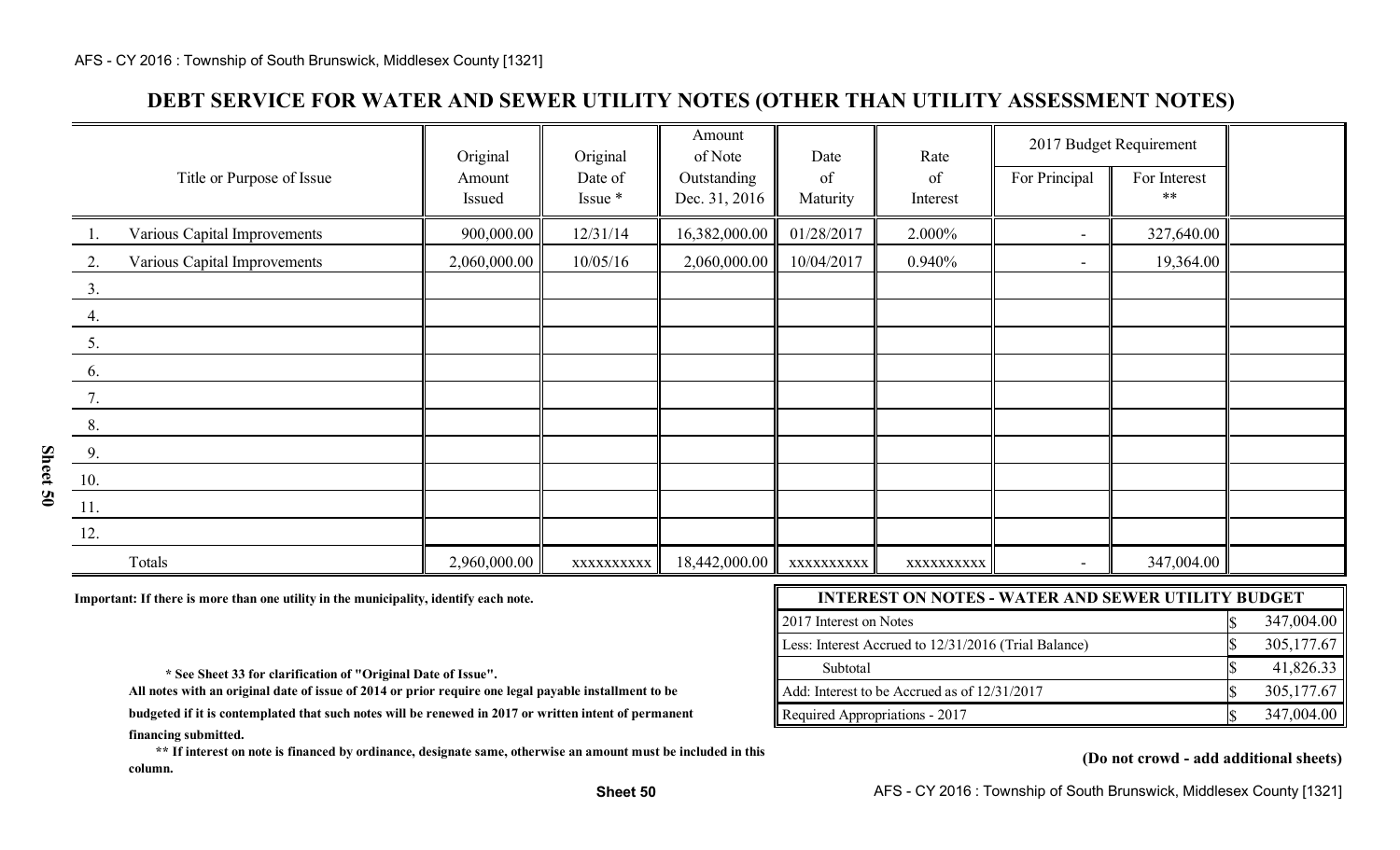### **DEBT SERVICE SCHEDULE FOR WATER AND SEWER UTILITY ASSESSMENT NOTES**

| Title or Purpose of Issue | Original<br>Amount       | Original<br>Date of | Amount<br>of Note<br>Outstanding | Date<br>$% \left( \left( \mathcal{A},\mathcal{A}\right) \right) =\left( \mathcal{A},\mathcal{A}\right)$ of | Rate<br>of | For Principal            | 2017 Budget Requirement<br>For Interest | Interest<br>Computed to |
|---------------------------|--------------------------|---------------------|----------------------------------|------------------------------------------------------------------------------------------------------------|------------|--------------------------|-----------------------------------------|-------------------------|
|                           | Issued                   | Issue *             | Dec. 31, 2016                    | Maturity                                                                                                   | Interest   |                          | $**$                                    | (Insert Date)           |
| <sup>1</sup>              |                          |                     |                                  |                                                                                                            |            |                          |                                         |                         |
| 2.                        |                          |                     |                                  |                                                                                                            |            |                          |                                         |                         |
| 3.                        |                          |                     |                                  |                                                                                                            |            |                          |                                         |                         |
| 4.                        |                          |                     |                                  |                                                                                                            |            |                          |                                         |                         |
| 5.                        |                          |                     |                                  |                                                                                                            |            |                          |                                         |                         |
| 6.                        |                          |                     |                                  |                                                                                                            |            |                          |                                         |                         |
| 7.                        |                          |                     |                                  |                                                                                                            |            |                          |                                         |                         |
| 8.                        |                          |                     |                                  |                                                                                                            |            |                          |                                         |                         |
| 9.                        |                          |                     |                                  |                                                                                                            |            |                          |                                         |                         |
| 10.                       |                          |                     |                                  |                                                                                                            |            |                          |                                         |                         |
| $\overline{11}$ .         |                          |                     |                                  |                                                                                                            |            |                          |                                         |                         |
| 12.                       |                          |                     |                                  |                                                                                                            |            |                          |                                         |                         |
| 13.                       |                          |                     |                                  |                                                                                                            |            |                          |                                         |                         |
| 14.                       |                          |                     |                                  |                                                                                                            |            |                          |                                         |                         |
| 15.                       |                          |                     |                                  |                                                                                                            |            |                          |                                         |                         |
| 16.                       |                          |                     |                                  |                                                                                                            |            |                          |                                         |                         |
| Totals                    | $\overline{\phantom{a}}$ | XXXXXXXXXX          | $\blacksquare$                   | XXXXXXXXX                                                                                                  | XXXXXXXXXX | $\overline{\phantom{a}}$ | $\blacksquare$                          | XXXXXXXXXX              |

**Important: If there is more than one utility in the municipality, identify each note.**

**MEMO: \*See Sheet 33 for clarification of "Original Date of Issue"**

**Utility Assessment Notes with an original date of issue of December 31, 2014 or prior require one legally payable installment to be budgeted in the 2017 Dedicated Utility Assessment Budget**

**if it is contemplated that such notes will be renewed in 2017 or written intent of permanent financing submitted with statement.**

**\*\*Interest on Utility Assessment Notes must be included in the Utility Budget appropriation "Interest on Notes".**

**Sheet 51**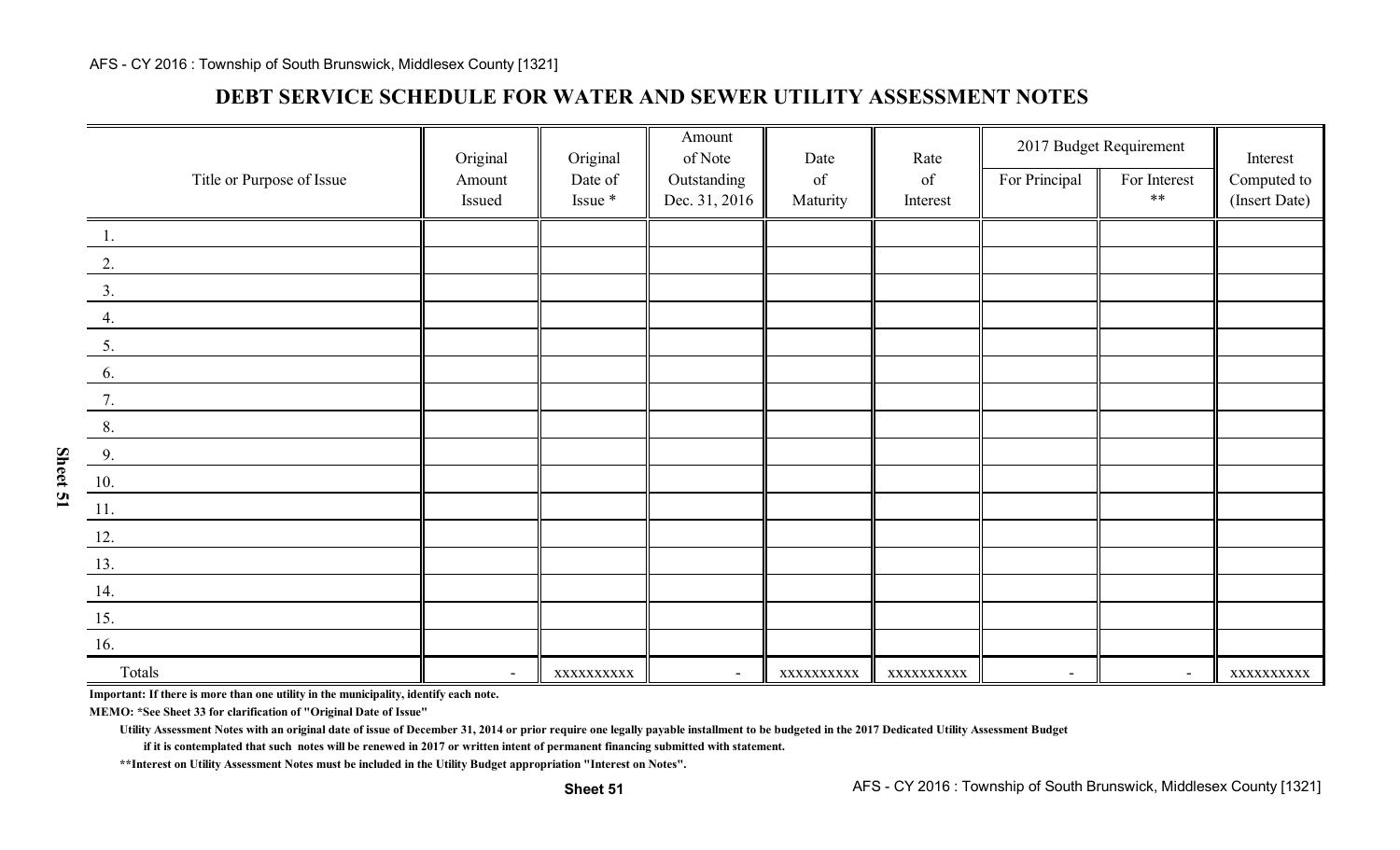**Sheet 51a**

### **SCHEDULE OF WATER AND SEWER UTILITY CAPITAL LEASE PROGRAM OBLIGATIONS**

| Purpose          | Amount of Lease<br><b>Obligation Outstanding</b> | 2017 Budget Requirement  |                   |  |
|------------------|--------------------------------------------------|--------------------------|-------------------|--|
|                  | Dec. 31, 2016                                    | For Principal            | For Interest/Fees |  |
| $\overline{1}$ . |                                                  |                          |                   |  |
| 2.               |                                                  |                          |                   |  |
| $\overline{3}$ . |                                                  |                          |                   |  |
| 4.               |                                                  |                          |                   |  |
| 5.               |                                                  |                          |                   |  |
| 6.               |                                                  |                          |                   |  |
| 7.               |                                                  |                          |                   |  |
| 8.               |                                                  |                          |                   |  |
| 9.               |                                                  |                          |                   |  |
| 10.              |                                                  |                          |                   |  |
| 11.              |                                                  |                          |                   |  |
| 12.              |                                                  |                          |                   |  |
| 13.              |                                                  |                          |                   |  |
| 14.              |                                                  |                          |                   |  |
| 15.              |                                                  |                          |                   |  |
| 16.              |                                                  |                          |                   |  |
| Totals           | $\overline{\phantom{a}}$                         | $\overline{\phantom{a}}$ |                   |  |

**NOT APPLICABLE**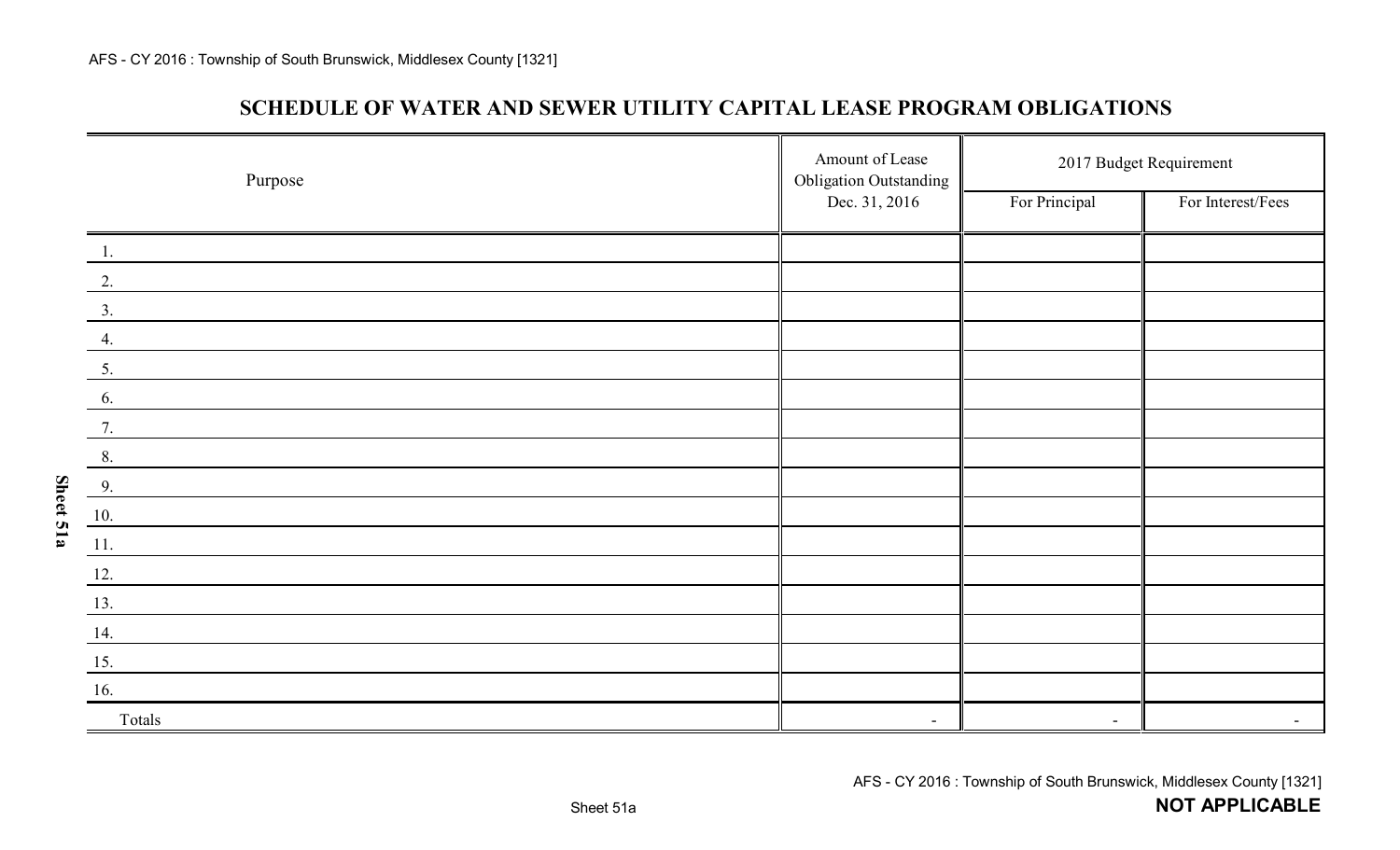### **SCHEDULE OF IMPROVEMENT AUTHORIZATIONS WATER AND SEWER (UTILITY CAPITAL FUND)**

|           | <b>IMPROVEMENTS</b>                       |              |                         |                |              |                |                              |                           |
|-----------|-------------------------------------------|--------------|-------------------------|----------------|--------------|----------------|------------------------------|---------------------------|
|           | Specify each authorization by purpose. Do |              | Balance January 1, 2016 | 2016           | Expended     | Authorizations |                              | Balance December 31, 2016 |
|           | not merely designate by a code number.    | Funded       | Unfunded                | Authorizations |              | Canceled       | Funded                       | Unfunded                  |
| Code No   | Purpose                                   |              |                         |                |              |                |                              |                           |
| 05-06     | Various Capital improvements              |              |                         |                | (7,716.10)   |                | $\overline{\phantom{a}}$     | 7,716.10                  |
| 22-84     | <b>Construction Rt 130</b>                | 36,447.82    |                         |                |              |                | 36,447.82                    | $\sim$                    |
| 55.90     | Various Water Sewer Improvements          | 751.85       |                         |                |              |                | 751.85                       | $\blacksquare$            |
| $21 - 11$ | Various Utility Improvements              |              | 1,898,269.65            |                | 509,402.55   |                |                              | 1,388,867.10              |
| 67-95     | Cons Pump Station 2A                      | 2,178.45     |                         |                |              |                | 2,178.45                     |                           |
| 52-97     | Cons Pump Station 10                      | 1,126.15     | 500.00                  |                |              |                | 1,126.15                     | 500.00                    |
| 50-08     | Deans Pond Lane                           | 525,377.02   | 55,000.00               |                | 1,017.15     |                | 524,359.87                   | 55,000.00                 |
| 53-01     | Water System Improvements                 | 176,259.00   |                         |                | 98,194.52    |                | 78,064.48                    |                           |
| 36-09     | Kendall Pk Phase 9                        | 92,899.40    |                         |                |              |                | 92,899.40                    | $\overline{\phantom{0}}$  |
| 56-01     | Route 1 Sewer Line                        | 127,977.39   |                         |                | 600.00       |                | 127,377.39                   | $\overline{\phantom{0}}$  |
| 48-03     | Water main replacements                   | 70,850.68    |                         |                | 34,558.14    |                | 36,292.54                    | $\blacksquare$            |
| 46-05     | <b>Upgrade of Wastewater Master Plan</b>  | 79,130.31    |                         |                |              |                | 79,130.31                    | $\overline{\phantom{0}}$  |
| 46-07     | <b>Radium Remediation</b>                 |              | 14,650.00               |                |              |                |                              | 14,650.00                 |
| 35-07     | Various Capital improvements              |              |                         |                |              |                | $\overline{\phantom{0}}$     | $\overline{\phantom{0}}$  |
| $25 - 15$ | Various Capital improvements              |              | 10,036,011.26           |                | 1,280,555.79 |                | $\overline{\phantom{a}}$     | 8,755,455.47              |
| 53-08     | Various Capital improvements              |              |                         |                |              |                | $\qquad \qquad \blacksquare$ |                           |
| $16 - 12$ | Various Utility Improvements              |              | 412,085.31              |                | 337, 151. 45 |                |                              | 74,933.86                 |
| $23 - 12$ | Various Utility Improvements              |              | 807,054.80              |                | 97,254.16    |                |                              | 709,800.64                |
| $22 - 13$ | Various Utility Improvements              | 441,037.65   | 166,500.80              |                | 10,360.20    |                | 430,677.45                   | 166,500.80                |
| $23 - 14$ | Various Utility Improvements              |              | 26,062.69               |                | 26,062.69    |                | $\overline{\phantom{a}}$     |                           |
| $18-16$   | Various Utility Improvements              |              |                         | 2,532,000.00   | 556,857.21   |                | $\overline{a}$               | 1,975,142.79              |
|           | Totals<br>70000-                          | 1,554,035.72 | 13,416,134.51           | 2,532,000.00   | 2,944,297.76 |                | 1,409,305.71                 | 13,148,566.76             |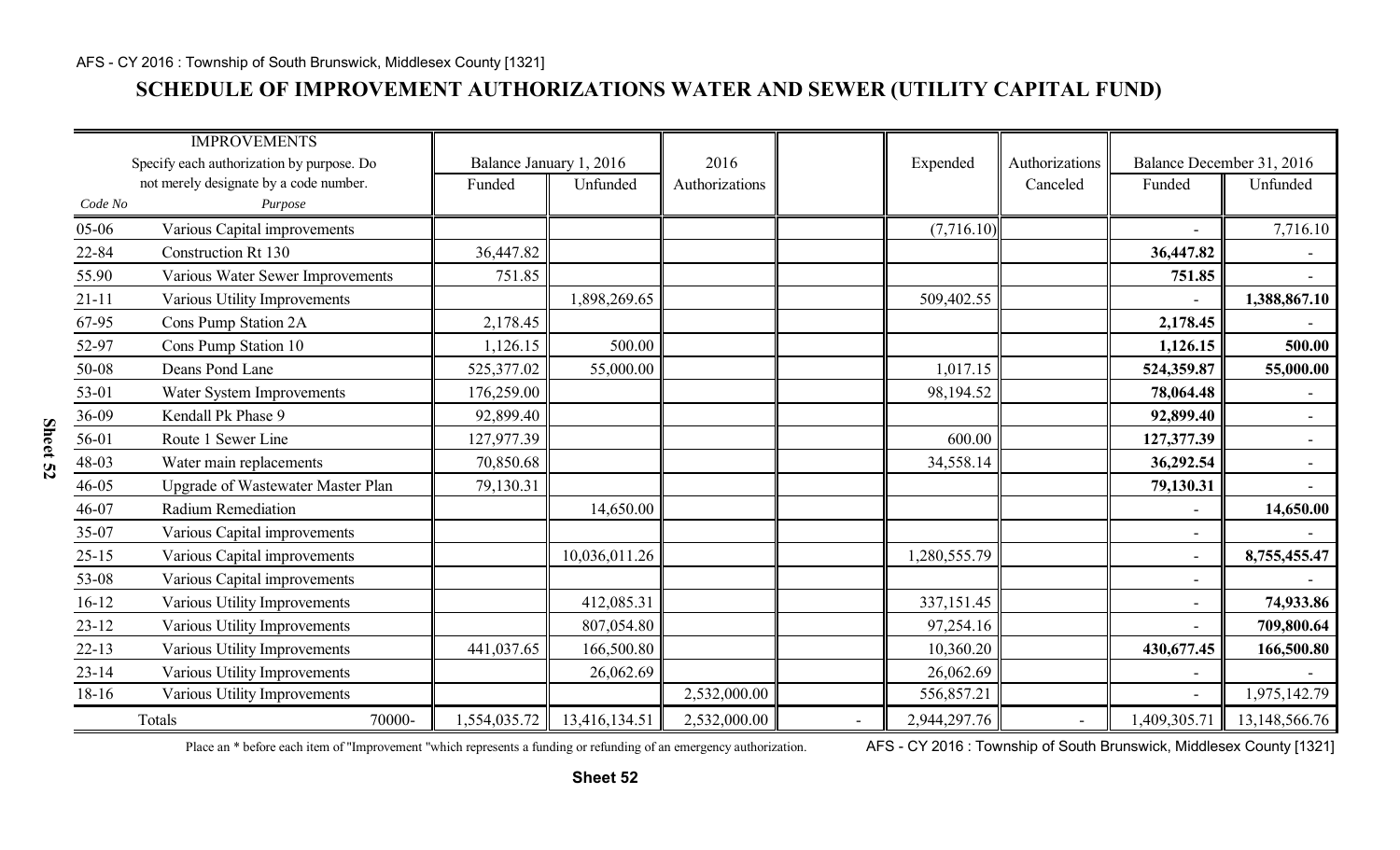# **WATER AND SEWER UTILITY CAPITAL FUND SCHEDULE OF CAPITAL IMPROVEMENT FUND**

|                                                                                            | Debit      | Credit     |
|--------------------------------------------------------------------------------------------|------------|------------|
| Balance January 1, 2016                                                                    | XXXXXXXXXX | 81,109.68  |
| Received from 2016 Budget Appropriations *                                                 | XXXXXXXXXX |            |
|                                                                                            | XXXXXXXXXX |            |
| Improvement Authorizations Canceled<br>(financed in whole by the Capital Improvement Fund) | XXXXXXXXXX |            |
| List by Improvements - Direct Charges Made for Preliminary Costs:                          | XXXXXXXXXX | XXXXXXXXXX |
|                                                                                            |            | XXXXXXXXXX |
|                                                                                            |            | XXXXXXXXXX |
|                                                                                            |            | XXXXXXXXXX |
|                                                                                            |            | XXXXXXXXXX |
|                                                                                            |            | XXXXXXXXXX |
|                                                                                            |            | XXXXXXXXXX |
|                                                                                            |            | XXXXXXXXXX |
|                                                                                            |            | XXXXXXXXXX |
|                                                                                            |            | XXXXXXXXXX |
| Appropriated to Finance Improvement Authorizations                                         |            | XXXXXXXXXX |
|                                                                                            |            | XXXXXXXXXX |
| Balance December 31, 2016                                                                  | 81,109.68  | XXXXXXXXXX |
|                                                                                            | 81,109.68  | 81,109.68  |

# **WATER AND SEWER UTILITY CAPITAL FUND SCHEDULE OF DOWN PAYMENTS ON IMPROVEMENTS**

|                                                    | Debit      | Credit     |
|----------------------------------------------------|------------|------------|
| Balance January 1, 2016                            | XXXXXXXXXX |            |
| Received from 2016 Budget Appropriations *         | XXXXXXXXXX |            |
| Received from 2016 Emergency Appropriations *      | XXXXXXXXXX |            |
|                                                    |            |            |
|                                                    |            |            |
| Appropriated to Finance Improvement Authorizations |            | XXXXXXXXXX |
|                                                    |            | XXXXXXXXXX |
| Balance December 31, 2016                          |            | XXXXXXXXXX |
|                                                    |            |            |

\* The full amount of the 2016 appropriation should be transferred to this account unless the balance of the appropriation is to be permitted to lapse.

AFS - CY 2016 : Township of South Brunswick, Middlesex County [1321]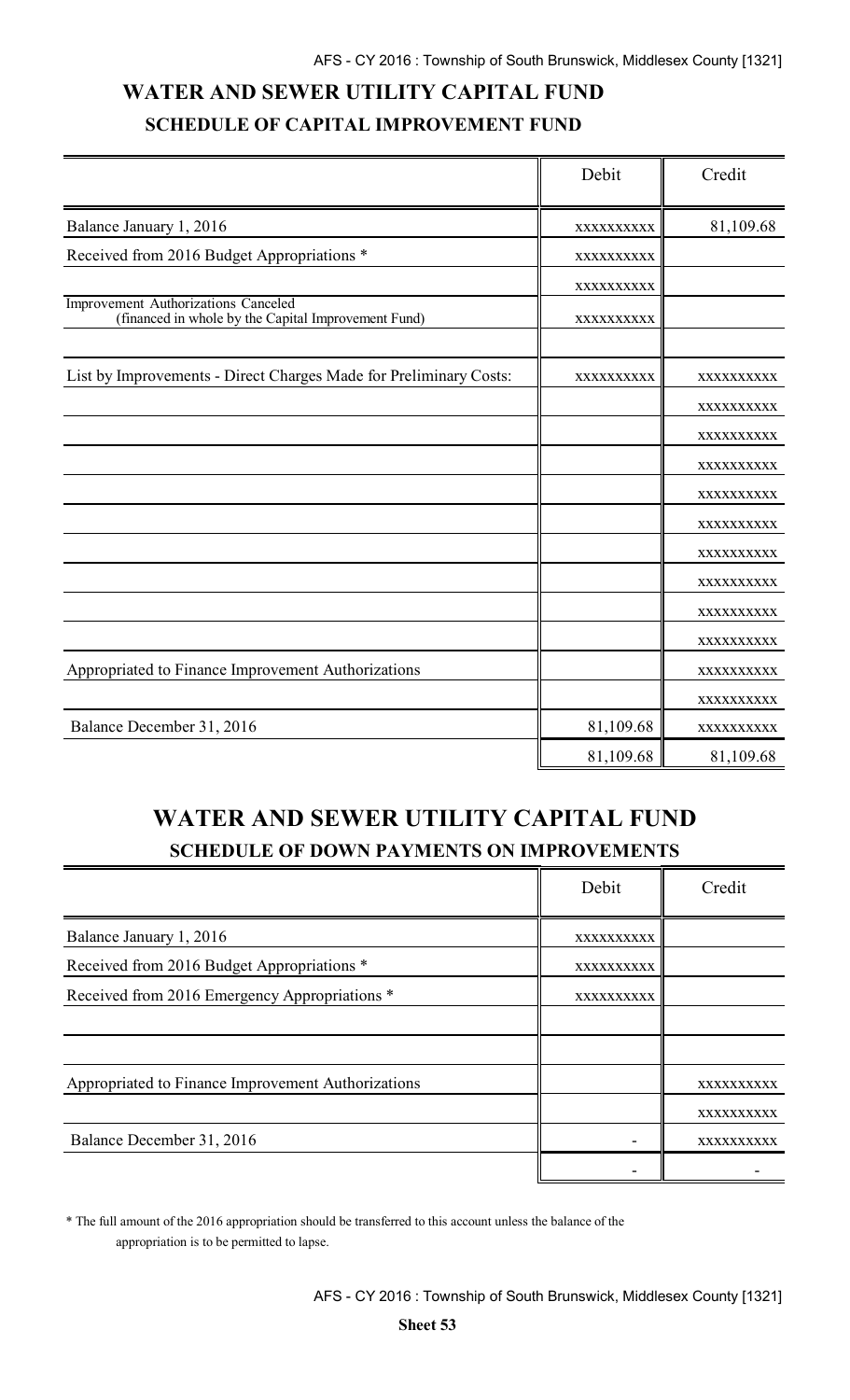### **WATER AND SEWER UTILITY FUND CAPITAL IMPROVEMENTS AUTHORIZED IN 2016 AND DOWN PAYMENTS (N.J.S. 40A:2-11)**

#### **UTILITIES ONLY**

|                                         |              | Total        | Down Payment | Amount of Down    |
|-----------------------------------------|--------------|--------------|--------------|-------------------|
| Purpose                                 | Amount       | Obligations  | Provided by  | Payment in Budget |
|                                         | Appropriated | Authorized   | Ordinance    | of 2016 or        |
|                                         |              |              |              | Prior Years       |
| Ord 2016-18 Various UtilityImprovements | 2,532,000.00 | 2,532,000.00 |              |                   |
|                                         |              |              |              |                   |
|                                         |              |              |              |                   |
|                                         |              |              |              |                   |
|                                         |              |              |              |                   |
|                                         |              |              |              |                   |
|                                         |              |              |              |                   |
|                                         |              |              |              |                   |
|                                         |              |              |              |                   |
|                                         |              |              |              |                   |
|                                         |              |              |              |                   |
|                                         |              |              |              |                   |
|                                         |              |              |              |                   |
|                                         |              |              |              |                   |
|                                         |              |              |              |                   |
|                                         |              |              |              |                   |
| Totals                                  | 2,532,000.00 | 2,532,000.00 |              |                   |

# **WATER AND SEWER UTILITY CAPITAL FUND STATEMENT OF CAPITAL SURPLUS**

**YEAR 2016**

|                                                    | Debit      | Credit     |
|----------------------------------------------------|------------|------------|
| Balance January 1, 2016                            | XXXXXXXXXX | 690.32     |
| Premium on Sale of Bonds                           | XXXXXXXXXX |            |
| <b>Funded Improvement Authorizations Canceled</b>  | XXXXXXXXXX |            |
| Premium on Sale of Bonds                           |            |            |
|                                                    |            |            |
|                                                    |            |            |
| Appropriated to Finance Improvement Authorizations |            | XXXXXXXXXX |
| Appropriated to 2016 Budget Revenue                |            | XXXXXXXXXX |
| Balance December 31, 2016                          | 690.32     | XXXXXXXXXX |
|                                                    | 690.32     | 690.32     |

AFS - CY 2016 : Township of South Brunswick, Middlesex County [1321] **Sheet 54**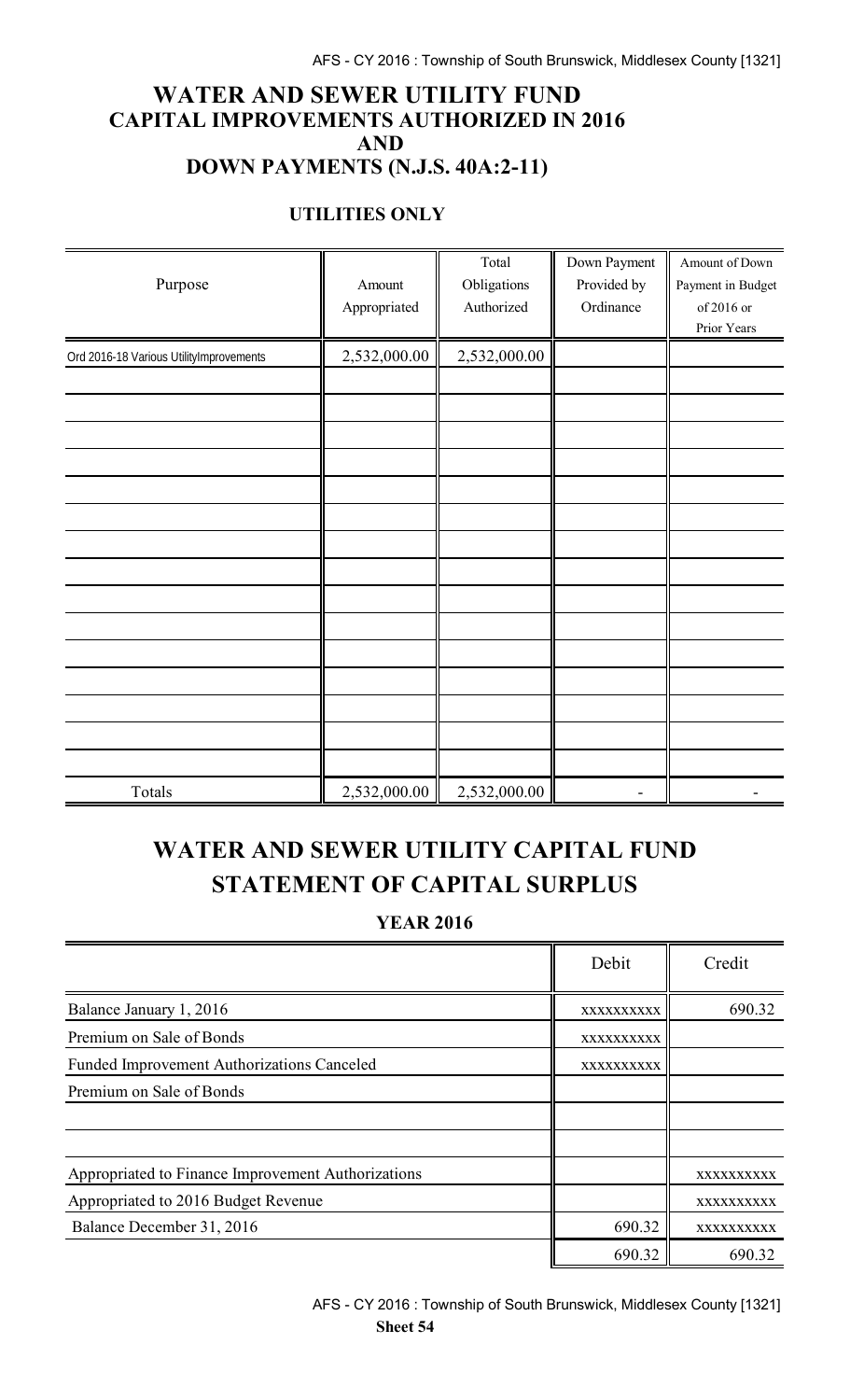#### AFS - CY 2016 : Township of South Brunswick, Middlesex County [1321]

Bonds and Notes Authorized but Not Issued must be disclosed in this Utility Capital Section in the same manner as set forth in the General Capital Fund on Sheet 8

#### **POST CLOSING**

**TRIAL BALANCE - SECOND (N/A) UTILITY FUND**

AS AT DECEMBER 31, 2016

**Operating and Capital Sections**

(Separately Stated)

*Cash Liabilities Must Be Subtotaled and Subtotal Must Be Marked With "C"*

| Title of Account | Debit    | Credit   |
|------------------|----------|----------|
|                  |          |          |
| NOT APPLICABLE   |          |          |
|                  |          |          |
|                  |          |          |
|                  |          |          |
|                  |          |          |
|                  |          |          |
|                  |          |          |
|                  |          |          |
|                  |          |          |
|                  |          |          |
|                  |          |          |
|                  |          |          |
|                  |          |          |
|                  |          |          |
|                  |          |          |
|                  |          |          |
|                  |          |          |
|                  |          |          |
|                  |          |          |
|                  |          |          |
|                  |          |          |
|                  |          |          |
| Sheet NOT Used   | $0.00\,$ | $0.00\,$ |

**(Do not crowd - add additional sheets)**

AFS - CY 2016 : Township of South Brunswick, Middlesex County [1321] **Sheet 55**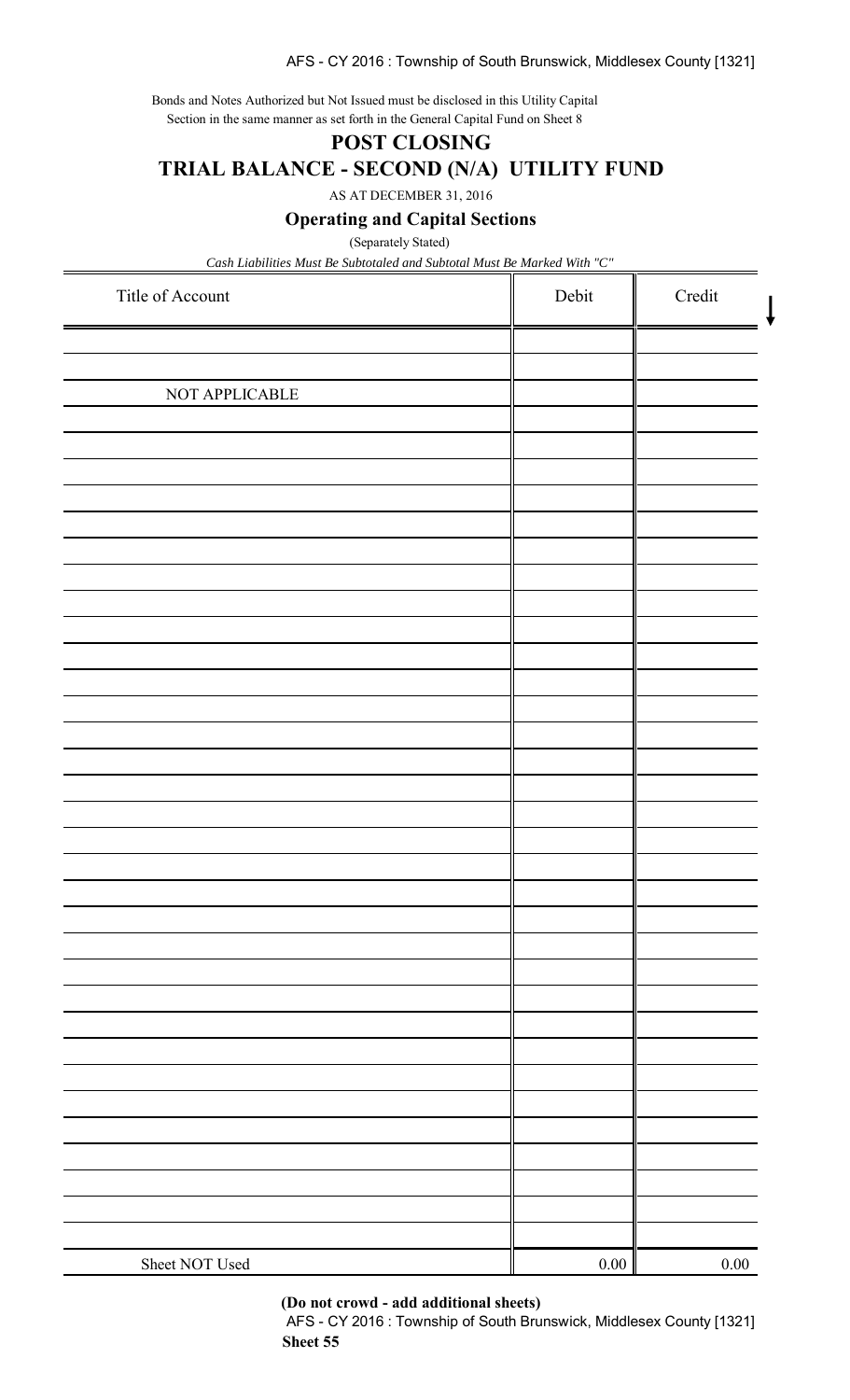## **POST CLOSING TRIAL BALANCE - SECOND (N/A) UTILITY ASSESSMENT TRUST FUNDS**

#### *IF MORE THAN ONE UTILITY EACH ASSESSMENT SECTION MUST BE SEPARATELY STATED* AS AT DECEMBER 31, 2016

| Title of Account | Debit | $\bf Credit$ |
|------------------|-------|--------------|
|                  |       |              |
|                  |       |              |
|                  |       |              |
|                  |       |              |
|                  |       |              |
|                  |       |              |
|                  |       |              |
|                  |       |              |
|                  |       |              |
|                  |       |              |
|                  |       |              |
|                  |       |              |
|                  |       |              |
|                  |       |              |
|                  |       |              |
|                  |       |              |
|                  |       |              |
|                  |       |              |
|                  |       |              |
|                  |       |              |
|                  |       |              |
|                  |       |              |
|                  |       |              |
|                  |       |              |
|                  |       |              |
|                  |       |              |
|                  |       |              |
|                  |       |              |
|                  |       |              |
|                  |       |              |
|                  |       |              |
|                  |       |              |
|                  |       |              |
|                  |       |              |
|                  |       |              |
|                  |       |              |
|                  |       |              |
| Sheet NOT Used   | 0.00  | $0.00\,$     |

**(Do not crowd - add additional sheets)**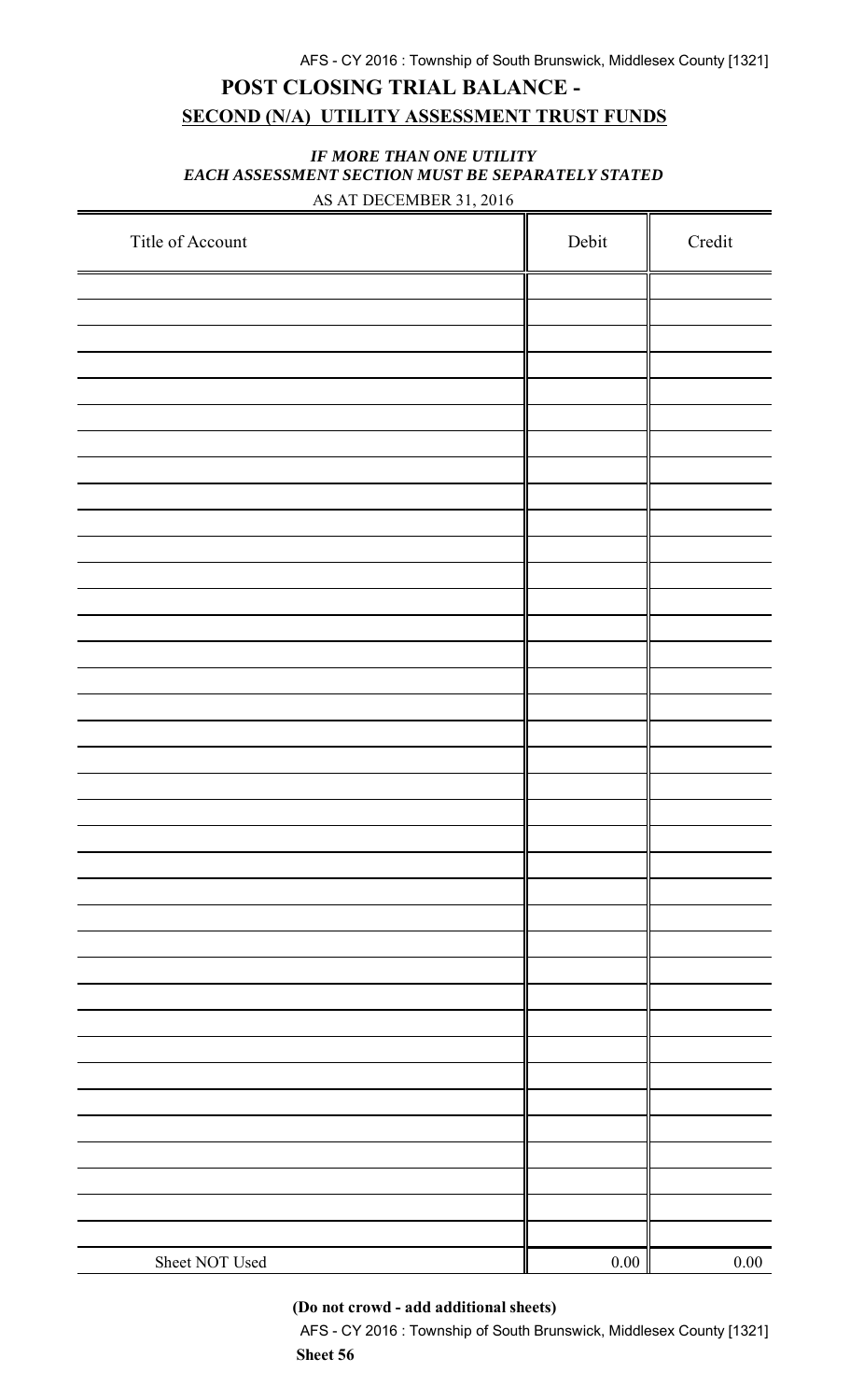## **ANALYSIS OF SECOND (N/A) UTILITY ASSESSMENT TRUST CASH AND INVESTMENTS**

### **PLEDGED TO LIABILITIES AND SURPLUS**

| Title of Liability to which Cash<br>and Investments are Pledged | Audit<br>Balance<br>Dec. 31, 2015 | Assessments<br>and Liens | <b>RECEIPTS</b><br>Operating<br><b>Budget</b> |            |            |            | Disbursements | Balance<br>Dec. 31, 2016 |
|-----------------------------------------------------------------|-----------------------------------|--------------------------|-----------------------------------------------|------------|------------|------------|---------------|--------------------------|
| Assessment Serial Bond Issue:                                   | XXXXXXXXXX                        | XXXXXXXXXX               | XXXXXXXXXX                                    | XXXXXXXXXX | XXXXXXXXXX | XXXXXXXXXX | XXXXXXXXXX    | XXXXXXXXXX               |
|                                                                 |                                   |                          |                                               |            |            |            |               | $\cdots$                 |
|                                                                 |                                   |                          |                                               |            |            |            |               | $\cdots$                 |
|                                                                 |                                   |                          |                                               |            |            |            |               | $\cdots$<br>$\cdots$     |
|                                                                 |                                   |                          |                                               |            |            |            |               | $\cdots$                 |
|                                                                 |                                   |                          |                                               |            |            |            |               | $\cdots$                 |
| Assessment Bond Anticipation Note Issues:                       | XXXXXXXXXX                        | XXXXXXXXXX               | XXXXXXXXXX                                    | XXXXXXXXXX | XXXXXXXXXX | XXXXXXXXXX | XXXXXXXXXX    | XXXXXXXXXX               |
|                                                                 |                                   |                          |                                               |            |            |            |               | $\cdots$                 |
|                                                                 |                                   |                          |                                               |            |            |            |               | $\cdots$                 |
|                                                                 |                                   |                          |                                               |            |            |            |               | $\cdots$<br>$\ddotsc$    |
|                                                                 |                                   |                          |                                               |            |            |            |               | $\cdots$                 |
| Other Liabilities                                               |                                   |                          |                                               |            |            |            |               |                          |
| <b>Trust Surplus</b>                                            |                                   |                          |                                               |            |            |            |               | $\cdots$                 |
| Less Assets "Unfinanced"                                        | XXXXXXXXXX                        | XXXXXXXXXX               | XXXXXXXXXX                                    | XXXXXXXXXX | XXXXXXXXXX | XXXXXXXXXX | XXXXXXXXXX    | XXXXXXXXXX               |
|                                                                 |                                   |                          |                                               |            |            |            |               | $\cdots$                 |
|                                                                 |                                   |                          |                                               |            |            |            |               | $\cdots$                 |
|                                                                 |                                   |                          |                                               |            |            |            |               | $\cdots$                 |
|                                                                 |                                   |                          |                                               |            |            |            |               |                          |
| Totals                                                          | 0.00                              | 0.00                     | 0.00                                          | 0.00       | 0.00       | 0.00       | 0.00          | $0.00\,$                 |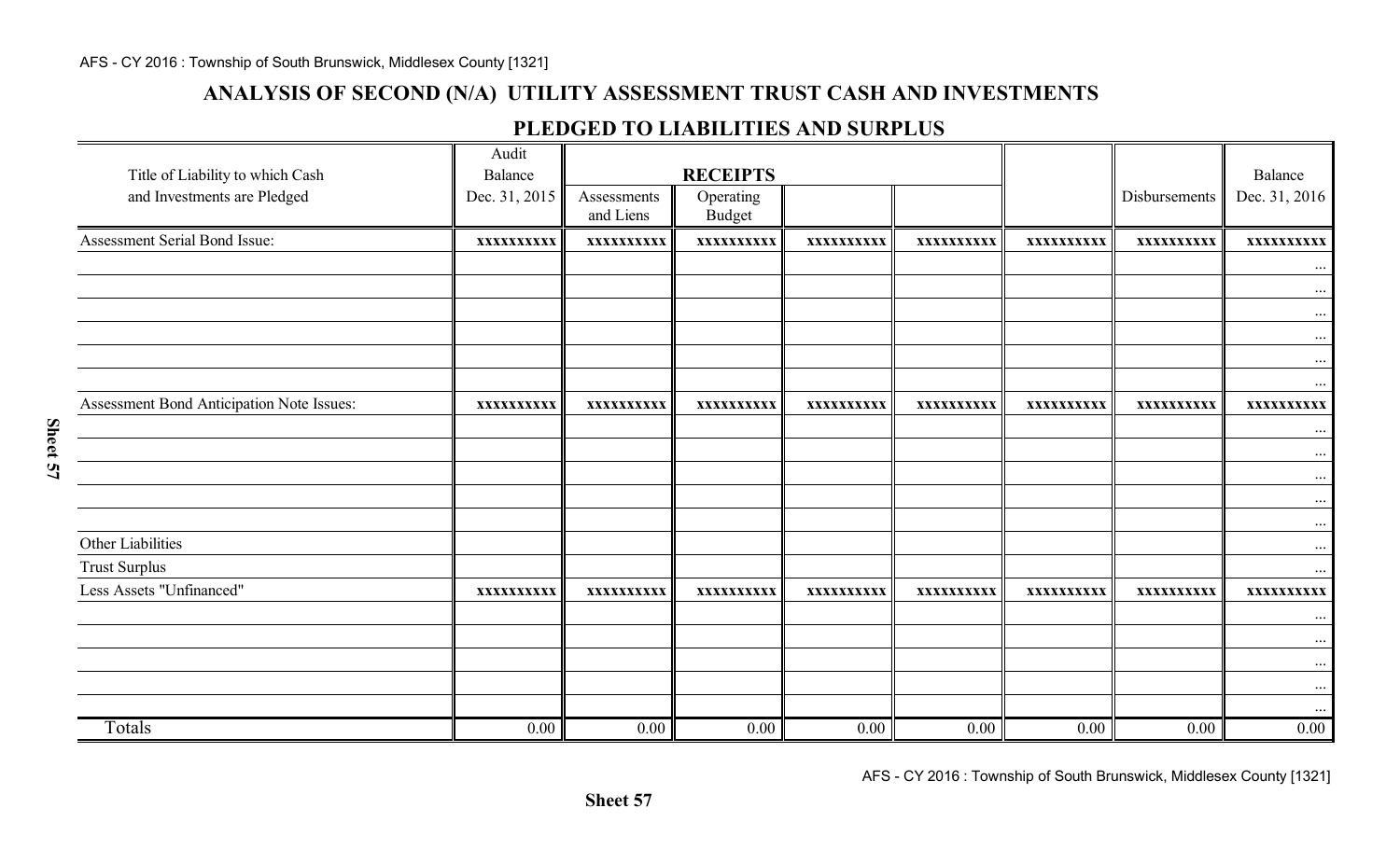### AFS - CY 2016 : Township of South Brunswick, Middlesex County [1321] **SCHEDULE OF Second (N/A) UTILITY BUDGET - 2016**

#### **BUDGET REVENUES**

| Source                                                                            |        | <b>Budget</b> | Received<br>in Cash | Excess or<br>Deficit* |
|-----------------------------------------------------------------------------------|--------|---------------|---------------------|-----------------------|
| <b>Operating Surplus Anticipated</b>                                              | $-01$  |               |                     |                       |
| Operating Surplus Anticipated with Consent<br>of Director of Local Govt. Services | $-02$  |               |                     |                       |
| Rents                                                                             | 91303- |               |                     |                       |
| Fire Hydrant Service                                                              | 91304- |               |                     |                       |
| Miscellaneous                                                                     | 91305- |               |                     |                       |
|                                                                                   |        |               |                     |                       |
|                                                                                   |        |               |                     |                       |
|                                                                                   |        |               |                     |                       |
|                                                                                   |        |               |                     |                       |
| Added by N.J.S. 40A:4-87: (List)                                                  |        | XXXXXXXXX     | XXXXXXXXX           | XXXXXXXXX             |
|                                                                                   |        |               |                     |                       |
|                                                                                   |        |               |                     |                       |
|                                                                                   |        |               |                     |                       |
|                                                                                   |        |               |                     |                       |
| Subtotal                                                                          |        |               |                     |                       |
| Deficit (General Budget) **                                                       | $-07$  |               |                     |                       |
|                                                                                   | $-08$  |               |                     |                       |

\*\* Amount in "Received in Cash" column for "Deficit (General Budget)" and amount expended for "Surplus (General Budget)" must agree with amounts shown for such items on Sheet 59

### **STATEMENT OF BUDGET APPROPRIATIONS**

| Appropriations:                                   |  | XXXXXXXXX |
|---------------------------------------------------|--|-----------|
| <b>Adopted Budget</b>                             |  |           |
| Added by N.J.S. 40A:4-87                          |  |           |
| Emergency                                         |  |           |
| <b>Total Appropriations</b>                       |  |           |
| Add: Overexpenditures (See Footnote)              |  |           |
| <b>Total Appropriations and Overexpendituress</b> |  |           |
| Deduct Expenditures:                              |  |           |
| Paid or Charged                                   |  |           |
| Reserved                                          |  |           |
| Surplus (General Budget)**                        |  |           |
| <b>Total Expenditures</b>                         |  |           |
| <b>Unexpended Balance Canceled (See Footnote)</b> |  |           |
|                                                   |  |           |

FOOTNOTES: - RE: OVEREXPENDITURES

Every appropriation overexpended in the budget document must be marked with an \* and must agree in the aggregate with this item.

RE: UNEXPENDED BALANCES CANCELED:

Are not to be shown as "Paid or Charged" in the budget document. In all instances "Total Appropriations" and "Overexpenditures" must equal the sum of "Total Expenditures" and "Unexpended Balances Canceled"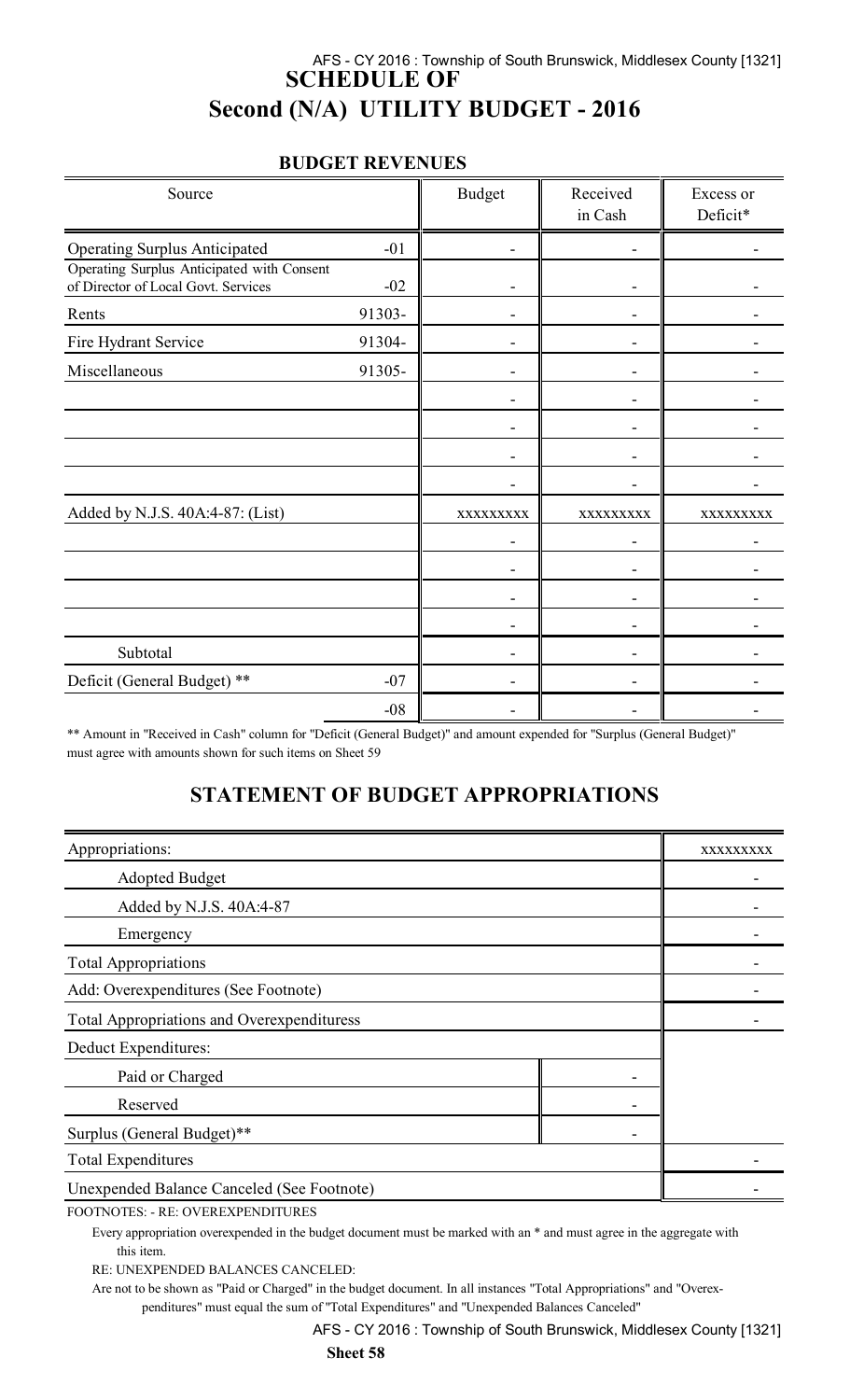# **STATEMENT OF 2016 OPERATION SECOND (N/A) UTILITY**

NOTE: Section 1 of this sheet is required to be filled out ONLY IF the 2016 Second (N/A) Utility Budget contained either an item of revenue "Deficit (General Budget)" or an item of appropriation "Surplus (General Budget)" Section 2 should be filled out in every case.

### **SECTION 1:**

| Revenue Realized:                                                                                                                                                    | XXXXXXXXXXX              |  |
|----------------------------------------------------------------------------------------------------------------------------------------------------------------------|--------------------------|--|
| Budget Revenue (Not Including "Deficit (General Budget)")                                                                                                            |                          |  |
| Miscellaneous Revenue Not Anticipated<br>2015 Appropriation Reserves Canceled *<br>(Excess Revenue Realized)                                                         |                          |  |
| <b>Total Revenue Realized</b>                                                                                                                                        |                          |  |
| Expenditures:                                                                                                                                                        | XXXXXXXXXX               |  |
| Appropriations (Not Including "Surplus (General Budget)")                                                                                                            | XXXXXXXXXXX              |  |
| Paid or Charged                                                                                                                                                      |                          |  |
| Reserved                                                                                                                                                             |                          |  |
| <b>Expended Without Appropriation</b>                                                                                                                                |                          |  |
| Cash Refund of Prior Year's Revenue                                                                                                                                  |                          |  |
| Overexpenditure of Appropriation Reserves                                                                                                                            |                          |  |
| <b>Total Expenditures</b><br>Less: Deferred Charges Included In<br>Above "Total Expenditures"                                                                        |                          |  |
| Total Expenditures - As Adjusted                                                                                                                                     |                          |  |
| Excess                                                                                                                                                               |                          |  |
| Budget Appropriation - Surplus (General Budget) **<br>Balance of "Results of 2016 Operations"<br>$Remainder =$<br>("Excess in Operations" - Sheet 60)                |                          |  |
| Deficit                                                                                                                                                              |                          |  |
| Anticipated Revenue - Deficit (General Budget) **<br>Balance of "Results of 2016 Operations"<br>$Remainder =$<br>("Operating Deficit - to Trial Balance" - Sheet 60) | $\overline{\phantom{a}}$ |  |

### **SECTION 2:**

The following Item of " 2015 Appropriation Reserves Canceled in 2016" Is Due to the Current Fund TO THE EXTENT OF the amount Received and Due from the General Budget of 2015 for an Anticipated Deficit in the Second (N/A) Utility for 2015:

| 2015 Appropriation Reserves Canceled in 2016               |      |  |
|------------------------------------------------------------|------|--|
| Less: Anticipated Deficit in 2015 Budget - Amount Received |      |  |
| and Due from Current Fund - If none, enter "None"          | None |  |
| * Excess (Revenue Realized)                                |      |  |

\* \* Items must be shown in same amounts on Sheet 58.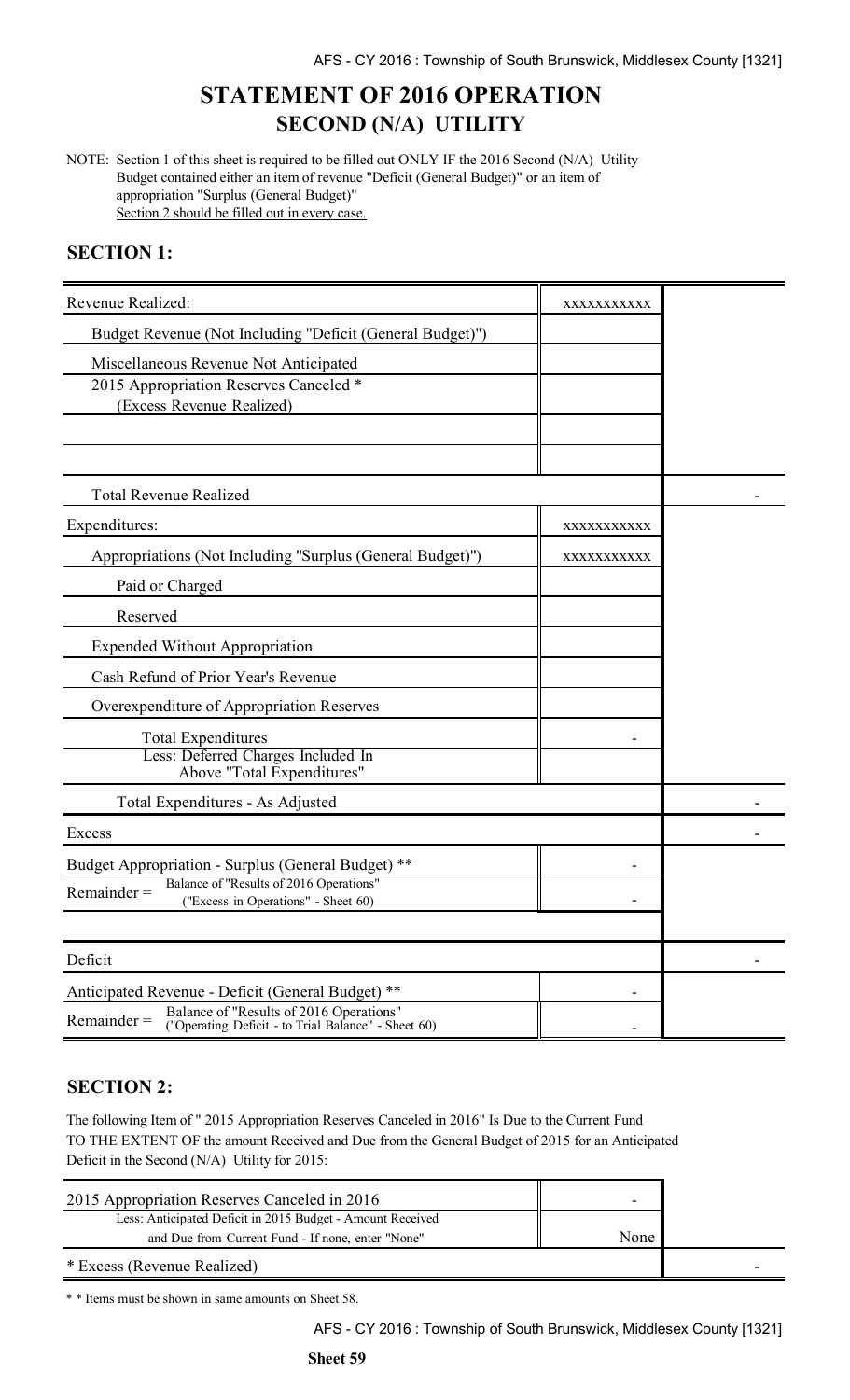# **RESULTS OF 2016 OPERATIONS**

# **SECOND (N/A) UTILITY**

|                                                      | Debit      | Credit     |
|------------------------------------------------------|------------|------------|
| <b>Excess in Anticipated Revenues</b>                | XXXXXXXXXX |            |
| Unexpended Balances of Appropriations                | XXXXXXXXXX |            |
| Miscellaneous Revenue Not Anticipated                | XXXXXXXXXX |            |
| Unexpended Balances of 2015 Appropriation Reserves * | XXXXXXXXXX |            |
|                                                      |            |            |
| Deficit in Anticipated Revenue                       |            | XXXXXXXXXX |
|                                                      |            | XXXXXXXXXX |
| <b>Operating Deficit - to Trial Balance</b>          | XXXXXXXXXX |            |
| Excess in Operations - to Operating Surplus          |            | XXXXXXXXXX |
| * See restrictions in amount on Sheet 59, SECTION 2  |            |            |

# **OPERATING SURPLUS - SECOND (N/A) UTILITY**

|                                                                                                           | Debit      | Credit     |
|-----------------------------------------------------------------------------------------------------------|------------|------------|
| Balance January 1, 2016                                                                                   | XXXXXXXXXX |            |
| Excess in Results of 2016 Operations                                                                      | XXXXXXXXXX |            |
| Amount Appropriated in 2016 Budget-Cash                                                                   |            | XXXXXXXXXX |
| Amount Appropriated in 2016 Budget with Prior Written<br>Consent of Director of Local Government Services |            | XXXXXXXXXX |
| Balance December 31, 2016                                                                                 |            | XXXXXXXXXX |
|                                                                                                           |            |            |

## **ANALYSIS OF BALANCE DECEMBER 31, 2016 (FROM SECOND (N/A) UTILITY - TRIAL BALANCE)**

| Cash                                                                                                                                                                                                          |  |  |
|---------------------------------------------------------------------------------------------------------------------------------------------------------------------------------------------------------------|--|--|
| Investments                                                                                                                                                                                                   |  |  |
| <b>Interfund Accounts Receivable</b>                                                                                                                                                                          |  |  |
| Subtotal                                                                                                                                                                                                      |  |  |
| Deduct Cash Liabilities Marked with "C" on Trial Balance                                                                                                                                                      |  |  |
| Operating Surplus Cash or (Deficit in Operating Surplus Cash)                                                                                                                                                 |  |  |
| Other Assets Pledged to Operating Surplus *                                                                                                                                                                   |  |  |
| Deferred Charges #                                                                                                                                                                                            |  |  |
| Operating Deficit #                                                                                                                                                                                           |  |  |
| <b>Total Other Assets</b>                                                                                                                                                                                     |  |  |
| # MAY NOT BE ANTICIPATED AS NON-CASH SURPLUS IN 2017 BUDGET.<br>$\alpha$ up $\alpha$ . $\alpha$ . $\alpha$ . $\alpha$ . $\alpha$ . $\alpha$ . $\alpha$<br>$\mathbf{d} = \mathbf{r}$ . The set of $\mathbf{r}$ |  |  |

\* In the case of a "Deficit in Operating Surplus Cash",

"Other Assets" would also be pledged to cash liabilities.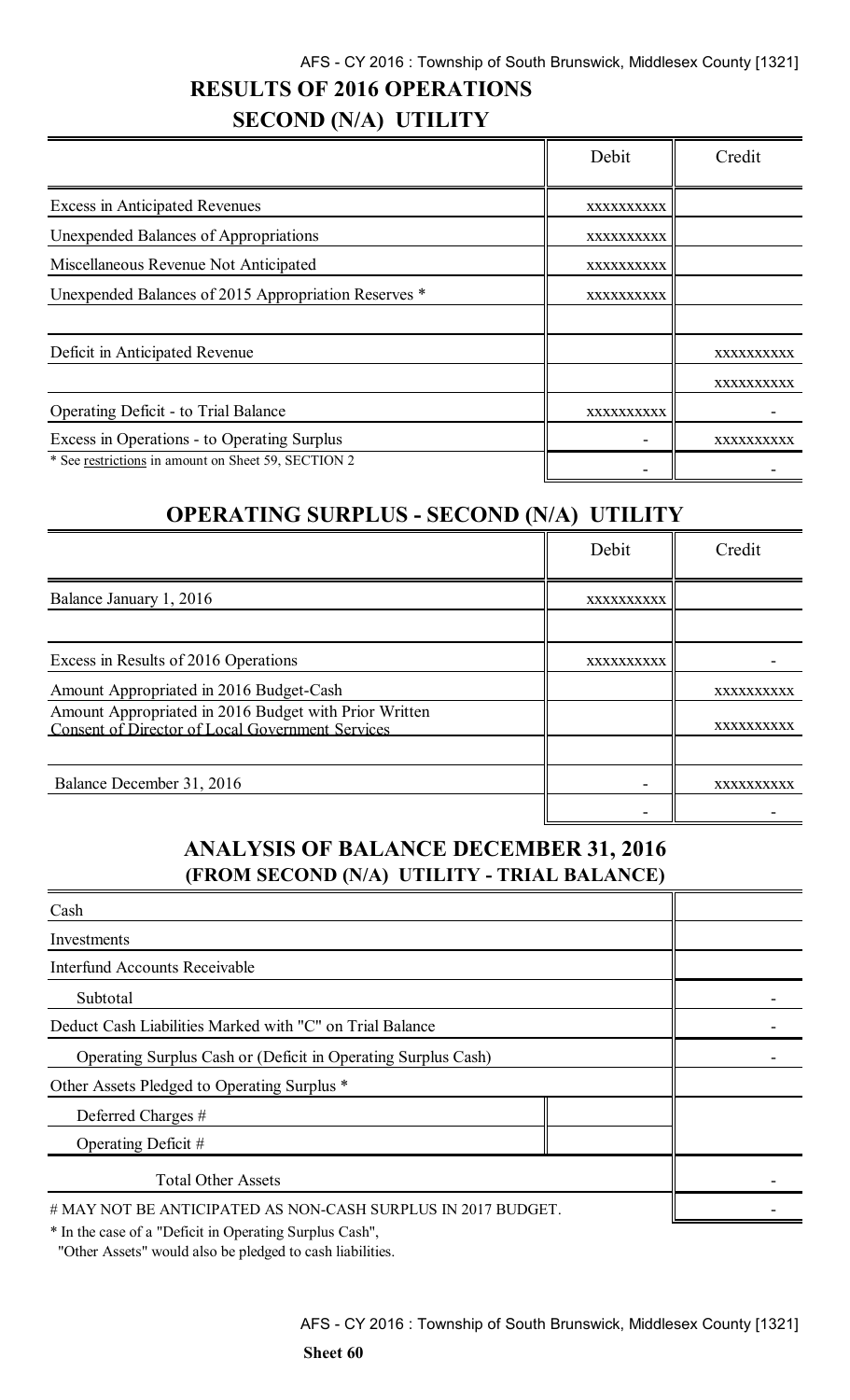## **SCHEDULE OF SECOND (N/A) UTILITY ACCOUNTS RECEIVABLE**

| Balance December 31, 2015      |    | \$ |
|--------------------------------|----|----|
| Increased by:                  |    |    |
| Second (N/A) Rents Levied      |    | \$ |
| Decreased by:                  |    |    |
| Collections                    | \$ |    |
| Overpayments applied           | \$ |    |
| Transfer to Second (N/A) Liens | \$ |    |
| Other                          | \$ |    |
|                                |    | \$ |
| Balance December 31, 2016      |    | \$ |

# **SCHEDULE OF SECOND (N/A) UTILITY LIENS**

|               | Balance December 31, 2015          |              | \$ |  |
|---------------|------------------------------------|--------------|----|--|
|               |                                    |              |    |  |
| Increased by: |                                    |              |    |  |
|               | Transfers from Accounts Receivable | $\mathbb{S}$ |    |  |
|               | Penalties and Costs                | \$           |    |  |
|               | Other                              | \$           |    |  |
|               |                                    |              | \$ |  |
| Decreased by: |                                    |              |    |  |
|               | Collections                        | \$           |    |  |
|               | Other                              | \$           |    |  |
|               |                                    |              | \$ |  |
|               |                                    |              |    |  |
|               | Balance December 31, 2016          |              | \$ |  |
|               |                                    |              |    |  |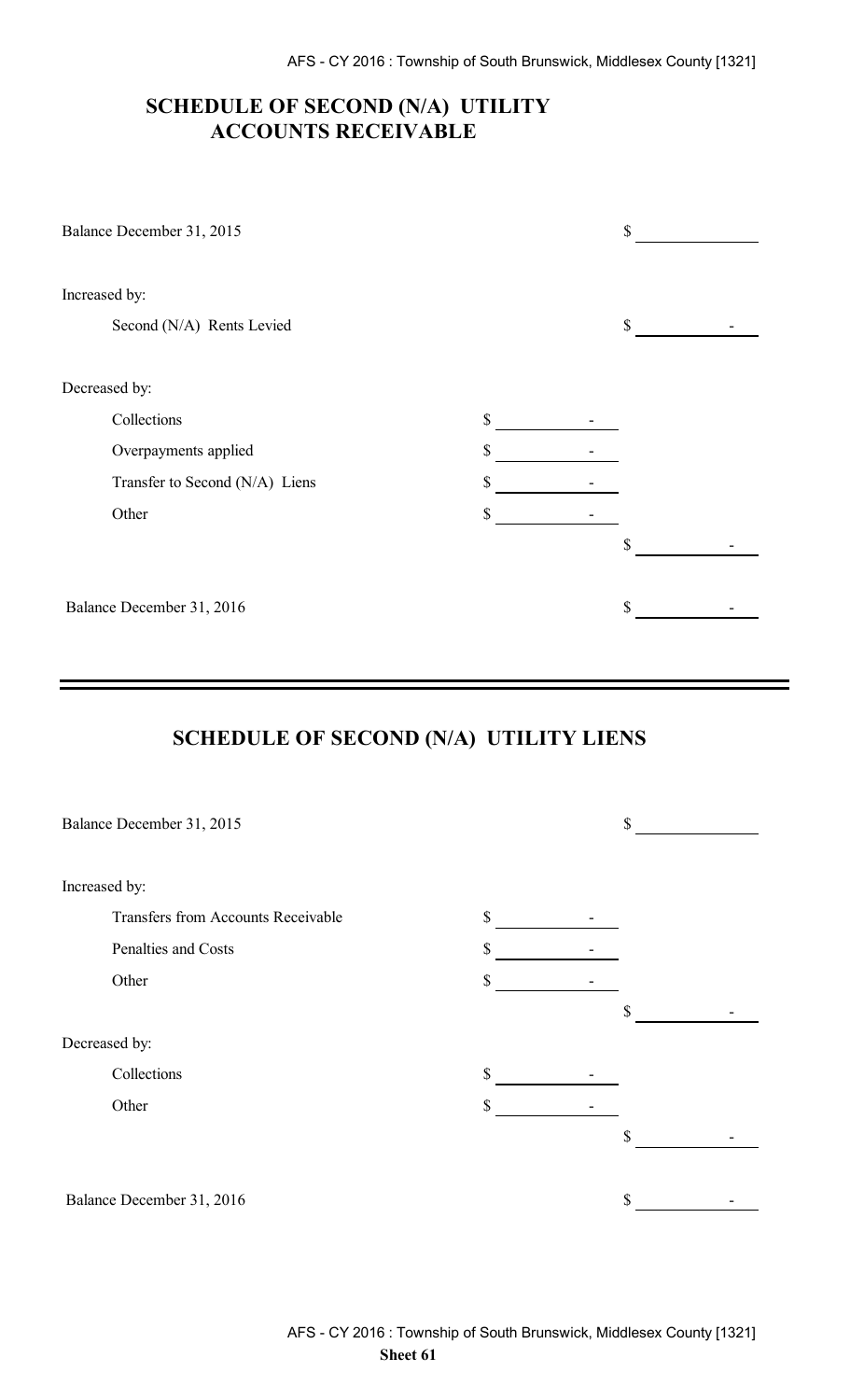## **DEFERRED CHARGES - MANDATORY CHARGES ONLY - SECOND (N/A) UTILITY FUND**

**(Do not include the emergency authorizations pursuit to N.J.S. 40A:4-55, listed on Sheet 29)**

| Caused By                      | Amount<br>Dec. 31, 2015<br>per Audit<br>Report | Amount in<br>2016<br><b>Budget</b> | Amount<br>Resulting<br>from 2016 |              | Balance<br>as at<br>Dec. 31, 2016 |
|--------------------------------|------------------------------------------------|------------------------------------|----------------------------------|--------------|-----------------------------------|
| 1. Emergency Authorization - * | \$                                             | $\mathbb{S}$                       | $\mathbb{S}$                     | \$           |                                   |
| 2.                             | \$                                             | \$                                 | \$                               | \$           |                                   |
| 3 <sub>1</sub>                 | \$                                             | $\mathbf S$                        | \$                               | \$           |                                   |
| 4.                             | \$                                             | \$                                 | \$                               | \$           |                                   |
| 5.                             | \$                                             | \$                                 | \$                               | $\mathbb{S}$ |                                   |
| 6.                             | \$                                             | $\mathbf S$                        | \$                               |              |                                   |
| 7.                             | \$                                             | \$                                 | \$                               |              |                                   |
| 8.                             | $\mathbf S$                                    | $\mathbb{S}$                       | $\mathbb{S}$                     | $\mathbb{S}$ |                                   |
| 9.                             | \$                                             | \$                                 | \$                               |              |                                   |
| 10.                            | \$                                             | \$                                 | \$                               |              |                                   |

\* Do not include items funded or refunded as listed below.

## **EMERGENCY AUTHORIZATIONS UNDER N.J.S. 40A:4-47 WHICH HAVE BEEN FUNDED OF REFUNDED UNDER N.J.S. 40A:2-3 OR N.J.S. 40A:2-51**



### **JUDGEMENTS ENTERED AGAINST MUNICIPALITY AND NOT SATISFIED**

|                  | In favor of | On Account of | Date Entered | Amount | Appropriated for<br>in Budget of<br>Year 2017 |
|------------------|-------------|---------------|--------------|--------|-----------------------------------------------|
| 1.               |             |               |              |        |                                               |
| $\overline{2}$ . |             |               |              |        |                                               |
| 3.               |             |               |              |        |                                               |
| $\overline{4}$ . |             |               | Я            |        |                                               |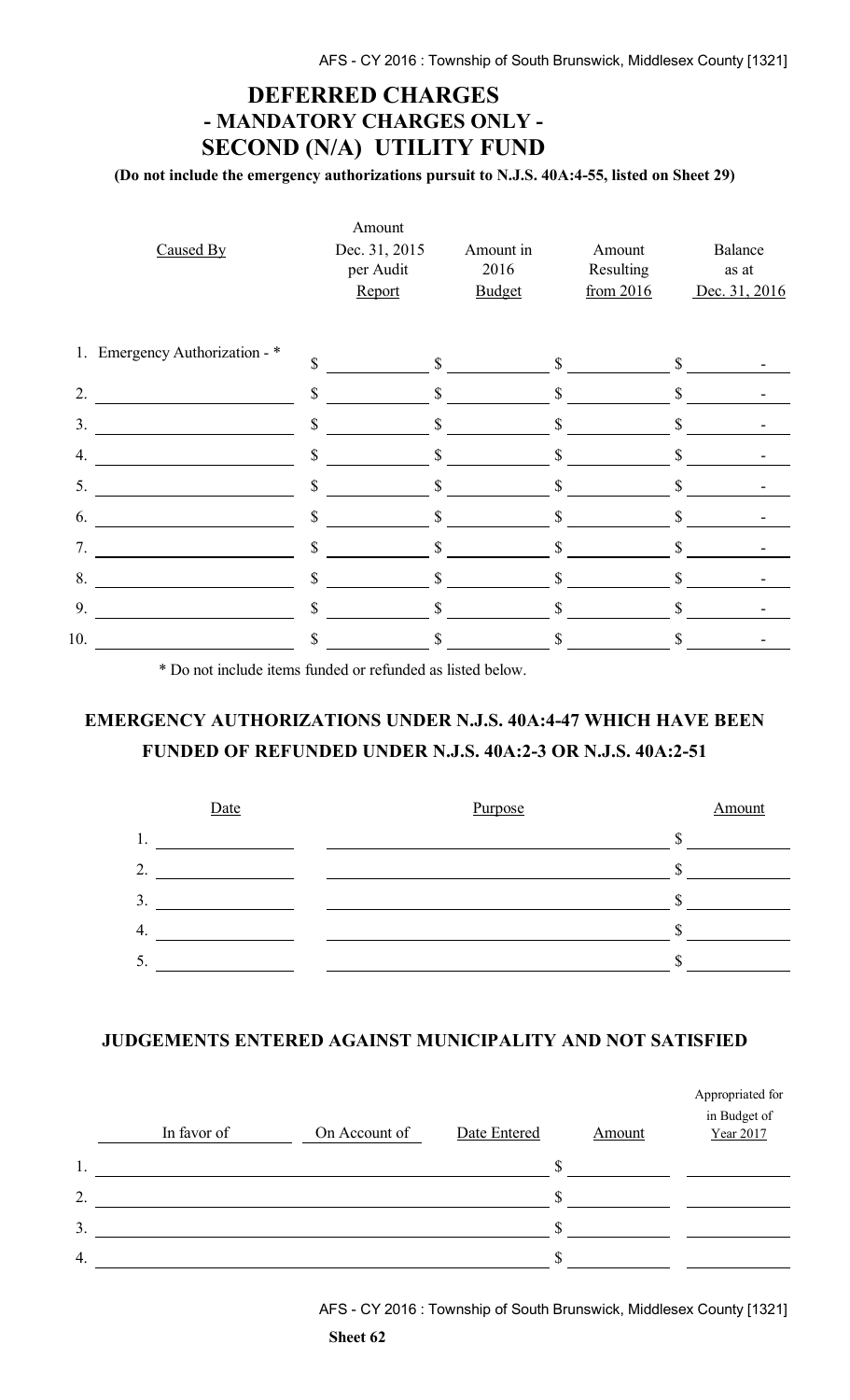# **SCHEDULE OF BONDS ISSUED AND OUTSTANDING AND 2017 DEBT SERVICE FOR BONDS SECOND (N/A) UTILITY ASSESSMENT BONDS**

|                                         | Debit      | Credit     | 2017 Debt<br>Service |
|-----------------------------------------|------------|------------|----------------------|
| Outstanding January 1, 2016             | XXXXXXXXXX |            |                      |
| Issued                                  | XXXXXXXXXX |            |                      |
|                                         |            |            |                      |
| Paid                                    |            | XXXXXXXXXX |                      |
| Outstanding December 31, 2016           |            | XXXXXXXXXX |                      |
|                                         |            |            |                      |
| 2017 Bond Maturities - Assessment Bonds |            |            | \$                   |
| 2017 Interest on Bonds *                |            | \$         |                      |
| SECOND (N/A) UTILITY CAPITAL BONDS      |            |            |                      |
| Outstanding January 1, 2016             | XXXXXXXXXX |            |                      |
| Issued                                  | XXXXXXXXXX |            |                      |
| Paid                                    |            | XXXXXXXXXX |                      |
|                                         |            |            |                      |
| Outstanding December 31, 2016           |            | XXXXXXXXXX |                      |
| 2017 Bond Maturities - Capital Bonds    |            |            |                      |
|                                         |            |            |                      |
| 2017 Interest on Bonds *                |            | \$         |                      |

## **INTEREST ON BONDS - SECOND (N/A) UTILITY BUDGET**

| 2017 Interest on Bonds (* Items)                     |  |  |
|------------------------------------------------------|--|--|
| Less: Interest Accrued to 12/31/2016 (Trial Balance) |  |  |
| Subtotal                                             |  |  |
| Add: Interest to be Accrued as of 12/31/2017         |  |  |
| Required Appropriation 2017                          |  |  |

### **LIST OF BONDS ISSUED DURING 2016**

| Purpose | 2017 Maturity | Amount<br>Issued | Date of<br>Issue | Interest<br>Rate |
|---------|---------------|------------------|------------------|------------------|
|         |               |                  |                  |                  |
|         |               |                  |                  |                  |
|         |               |                  |                  |                  |
|         |               |                  |                  |                  |
|         |               |                  |                  |                  |
|         |               |                  |                  |                  |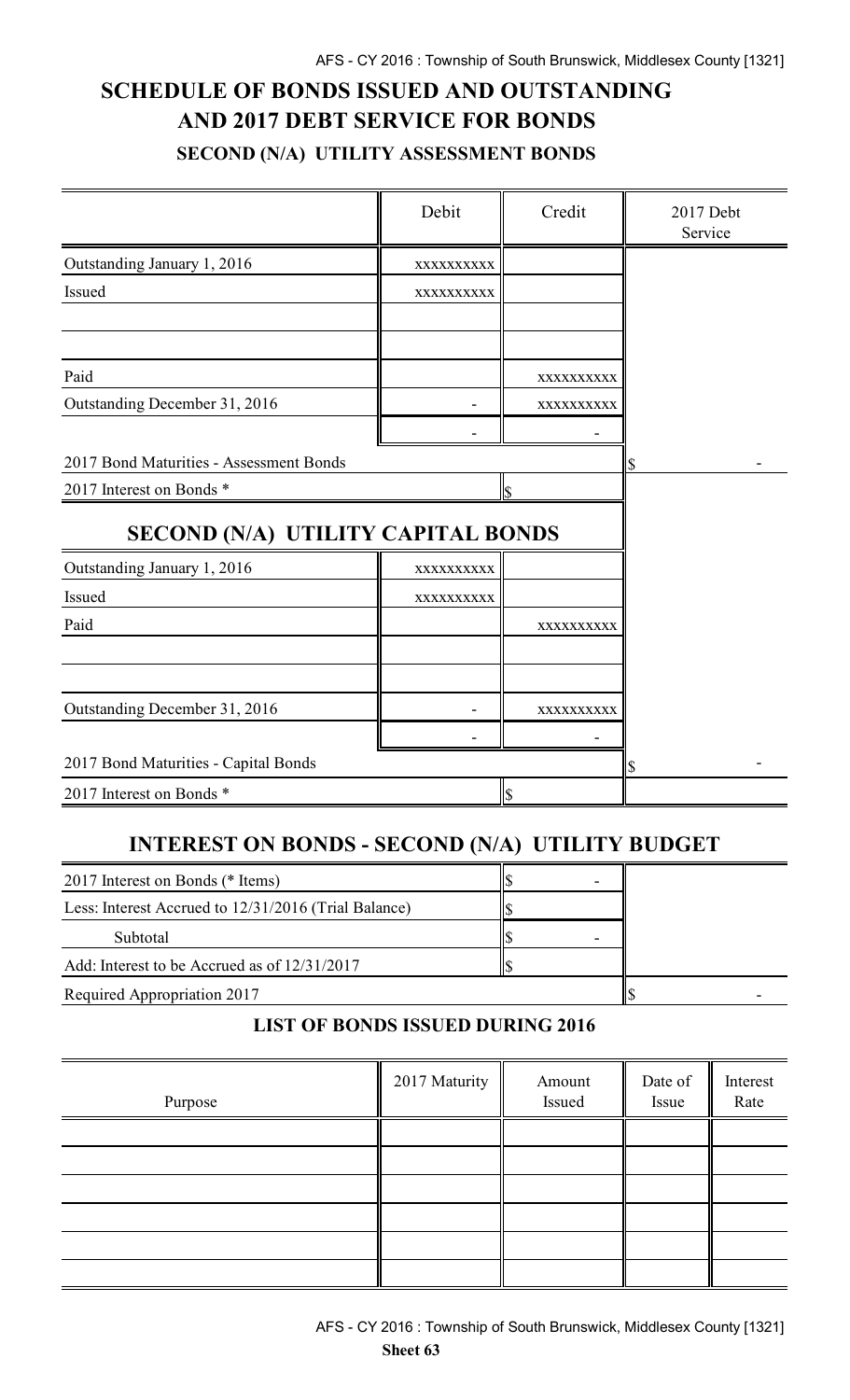# **SCHEDULE OF BONDS ISSUED AND OUTSTANDING**

## **AND 2017 DEBT SERVICE FOR LOANS**

**SECOND (N/A) UTILITY LOAN** 

|                               | Debit                   | Credit                   | 2017 Debt<br>Service |
|-------------------------------|-------------------------|--------------------------|----------------------|
| Outstanding January 1, 2016   | XXXXXXXXX               |                          |                      |
| Issued                        | XXXXXXXXX               |                          |                      |
|                               |                         |                          |                      |
| Paid                          |                         | XXXXXXXXXX               |                      |
| Outstanding December 31, 2016 |                         | XXXXXXXXX                |                      |
|                               |                         |                          |                      |
| 2017 Loan Maturities          |                         |                          | S                    |
| 2017 Interest on Loans *      |                         | $\overline{\mathcal{S}}$ |                      |
| <b>SECOND (N/A) UTILITY</b>   |                         | <b>LOAN</b>              |                      |
| Outstanding January 1, 2016   | XXXXXXXXXX              |                          |                      |
| Issued                        | XXXXXXXXXX              |                          |                      |
| Paid                          |                         | XXXXXXXXXX               |                      |
|                               |                         |                          |                      |
| Outstanding December 31, 2016 |                         | XXXXXXXXX                |                      |
|                               |                         |                          |                      |
| 2017 Loan Maturities          | \$                      |                          |                      |
| 2017 Interest on Loans *      | $\overline{\mathbb{S}}$ |                          |                      |

## **INTEREST ON LOANS - SECOND (N/A) UTILITY BUDGET**

| 2017 Interest on Loans (* Items)                     |  |  |
|------------------------------------------------------|--|--|
| Less: Interest Accrued to 12/31/2016 (Trial Balance) |  |  |
| Subtotal                                             |  |  |
| Add: Interest to be Accrued as of 12/31/2017         |  |  |
| Required Appropriation 2017                          |  |  |

### **LIST OF LOANS ISSUED DURING 2016**

| Purpose | 2017 Maturity | Amount Issued | Date of<br>Issue | Interest<br>Rate |
|---------|---------------|---------------|------------------|------------------|
|         |               |               |                  |                  |
|         |               |               |                  |                  |
|         |               |               |                  |                  |
|         |               |               |                  |                  |
|         |               |               |                  |                  |
|         |               |               |                  |                  |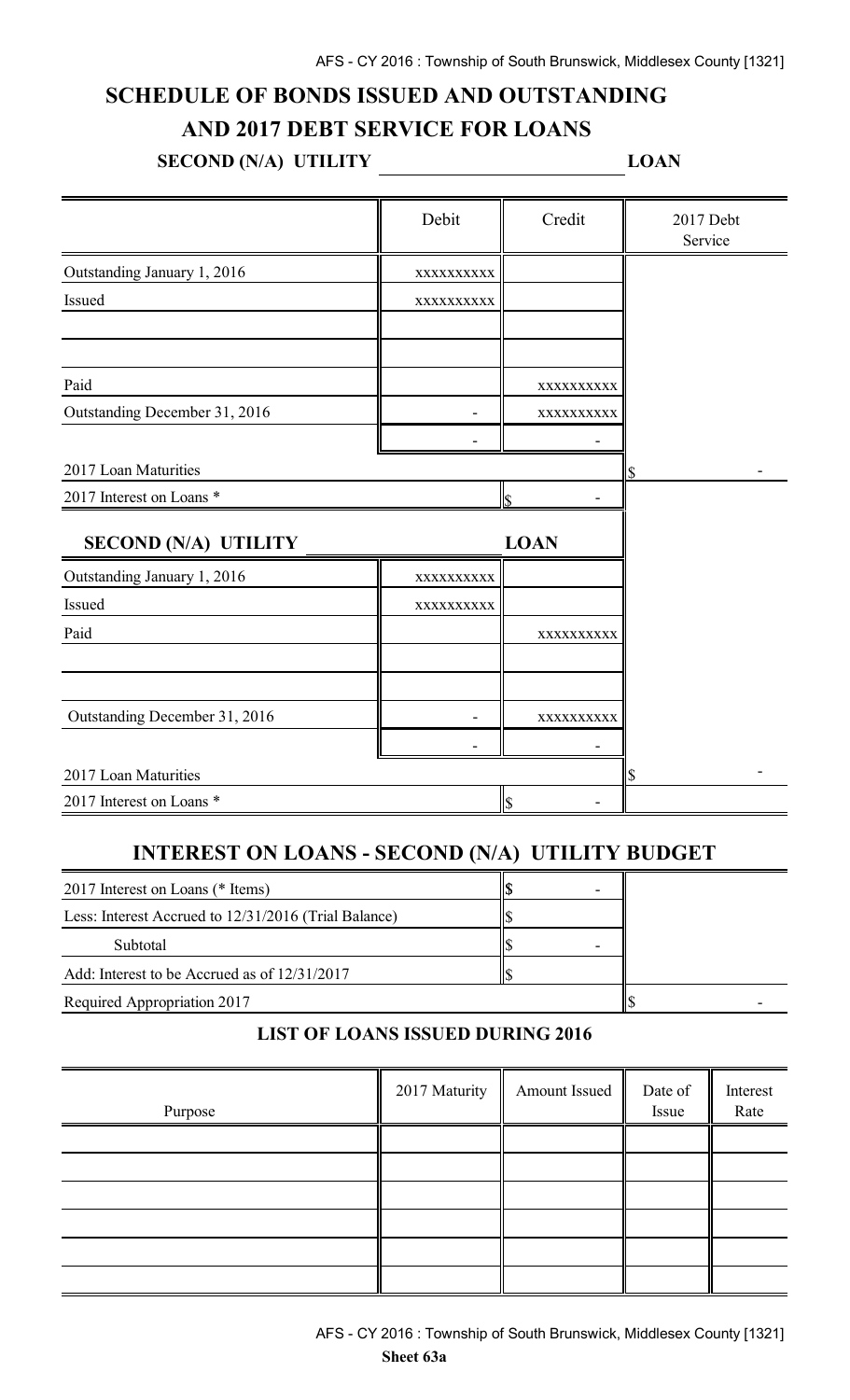#### **DEBT SERVICE FOR SECOND (N/A) UTILITY NOTES (OTHER THAN UTILITY ASSESSMENT NOTES)**

|                                                                                       | Title or Purpose of Issue                                    | Original<br>Amount<br>Issued | Original<br>Date of<br>Issue * | Amount<br>of Note<br>Outstanding<br>Dec. 31, 2016 | Date<br>of<br>Maturity | Rate<br>of<br>Interest                               | For Principal  | 2017 Budget Requirement<br>For Interest<br>$**$ |             |
|---------------------------------------------------------------------------------------|--------------------------------------------------------------|------------------------------|--------------------------------|---------------------------------------------------|------------------------|------------------------------------------------------|----------------|-------------------------------------------------|-------------|
|                                                                                       |                                                              |                              |                                |                                                   |                        |                                                      |                |                                                 |             |
|                                                                                       | 2.                                                           |                              |                                |                                                   |                        |                                                      |                |                                                 |             |
|                                                                                       | 3.                                                           |                              |                                |                                                   |                        |                                                      |                |                                                 |             |
|                                                                                       | NOT APPLICABLE<br>4.                                         |                              |                                |                                                   |                        |                                                      |                |                                                 |             |
|                                                                                       | 5.                                                           |                              |                                |                                                   |                        |                                                      |                |                                                 |             |
|                                                                                       | 6.                                                           |                              |                                |                                                   |                        |                                                      |                |                                                 |             |
|                                                                                       | 7.                                                           |                              |                                |                                                   |                        |                                                      |                |                                                 |             |
|                                                                                       | 8.                                                           |                              |                                |                                                   |                        |                                                      |                |                                                 |             |
|                                                                                       | 9.                                                           |                              |                                |                                                   |                        |                                                      |                |                                                 |             |
| Sheet 64                                                                              | 10.                                                          |                              |                                |                                                   |                        |                                                      |                |                                                 |             |
|                                                                                       | 11.                                                          |                              |                                |                                                   |                        |                                                      |                |                                                 |             |
|                                                                                       | 12.                                                          |                              |                                |                                                   |                        |                                                      |                |                                                 |             |
|                                                                                       | Totals                                                       | $\sim$                       | XXXXXXXXX                      | $\sim$                                            | XXXXXXXXX              | XXXXXXXXX                                            | $\blacksquare$ | $\blacksquare$                                  |             |
| Important: If there is more than one utility in the municipality, identify each note. |                                                              |                              |                                | INTEREST ON NOTES - SECOND (N/A) UTILITY BUDGET   |                        |                                                      |                |                                                 |             |
|                                                                                       |                                                              |                              |                                |                                                   | 2017 Interest on Notes |                                                      |                |                                                 | $\sim$      |
|                                                                                       | * See Sheet 33 for clarification of "Original Date of Issue" |                              |                                |                                                   | Subtotal               | Less: Interest Accrued to 12/31/2016 (Trial Balance) |                |                                                 | S<br>$\sim$ |

 **\* See Sheet 33 for clarification of "Original Date of Issue". All notes with an original date of issue of 2014 or prior require one legal payable installment to be**

**budgeted if it is contemplated that such notes will be renewed in 2017 or written intent of permanent**

**financing submitted. \*\* If interest on note is financed by ordinance, designate same, otherwise an amount must be included in this column.**

**(Do not crowd - add additional sheets)**

\$ \$

Sheet 64 **AFS** - CY 2016 : Township of South Brunswick, Middlesex County [1321]

Add: Interest to be Accrued as of 12/31/2017

Required Appropriations - 2017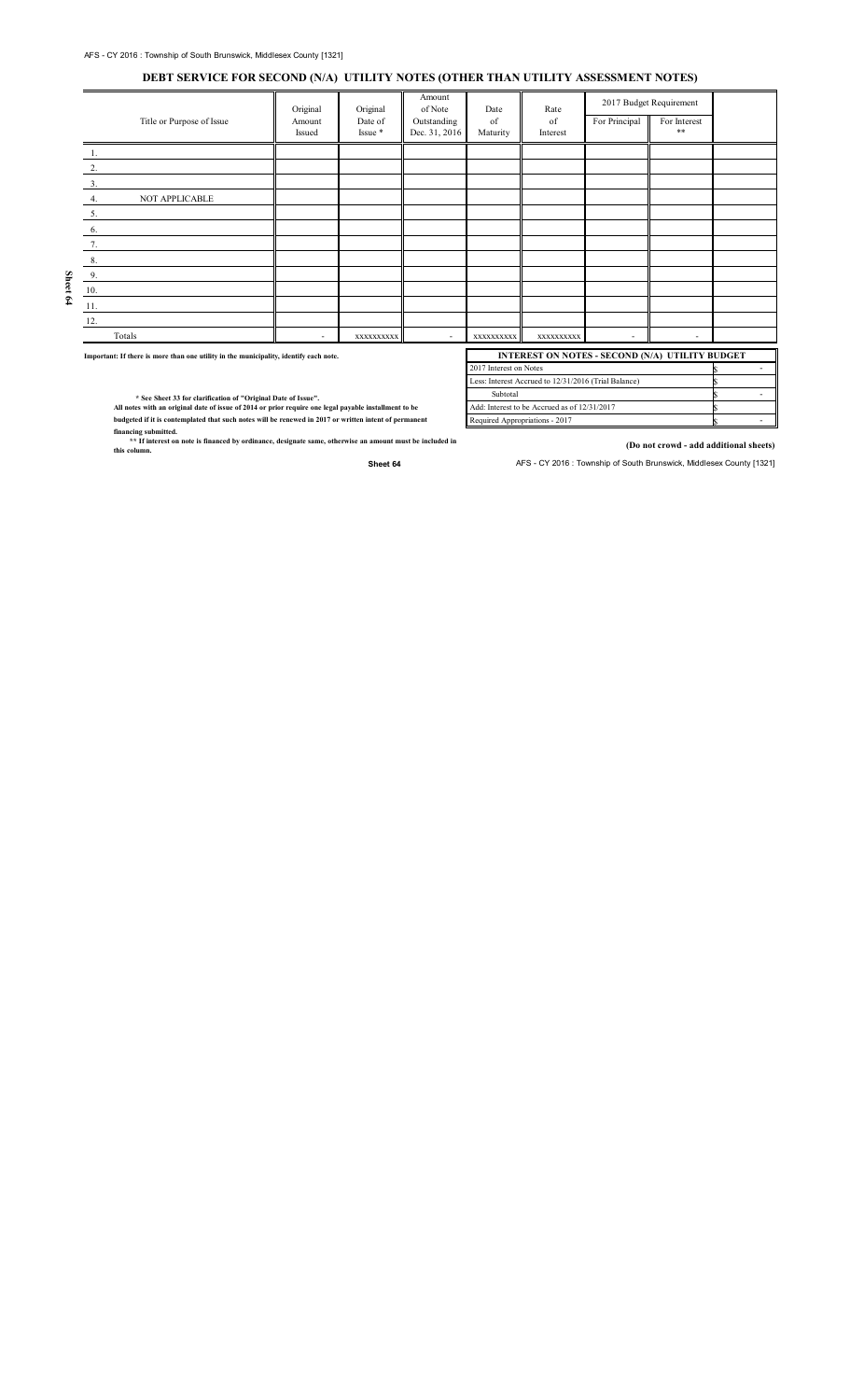### **DEBT SERVICE SCHEDULE FOR SECOND (N/A) UTILITY ASSESSMENT NOTE S**

|                  |                           | Original                 | Original                             | Amount<br>of Note | Date                                                                                               | Rate       | 2017 Budget Requirement  |                          | Interest      |
|------------------|---------------------------|--------------------------|--------------------------------------|-------------------|----------------------------------------------------------------------------------------------------|------------|--------------------------|--------------------------|---------------|
|                  | Title or Purpose of Issue | Amount                   | Date of                              | Outstanding       | $% \left( \left( \mathcal{A},\mathcal{A}\right) \right) =\left( \mathcal{A},\mathcal{A}\right)$ of | of         | For Principal            | For Interest             | Computed to   |
|                  |                           | Issued                   | Issue $\displaystyle{\mathop{\ast}}$ | Dec. 31, 2016     | Maturity                                                                                           | Interest   |                          | $***$                    | (Insert Date) |
| $\overline{1}$ . |                           |                          |                                      |                   |                                                                                                    |            |                          |                          |               |
| 2.               |                           |                          |                                      |                   |                                                                                                    |            |                          |                          |               |
| 3.               |                           |                          |                                      |                   |                                                                                                    |            |                          |                          |               |
| 4.               |                           |                          |                                      |                   |                                                                                                    |            |                          |                          |               |
| 5.               | NOT APPLICABLE            |                          |                                      |                   |                                                                                                    |            |                          |                          |               |
| 6.               |                           |                          |                                      |                   |                                                                                                    |            |                          |                          |               |
| 7.               |                           |                          |                                      |                   |                                                                                                    |            |                          |                          |               |
| 8.               |                           |                          |                                      |                   |                                                                                                    |            |                          |                          |               |
| 9.               |                           |                          |                                      |                   |                                                                                                    |            |                          |                          |               |
| 10.              |                           |                          |                                      |                   |                                                                                                    |            |                          |                          |               |
| 11.              |                           |                          |                                      |                   |                                                                                                    |            |                          |                          |               |
| 12.              |                           |                          |                                      |                   |                                                                                                    |            |                          |                          |               |
| 13.              |                           |                          |                                      |                   |                                                                                                    |            |                          |                          |               |
| 14.              |                           |                          |                                      |                   |                                                                                                    |            |                          |                          |               |
| 15.              |                           |                          |                                      |                   |                                                                                                    |            |                          |                          |               |
| 16.              |                           |                          |                                      |                   |                                                                                                    |            |                          |                          |               |
| Totals           |                           | $\overline{\phantom{a}}$ | XXXXXXXXXX                           | $\blacksquare$    | XXXXXXXXXX                                                                                         | XXXXXXXXXX | $\overline{\phantom{a}}$ | $\overline{\phantom{a}}$ | XXXXXXXXXX    |

**Important: If there is more than one utility in the municipality, identify each note.**

**MEMO: \*See Sheet 33 for clarification of "Original Date of Issue"**

**Utility Assessment Notes with an original date of issue of December 31, 2014 or prior require one legally payable installment to be budgeted in the 2017 Dedicated Utility Assessment Budget**

**if it is contemplated that such notes will be renewed in 2017 or written intent of permanent financing submitted with statement.**

**\*\*Interest on Utility Assessment Notes must be included in the Utility Budget appropriation "Interest on Notes".**

**Sheet 65**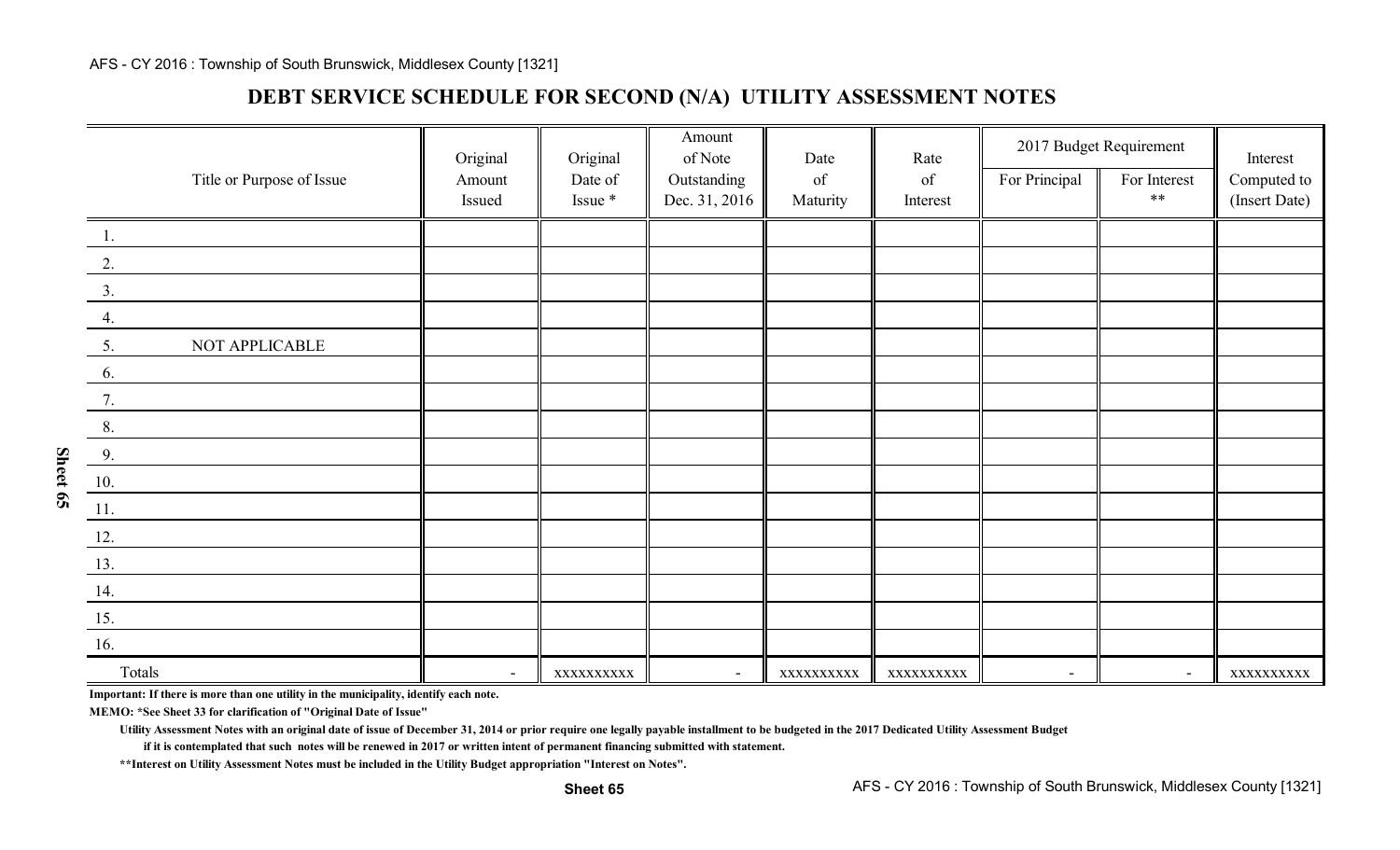**Sheet 65a**

## **SCHEDULE OF SECOND (N/A) UTILITY CAPITAL LEASE PROGRAM OBLIGATIONS**

| Purpose              | Amount of Lease<br><b>Obligation Outstanding</b> | 2017 Budget Requirement |                   |  |  |
|----------------------|--------------------------------------------------|-------------------------|-------------------|--|--|
|                      | Dec. 31, 2016                                    | For Principal           | For Interest/Fees |  |  |
| $\overline{1}$ .     |                                                  |                         |                   |  |  |
| 2.                   |                                                  |                         |                   |  |  |
| 3.                   |                                                  |                         |                   |  |  |
| 4.                   |                                                  |                         |                   |  |  |
| 5.                   |                                                  |                         |                   |  |  |
| NOT APPLICABLE<br>6. |                                                  |                         |                   |  |  |
| 7.                   |                                                  |                         |                   |  |  |
| 8.                   |                                                  |                         |                   |  |  |
| 9.                   |                                                  |                         |                   |  |  |
| 10.                  |                                                  |                         |                   |  |  |
| 11.                  |                                                  |                         |                   |  |  |
| $\frac{12}{1}$       |                                                  |                         |                   |  |  |
| 13.                  |                                                  |                         |                   |  |  |
| 14.                  |                                                  |                         |                   |  |  |
| 15.                  |                                                  |                         |                   |  |  |
| 16.                  |                                                  |                         |                   |  |  |
| Totals               |                                                  | $\sim$                  |                   |  |  |
|                      |                                                  | 80051-01                | 80051-02          |  |  |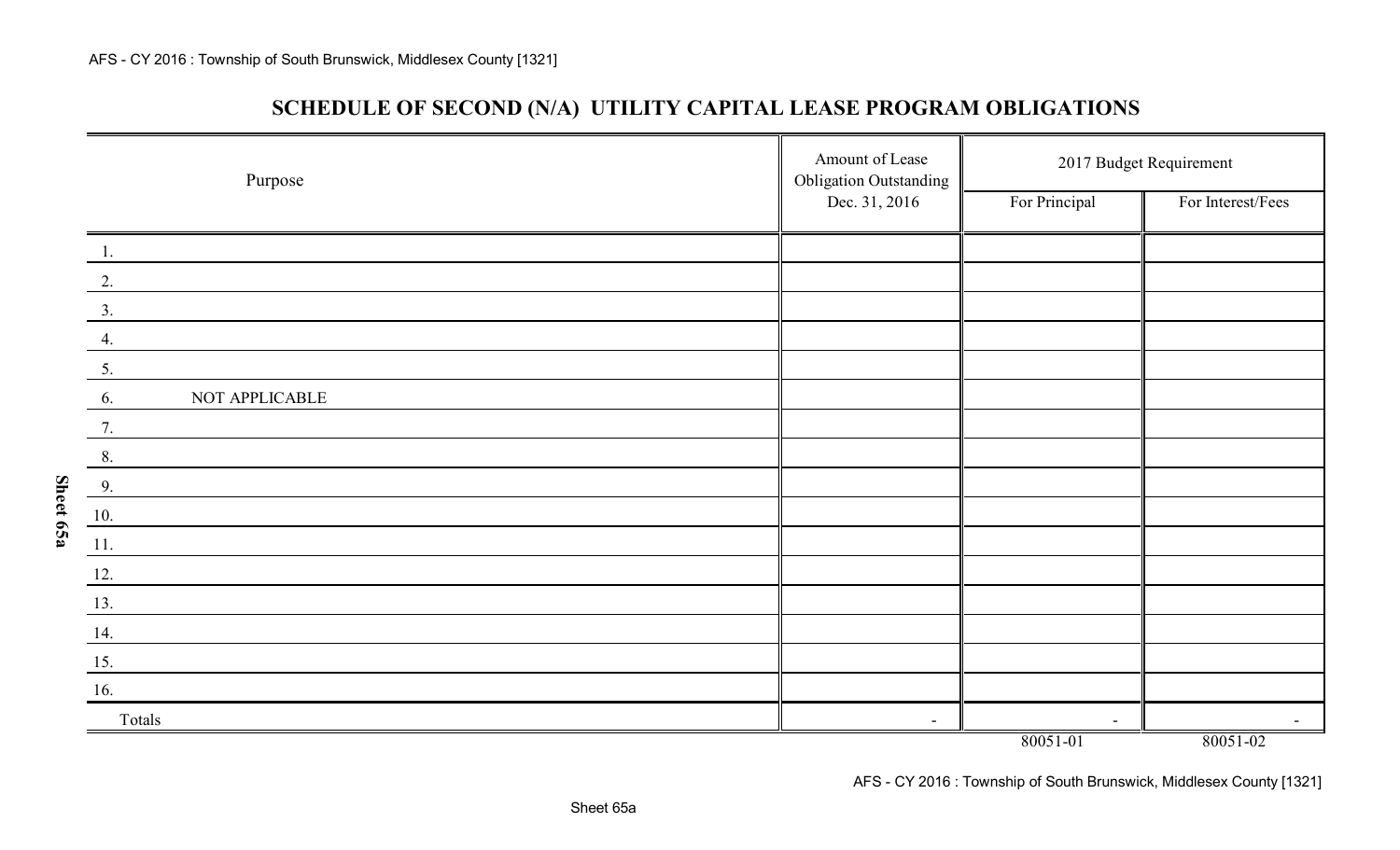## **SCHEDULE OF IMPROVEMENT AUTHORIZATIONS SECOND (N/A) (UTILITY CAPITAL FUND)**

| <b>IMPROVEMENTS</b><br>Specify each authorization by purpose. Do<br>not merely designate by a code number. | Funded                             | Balance January 1, 2016<br>Unfunded | 2016<br>Authorizations |                          | Expended                 | Authorizations<br>Canceled | Funded                   | Balance December 31, 2016<br>Unfunded |
|------------------------------------------------------------------------------------------------------------|------------------------------------|-------------------------------------|------------------------|--------------------------|--------------------------|----------------------------|--------------------------|---------------------------------------|
| $\it Purpose$<br>Code No                                                                                   |                                    |                                     |                        |                          |                          |                            |                          |                                       |
|                                                                                                            |                                    |                                     |                        |                          |                          |                            | $\overline{\phantom{a}}$ | $\overline{\phantom{a}}$              |
|                                                                                                            |                                    |                                     |                        |                          |                          |                            | $\blacksquare$           | $\overline{\phantom{a}}$              |
|                                                                                                            |                                    |                                     |                        |                          |                          |                            | $\blacksquare$           | $\sim$                                |
|                                                                                                            |                                    |                                     |                        |                          |                          |                            | $\blacksquare$           | $\sim$                                |
|                                                                                                            |                                    |                                     |                        |                          |                          |                            | $\blacksquare$           | $\sim$                                |
|                                                                                                            |                                    |                                     |                        |                          |                          |                            | $\blacksquare$           | $\blacksquare$                        |
|                                                                                                            |                                    |                                     |                        |                          |                          |                            | $-$                      | $\sim$                                |
| NOT APPLICABLE                                                                                             |                                    |                                     |                        |                          |                          |                            | $\blacksquare$           | $\sim$                                |
|                                                                                                            |                                    |                                     |                        |                          |                          |                            | $\blacksquare$           | $\sim$                                |
|                                                                                                            |                                    |                                     |                        |                          |                          |                            | $\blacksquare$           | $\blacksquare$                        |
|                                                                                                            |                                    |                                     |                        |                          |                          |                            | $\overline{\phantom{a}}$ | $\sim$                                |
|                                                                                                            |                                    |                                     |                        |                          |                          |                            | $\overline{\phantom{a}}$ | $\blacksquare$                        |
|                                                                                                            |                                    |                                     |                        |                          |                          |                            | $\blacksquare$           | $\sim$                                |
|                                                                                                            |                                    |                                     |                        |                          |                          |                            | $\blacksquare$           | $\sim$                                |
|                                                                                                            |                                    |                                     |                        |                          |                          |                            | $\blacksquare$           | $\overline{\phantom{0}}$              |
|                                                                                                            |                                    |                                     |                        |                          |                          |                            | $\blacksquare$           | $\sim$                                |
|                                                                                                            |                                    |                                     |                        |                          |                          |                            | $\overline{\phantom{a}}$ | $\sim$                                |
|                                                                                                            |                                    |                                     |                        |                          |                          |                            | $\blacksquare$           | $\blacksquare$                        |
|                                                                                                            |                                    |                                     |                        |                          |                          |                            | $\blacksquare$           | $\sim$                                |
|                                                                                                            |                                    |                                     |                        |                          |                          |                            | $\blacksquare$           | $\blacksquare$                        |
|                                                                                                            |                                    |                                     |                        |                          |                          |                            | $\blacksquare$           | $\sim$                                |
| Totals                                                                                                     | 70000-<br>$\overline{\phantom{a}}$ | $\overline{\phantom{a}}$            | $\blacksquare$         | $\overline{\phantom{a}}$ | $\overline{\phantom{0}}$ | $\blacksquare$             | $\blacksquare$           | $\overline{\phantom{0}}$              |

Place an \* before each item of "Improvement "which represents a funding or refunding of an emergency authorization. AFS - CY 2016: Township of South Brunswick, Middlesex County [1321]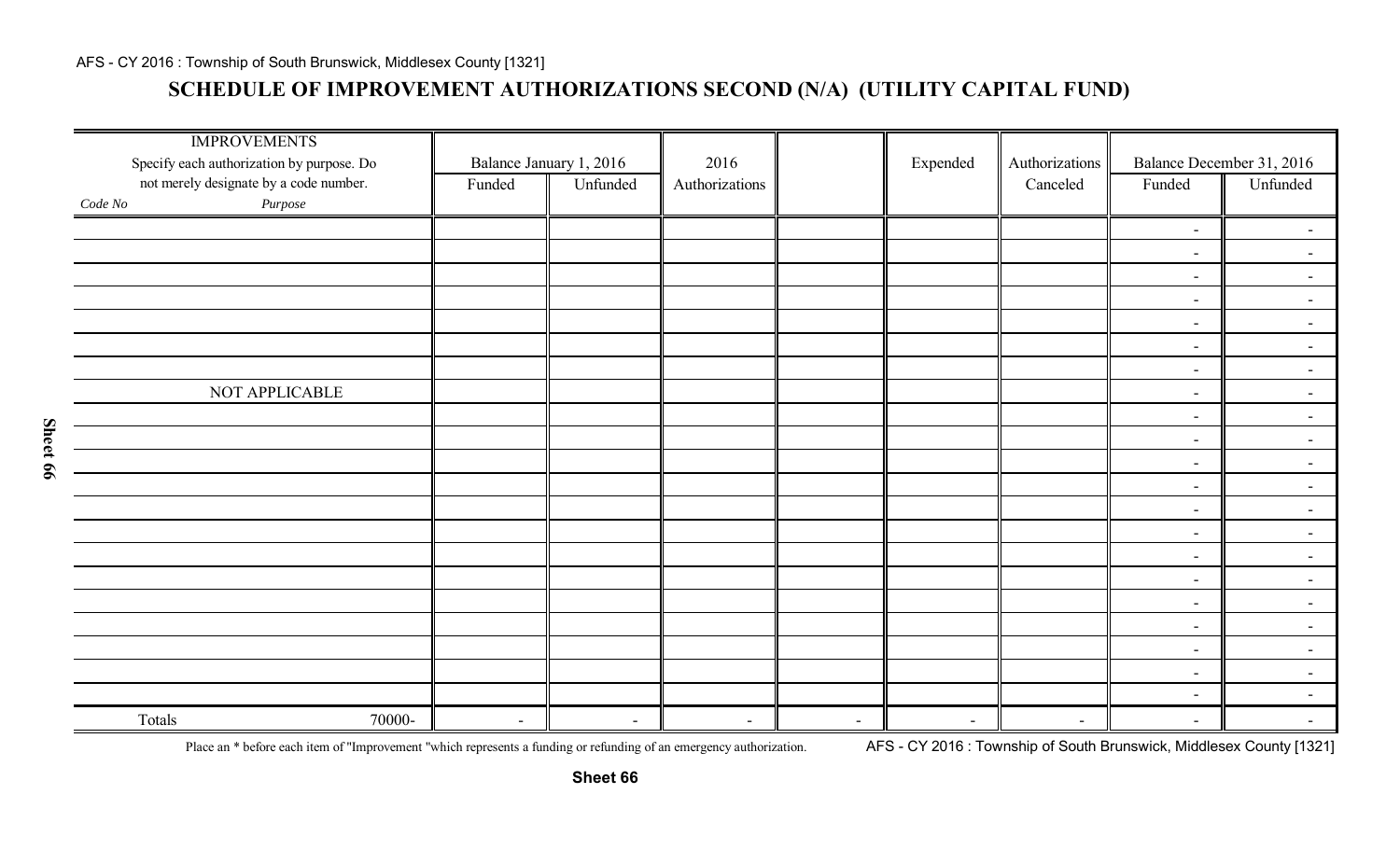# **SECOND (N/A) UTILITY CAPITAL FUND SCHEDULE OF CAPITAL IMPROVEMENT FUND**

|                                                                                            | Debit      | Credit     |
|--------------------------------------------------------------------------------------------|------------|------------|
| Balance January 1, 2016                                                                    | XXXXXXXXXX |            |
| Received from 2016 Budget Appropriations *                                                 | XXXXXXXXXX |            |
|                                                                                            | XXXXXXXXXX |            |
| Improvement Authorizations Canceled<br>(financed in whole by the Capital Improvement Fund) | XXXXXXXXXX |            |
| List by Improvements - Direct Charges Made for Preliminary Costs:                          | XXXXXXXXXX | XXXXXXXXXX |
|                                                                                            |            | XXXXXXXXXX |
|                                                                                            |            | XXXXXXXXXX |
| NOT APPLICABLE                                                                             |            | XXXXXXXXXX |
|                                                                                            |            | XXXXXXXXXX |
|                                                                                            |            | XXXXXXXXXX |
|                                                                                            |            | XXXXXXXXXX |
|                                                                                            |            | XXXXXXXXXX |
|                                                                                            |            | XXXXXXXXXX |
|                                                                                            |            | XXXXXXXXXX |
| Appropriated to Finance Improvement Authorizations                                         |            | XXXXXXXXXX |
|                                                                                            |            | XXXXXXXXXX |
| Balance December 31, 2016                                                                  |            | XXXXXXXXXX |
|                                                                                            |            |            |

# **SECOND (N/A) UTILITY CAPITAL FUND SCHEDULE OF DOWN PAYMENTS ON IMPROVEMENTS**

|                                                    | Debit      | Credit     |
|----------------------------------------------------|------------|------------|
| Balance January 1, 2016                            | XXXXXXXXXX |            |
| Received from 2016 Budget Appropriations *         | XXXXXXXXXX |            |
| Received from 2016 Emergency Appropriations *      | XXXXXXXXXX |            |
|                                                    |            |            |
|                                                    |            |            |
| Appropriated to Finance Improvement Authorizations |            | XXXXXXXXXX |
|                                                    |            | XXXXXXXXXX |
| Balance December 31, 2016                          |            | XXXXXXXXXX |
|                                                    |            |            |

\* The full amount of the 2016 appropriation should be transferred to this account unless the balance of the appropriation is to be permitted to lapse.